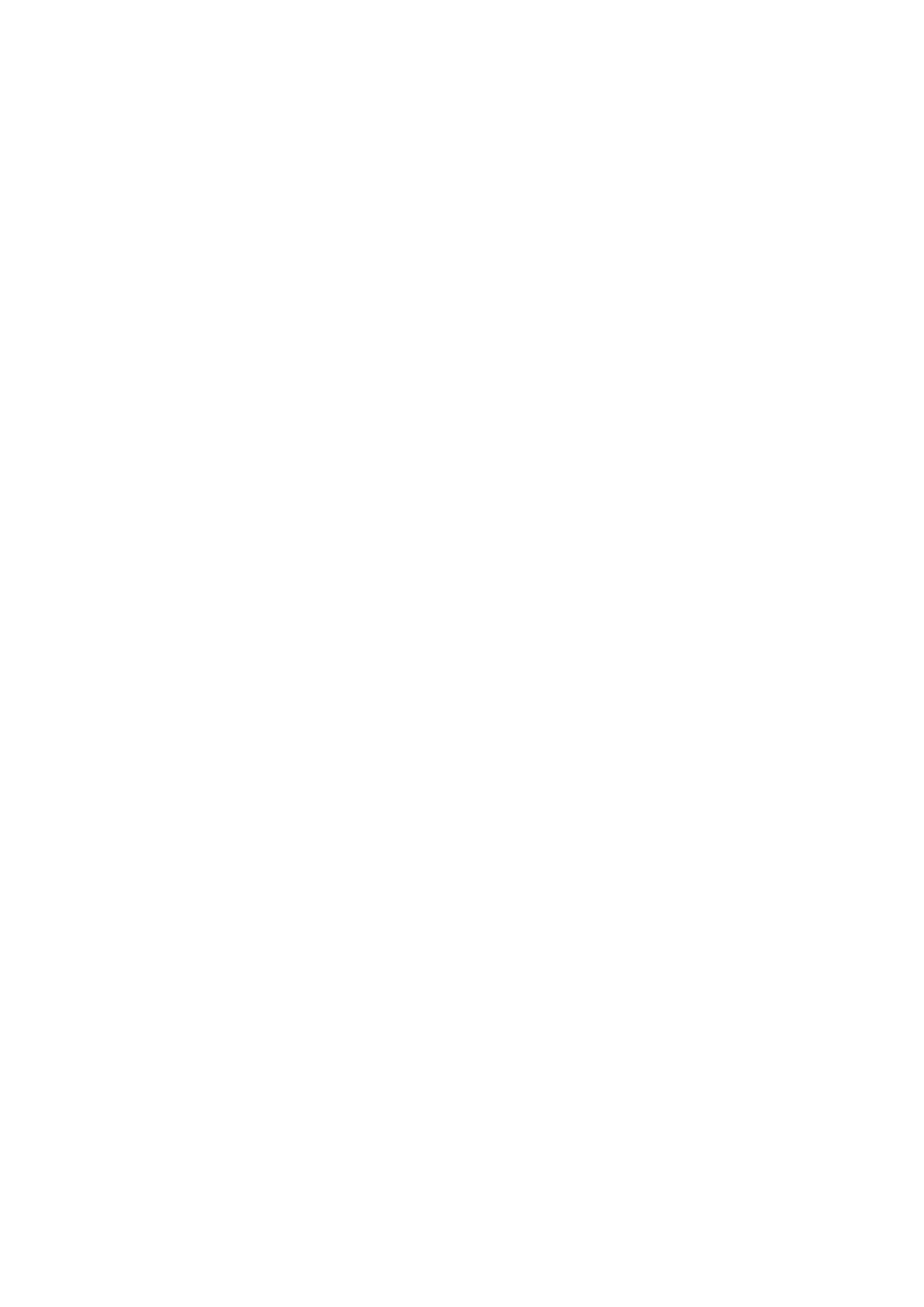# **Contents**

| 1            |      | <b>SISCI-API specification</b><br>1 |                                                                                                                                                                                                                                |    |  |  |  |  |  |  |                |
|--------------|------|-------------------------------------|--------------------------------------------------------------------------------------------------------------------------------------------------------------------------------------------------------------------------------|----|--|--|--|--|--|--|----------------|
|              | 1.1  | Preface                             |                                                                                                                                                                                                                                |    |  |  |  |  |  |  | 1              |
|              | 1.2  |                                     |                                                                                                                                                                                                                                |    |  |  |  |  |  |  | $\mathbf{1}$   |
|              |      | 1.2.1                               |                                                                                                                                                                                                                                |    |  |  |  |  |  |  | 1              |
|              | 1.3  |                                     |                                                                                                                                                                                                                                |    |  |  |  |  |  |  | 3              |
|              | 1.4  |                                     |                                                                                                                                                                                                                                |    |  |  |  |  |  |  | 3              |
|              |      | 1.4.1                               |                                                                                                                                                                                                                                |    |  |  |  |  |  |  | 3              |
|              |      | 1.4.2                               |                                                                                                                                                                                                                                |    |  |  |  |  |  |  | 3              |
|              |      | 1.4.3                               |                                                                                                                                                                                                                                |    |  |  |  |  |  |  | $\overline{4}$ |
|              |      | 1.4.4                               |                                                                                                                                                                                                                                |    |  |  |  |  |  |  | 4              |
|              |      | 1.4.5                               | Other data types enterprise to the contract of the contract of the contract of the contract of the contract of the contract of the contract of the contract of the contract of the contract of the contract of the contract of |    |  |  |  |  |  |  | 5              |
|              | 1.5  |                                     |                                                                                                                                                                                                                                |    |  |  |  |  |  |  | 6              |
|              | 1.6  |                                     |                                                                                                                                                                                                                                |    |  |  |  |  |  |  | 6              |
|              | 1.7  |                                     |                                                                                                                                                                                                                                |    |  |  |  |  |  |  | 8              |
|              | 1.8  |                                     |                                                                                                                                                                                                                                |    |  |  |  |  |  |  | 9              |
|              | 1.9  |                                     |                                                                                                                                                                                                                                |    |  |  |  |  |  |  | 9              |
|              |      |                                     |                                                                                                                                                                                                                                |    |  |  |  |  |  |  | 10             |
|              | 1.11 |                                     |                                                                                                                                                                                                                                |    |  |  |  |  |  |  | 10             |
|              |      |                                     |                                                                                                                                                                                                                                |    |  |  |  |  |  |  | 10             |
|              |      |                                     |                                                                                                                                                                                                                                |    |  |  |  |  |  |  | 11             |
| $\mathbf{2}$ |      | <b>Data Structure Documentation</b> |                                                                                                                                                                                                                                |    |  |  |  |  |  |  | 11             |
|              | 2.1  |                                     |                                                                                                                                                                                                                                |    |  |  |  |  |  |  | 11             |
|              |      | 2.1.1                               |                                                                                                                                                                                                                                |    |  |  |  |  |  |  | 11             |
|              |      | 2.1.2                               | Field Documentation enterpreters and the service of the service of the service of the service of the service of the service of the service of the service of the service of the service of the service of the service of the s |    |  |  |  |  |  |  | 12             |
|              | 2.2  |                                     |                                                                                                                                                                                                                                |    |  |  |  |  |  |  | 12             |
|              |      | 2.2.1                               |                                                                                                                                                                                                                                |    |  |  |  |  |  |  | 12             |
| 3            |      | <b>File Documentation</b>           |                                                                                                                                                                                                                                |    |  |  |  |  |  |  | 12             |
|              | 3.1  |                                     |                                                                                                                                                                                                                                | 12 |  |  |  |  |  |  |                |
|              |      | 3.1.1                               |                                                                                                                                                                                                                                |    |  |  |  |  |  |  | 18             |
|              |      | 3.1.2                               |                                                                                                                                                                                                                                |    |  |  |  |  |  |  | 18             |
|              |      | 3.1.3                               | Variable Documentation enterstated by the contract of the contract of the contract of the contract of the contract of the contract of the contract of the contract of the contract of the contract of the contract of the cont |    |  |  |  |  |  |  | 78             |
|              | 3.2  |                                     |                                                                                                                                                                                                                                |    |  |  |  |  |  |  | 79             |
|              | 3.3  |                                     |                                                                                                                                                                                                                                |    |  |  |  |  |  |  | 79             |
|              |      | 3.3.1                               |                                                                                                                                                                                                                                |    |  |  |  |  |  |  | 80             |
|              |      | 3.3.2                               |                                                                                                                                                                                                                                |    |  |  |  |  |  |  | 80             |
|              | 3.4  |                                     |                                                                                                                                                                                                                                |    |  |  |  |  |  |  | 81             |
|              |      | 3.4.1                               |                                                                                                                                                                                                                                |    |  |  |  |  |  |  | 83             |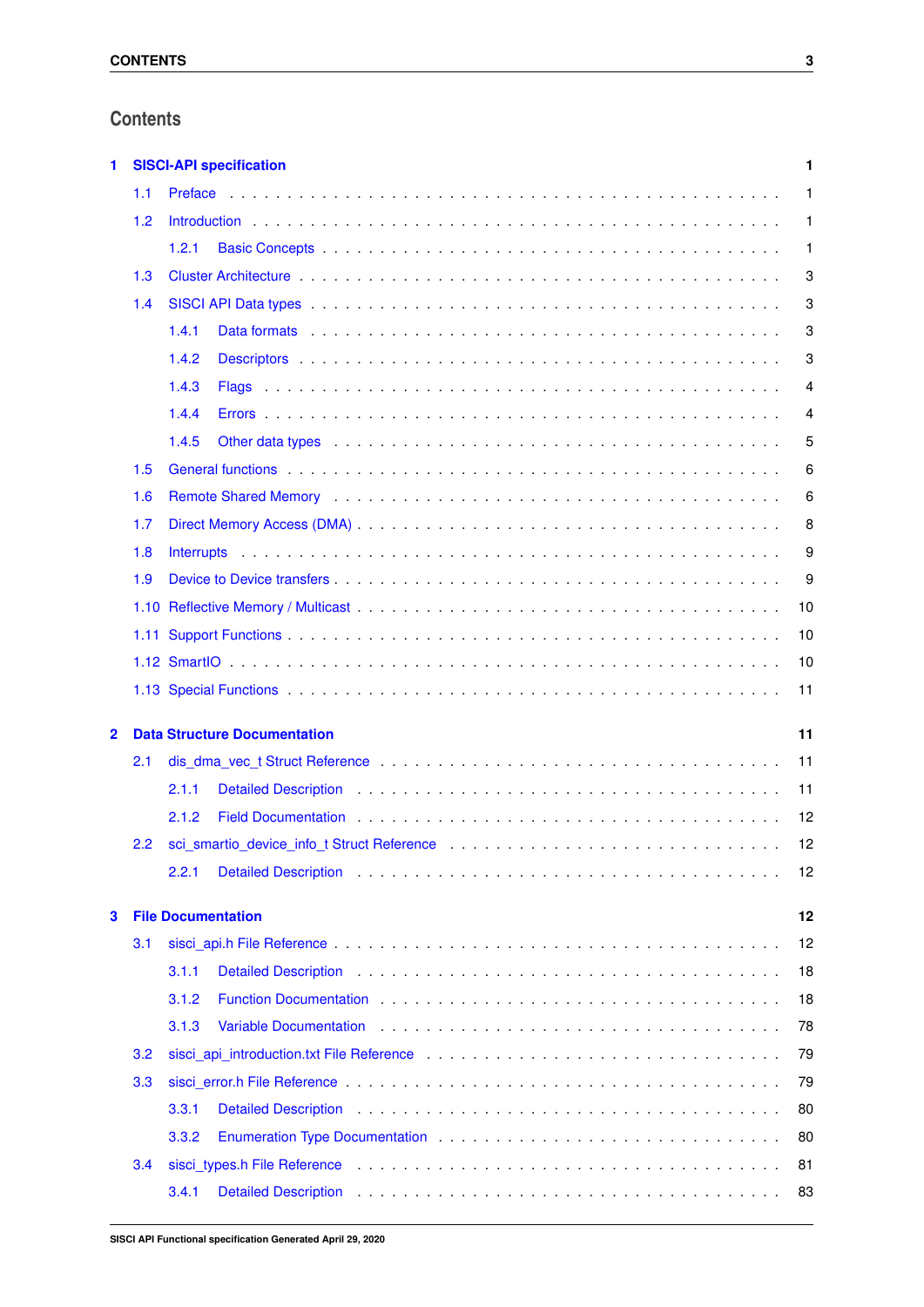| 3.4.3 Enumeration Type Documentation enterstanding to the set of the state of the state of the state of the state of the state of the state of the state of the state of the state of the state of the state of the state of t |  |
|--------------------------------------------------------------------------------------------------------------------------------------------------------------------------------------------------------------------------------|--|
|                                                                                                                                                                                                                                |  |

#### **[Index](#page-92-0) 89**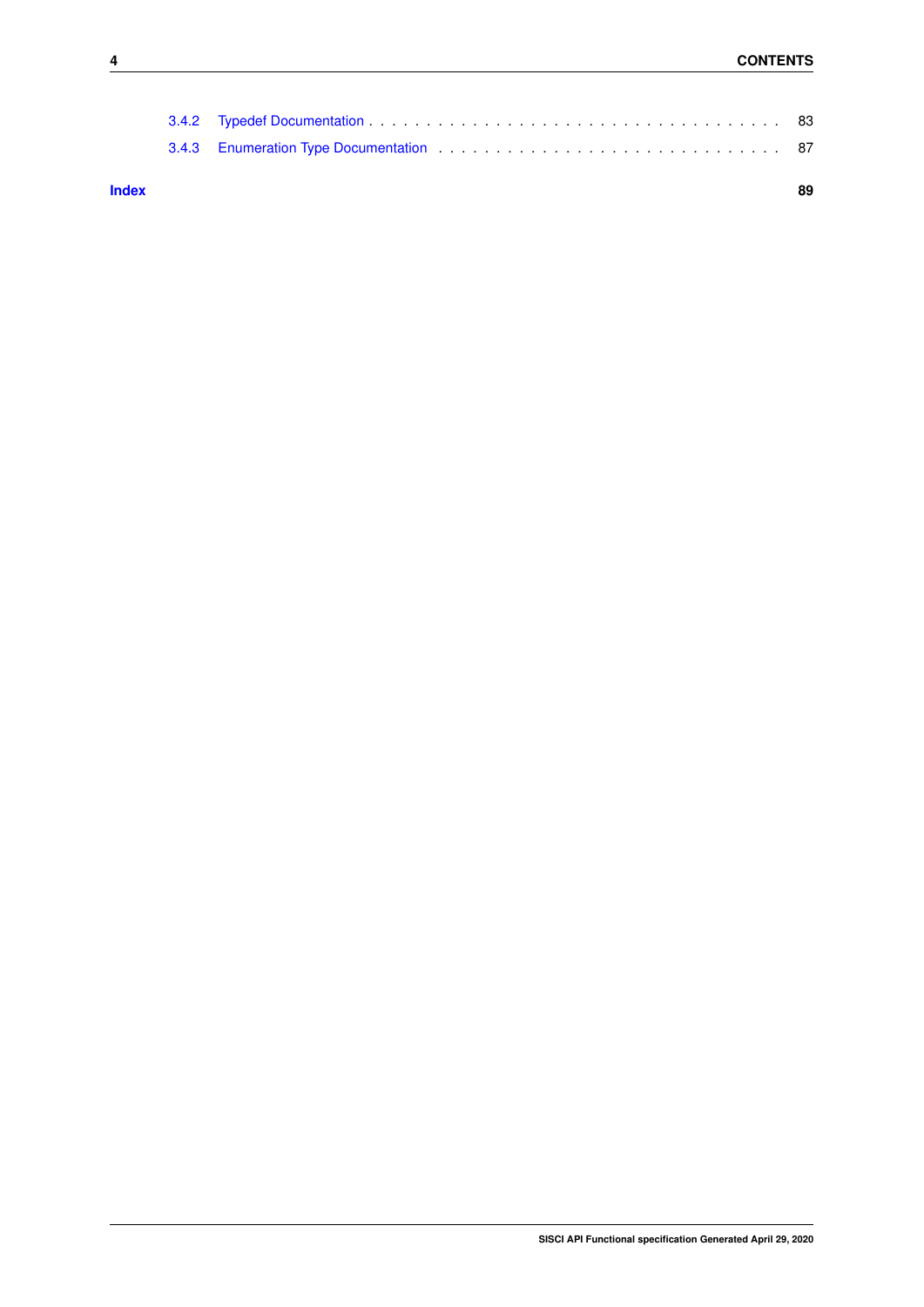# <span id="page-4-0"></span>**1 SISCI-API specification**

## <span id="page-4-1"></span>**1.1 Preface**

Clusters of commodity processors, memories and IO-devices interconnected by a fast remote memory access network is an attractive way to build economically large multiprocessor systems, clusters and embedded type control systems.

The SISCI API Project (Software Infrastructure for Shared-Memory Cluster Interconnects, "SISCI") has set itself as a goal to define a common Application Programming Interface ("API") to serve as a basis for porting major applications to heterogeneous multi vendor shared memory platforms.

The SISCI software and underlying drivers simplifies the process of building remote shared memory based applications. The built in resource management enables multiple concurrent SISCI programs to coexist and operate independent of each other.

PCI Express NTB networks created using PCI Express adapter cable cards or PCI Express enabled backplanes provides a non coherent distributed shared memory architecture which is ideal for a very efficient implementation of the SISCI API.

The functional specification of the API presented in this document is defined in ANSI C, but can also be utilized using C++. Using a lightweight wrapper, it can also be used by applications written in C#, Java and Python.

A detailed introduction to the SISCI API can be found at:

[www.dolphinics.com/products/embedded-sisci-developers-kit.html](http://www.dolphinics.com/products/embedded-sisci-developers-kit.html)

## <span id="page-4-2"></span>**1.2 Introduction**

This introductory chapter defines some terms that are used throughout the document and briefly describes the cluster architecture that represents the main objective of this functional specification.

Dolphins implementation of the SISCI API comes with an extensive set of example and demo programs that can be used as a basis for a new program or to fully understand the detailed aspect of SISCI programming. Newcomers to the SISCI API is recommended to study these programs carefully before making important architecture decisions. The demo and example programs are included with the software distribution.

The SISCI API is available in user space. Dolphin is offering the same functionality in kernel space, defined by the GENIF Kernel interface. The definition of the GENIF interface can be found in the source DIS/src/IRM\_G← X/drv/src/genif.h The SISCI driver itself, found in DIS/src/SISCI/src is a good example how to use the GENIF Kernel interface.

The SISCI API is available and fully supported with Dolphins PCI Express NTB enabled hardware products. The software is also licensed to several OEM's providing their own PCI Express enabled products.

Dolphin is offering extensive support and assistance to migrate your application to the SISCI API. Please contact your sales representative for more information or email [sisci-support@dolphinics.com](mailto:sisci-support@dolphinics.com).

## <span id="page-4-3"></span>**1.2.1 Basic Concepts**

## **Processor**

• A collection of one or more CPUs sharing memory using a local bus.

## **Host**

• A processor with one or more PCI Express enabled switches or pluggable adapters.

## **Adapter** number

• A unique number identifying one or more local adapters or PCI switches.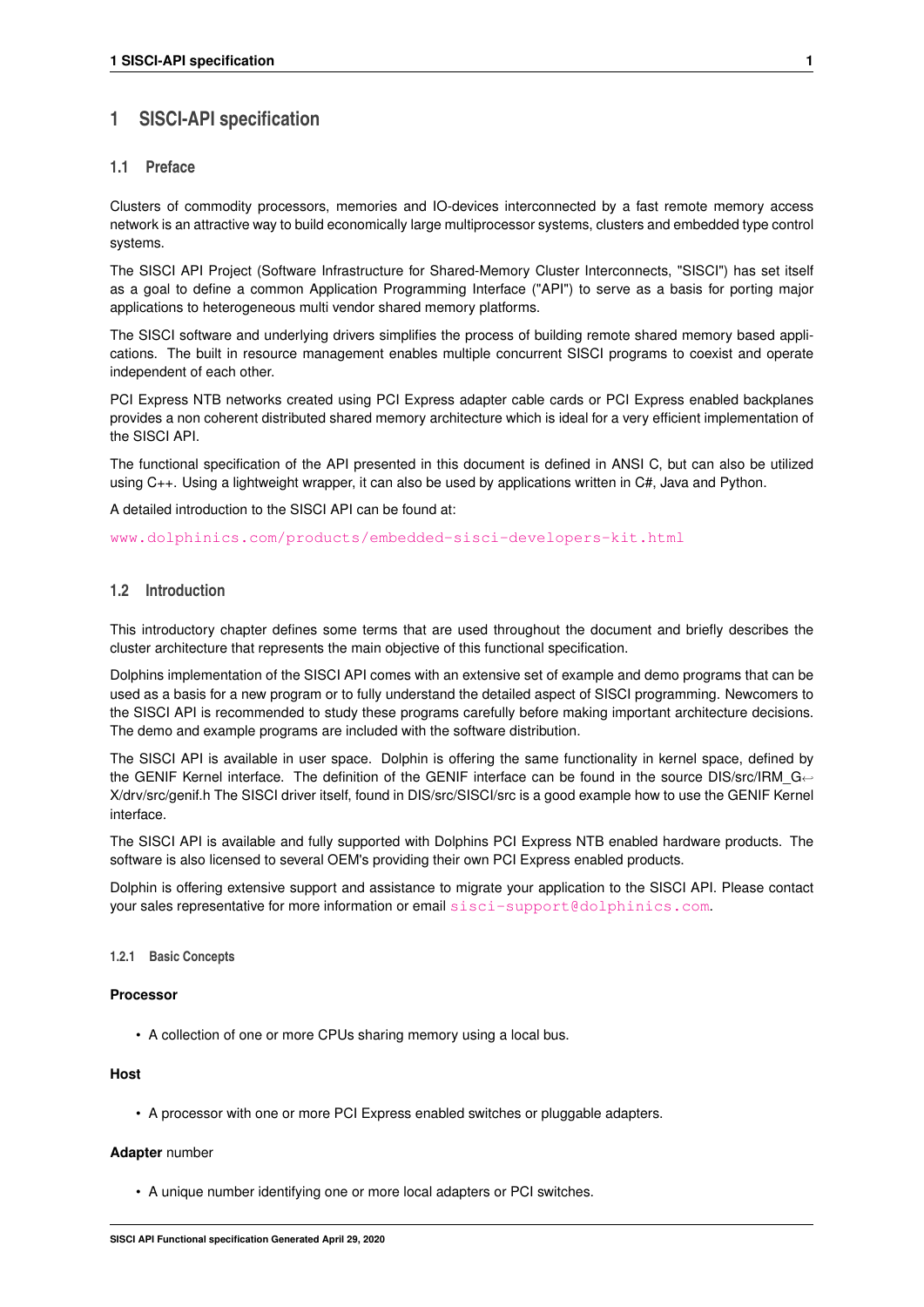## **Fabric**

• The PCI Express network interconnecting the hosts. A Hosts may be connected by several parallel Fabrics.

## **NodeId**

• A fabric unique number identifying a host on the network.

## **SegmentId**

• A Host unique number identifying a memory segment within a host. A segment can be uniquely identified by its SegmentId and local NodeId.

## **PIO**

• Programmed IO. A load or store operation performed by a CPU towards a mapped address.

## **DMA**

• A system or network resource that can be used as an alternative to PIO do move data between segments. The SISCI API provides a set of functions to control the PCIe or system DMA engines.

## **Global** DMA

• A SISCI DMA resource that can address any remote segment without being mapped into the local address space.

## **System** DMA

• A SISCI DMA resource provided by the CPU system, e.g. Intel Crystal Beach DMA.

## **Local** segment

• A memory segment located on the same processor where the application runs and accessed using the host memory interface. Identified by its SegmentId.

## **Remote** segment

• A memory segment accessed via the fabric.

## **Connected** segment

• A remote segment for which the IO base address and the size are known.

## **Mapped** segment

• A local or remote (connected) segment mapped in the addressable space of a program.

## **Reflective** Memory

• Hardware based broadcast / multicast functionality that simultaneously forwards data to all hosts in the fabric. Only with all configurations.

## **IO** Device.

• A PCI or PCI Express card / device, e.g. a GPU, NVMe or FPGA attached to a host system or expansion box attached to the network.

## **Peer** to Peer communication

• IO Devices communicating directly - device to device - without the use of the memory system. The devices can be local to a host or separated by the interconnect fabric.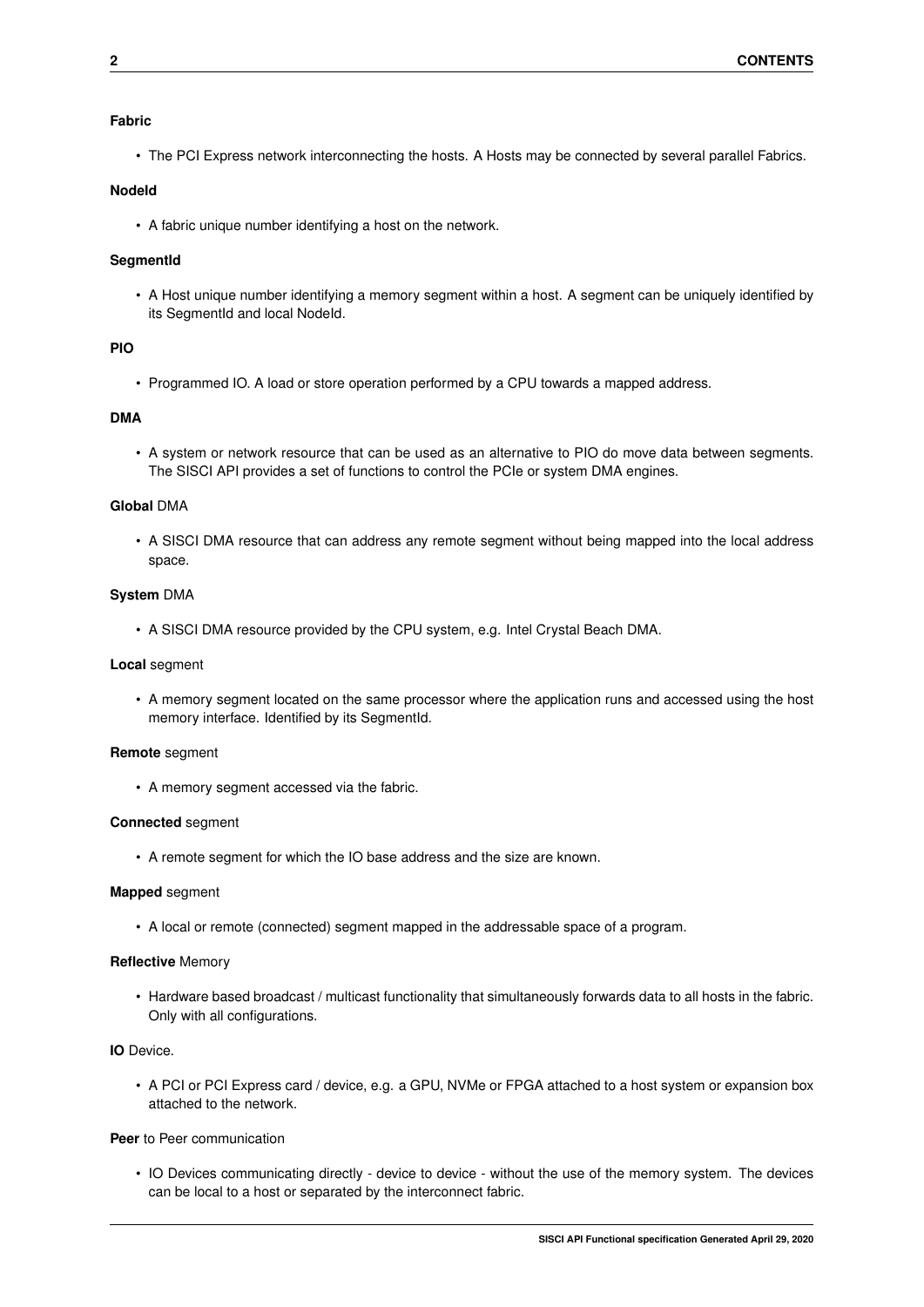## <span id="page-6-0"></span>**1.3 Cluster Architecture**

The basic elements of a cluster are a collection of hosts interconnected. A host may be a single processor or an SMP containing several CPUs. Adapters connect a host to a fabric. It is possible for a host to be connected to several fabrics. This allows for the construction of complex topologies (e.g. a two dimensional mesh). It may also be used to add redundancy and/or improve the bandwidth. Usually such architectures are obtained by using several adapters on one host.

Adapters often contain sub units that implement specific SISCI API functions such as transparent remote memory access, DMA, message mailboxes or interrupts. Most sub units have CSR registers that may be accessed locally via the host adapter interface or remotely over the PCI Express fabric.

## <span id="page-6-1"></span>**1.4 SISCI API Data types**

This Application Programming Interface covers different aspects of the shared memory technology and how it can be accessed by a user. The API items can then be grouped in different categories. The specification of functions and data types, presented in Chapter 3, is then preceded by a short introduction of these categories. For an easier consultation of the document, for each category a list of concerned API items is provided.

### <span id="page-6-2"></span>**1.4.1 Data formats**

Parameters and return values of the API functions, other than the data types introduced in the following sections, are expressed in the machine native data types. The only assumption is that int's are at least 32 bits and shorts are at least 16 bits. If, in the future, a specific size or endianness is needed, the Shared-Data Formats shall be used.

#### <span id="page-6-3"></span>**1.4.2 Descriptors**

Working with remote shared memories, DMA transfers and remote interrupts, the major communication features that this API offers, requires the use of logical entities like devices, memory segments, DMA queues. Each of these entities is characterize by a set of properties that should be managed as a unique object in order to avoid inconsistencies. To hide the details of the internal representation and management of such properties to an API user, a number of descriptors have been defined and made opaque: their contents can be referenced with a handle and can be modified only through the functions provided by the API.

The descriptors and their meaning are the following:

### **sci\_desc**

It represents an SISCI virtual device, that is a communication channel with the driver. Many virtual devices can be opened by the same application. It is initialized by calling the function SCIOpen.

#### **sci\_local\_segment**

It represents a local memory segment and it is initialized when the segment is allocated by calling the function [SCICreateSegment\(\).](#page-29-0)

### **sci\_remote\_segment**

It represents a segment residing on a remote node. It is initialized by calling either the function [SCIConnect](#page-23-0)← [Segment\(\).](#page-23-0)

#### **sci\_map**

It represents a memory segment mapped in the process address space. It is initialized by calling either the [SCI](#page-27-0)← [MapRemoteSegment\(\)](#page-27-0) or [SCIMapLocalSegment\(\)](#page-28-0) function.

#### **sci\_sequence**

It represents a sequence of operations involving communication with remote nodes. It is used to check if errors have occurred during a data transfer. The descriptor is initialized when the sequence is created by calling the function [SCICreateMapSequence\(\).](#page-35-0)

### **sci\_dma\_queue**

It represents a chain of specifications of data transfers to be performed using the DMA engine available on the adapter. The descriptor is initialized when the chain is created by calling the function [SCICreateDMAQueue\(\).](#page-44-0)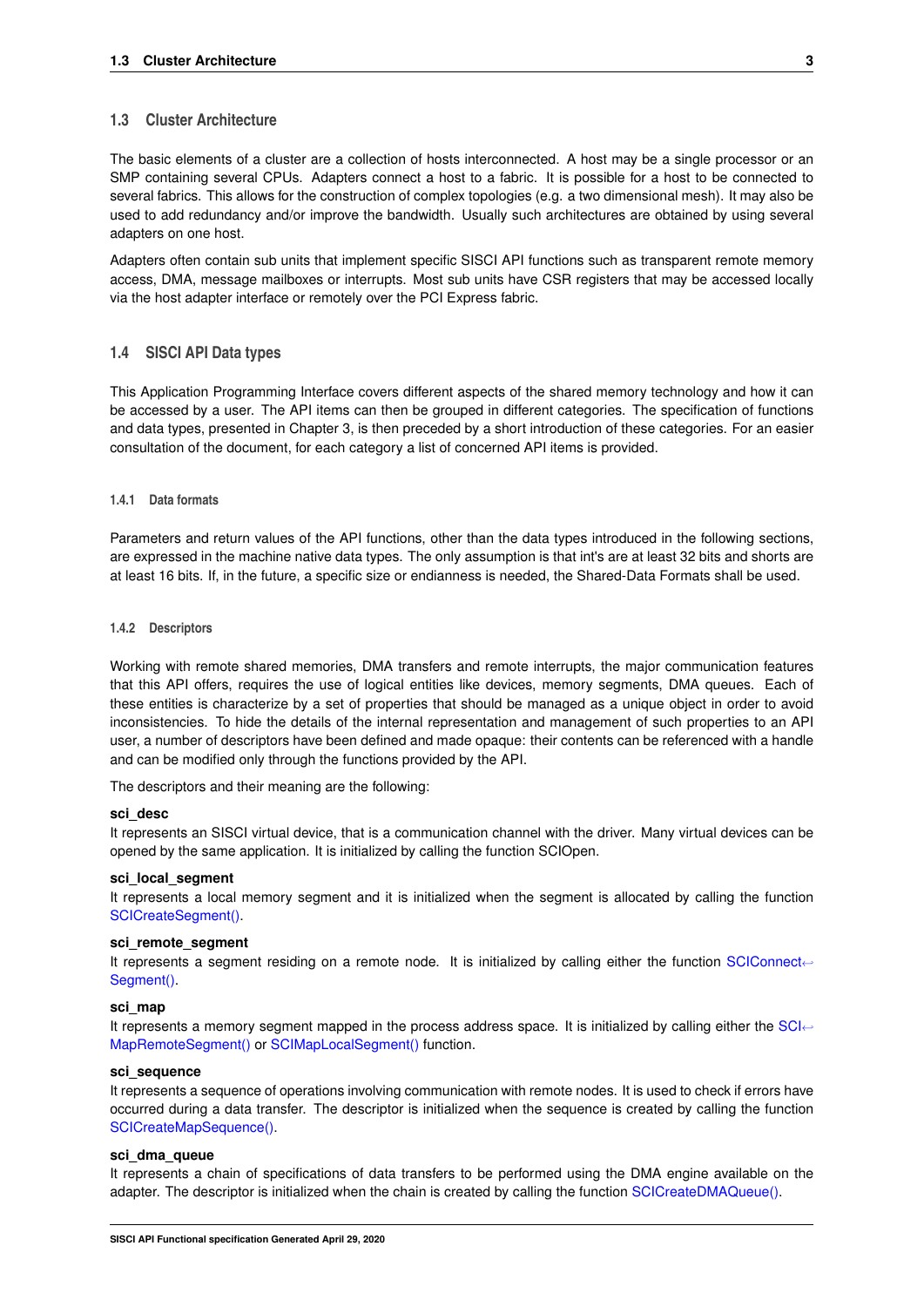### **sci\_local\_interrupt**

It represents an instance of an interrupt that an application has made available to remote nodes. It is initialized when the interrupt is created by calling the function [SCICreateInterrupt\(\).](#page-46-0)

### **sci\_remote\_interrupt**

It represents an interrupt that can be triggered on a remote node. It is initialized by calling the function [SCIConnect](#page-48-0)← [Interrupt\(\).](#page-48-0)

### **sci\_local\_data\_interrupt**

It represents an instance of an data interrupt that an application has made available to remote nodes. It is initialized when the interrupt is created by calling the function [SCICreateDataInterrupt\(\).](#page-50-0)

## **sci\_remote\_data\_interrupt**

It represents an data interrupt that can be triggered on a remote node. It is initialized by calling the function [SCI](#page-52-0)← [ConnectDataInterrupt\(\).](#page-52-0)

Each of the above descriptors is an opaque data type and can be referenced only via a handle. The name of the handle type is given by the name of the descriptor type with a trailing t.

No automatic cleanup of the resources represented by the above descriptors is performed, rather it should be provide by the API client∗. Resources cannot be released (and the corresponding descriptors deallocated) until all the dependent resources have been previously released. The dependencies between resource classes can be derived by the function specifications.

<span id="page-7-0"></span>**1.4.3 Flags**

Nearly all functions included in this API accept a flags parameter in input. It is used to obtain from a function invocation an effect that slightly differs from its default semantics (e.g. choosing between a blocking and a nonblocking version of an operation).

Each SISCI API function specification is followed by a list of accepted flags. Only the flags that change the default behavior are defined. Several flags can be OR'ed together to specify a combined effect. The flags parameter, represented with an unsigned int, has then to be considered a bit mask.

Some of the functions do not currently accept any flag. The parameter is nonetheless left in the specification, because it could become useful in view of future extensions, and the implementation shall check it to be 0.

A flag value starts with the prefix SCI\_FLAG\_.

## <span id="page-7-1"></span>**1.4.4 Errors**

Most of the API functions return an error code as an output parameter to indicate if the execution succeeded or failed. The error codes are collected in an enumeration type called sci error t. Each value starts with the prefix SCI\_ERR\_. The code denoting success is SCI\_ERR\_OK and an application should check that each function call returns this value.

In Chapter 3 each function specification is followed by a list of possible errors that are typical for that function. There are however common or very generic errors that are not repeated every time, unless they do not have a particular meaning for that function:

## SCI ERR\_NOT\_IMPLEMENTED

• the function is not implemented

## **SCI\_ERR\_ILLEGAL\_FLAG**

• the flags value passed to the function contains an illegal component. The check is done even if the function does not accept any flag (i.e. it accepts only the default value 0)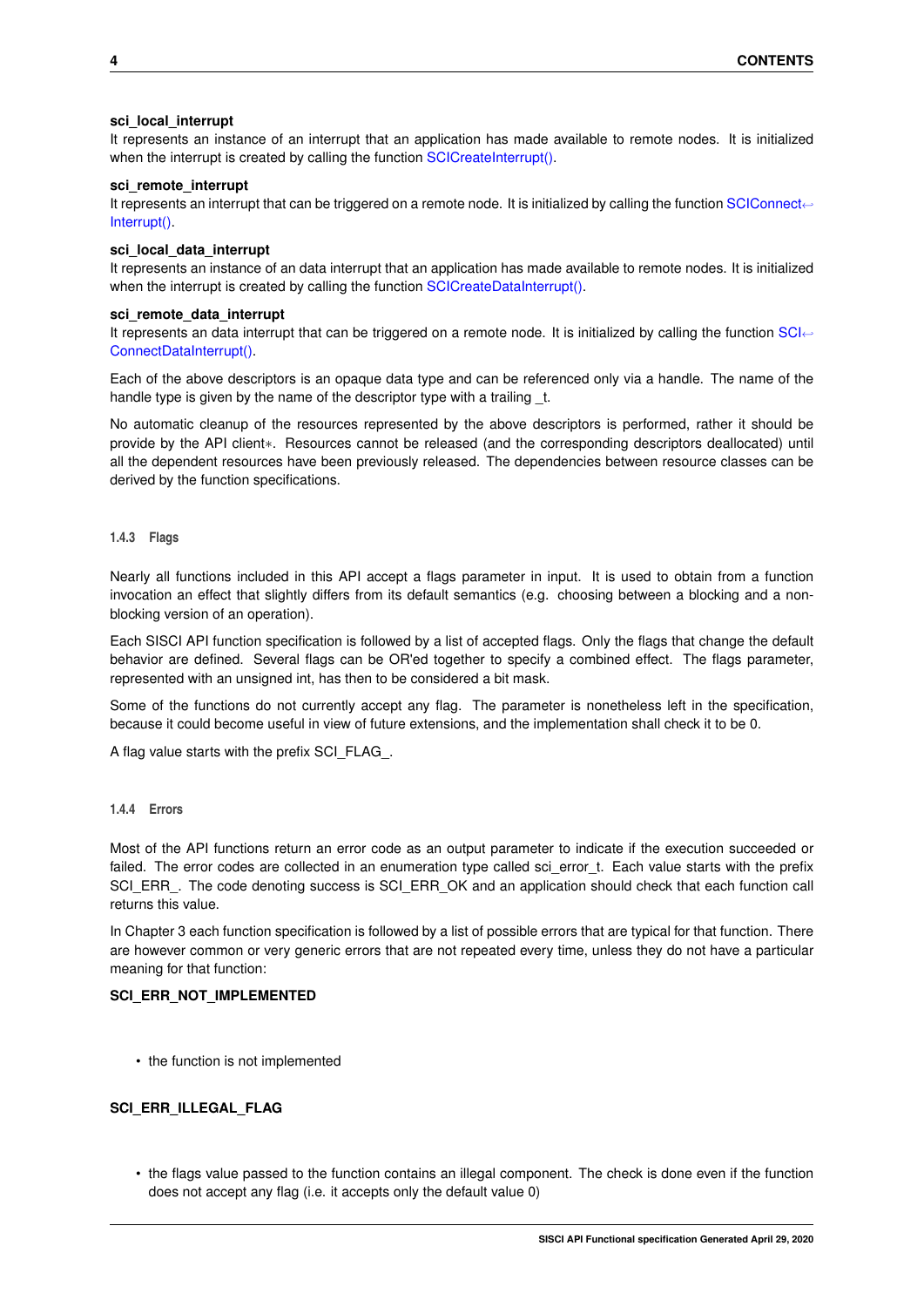#### **1.4 SISCI API Data types 5**

### **SCI\_ERR\_FLAG\_NOT\_IMPLEMENTED**

• the flags value passed to the function is legal but the operation corresponding to one of its components is not implemented

## **SCI\_ERR\_ILLEGAL\_PARAMETER**

• one of the parameters passed to the function is illegal

### **SCI\_ERR\_NOSPC**

• the function is unable to allocate some needed operating system resources

## **SCI\_ERR\_API\_NOSPC**

• the function is unable to allocate some needed API resources

#### **SCI\_ERR\_HW\_NOSPC**

• the function is unable to allocate some hardware resources

## **SCI\_ERR\_SYSTEM**

• the function has encountered a system error; errno should be checked

Each function requiring a local adapter number can generate the following errors:

### **SCI\_ERR\_ILLEGAL\_ADAPTERNO**

• the adapter number is out of the legal range

### **SCI\_ERR\_NO\_SUCH\_ADAPTERNO**

• the adapter number is legal but it does not exist.

Each function requiring a node identifier can generate the following errors:

## SCI ERR\_NO\_SUCH\_NODEID

• a node with the specified identifier does not exist

### **SCI\_ERR\_ILLEGAL\_NODEID**

• the node identifier is illegal

#### <span id="page-8-0"></span>**1.4.5 Other data types**

Besides the data types specified in the previous sections others are used:

- sci\_address\_t
- sci\_segment\_cb\_reason\_t
- sci\_dma\_queue\_state\_t
- sci\_sequence\_status\_t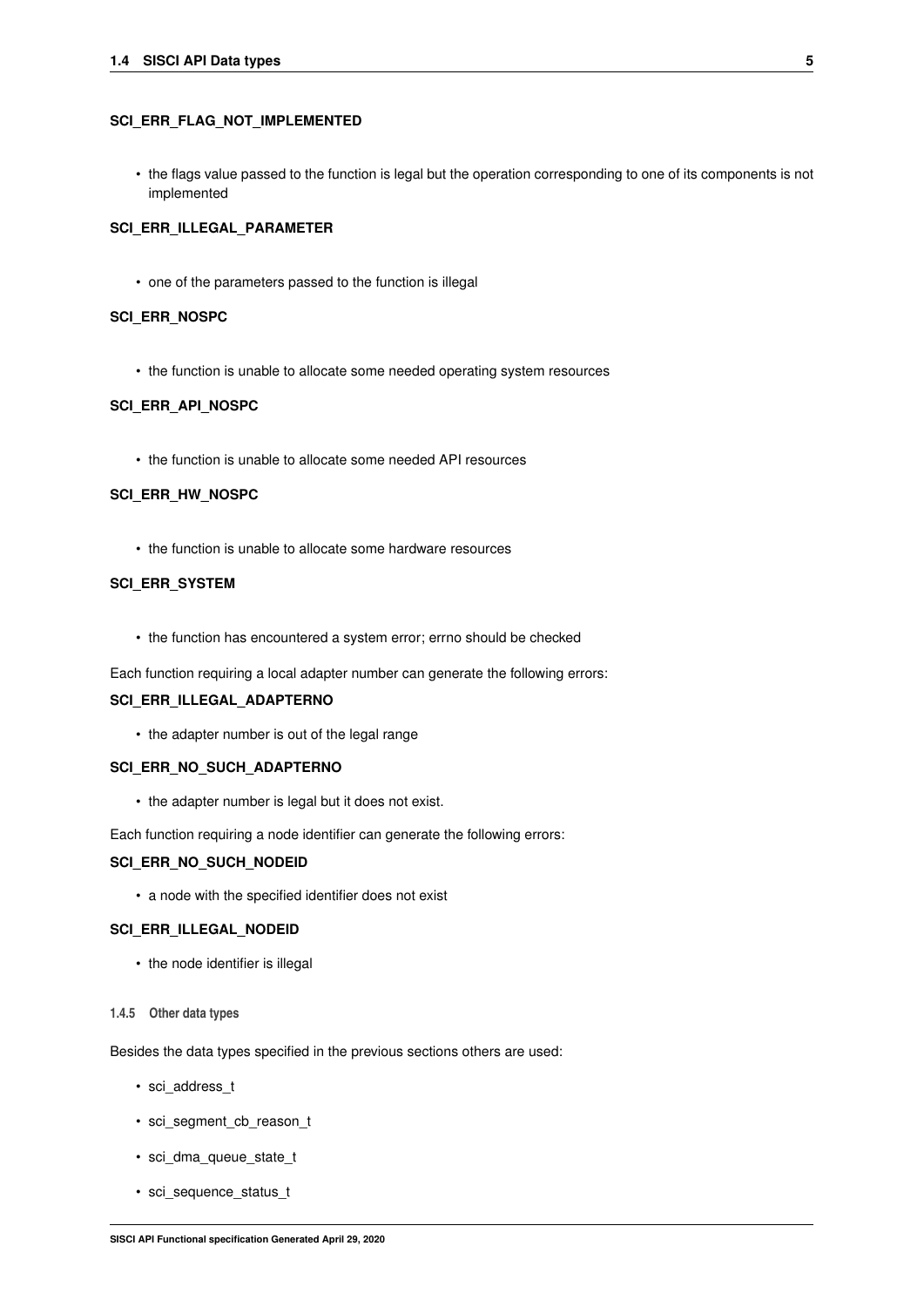## <span id="page-9-0"></span>**1.5 General functions**

In order to use correctly the network, an application is required to execute some operations like opening or closing a communication channel with the SISCI driver. For using effectively the network an application may also need some information about the local or a remote node.

- [SCIOpen\(\)](#page-22-0)
- [SCIClose\(\)](#page-22-1)
- [SCIQuery\(\)](#page-39-0)
- [SCIProbeNode\(\)](#page-38-0)

## <span id="page-9-1"></span>**1.6 Remote Shared Memory**

The PCI Express technology implements a remote memory access approach that can be used to transfer data between systems and IO devices. An application can map into its own address space a memory segment actually residing on another node; then read and write operations from or to this memory segment are automatically and transparently converted by the hardware in remote operations. This API provides full support for creating and exporting local memory segments, for connecting to and mapping remote memory segments, for checking whether errors have occurred during a data transfer.

The functions included in this category actually concern three different aspects:

Memory management:

- [SCICreateSegment\(\)](#page-29-0)
- [SCIRegisterSegmentMemory\(\)](#page-56-0)
- [SCIRemoveSegment\(\)](#page-32-0)
- [SCIPrepareSegment\(\)](#page-32-1)

Connection management:

- [SCISetSegmentAvailable\(\)](#page-34-0)
- [SCISetSegmentUnavailable\(\)](#page-34-1)
- [SCIConnectSegment\(\)](#page-23-0)
- [SCIDisconnectSegment\(\)](#page-24-0)

## Segment events

- [SCIWaitForLocalSegmentEvent\(\)](#page-31-0)
- [SCIWaitForRemoteSegmentEvent\(\)](#page-26-0)

Shared memory operations:

• [SCIMapLocalSegment\(\)](#page-28-0)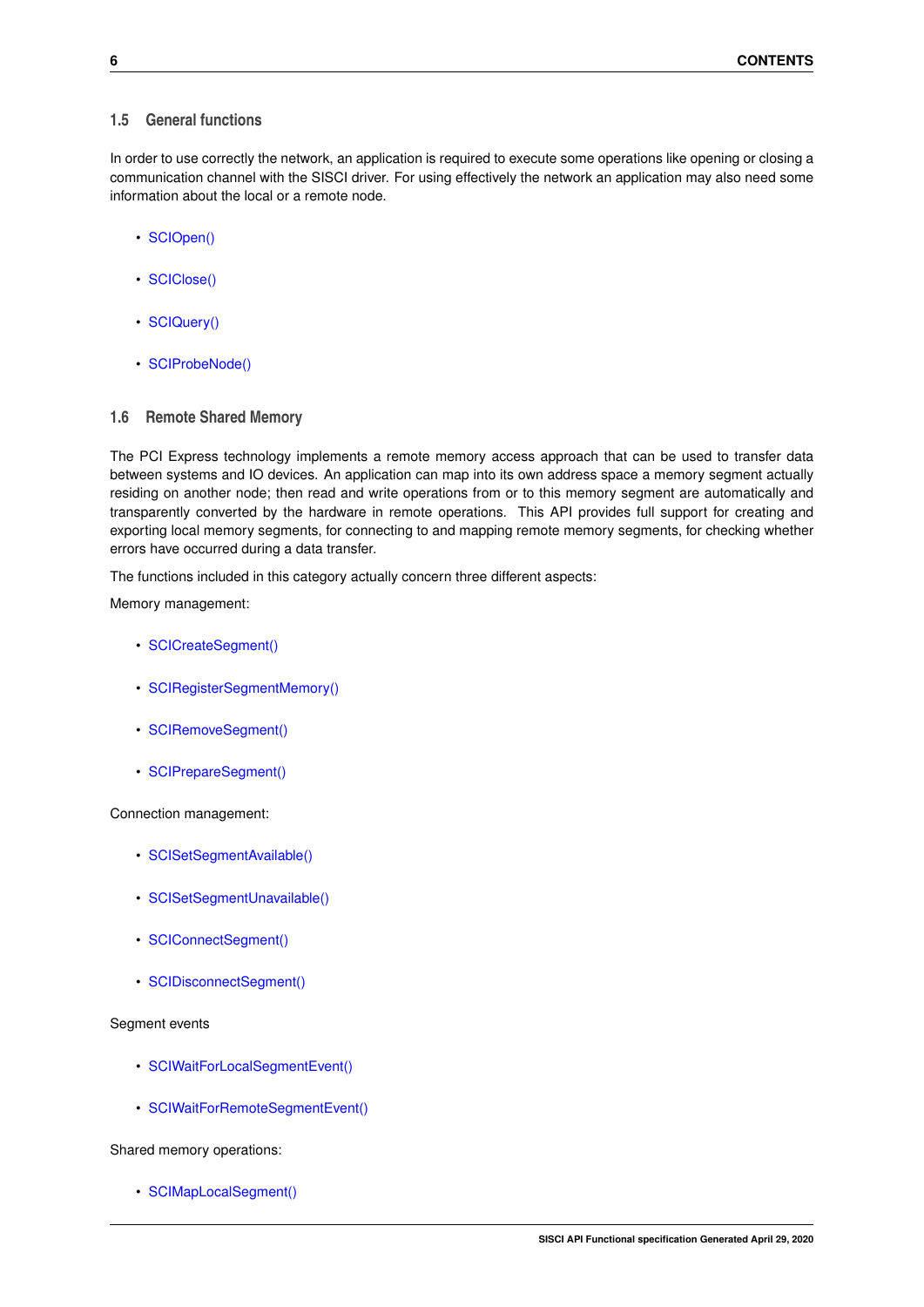- [SCIMapRemoteSegment\(\)](#page-27-0)
- [SCIUnmapSegment\(\)](#page-29-1)
- [SCIMemCpy\(\)](#page-55-0)
- [SCICreateMapSequence\(\)](#page-35-0)
- [SCIRemoveSequence\(\)](#page-35-1)
- [SCIStartSequence\(\)](#page-36-0)
- [SCICheckSequence\(\)](#page-36-1)
- [SCIStoreBarrier\(\)](#page-37-0)
- [SCIFlush\(\)](#page-58-0)

<span id="page-10-0"></span>Memory and connection management functions affect the state of a local segment, whose state diagram is shown in the figure below.





The state of a remote segment, shown in figure below, depends on what happens on the network or on the node where the segment physically resides. The transitions sci\_segment\_cb\_reason\_t are marked with callback reasons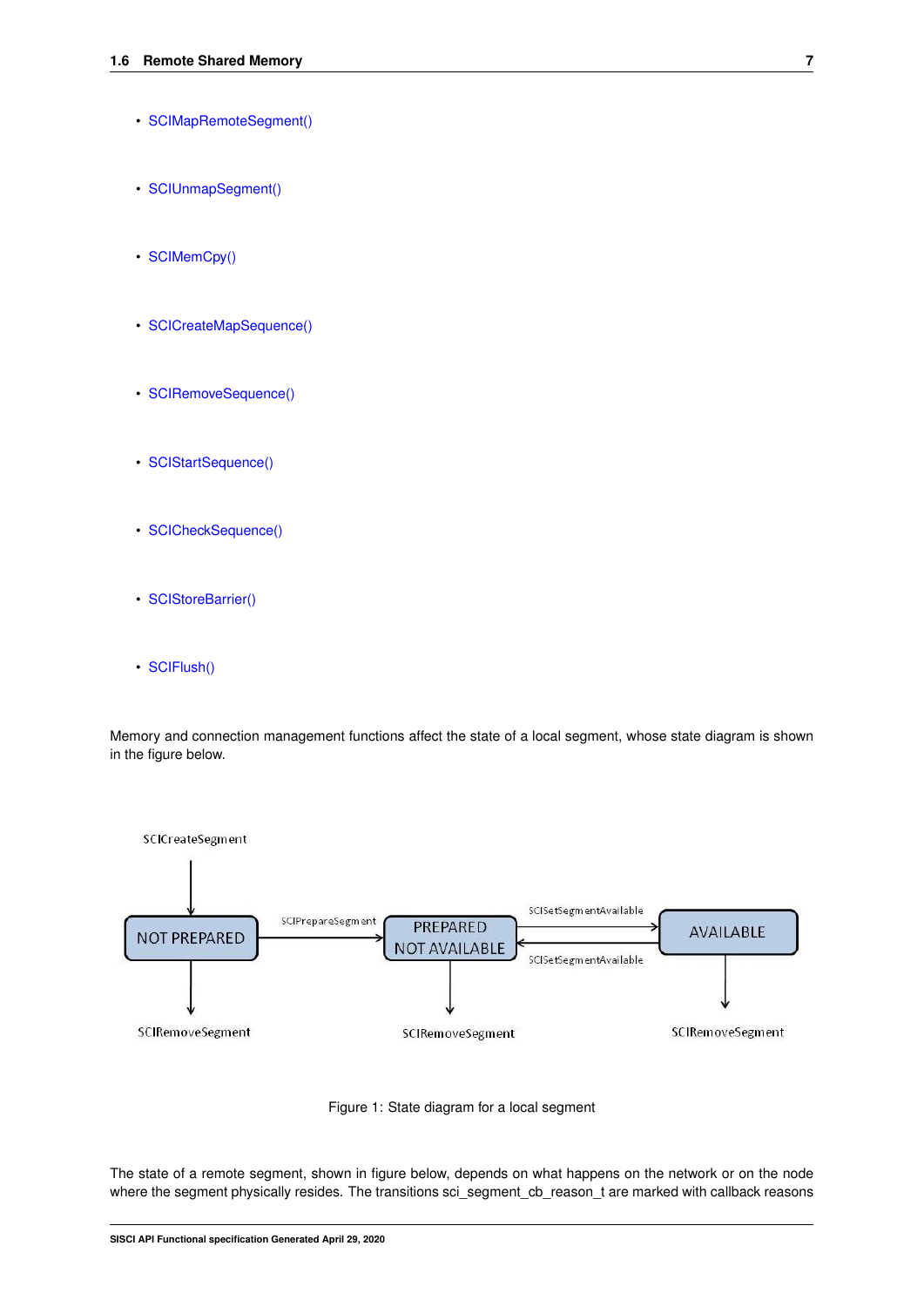## <span id="page-11-1"></span>between the remote segment states.



Figure 2: State diagram for a remote segment

The transitions are marked with callback reasons. SCIDisconnectSegment can be called from each state to exit the state diagram.

## <span id="page-11-0"></span>**1.7 Direct Memory Access (DMA)**

PIO (Programmed IO) has the lowest overhead and lowest latency accessing remote memory. The drawback of the PIO data transfers is that the CPU is busy reading or writing data from or to remote memory. An alternative is to use a DMA engine if this is available. The application specifies a queue of data transfers and passes it to the DMA engine. Then the CPU is free either to wait for the completion of the transfer or to do something else. In the latter case it is possible to specify a callback function that is invoked when the transfer has finished. DMA has high start up cost compared to using PIO and is normally only recommended for larger transfers.

DMA is an optional feature implemented with some PCIe chipsets only. Some systems also have a "System DMA" engine. The SISCI API DMA functionality are available on all platforms supporting PCIe DMA or System DMA that is integrated and supported with the SISCI driver stack. SISCI DMA transfer functions will fail if there is no supported DMA engine available.

- [SCICreateDMAQueue\(\)](#page-44-0)
- [SCIStartDmaTransfer\(\)](#page-59-0)
- [SCIStartDmaTransferVec\(\)](#page-62-0)
- [SCIStartDmaTransferMem\(\)](#page-60-0)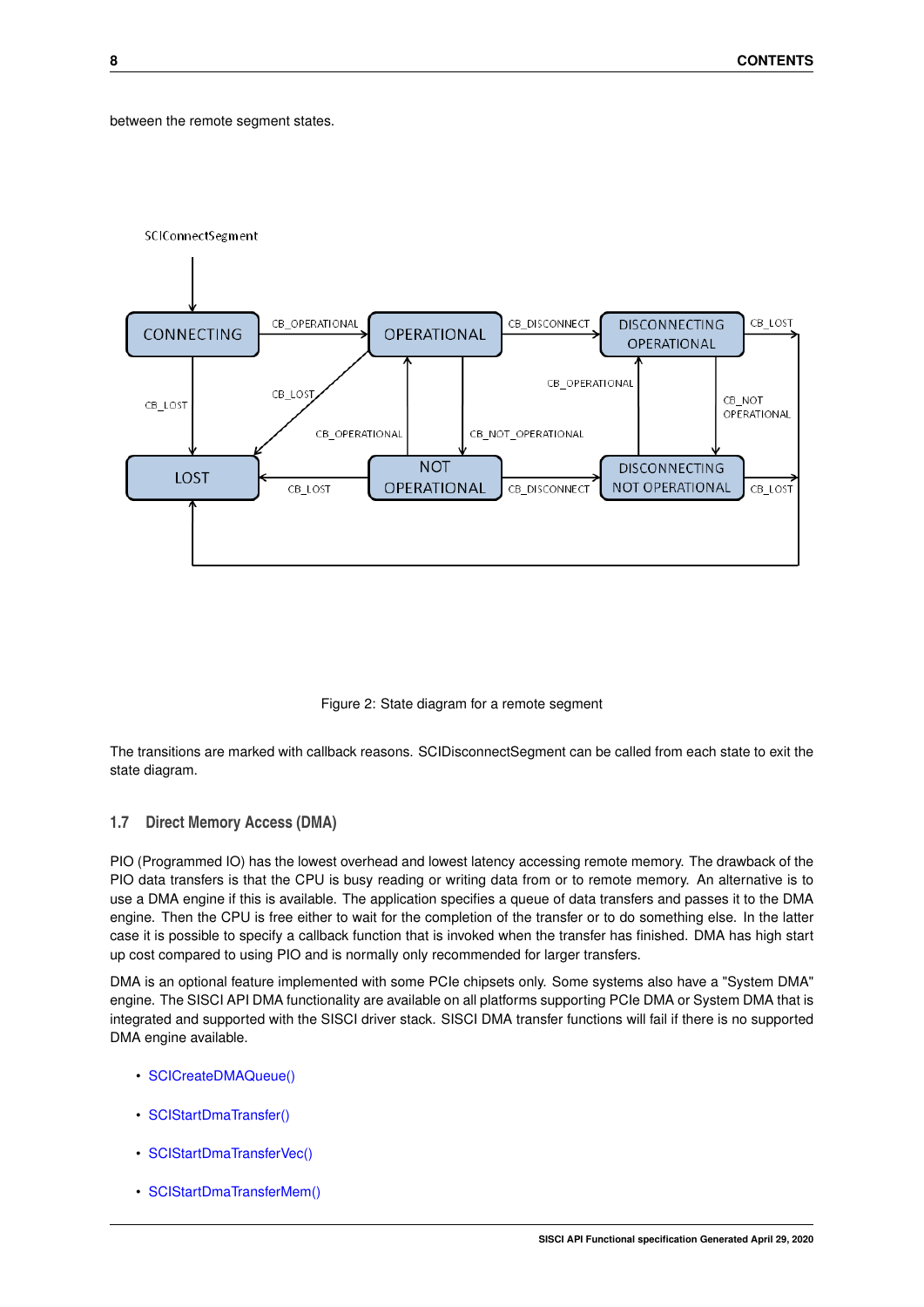- [SCIRemoveDMAQueue\(\)](#page-44-1)
- [SCIWaitForDMAQueue\(\)](#page-46-1)
- [SCIAbortDMAQueue\(\)](#page-45-0)
- [SCIDMAQueueState\(\)](#page-45-1)

## <span id="page-12-0"></span>**1.8 Interrupts**

Triggering an interrupt on a remote node should be considered a fast way to notify an application running remotely that something has happened. An interrupt is identified by a unique number and this is practically the only information an application gets when it is interrupted, either synchronously or asynchronously. The SISCI API contains two types if interrupt, with and without data.

Interrupts with no data:

- [SCICreateInterrupt\(\)](#page-46-0)
- [SCIRemoveInterrupt\(\)](#page-47-0)
- [SCIConnectInterrupt\(\)](#page-48-0)
- [SCIDisconnectInterrupt\(\)](#page-49-0)
- [SCITriggerInterrupt\(\)](#page-50-1)
- [SCIWaitForInterrupt\(\)](#page-48-1)

Interrupts with data:

- [SCICreateDataInterrupt\(\)](#page-50-0)
- [SCIRemoveDataInterrupt\(\)](#page-51-0)
- [SCIConnectDataInterrupt\(\)](#page-52-0)
- [SCIDisconnectDataInterrupt\(\)](#page-53-0)
- [SCITriggerDataInterrupt\(\)](#page-54-0)
- [SCIWaitForDataInterrupt\(\)](#page-52-1)

## <span id="page-12-1"></span>**1.9 Device to Device transfers**

The SISCI API supports setting up general IO devices to communicate directly, device to device - peer to peer communication. The alternative model, using the main memory as the intermediate buffer has significant overhead. The devices communicating can be placed in the same host or in different hosts interconnected by the shared memory fabric.

Peer to peer functionality is an optional PCI Express feature, please ensure your computer supports peer to peer transfers (Ask you system vendor).

• [SCIAttachPhysicalMemory\(\)](#page-38-1)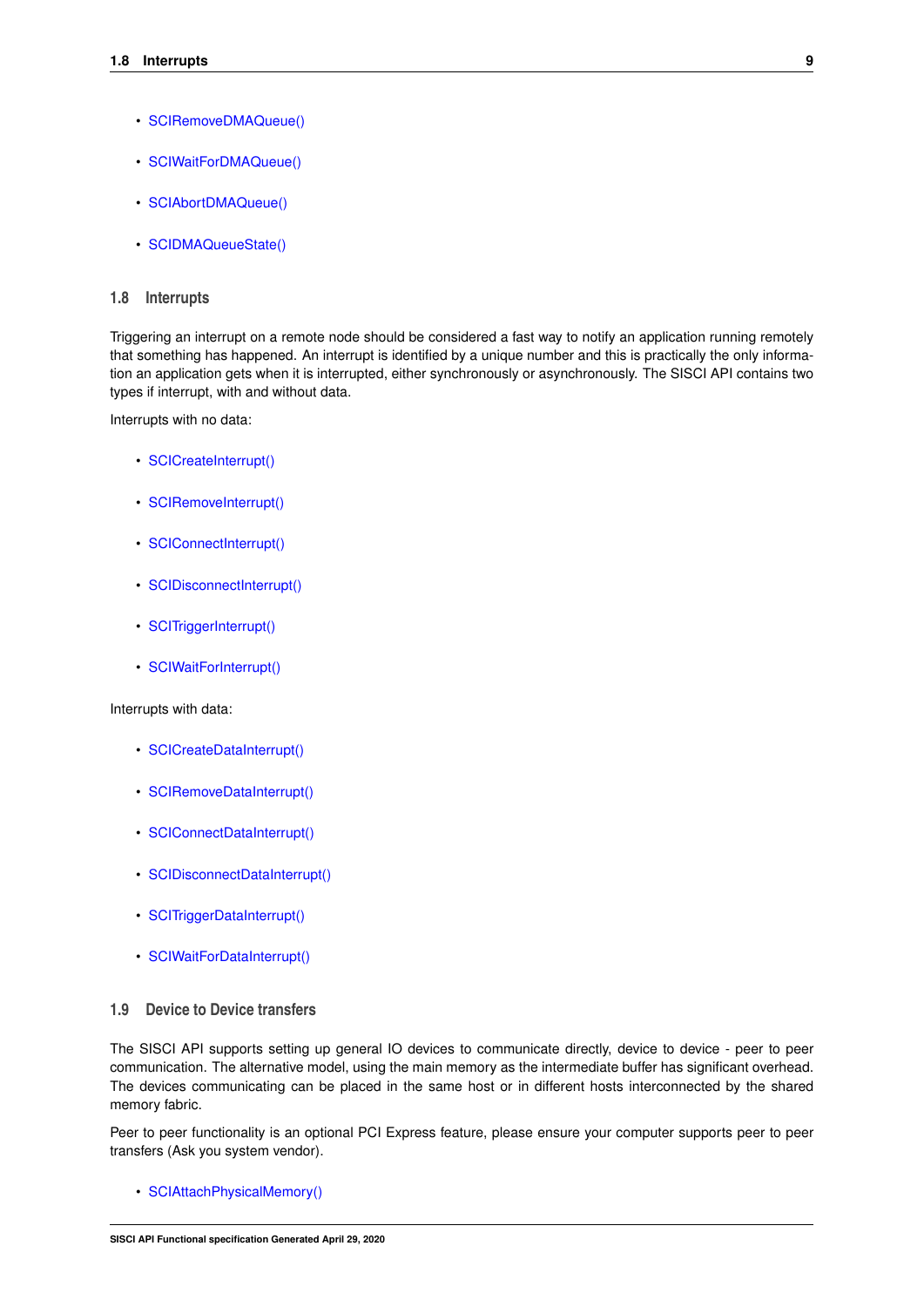- [SCIRegisterPCIeRequester\(\)](#page-69-0)
- [SCIUnregisterPCIeRequester\(\)](#page-70-0)

Please consult the rpcia.c example program found in the software distribution for more information on how to set up Device to Device transfers or access remote physical memory devices.

## <span id="page-13-0"></span>**1.10 Reflective Memory / Multicast**

The SISCI API supports setting up Reflective Memory / Multicast transfers.

The Dolphin PCI Express IX, MX and PX product families supports multicast operations as defined by the PCI Express Base Specification 2.1. Dolphin has integrated support for this functionality into the SISCI API specification to make it easily available to application programmers. The multicast functionality is also available with some OEM hardware configurations. (Please check with you hardware vendor if multicast is available for your configuration). SISCI functions will typically return an error if the multicast functionality is not available.

There are no special functions to to set up the Reflective Memory, programmers just need to use the flag SCI\_FL← AG\_BROADCAST when [SCICreateSegment\(\)](#page-29-0) and [SCIConnectSegment\(\)](#page-23-0) is called.

For reflective memory operations, the NodeId parameter to [SCIConnectSegment\(\)](#page-23-0) should be set to DIS\_BROAD← CAST\_NODEID\_GROUP\_ALL

PCI Express based multicast uses the server main memory or a PCI Express device memory (e.g. a FPGA, GPU buffer) as the multicast memory.

PCI Express muticast transfers can be generated by the CPU, a DMA controller or any type of PCIe device that can generate PCIe TLPs.

Please consult the reflective memory white papers available at [https://www.dolphinics.com/support/w](https://www.dolphinics.com/support/whitepapers.html)hitepapers. [html](https://www.dolphinics.com/support/whitepapers.html) and example programs found in the software distribution for more information on how to use the reflective memory functionality.

## <span id="page-13-1"></span>**1.11 Support Functions**

The SISCI API provide support / helper functions that may be useful.

• [SCIGetErrorString\(\)](#page-43-0)

## <span id="page-13-2"></span>**1.12 SmartIO**

**NOTE:** The SmartIO SISCI API extension is currently not finalized and may change in future releases without warning!

The SmartIO functionality was introdued with eXpressWare 5.5.0 and is currently only availale with Linux, but may be ported to other operating systems in the future.

SmartIO is currently supported with all Dolphins PXH and MXH NTB eneabled PCIe cards and licensed to selected OEM solutions based on Broadcom or Microsemi PCIe chipsets.

Please contact Dolpin if you interested in the SmartIO functionality.

The SISCI API SmartIO extension exposes features from the SmartIO module, if present. These functions are appropriate to use in order to gain low level access to devices. They can be used to write user space drivers using SISCI. The functions will work on devices anywhere in the cluster and multiple nodes can access the same device at the same time. In general, the SmartIO API will reuse 'normal' SISCI features where possible. For instance, device BAR registers are exposed as segments. The main SmartIO module must be configured in order for this API to function.

SmartIO devices are represented in SISCI as sci\_device\_t handles. This handle is initialized by borrowing the device, and released when the device is returned.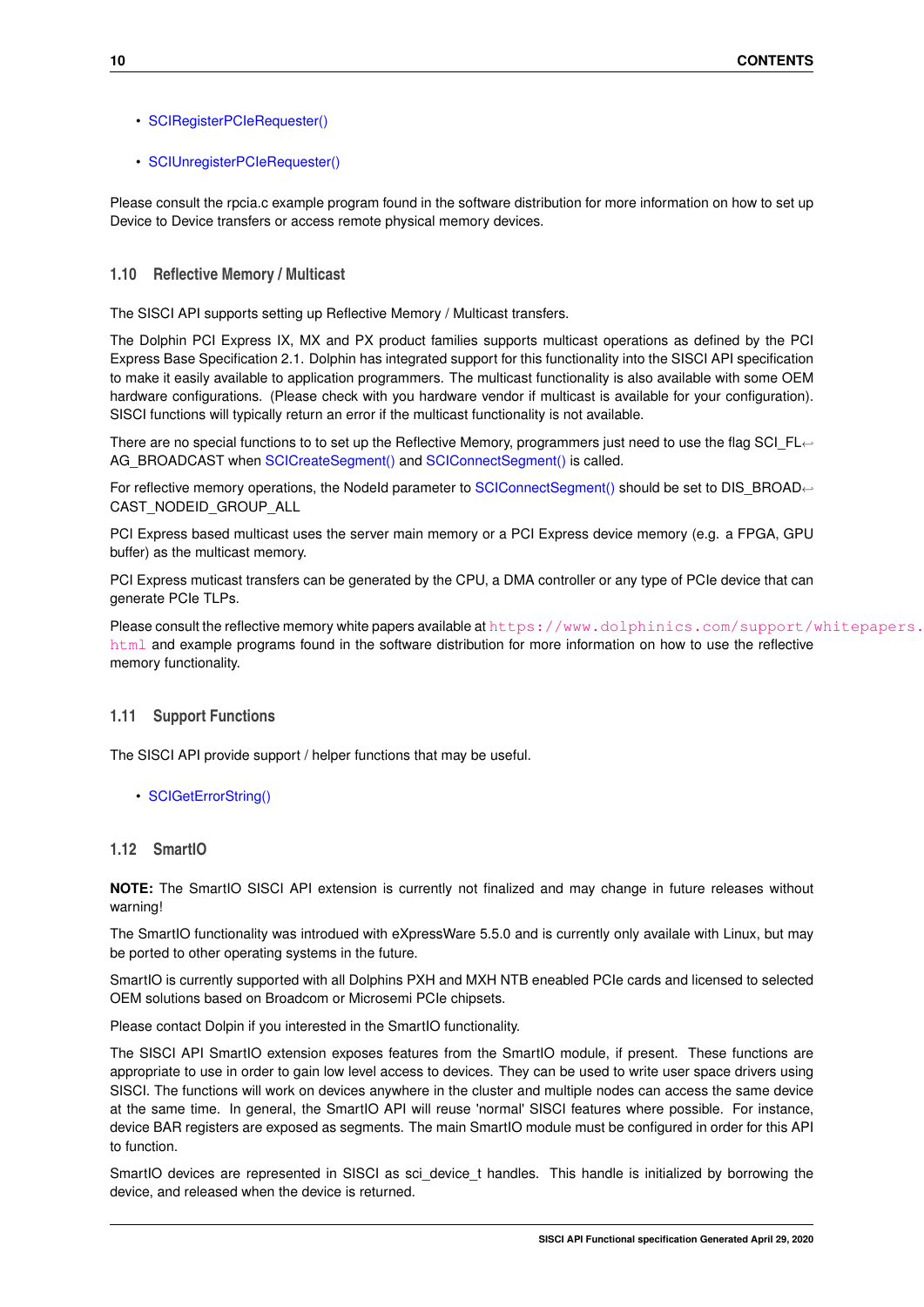- [SCIBorrowDevice\(\)](#page-71-0)
- [SCIReturnDevice\(\)](#page-72-0)

Once a device has been borrowed, it's BARs can be accessed through a remote segment. To connect to these segments, the following function must be used. After connecting the segment is to be treated as any other remote segment.

- [SCICreateDeviceSegment\(\)](#page-75-0)
- [SCIConnectDeviceSegment\(\)](#page-73-0)

The device may also perform DMA to both local and remote segments. This must be set up by functions that map the given segment and provide the caller with the address to be used by the device to reach the given segment.

- [SCIMapLocalSegmentForDevice\(\)](#page-77-0)
- [SCIMapRemoteSegmentForDevice\(\)](#page-79-0)
- [SCIUnmapLocalSegmentForDevice\(\)](#page-78-0)
- [SCIUnmapRemoteSegmentForDevice\(\)](#page-80-0)

### <span id="page-14-0"></span>**1.13 Special Functions**

Some special functions exists, these are available for all platforms and operating systems, but may only be needed for special environments or purposes.

The following function can be used to synchronize the CPU memory cache on systems without coherent IO (Nvidia Jetson Tegra TK1,TX1,TX2).

• [SCICacheSync\(\)](#page-68-0)

## <span id="page-14-1"></span>**2 Data Structure Documentation**

## <span id="page-14-2"></span>2.1 dis dma vec t Struct Reference

DMA queue vector interface for function [SCIStartDmaTransferVec\(\).](#page-62-0)

**Data Fields**

• unsigned int [size](#page-15-5)

*Size of this transfer.*

- unsigned int local offset
	- *Offset in the local segment.*
- unsigned int remote offset
	- *Offset in the remote segment.*

### <span id="page-14-3"></span>**2.1.1 Detailed Description**

DMA queue vector interface for function [SCIStartDmaTransferVec\(\).](#page-62-0)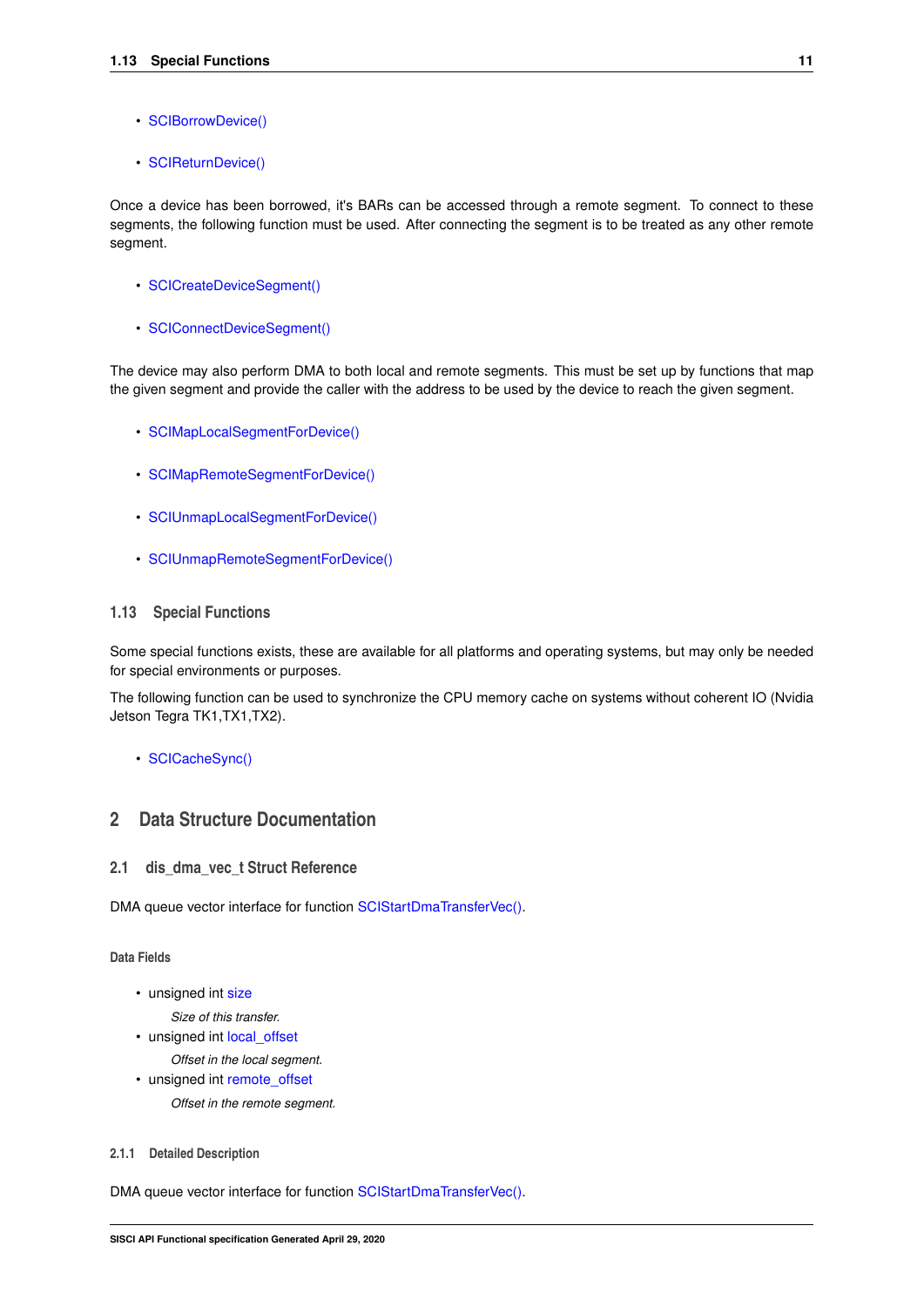<span id="page-15-5"></span><span id="page-15-0"></span>**2.1.2 Field Documentation**

**size**

unsigned int size

<span id="page-15-6"></span>Size of this transfer.

**local\_offset**

unsigned int local\_offset

<span id="page-15-7"></span>Offset in the local segment.

**remote\_offset**

unsigned int remote\_offset

Offset in the remote segment.

The documentation for this struct was generated from the following file:

• [sisci\\_types.h](#page-84-1)

## <span id="page-15-8"></span><span id="page-15-1"></span>**2.2 sci\_smartio\_device\_info\_t Struct Reference**

SmartIO device information.

#### <span id="page-15-2"></span>**2.2.1 Detailed Description**

SmartIO device information.

The documentation for this struct was generated from the following file:

• [sisci\\_types.h](#page-84-1)

## <span id="page-15-3"></span>**3 File Documentation**

<span id="page-15-4"></span>**3.1 sisci\_api.h File Reference**

Low-level SISCI software functional specification.

**Functions**

- SISCI\_API\_EXPORT void [SCIInitialize](#page-21-2) (unsigned int flags, [sci\\_error\\_t](#page-83-2) ∗error) *Initializes the SISCI library.*
- SISCI\_API\_EXPORT void [SCITerminate](#page-21-3) (void) *Terminates and releases resources associated with the SISCI library.*
- SISCI\_API\_EXPORT void [SCIOpen](#page-22-0) [\(sci\\_desc\\_t](#page-86-2) ∗sd, unsigned int flags, [sci\\_error\\_t](#page-83-2) ∗error) *Opens an SISCI virtual device.*
- SISCI\_API\_EXPORT void [SCIClose](#page-22-1) [\(sci\\_desc\\_t](#page-86-2) sd, unsigned int flags, [sci\\_error\\_t](#page-83-2) ∗error)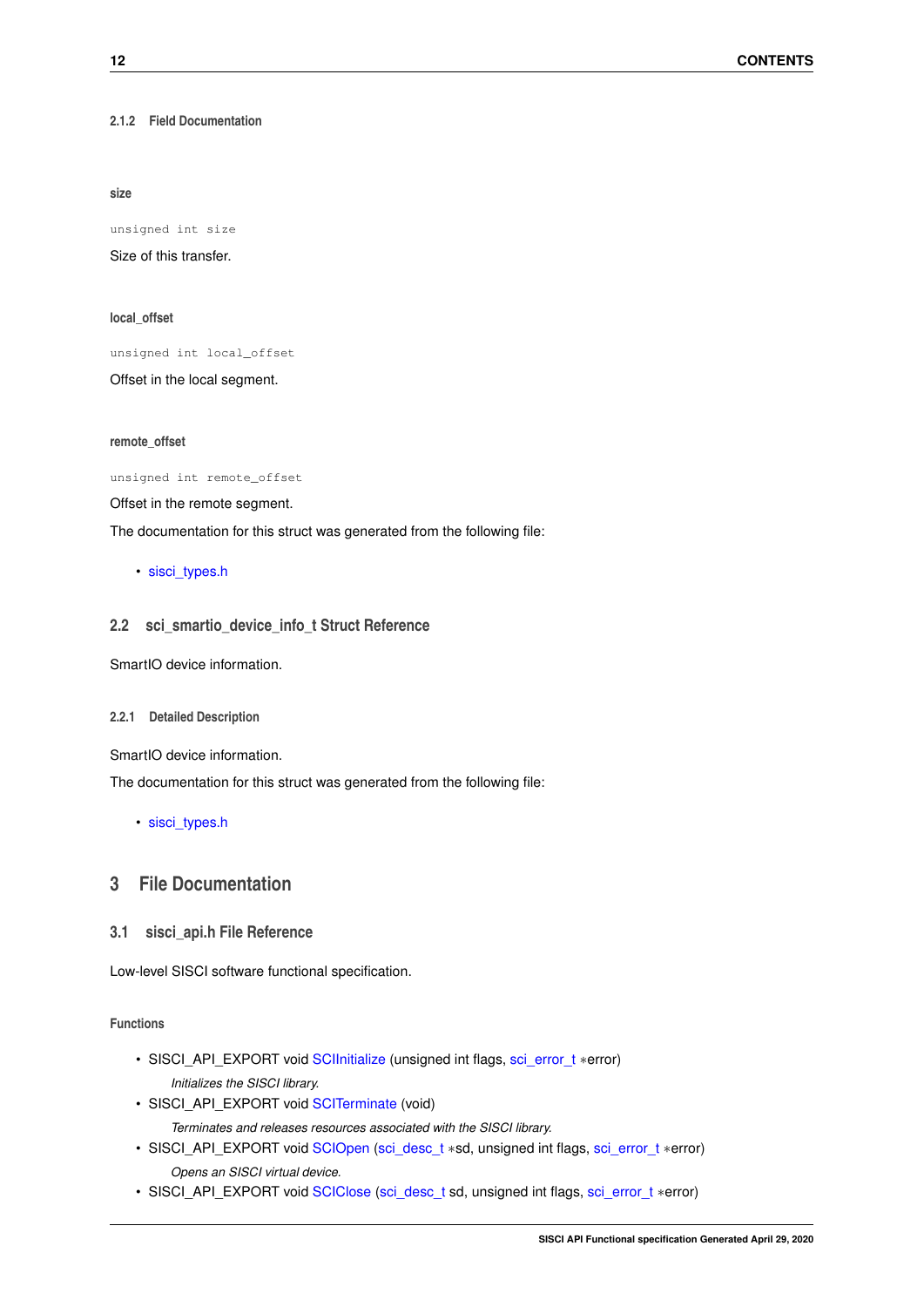*Closes an open SISCI virtual device.*

- SISCI\_API\_EXPORT void [SCIConnectSegment](#page-23-0) [\(sci\\_desc\\_t](#page-86-2) sd, [sci\\_remote\\_segment\\_t](#page-86-3) ∗segment, unsigned int nodeId, unsigned int segmentId, unsigned int localAdapterNo, [sci\\_cb\\_remote\\_segment\\_t](#page-88-0) callback, void ∗callbackArg, unsigned int timeout, unsigned int flags, [sci\\_error\\_t](#page-83-2) ∗error)
	- *Connects an application to a memory segment.*
- SISCI\_API\_EXPORT void [SCIDisconnectSegment](#page-24-0) [\(sci\\_remote\\_segment\\_t](#page-86-3) segment, unsigned int flags, [sci](#page-83-2)← error t ∗error)

*[SCIDisconnectSegment\(\)](#page-24-0) disconnects from the give mapped shared memory segment.*

- SISCI\_API\_EXPORT size\_t [SCIGetRemoteSegmentSize](#page-25-0) [\(sci\\_remote\\_segment\\_t](#page-86-3) segment) *[SCIGetRemoteSegmentSize\(\)](#page-25-0)* returns the size in bytes of a remote segment after it has been connected with [SCI](#page-23-0)←-*[ConnectSegment\(\).](#page-23-0)*
- SISCI\_API\_EXPORT unsigned int [SCIGetRemoteSegmentId](#page-25-1) [\(sci\\_remote\\_segment\\_t](#page-86-3) segment)

*Retrieve the segment identifier of a remote segment connected with [SCIConnectSegment\(\).](#page-23-0)*

- SISCI\_API\_EXPORT unsigned int [SCIGetRemoteSegmentNodeId](#page-25-2) [\(sci\\_remote\\_segment\\_t](#page-86-3) segment)
	- *Retrieve the node identifier of the remote or local node where the connected segment is hosted.*
- SISCI API EXPORT volatile void ∗ [SCIGetMapPointer](#page-26-1) [\(sci\\_map\\_t](#page-86-4) map) *Retrieve a memory pointer of a previously mapped segment.*
- SISCI\_API\_EXPORT sci\_ioaddr\_t [SCIGetMapPhysAddr](#page-26-2) [\(sci\\_map\\_t](#page-86-4) map) *Retrieve the local physical address of the mapped segment.*
- SISCI\_API\_EXPORT [sci\\_segment\\_cb\\_reason\\_t](#page-90-1) [SCIWaitForRemoteSegmentEvent](#page-26-0) [\(sci\\_remote\\_segment](#page-86-3)← t segment, sci\_error[\\_t](#page-86-3) ∗status, unsigned int timeout, unsigned int flags, [sci\\_error\\_t](#page-83-2) ∗error)

*[SCIWaitForRemoteSegmentEvent\(\)](#page-26-0) blocks a program until an event concerning the remote segment has arrived.*

• SISCI\_API\_EXPORT volatile void ∗ [SCIMapRemoteSegment](#page-27-0) [\(sci\\_remote\\_segment\\_t](#page-86-3) segment, [sci\\_map\\_t](#page-86-4) ∗map, size\_t offset, size\_t size, void ∗addr, unsigned int flags, [sci\\_error\\_t](#page-83-2) ∗error)

*[SCIMapRemoteSegment\(\)](#page-27-0) maps an area of a remote segment connected with [SCIConnectSegment\(\)](#page-23-0) into the addressable space of the program and returns a pointer to the beginning of the mapped area.*

• SISCI\_API\_EXPORT void ∗ [SCIMapLocalSegment](#page-28-0) [\(sci\\_local\\_segment\\_t](#page-86-5) segment, [sci\\_map\\_t](#page-86-4) ∗map, size\_t offset, size\_t size, void ∗addr, unsigned int flags, [sci\\_error\\_t](#page-83-2) ∗error)

*[SCIMapLocalSegment\(\)](#page-28-0) maps an area of a memory segment created with [SCICreateSegment\(\)](#page-29-0) into the addressable space of the program and returns a pointer to the beginning of the mapped area.*

- SISCI\_API\_EXPORT void [SCIUnmapSegment](#page-29-1) [\(sci\\_map\\_t](#page-86-4) map, unsigned int flags, [sci\\_error\\_t](#page-83-2) ∗error)
	- *[SCIUnmapSegment\(\)](#page-29-1) unmaps from the programs address space a segment that was mapped either with [SCIMap](#page-28-0)*← *[LocalSegment\(\)](#page-28-0) or with [SCIMapRemoteSegment\(\).](#page-27-0)*
- SISCI\_API\_EXPORT void [SCICreateSegment](#page-29-0) [\(sci\\_desc\\_t](#page-86-2) sd, [sci\\_local\\_segment\\_t](#page-86-5) ∗segment, unsigned int segmentId, size\_t size, [sci\\_cb\\_local\\_segment\\_t](#page-87-0) callback, void ∗callbackArg, unsigned int flags, [sci\\_error\\_t](#page-83-2) ∗error)

*[SCICreateSegment\(\)](#page-29-0) allocates a memory segment and creates and initializes a descriptor for a local segment.*

• SISCI\_API\_EXPORT [sci\\_segment\\_cb\\_reason\\_t](#page-90-1) [SCIWaitForLocalSegmentEvent](#page-31-0) [\(sci\\_local\\_segment\\_t](#page-86-5) segment, unsigned int ∗sourcenodeId, unsigned int ∗localAdapterNo, unsigned int timeout, unsigned int flags, [sci\\_error\\_t](#page-83-2) ∗error)

*[SCIWaitForLocalSegmentEvent\(\)](#page-31-0) blocks a program until an event concerning the local segment has arrived.*

• SISCI API\_EXPORT void [SCIPrepareSegment](#page-32-1) [\(sci\\_local\\_segment\\_t](#page-86-5) segment, unsigned int localAdapterNo, unsigned int flags, [sci\\_error\\_t](#page-83-2) ∗error)

*[SCIPrepareSegment\(\)](#page-32-1) enables a local segment to be accessible from the specified network adapter.*

• SISCI\_API\_EXPORT void [SCIRemoveSegment](#page-32-0) [\(sci\\_local\\_segment\\_t](#page-86-5) segment, unsigned int flags, sci ← error t ∗error)

*[SCIRemoveSegment\(\)](#page-32-0) frees the resources used by a local segment.*

- SISCI\_API\_EXPORT size\_t [SCIGetLocalSegmentSize](#page-33-0) [\(sci\\_local\\_segment\\_t](#page-86-5) segment) *[SCIGetLocalSegmentSize\(\)](#page-33-0)* returns the size in bytes of a local segment after it has been created with [SCICreate](#page-29-0)← *[Segment\(\).](#page-29-0)*
- SISCI\_API\_EXPORT unsigned int [SCIGetLocalSegmentId](#page-33-1) [\(sci\\_local\\_segment\\_t](#page-86-5) segment)

*Retrieve the segment identifier of a local segment created with [SCICreateSegment\(\).](#page-29-0)*

• SISCI\_API\_EXPORT void [SCISetSegmentAvailable](#page-34-0) [\(sci\\_local\\_segment\\_t](#page-86-5) segment, unsigned int local←- AdapterNo, unsigned int flags, sci\_error t ∗error)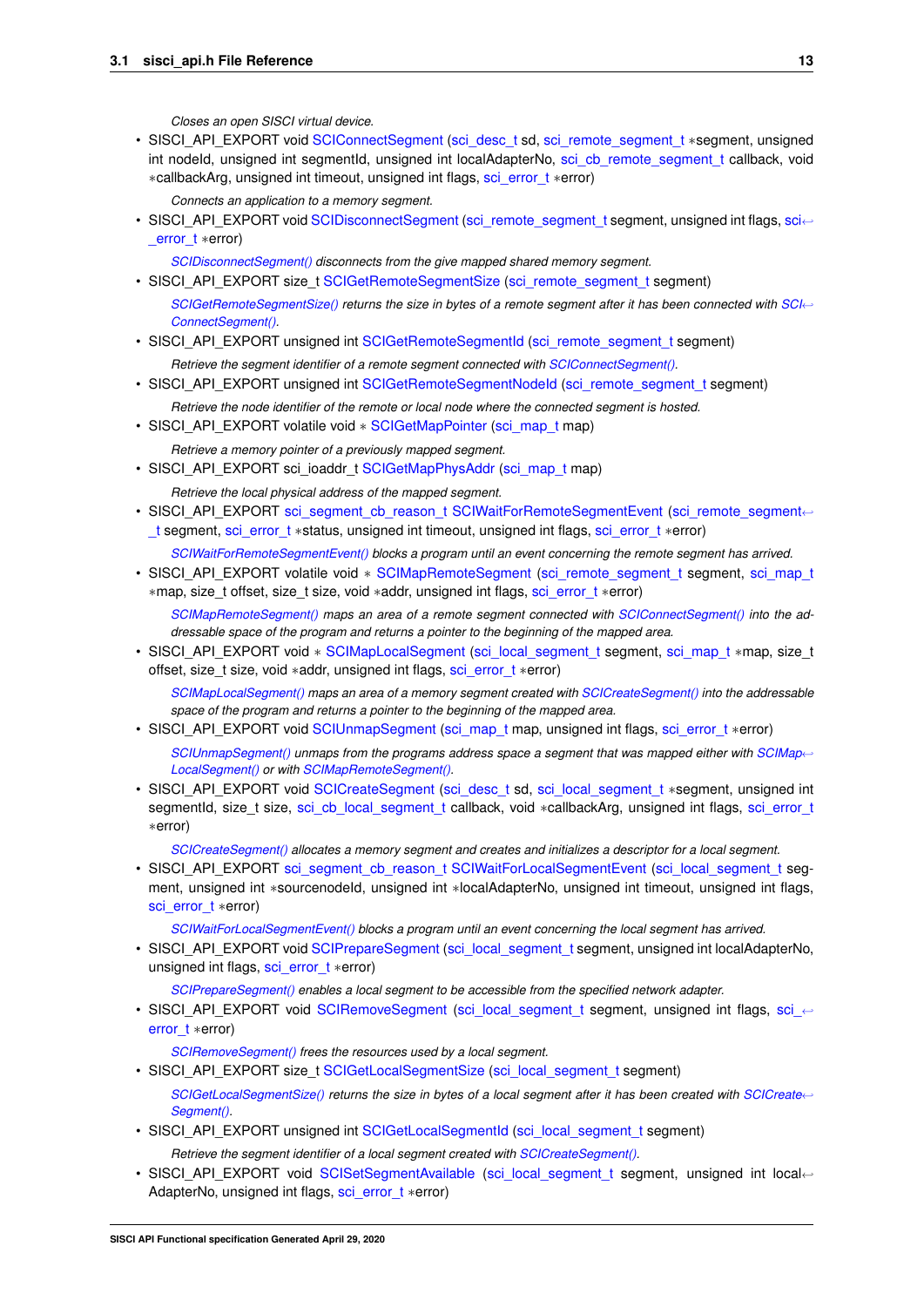*[SCISetSegmentAvailable\(\)](#page-34-0) makes a local segment visible to remote nodes, that can then connect to it.*

• SISCI\_API\_EXPORT void [SCISetSegmentUnavailable](#page-34-1) [\(sci\\_local\\_segment\\_t](#page-86-5) segment, unsigned int local←-AdapterNo, unsigned int flags, [sci\\_error\\_t](#page-83-2) ∗error)

*[SCISetSegmentUnavailable\(\)](#page-34-1) hides an available segment to remote nodes; no new connections will be accepted on that segment.*

• SISCI\_API\_EXPORT void [SCICreateMapSequence](#page-35-0) [\(sci\\_map\\_t](#page-86-4) map, [sci\\_sequence\\_t](#page-86-6) ∗sequence, unsigned int flags, [sci\\_error\\_t](#page-83-2) ∗error)

*[SCICreateMapSequence\(\)](#page-35-0) creates and initializes a new sequence descriptor that can be used to check for errors occurring in a transfer of data from or to a mapped segment.*

• SISCI\_API\_EXPORT void [SCIRemoveSequence](#page-35-1) [\(sci\\_sequence\\_t](#page-86-6) sequence, unsigned int flags, [sci\\_error\\_t](#page-83-2) ∗error)

*[SCIRemoveSequence\(\)](#page-35-1) destroys a sequence descriptor.*

• SISCI\_API\_EXPORT [sci\\_sequence\\_status\\_t](#page-91-0) [SCIStartSequence](#page-36-0) [\(sci\\_sequence\\_t](#page-86-6) sequence, unsigned int flags, [sci\\_error\\_t](#page-83-2) ∗error)

*[SCIStartSequence\(\)](#page-36-0) performs the preliminary check of the error flags on the network adapter before starting a sequence of read and write operations on the concerned mapped segment.*

• SISCI\_API\_EXPORT [sci\\_sequence\\_status\\_t](#page-91-0) [SCICheckSequence](#page-36-1) [\(sci\\_sequence\\_t](#page-86-6) sequence, unsigned int flags, [sci\\_error\\_t](#page-83-2) ∗error)

*[SCICheckSequence\(\)](#page-36-1) checks if any error has occurred in a data transfer controlled by a sequence since the last check.*

• SISCI\_API\_EXPORT void [SCIStoreBarrier](#page-37-0) [\(sci\\_sequence\\_t](#page-86-6) sequence, unsigned int flags)

*[SCIStoreBarrier\(\)](#page-37-0) synchronizes all PIO accesses to a mapped segment.*

• SISCI\_API\_EXPORT int [SCIProbeNode](#page-38-0) [\(sci\\_desc\\_t](#page-86-2) sd, unsigned int localAdapterNo, unsigned int nodeId, unsigned int flags, [sci\\_error\\_t](#page-83-2) ∗error)

*[SCIProbeNode\(\)](#page-38-0) checks if a remote node is reachable.*

• SISCI\_API\_EXPORT void [SCIAttachPhysicalMemory](#page-38-1) (sci\_ioaddr\_t ioaddress, void ∗address, unsigned int busNo, size\_t size, [sci\\_local\\_segment\\_t](#page-86-5) segment, unsigned int flags, [sci\\_error\\_t](#page-83-2) ∗error)

*SISCI Privileged function [SCIAttachPhysicalMemory\(\)](#page-38-1) enables usage of physical devices and memory regions where the Physical PCI/PCIe bus address ( and mapped CPU address ) are already known.*

• SISCI\_API\_EXPORT void [SCIQuery](#page-39-0) (unsigned int command, void \*data, unsigned int flags, [sci\\_error\\_](#page-83-2)← [t](#page-83-2) ∗error)

*[SCIQuery\(\)](#page-39-0) provides an interface to request various information from the system, settings and interconnect status.*

• SISCI\_API\_EXPORT void [SCIGetLocalNodeId](#page-42-0) (unsigned int adapterNo, unsigned int ∗nodeId, unsigned int flags, [sci\\_error\\_t](#page-83-2) ∗error)

*Get local node id.*

• SISCI\_API\_EXPORT void [SCIGetNodeIdByAdapterName](#page-42-1) (char \*adaptername, dis\_nodeId\_list\_t \*nodeId, dis\_adapter\_type\_t ∗type, unsigned int flags, [sci\\_error\\_t](#page-83-2) ∗error)

*The function SCIGetNodeIByAdapterName() provides an interface to query the nodeId and adapter type for an adapter in the cluster specified by its name.*

• SISCI\_API\_EXPORT void [SCIGetNodeInfoByAdapterName](#page-43-1) (char ∗adaptername, unsigned int ∗adapterNo, dis\_nodeId\_list\_t ∗nodeIdlist, dis\_adapter\_type\_t ∗type, unsigned int flags, [sci\\_error\\_t](#page-83-2) ∗error)

*Function description missing.*

• SISCI\_API\_EXPORT const char ∗ [SCIGetErrorString](#page-43-0) [\(sci\\_error\\_t](#page-83-2) error)

*Get error description from a SISCI error code.*

• SISCI\_API\_EXPORT void [SCICreateDMAQueue](#page-44-0) [\(sci\\_desc\\_t](#page-86-2) sd, [sci\\_dma\\_queue\\_t](#page-86-7) ∗dq, unsigned int local←AdapterNo, unsigned int maxEntries, unsigned int flags, [sci\\_error\\_t](#page-83-2) ∗error)

*[SCICreateDMAQueue\(\)](#page-44-0) allocates resources for a queue of DMA transfers and creates and initializes a descriptor for the new queue.*

• SISCI API\_EXPORT void [SCIRemoveDMAQueue](#page-44-1) [\(sci\\_dma\\_queue\\_t](#page-86-7) dq, unsigned int flags, sci\_error ← [t](#page-83-2) ∗error)

*[SCIRemoveDMAQueue\(\)](#page-44-1) frees the resources allocated for a DMA queue and destroys the corresponding descriptor.* • SISCI\_API\_EXPORT void [SCIAbortDMAQueue](#page-45-0) [\(sci\\_dma\\_queue\\_t](#page-86-7) dq, unsigned int flags, [sci\\_error\\_t](#page-83-2) ∗error)

- *[SCIAbortDMAQueue\(\)](#page-45-0) aborts a DMA transfer initiated with [SCIStartDmaTransfer\(\)](#page-59-0) or [SCIStartDmaTransferVec\(\).](#page-62-0)*
- SISCI\_API\_EXPORT [sci\\_dma\\_queue\\_state\\_t](#page-91-1) [SCIDMAQueueState](#page-45-1) [\(sci\\_dma\\_queue\\_t](#page-86-7) dq)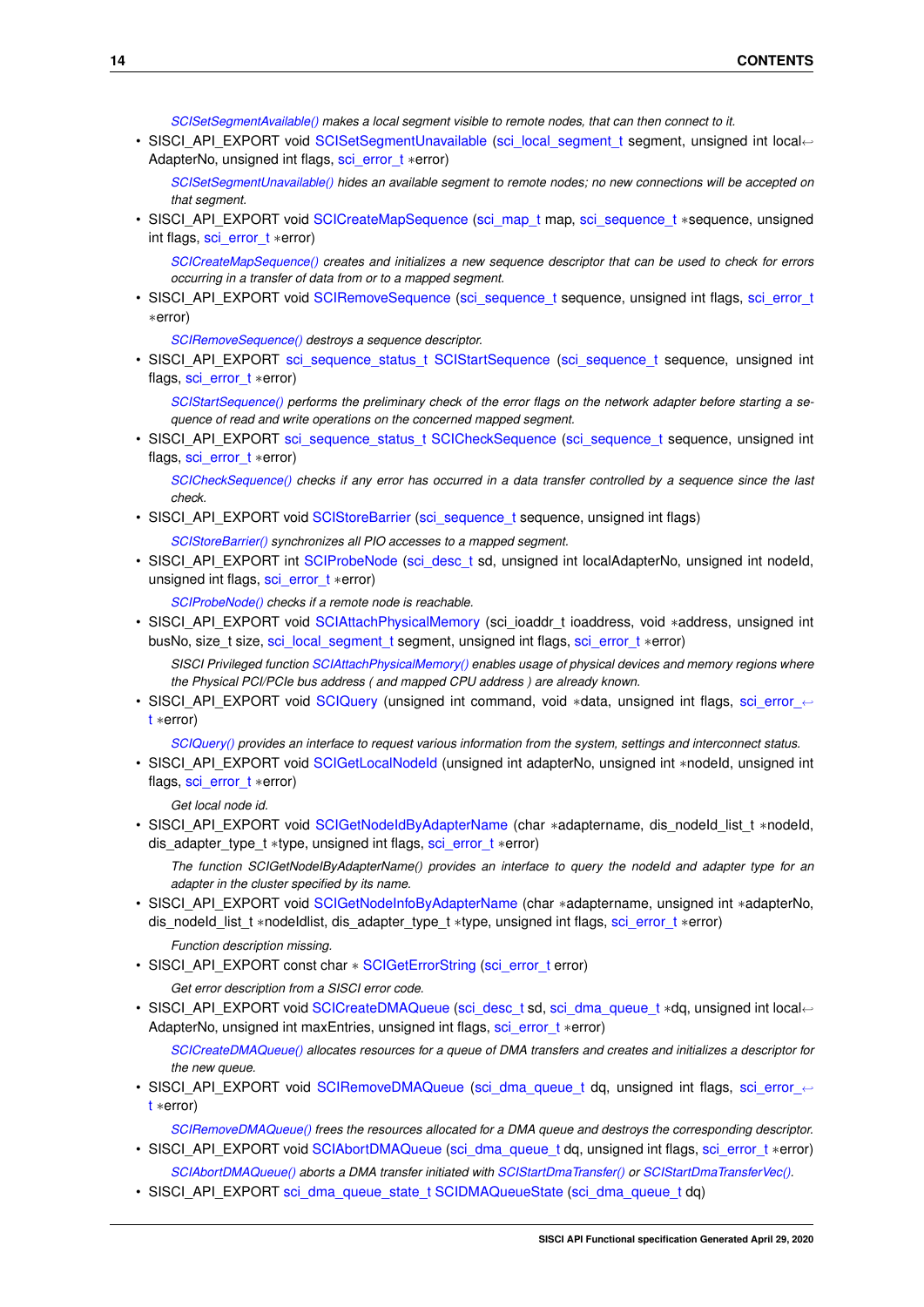*[SCIDMAQueueState\(\)](#page-45-1) returns the state of a DMA queue (see sci\_dma\_queue\_state\_t).*

• SISCI\_API\_EXPORT [sci\\_dma\\_queue\\_state\\_t](#page-91-1) [SCIWaitForDMAQueue](#page-46-1) [\(sci\\_dma\\_queue\\_t](#page-86-7) dq, unsigned int timeout, unsigned int flags, [sci\\_error\\_t](#page-83-2) ∗error)

*[SCIWaitForDMAQueue\(\)](#page-46-1) blocks a program until a DMA queue has finished (because of the completion of all the transfers or due to an error) or the timeout has expired.*

• SISCI\_API\_EXPORT void [SCICreateInterrupt](#page-46-0) [\(sci\\_desc\\_t](#page-86-2) sd, [sci\\_local\\_interrupt\\_t](#page-87-1) ∗interrupt, unsigned int localAdapterNo, unsigned int ∗interruptNo, [sci\\_cb\\_interrupt\\_t](#page-89-0) callback, void ∗callbackArg, unsigned int flags, [sci\\_error\\_t](#page-83-2) ∗error)

*[SCICreateInterrupt\(\)](#page-46-0) creates an interrupt resource and makes it available to remote nodes and initializes a descriptor for the interrupt.*

• SISCI\_API\_EXPORT void [SCIRemoveInterrupt](#page-47-0) [\(sci\\_local\\_interrupt\\_t](#page-87-1) interrupt, unsigned int flags, [sci\\_error](#page-83-2)←-[\\_t](#page-83-2) ∗error)

*[SCIRemoveInterrupt\(\)](#page-47-0) deallocates an interrupt resource and destroys the corresponding descriptor.*

• SISCI\_API\_EXPORT void [SCIWaitForInterrupt](#page-48-1) [\(sci\\_local\\_interrupt\\_t](#page-87-1) interrupt, unsigned int timeout, unsigned int flags, [sci\\_error\\_t](#page-83-2) ∗error)

*[SCIWaitForInterrupt\(\)](#page-48-1) blocks a program until an interrupt is received.*

• SISCI\_API\_EXPORT void [SCIConnectInterrupt](#page-48-0) [\(sci\\_desc\\_t](#page-86-2) sd, [sci\\_remote\\_interrupt\\_t](#page-87-2) ∗interrupt, unsigned int nodeId, unsigned int localAdapterNo, unsigned int interruptNo, unsigned int timeout, unsigned int flags, [sci\\_error\\_t](#page-83-2) ∗error)

*[SCIConnectInterrupt\(\)](#page-48-0) connects the caller to an interrupt resource available on a remote node (see [SCICreate](#page-46-0)*←- *[Interrupt\(\)\)](#page-46-0).*

• SISCI\_API\_EXPORT void [SCIDisconnectInterrupt](#page-49-0) [\(sci\\_remote\\_interrupt\\_t](#page-87-2) interrupt, unsigned int flags, [sci](#page-83-2)←error t ∗error)

*[SCIDisconnectInterrupt\(\)](#page-49-0) disconnects an application from a remote interrupt resource and deallocates the corresponding descriptor.*

• SISCI\_API\_EXPORT void [SCITriggerInterrupt](#page-50-1) [\(sci\\_remote\\_interrupt\\_t](#page-87-2) interrupt, unsigned int flags, [sci\\_](#page-83-2)← error t ∗error)

*[SCITriggerInterrupt\(\)](#page-50-1) triggers an interrupt on a remote node, after having connected to it with [SCIConnectInterrupt\(\).](#page-48-0)*

• SISCI\_API\_EXPORT void [SCICreateDataInterrupt](#page-50-0) [\(sci\\_desc\\_t](#page-86-2) sd, [sci\\_local\\_data\\_interrupt\\_t](#page-87-3) ∗interrupt, unsigned int localAdapterNo, unsigned int ∗interruptNo, [sci\\_cb\\_data\\_interrupt\\_t](#page-89-1) callback, void ∗callbackArg, unsigned int flags, [sci\\_error\\_t](#page-83-2) ∗error)

*[SCICreateDataInterrupt\(\)](#page-50-0) creates a data interrupt resource and makes it available to remote nodes and initializes a descriptor for the interrupt.*

• SISCI\_API\_EXPORT void [SCIRemoveDataInterrupt](#page-51-0) [\(sci\\_local\\_data\\_interrupt\\_t](#page-87-3) interrupt, unsigned int flags, [sci\\_error\\_t](#page-83-2) ∗error)

*[SCIRemoveDataInterrupt\(\)](#page-51-0) deallocates a data interrupt resource and destroys the corresponding descriptor.*

• SISCI API EXPORT void [SCIWaitForDataInterrupt](#page-52-1) (sci local data\_interrupt\_t interrupt, void ∗data, unsigned int ∗length, unsigned int timeout, unsigned int flags, sci\_error t ∗error)

*[SCIWaitForDataInterrupt\(\)](#page-52-1) blocks a program until a data interrupt is received.*

• SISCI\_API\_EXPORT void [SCIConnectDataInterrupt](#page-52-0) [\(sci\\_desc\\_t](#page-86-2) sd, [sci\\_remote\\_data\\_interrupt\\_t](#page-87-4) ∗interrupt, unsigned int nodeId, unsigned int localAdapterNo, unsigned int interruptNo, unsigned int timeout, unsigned int flags, [sci\\_error\\_t](#page-83-2) ∗error)

*[SCIConnectDataInterrupt\(\)](#page-52-0) connects the caller to a data interrupt resource available on a remote node (see [SCI](#page-50-0)*←- *[CreateDataInterrupt\(\)\)](#page-50-0).*

• SISCI\_API\_EXPORT void [SCIDisconnectDataInterrupt](#page-53-0) [\(sci\\_remote\\_data\\_interrupt\\_t](#page-87-4) interrupt, unsigned int flags, [sci\\_error\\_t](#page-83-2) ∗error)

*[SCIDisconnectDataInterrupt\(\)](#page-53-0) disconnects an application from a remote data interrupt resource and deallocates the corresponding descriptor.*

• SISCI\_API\_EXPORT void [SCITriggerDataInterrupt](#page-54-0) [\(sci\\_remote\\_data\\_interrupt\\_t](#page-87-4) interrupt, void ∗data, unsigned int length, unsigned int flags, [sci\\_error\\_t](#page-83-2) ∗error)

*[SCITriggerDataInterrupt\(\)](#page-54-0)* sends an interrupt message to a remote node, after having connected to it with [SCI](#page-52-0)←-*[ConnectDataInterrupt\(\).](#page-52-0)*

• SISCI\_API\_EXPORT void [SCIMemWrite](#page-54-1) (void ∗memAddr, volatile void ∗remoteAddr, size\_t size, unsigned int flags, [sci\\_error\\_t](#page-83-2) ∗error)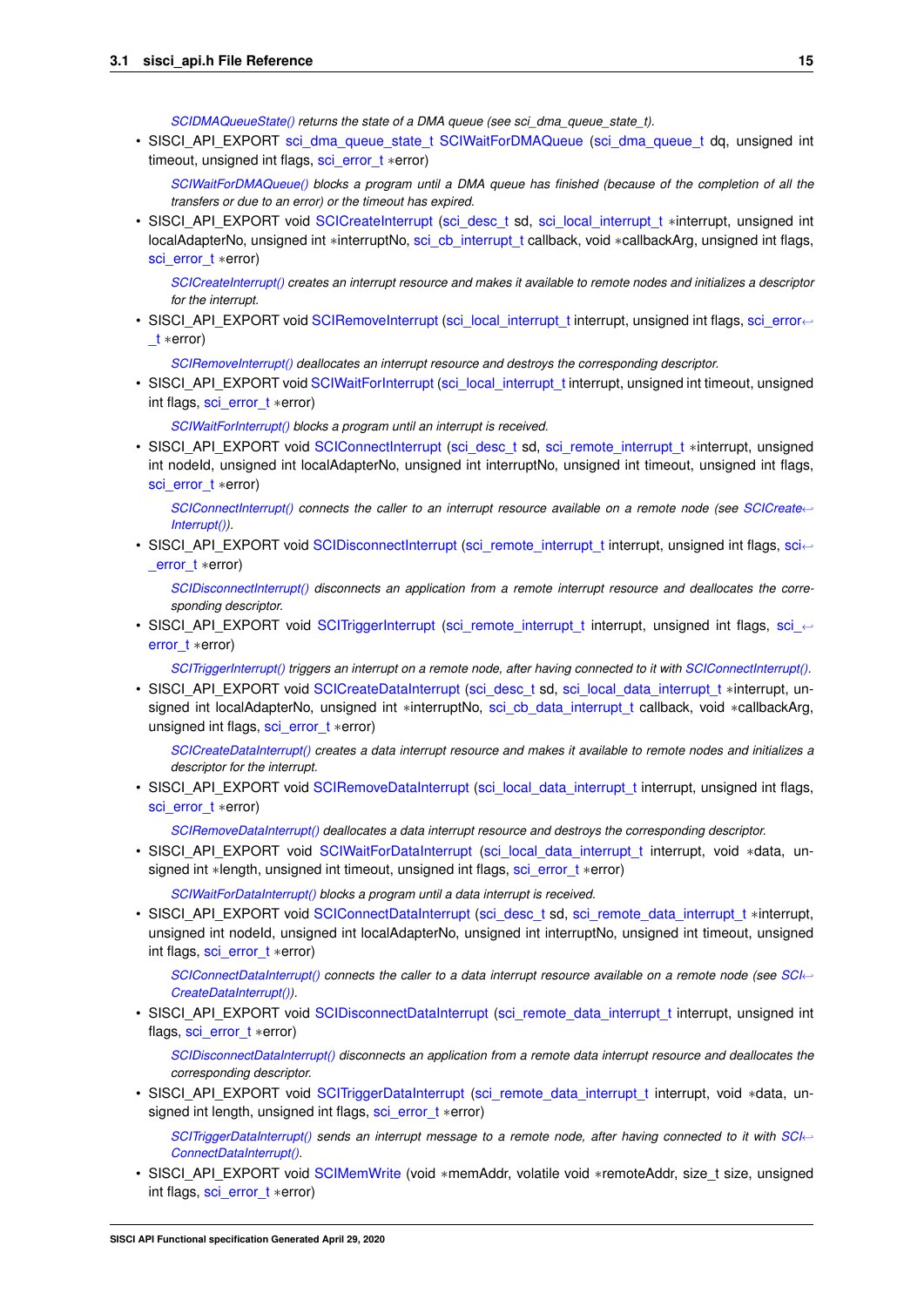*[SCIMemWrite\(\)](#page-54-1) transfers efficiently a block of data from local memory to a mapped segment using the shared memory mode.*

• SISCI\_API\_EXPORT void [SCIMemCpy](#page-55-0) [\(sci\\_sequence\\_t](#page-86-6) sequence, void ∗memAddr, [sci\\_map\\_t](#page-86-4) remoteMap, size\_t remoteOffset, size\_t size, unsigned int flags, [sci\\_error\\_t](#page-83-2) ∗error)

*[SCIMemCpy\(\)](#page-55-0) transfers efficiently a block of data from local memory to a mapped segment using the shared memory mode.*

• SISCI\_API\_EXPORT void [SCIRegisterSegmentMemory](#page-56-0) (void ∗address, size\_t size, [sci\\_local\\_segment\\_](#page-86-5)← [t](#page-86-5) segment, unsigned int flags, [sci\\_error\\_t](#page-83-2) ∗error)

*[SCIRegisterSegmentMemory\(\)](#page-56-0) associates an area memory allocated by the program (eg using malloc) with a local segment.*

• SISCI\_API\_EXPORT void [SCIAttachLocalSegment](#page-57-0) [\(sci\\_desc\\_t](#page-86-2) sd, sci\_local\_segment t ∗segment, unsigned int segmentId, size t ∗size, [sci\\_cb\\_local\\_segment\\_t](#page-87-0) callback, void ∗callbackArg, unsigned int flags, [sci\\_error\\_t](#page-83-2) ∗error)

*[SCIAttachLocalSegment\(\)](#page-57-0) permits an application to "attach" to an already existing local segment, implying that two or more application want share the same local segment.*

• SISCI\_API\_EXPORT void [SCIShareSegment](#page-58-1) [\(sci\\_local\\_segment\\_t](#page-86-5) segment, unsigned int flags, [sci\\_error\\_t](#page-83-2) ∗error)

*[SCIShareSegment\(\)](#page-58-1) permits other application to "attach" to an already existing local segment, implying that two or more application want share the same local segment.*

• SISCI\_API\_EXPORT void [SCIFlush](#page-58-0) [\(sci\\_sequence\\_t](#page-86-6) sequence, unsigned int flags)

*[SCIFlush\(\)](#page-58-0) flushes the CPU write combining buffers of the local system.*

• SISCI\_API\_EXPORT void [SCIStartDmaTransfer](#page-59-0) [\(sci\\_dma\\_queue\\_t](#page-86-7) dq, [sci\\_local\\_segment\\_t](#page-86-5) localSegment, [sci\\_remote\\_segment\\_t](#page-86-3) remoteSegment, size\_t localOffset, size\_t size, size\_t remoteOffset, [sci\\_cb\\_dma\\_t](#page-88-1) callback, void ∗callbackArg, unsigned int flags, [sci\\_error\\_t](#page-83-2) ∗error)

*[SCIStartDmaTransfer\(\)](#page-59-0) starts the execution of a DMA queue.*

• SISCI\_API\_EXPORT void [SCIStartDmaTransferMem](#page-60-0) [\(sci\\_dma\\_queue\\_t](#page-86-7) dq, void ∗localAddress, [sci](#page-86-3)← remote segment t remoteSegment, size t size, size t remoteOffset, sci cb dma\_t callback, void ∗callbackArg, unsigned int flags, [sci\\_error\\_t](#page-83-2) ∗error)

*SCIStartDmaTransferMem starts the execution of a DMA queue based on a user-allocated memory buffer.*

• SISCI API\_EXPORT void [SCIStartDmaTransferVec](#page-62-0) [\(sci\\_dma\\_queue\\_t](#page-86-7) dq, [sci\\_local\\_segment\\_t](#page-86-5) local←Segment, [sci\\_remote\\_segment\\_t](#page-86-3) remoteSegment, size\_t vecLength, [dis\\_dma\\_vec\\_t](#page-14-2) ∗disDmaVec, [sci\\_cb](#page-88-1)←-[\\_dma\\_t](#page-88-1) callback, void ∗callbackArg, unsigned int flags, [sci\\_error\\_t](#page-83-2) ∗error)

*[SCIStartDmaTransferVec\(\)](#page-62-0) starts the execution of a DMA queue.*

- SISCI\_API\_EXPORT void [SCIRequestDMAChannel](#page-63-0) [\(sci\\_desc\\_t](#page-86-2) sd, [sci\\_dma\\_channel\\_t](#page-86-8) ∗channel, unsigned int localAdapterNo, sci\_dma\_type\_t type, unsigned int channelId, unsigned int flags, [sci\\_error\\_t](#page-83-2) ∗error) *NOTE: This function is not yet finalized and may change without notice!*
- SISCI\_API\_EXPORT void [SCIReturnDMAChannel](#page-64-0) [\(sci\\_dma\\_channel\\_t](#page-86-8) channel, [sci\\_error\\_t](#page-83-2) ∗error) *NOTE: This function is not yet finalized and may change without notice!*
- SISCI\_API\_EXPORT void [SCIAssignDMAChannel](#page-65-0) [\(sci\\_dma\\_channel\\_t](#page-86-8) channel, [sci\\_dma\\_queue\\_t](#page-86-7) dq, unsigned int flags, [sci\\_error\\_t](#page-83-2) ∗error)

*NOTE: This function is not yet finalized and may change without notice!*

• SISCI\_API\_EXPORT sci\_dma\_type\_t [SCIGetDMAChannelType](#page-65-1) [\(sci\\_dma\\_channel\\_t](#page-86-8) channel)

*[SCIGetDMAChannelType\(\)](#page-65-1) returns the type of a DMA channel requested through [SCIRequestDMAChannel\(\).](#page-63-0)*

• SISCI\_API\_EXPORT void [SCIPrepareLocalSegmentForDMA](#page-65-2) [\(sci\\_dma\\_channel\\_t](#page-86-8) channel, [sci\\_local\\_](#page-86-5)← segment t local segment, unsigned int flags, sci\_error t ∗error)

*NOTE: This function is not yet finalized and may change without notice!*

• SISCI\_API\_EXPORT void [SCIUnprepareLocalSegmentForDMA](#page-66-0) [\(sci\\_dma\\_channel\\_t](#page-86-8) channel, sci\_local ← segment t local\_segment, unsigned int flags, [sci\\_error\\_t](#page-83-2) ∗error)

*NOTE: This function is not yet finalized and may change without notice!*

• SISCI\_API\_EXPORT void [SCIPrepareRemoteSegmentForDMA](#page-67-0) [\(sci\\_dma\\_channel\\_t](#page-86-8) channel, [sci\\_remote](#page-86-3)← [\\_segment\\_t](#page-86-3) remote\_segment, unsigned int flags, [sci\\_error\\_t](#page-83-2) ∗error)

*NOTE: This function is not yet finalized and may change without notice!*

• SISCI\_API\_EXPORT void [SCIUnprepareRemoteSegmentForDMA](#page-68-1) [\(sci\\_dma\\_channel\\_t](#page-86-8) channel, [sci\\_](#page-86-3)← [remote\\_segment\\_t](#page-86-3) remote\_segment, unsigned int flags, [sci\\_error\\_t](#page-83-2) ∗error)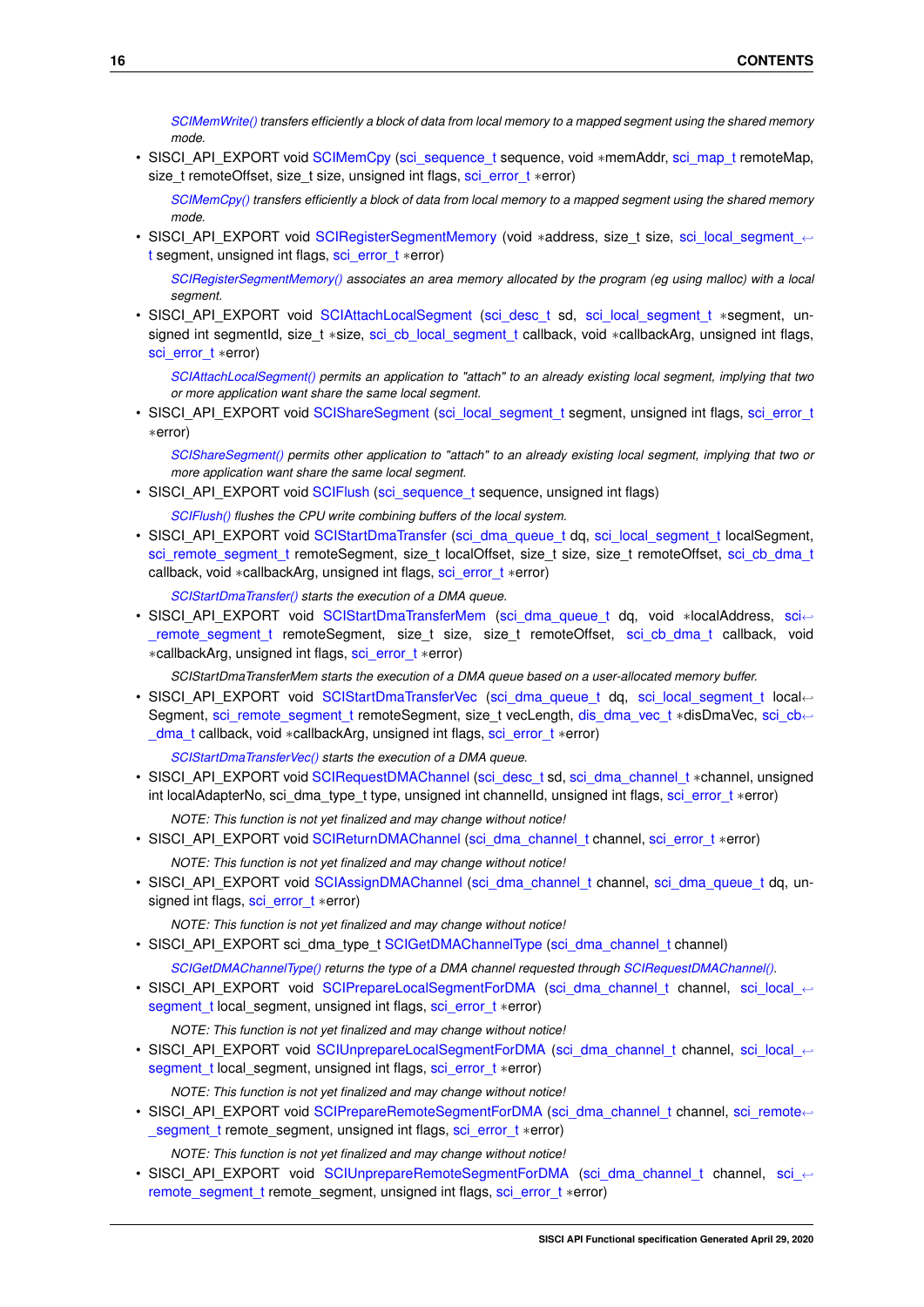*NOTE: This function is not yet finalized and may change without notice!*

• SISCI\_API\_EXPORT void [SCICacheSync](#page-68-0) [\(sci\\_map\\_t](#page-86-4) map, void ∗addr, size\_t length, unsigned int flags, [sci](#page-83-2)← [\\_error\\_t](#page-83-2) ∗error)

*[SCICacheSync\(\)](#page-68-0) is used to control the CPU cache.*

• SISCI\_API\_EXPORT void [SCIRegisterPCIeRequester](#page-69-0) [\(sci\\_desc\\_t](#page-86-2) sd, unsigned int localAdapterNo, unsigned int bus, unsigned int devfn, unsigned int flags, [sci\\_error\\_t](#page-83-2) ∗error)

*[SCIRegisterPCIeRequester\(\)](#page-69-0) registers a local PCIe requester with the NT function so that it can send traffic through the NTB.*

• SISCI\_API\_EXPORT void [SCIUnregisterPCIeRequester](#page-70-0) [\(sci\\_desc\\_t](#page-86-2) sd, unsigned int localAdapterNo, unsigned int bus, unsigned int devfn, unsigned int flags, [sci\\_error\\_t](#page-83-2) ∗error)

*[SCIUnregisterPCIeRequester\(\)](#page-70-0) unregisters a local PCIe requester from the NT function.*

• SISCI\_API\_EXPORT void [SCIBorrowDevice](#page-71-0) [\(sci\\_desc\\_t](#page-86-2) sd, [sci\\_smartio\\_device\\_t](#page-87-5) ∗device, unsigned long long fdid, unsigned int flags, [sci\\_error\\_t](#page-83-2) ∗error)

*Borrows a SmartIO device.*

• SISCI\_API\_EXPORT void [SCIReturnDevice](#page-72-0) [\(sci\\_smartio\\_device\\_t](#page-87-5) device, unsigned int flags, sci\_error ← [t](#page-83-2) ∗error)

*Undo SCIBorrowDevice by releasing the borrowed device.*

• SISCI API EXPORT void [SCIReleaseExclusiveBorrow](#page-72-1) [\(sci\\_smartio\\_device\\_t](#page-87-5) device, unsigned int flags, [sci\\_error\\_t](#page-83-2) ∗error)

*Release the exclusive lock on a borrowed device, allowing others to use the device concurrently.*

• SISCI\_API\_EXPORT void [SCIConnectDeviceSegment](#page-73-0) [\(sci\\_smartio\\_device\\_t](#page-87-5) device, [sci\\_remote\\_segment](#page-86-3)←-t ∗segment, unsigned int segmentId, unsigned int segmentType, sci\_cb\_device\_segment[\\_t](#page-86-3) callback, void ∗callbackArg, unsigned int flags, [sci\\_error\\_t](#page-83-2) ∗error)

*Connects an application to a device memory segment.*

• SISCI\_API\_EXPORT\_void\_[SCIConnectDeviceSegmentPath](#page-74-0) [\(sci\\_smartio\\_device\\_t](#page-87-5) device, sci\_remote ← segment t ∗segment, unsigned int nodeId, unsigned int segmentId, unsigned int segmentType, unsigned int localAdapterNo, [sci\\_cb\\_device\\_segment\\_t](#page-89-2) callback, void ∗callbackArg, unsigned int flags, [sci\\_error\\_t](#page-83-2) ∗error)

*This function is identical to [SCIConnectDeviceSegment\(\),](#page-73-0) except the path (local adapter and node ID) is specified manually.*

• SISCI\_API\_EXPORT void [SCICreateDeviceSegment](#page-75-0) [\(sci\\_smartio\\_device\\_t](#page-87-5) device, unsigned int segmentId, size\_t size, unsigned int type, unsigned int accessHints, unsigned int flags, [sci\\_error\\_t](#page-83-2) ∗error)

*Creates a memory segment and associates it with a device.*

• SISCI\_API\_EXPORT\_void\_[SCIMapLocalSegmentForDevice](#page-77-0) [\(sci\\_local\\_segment\\_t](#page-86-5) segment, unsigned int localAdapterNo, [sci\\_smartio\\_device\\_t](#page-87-5) device, sci\_ioaddr\_t ∗remoteAddr, size\_t offset, size\_t size, [sci\\_cb\\_](#page-90-2)← [device\\_mapping\\_t](#page-90-2) callback, void ∗callbackArg, unsigned int flags, [sci\\_error\\_t](#page-83-2) ∗error)

*Sets up access to a local segment for device that is being borrowed from a remote node, allowing the device to DMA to the segment using remoteAddr.*

• SISCI\_API\_EXPORT void [SCIUnmapLocalSegmentForDevice](#page-78-0) [\(sci\\_local\\_segment\\_t](#page-86-5) segment, unsigned int localAdapterNo, [sci\\_smartio\\_device\\_t](#page-87-5) device, unsigned int flags, sci\_error t ∗error)

*Undo [SCIMapLocalSegmentForDevice\(\).](#page-77-0)*

• SISCI\_API\_EXPORT\_void\_[SCIMapRemoteSegmentForDevice](#page-79-0)\_[\(sci\\_remote\\_segment\\_t](#page-86-3)\_segment, sci ← smartio device t device, sci\_ioaddr\_t ∗remoteAddr, size\_t offset, size\_t size, [sci\\_cb\\_device\\_mapping\\_t](#page-90-2) callback, void ∗callbackArg, unsigned int flags, [sci\\_error\\_t](#page-83-2) ∗error)

*Sets up access to a remote segment for device that is being borrowed from a remote node, allowing the device to DMA to the segment using remoteAddr.*

• SISCI\_API\_EXPORT void [SCIUnmapRemoteSegmentForDevice](#page-80-0) [\(sci\\_remote\\_segment\\_t](#page-86-3) segment, sci ← [smartio\\_device\\_t](#page-87-5) device, unsigned int flags, [sci\\_error\\_t](#page-83-2) ∗error)

*Undo [SCIMapRemoteSegmentForDevice\(\).](#page-79-0)*

• SISCI\_API\_EXPORT size\_t [SCIGetDeviceList](#page-80-1) [\(sci\\_desc\\_t](#page-86-2) sd, unsigned long long ∗fdids, size\_t length, const [sci\\_smartio\\_device\\_info\\_t](#page-15-8) ∗filter, unsigned int flags, [sci\\_error\\_t](#page-83-2) ∗error)

*Retrieve a list of fabric device identifiers of SmartIO devices discovered by the local node.*

• SISCI\_API\_EXPORT unsigned long long [SCIGetFabricDeviceId](#page-81-1) [\(sci\\_smartio\\_device\\_t](#page-87-5) device) *Get fabric device identifier of SmartIO device.*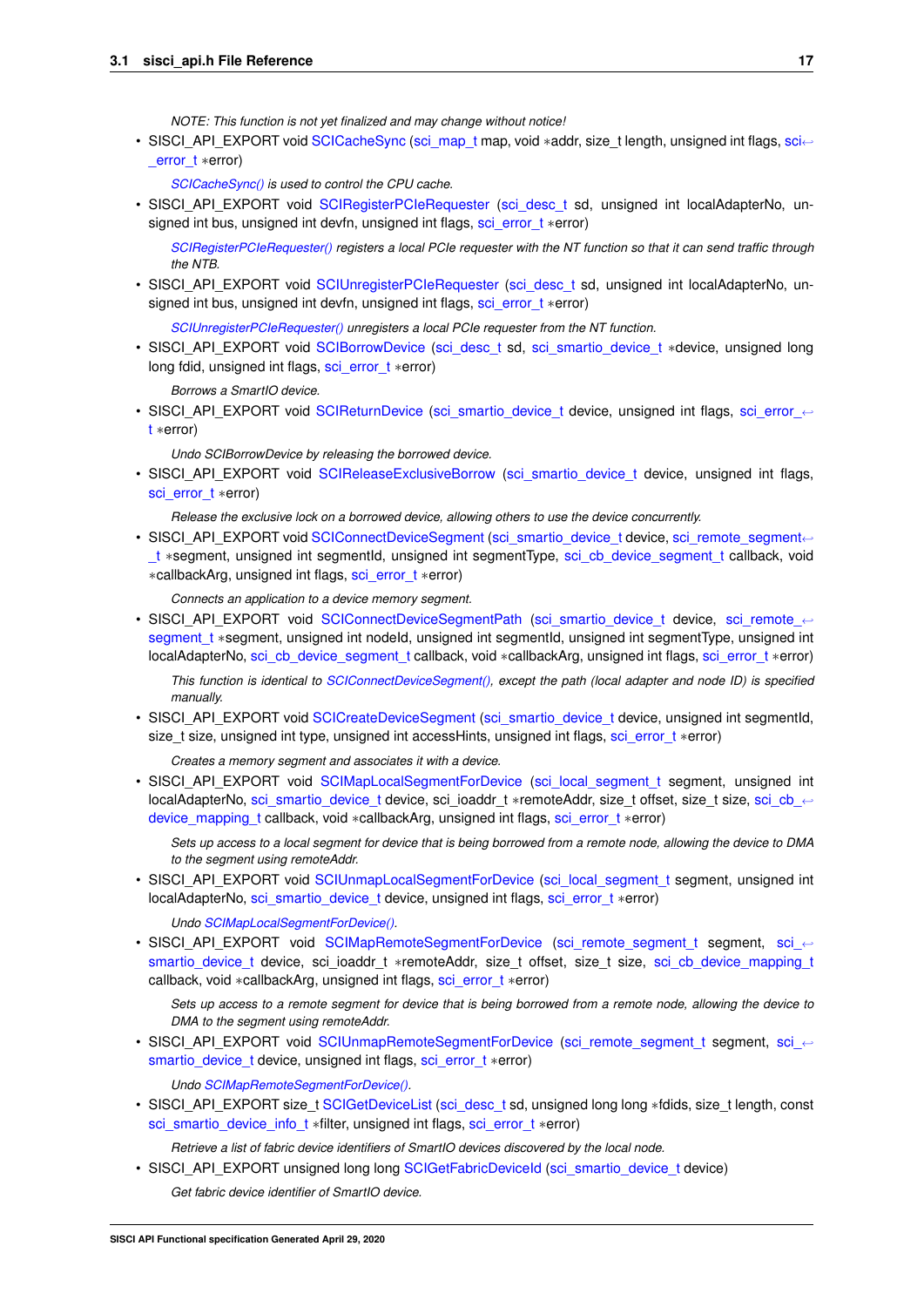## **Variables**

- SISCI\_API\_EXPORT const unsigned int [SCI\\_FLAG\\_BROADCAST](#page-81-2) *Enable Multicast.*
- SISCI\_API\_EXPORT const unsigned int [SCI\\_FLAG\\_LOCK\\_USER\\_MEM](#page-82-2) *Pin user memory.*
- <span id="page-21-0"></span>**3.1.1 Detailed Description**

Low-level SISCI software functional specification.

**Remarks**

The SISCI API implementation from Dolphin is available with Dolphins IX, PX, MX and Intel NTB (INX) enabled PCI Express products and for various 3rd party OEM hardware solutions licensing the software.

Some extensions, for example Reflective Memory is only available for some hardware configurations. Please consult your hardware vendor and software release notes for details.

Please read the manual carefully and consult the available SISCI example code found in the software distribution / SISCI Devel package as well as the SISCI Users guide available for download from [http://www.](http://www.dolphinics.com)← [dolphinics.com](http://www.dolphinics.com)

## <span id="page-21-2"></span><span id="page-21-1"></span>**3.1.2 Function Documentation**

#### **SCIInitialize()**

SISCI\_API\_EXPORT void SCIInitialize ( unsigned int flags, [sci\\_error\\_t](#page-83-2) \* error )

Initializes the SISCI library.

[SCIInitialize\(\)](#page-21-2) must be called before [SCIOpen\(\).](#page-22-0)

**Parameters**

| flags | see below         |
|-------|-------------------|
| error | error information |

**Error** codes:

- SCI\_ERR\_OK Successful completion.
- No specific error codes for this function.

<span id="page-21-3"></span>**SCITerminate()**

SISCI\_API\_EXPORT void SCITerminate ( void )

Terminates and releases resources associated with the SISCI library.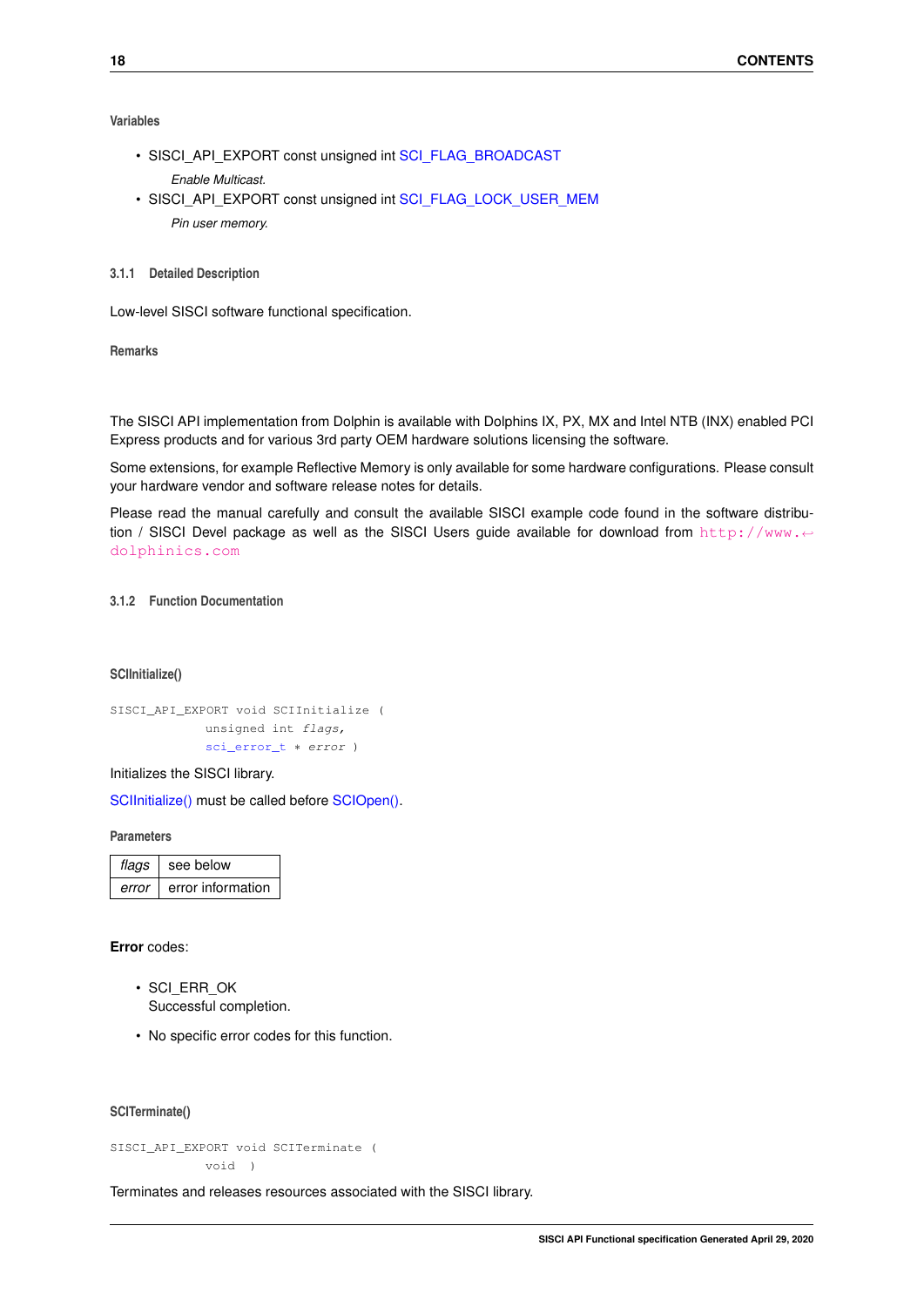[SCITerminate\(\)](#page-21-3) must be called after [SCIClose\(\).](#page-22-1)

**Error** codes:

- SCI\_ERR\_OK Successful completion.
- No specific error codes for this function.

<span id="page-22-0"></span>**SCIOpen()**

```
SISCI_API_EXPORT void SCIOpen (
 sci_desc_t * sd,
 unsigned int flags,
 sci_error_t * error )
```
Opens an SISCI virtual device.

[SCIOpen\(\)](#page-22-0) opens an SISCI virtual device, that is a channel to the driver. It creates and initializes a new descriptor for an SISCI virtual device, to be used in subsequent calls to API functions. A single virtual device can be used for all API functions, but only one of each resource type. E.g. if you want to do multiple connections, multiple virtual devices needs to be opened.

**Parameters**

| sd    | handle to the new SISCI virtual device descriptor |
|-------|---------------------------------------------------|
|       | flags   not used                                  |
| error | error information                                 |

## **Error** codes:

- SCI\_ERR\_OK Successful completion.
- No specific error codes for this function.

#### **Note**

• The virtual device handle can handle only one instance of each kind of SISCI descriptors. I.e., one virtual device can manage descriptors for one local segment, one remote segment, one sequence, one interrupt, one interrupt with data etc.

### <span id="page-22-1"></span>**SCIClose()**

```
SISCI_API_EXPORT void SCIClose (
 sci_desc_t sd,
 unsigned int flags,
 sci_error_t * error )
```
Closes an open SISCI virtual device.

[SCIClose\(\)](#page-22-1) closes an open SISCI virtual device, destroying its descriptor. After this call the handle to the descriptor becomes invalid and should not be used. SCIClose does not deallocate possible resources that are still in use, rather it fails if some of them exist.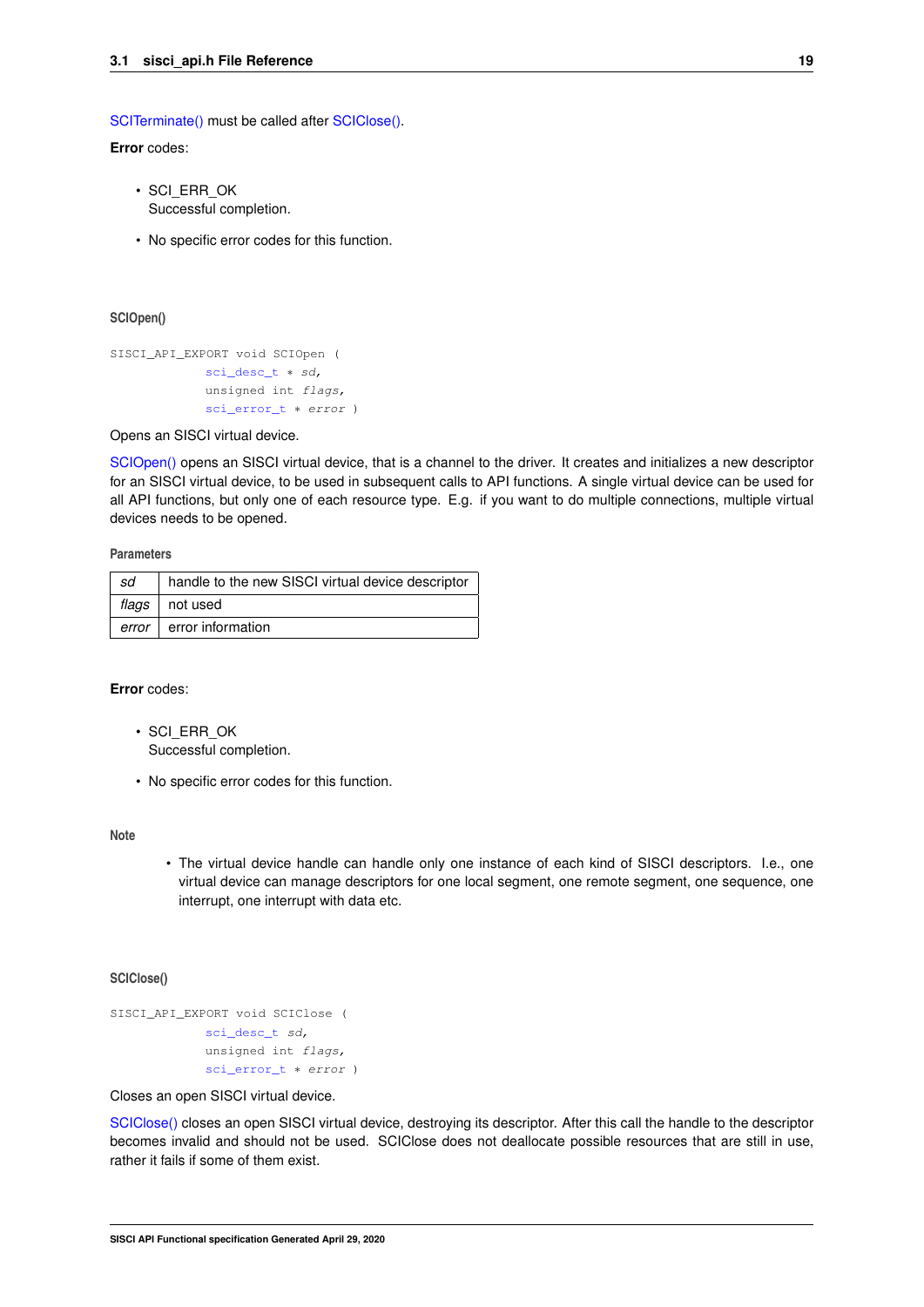**Parameters**

| sd    | handle to an open SISCI virtual device descriptor |
|-------|---------------------------------------------------|
| flags | not used                                          |
| error | error information                                 |

## **Error** codes:

- SCI\_ERR\_OK Successful completion
- SCI\_ERR\_BUSY Some resources depending on this virtual device are still in use

### <span id="page-23-0"></span>**SCIConnectSegment()**

```
SISCI_API_EXPORT void SCIConnectSegment (
 sci_desc_t sd,
 sci_remote_segment_t * segment,
 unsigned int nodeId,
 unsigned int segmentId,
 unsigned int localAdapterNo,
 sci_cb_remote_segment_t callback,
 void * callbackArg,
 unsigned int timeout,
 unsigned int flags,
 sci_error_t ∗ error )
```
Connects an application to a memory segment.

[SCIConnectSegment\(\)](#page-23-0) connects an application to a memory segment made available on a local or remote node (see [SCISetSegmentAvailable\(\)\)](#page-34-0) and creates and initializes a descriptor for the connected segment. A call to this function enters the state diagram for a remote segment shown in Figure [State diagram for remote segments.](#page-11-1) If a timeout different from SCI\_INFINITE\_TIMEOUT is passed to the function, the attempt to connect will stop after the specified number of milliseconds. Implementation notice: Dolphin has not implemented support for setting a timeout different from SCI\_INFINITE\_TIMEOUT.

The connection operation is by default synchronous: the function returns only when the operation has completed; a failure exits the state diagram and gives back a handle that is not valid and that should not be used.

If the flag SCI\_FLAG\_ASYNCHRONOUS\_CONNECT is specified the connection is instead asynchronous: the function returns immediately with a valid handle. In case of failure, the descriptor has to be explicitly destroyed calling [SCIDisconnectSegment\(\).](#page-24-0) Implementation notice: The SCI\_FLAG\_ASYNCHRONOUS\_CONNECT is not implemented by Dolphin.

A callback function can be specified to be invoked when an event concerning the segment happens; the intention to use the callback has to be explicitly declared with the flag SCI\_FLAG\_USE\_CALLBACK. Alternatively, interesting events can be caught using the function SCIWaitForRemoteSegmentEvent.

Once a memory segment has been connected, it can either be mapped in the address space of the program, see [SCIMapRemoteSegment\(\)](#page-27-0) or be used directly for DMA transfers, (see SCIEnqueueDMATransfer()). A successful connection also generates an SCI\_CB\_CONNECT event directed to the application that created the segment (see [SCICreateSegment\(\)](#page-29-0) and sci\_cb\_local\_segment\_t).

#### **Parameters**

| sd      | handle to an open SISCI virtual device descriptor     |
|---------|-------------------------------------------------------|
| segment | handle to the new connected segment descriptor        |
| nodeld  | identifier of the node where the segment is allocated |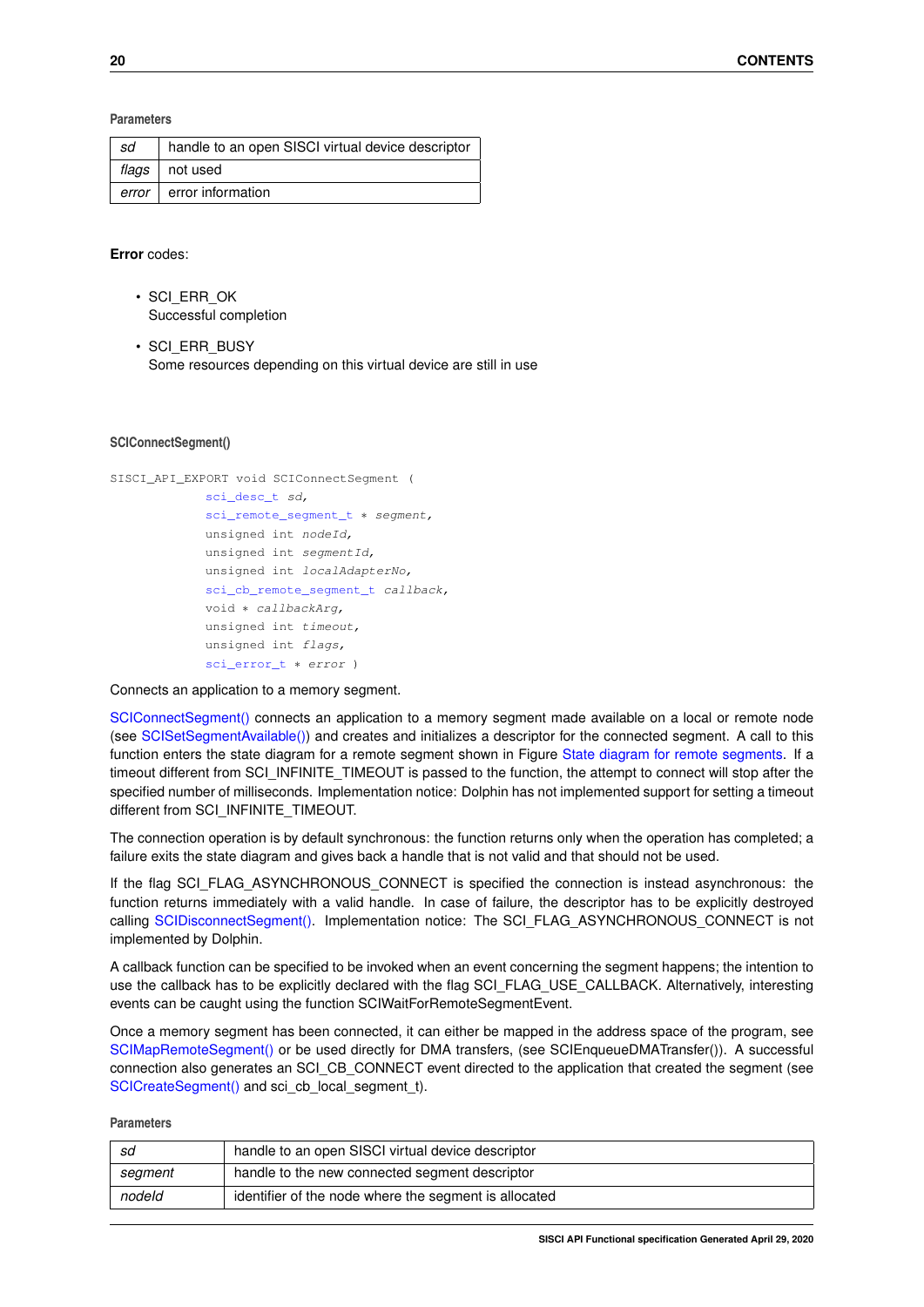## **Parameters**

| segmentId      | identifier of the segment to connect                                                                                                              |
|----------------|---------------------------------------------------------------------------------------------------------------------------------------------------|
| localAdapterNo | number of the local adapter used for the connection                                                                                               |
| callback       | function called when an asynchronous event affecting the segment occurs                                                                           |
| callbackArg    | user-defined parameter passed to the callback function                                                                                            |
| timeout        | time in milliseconds to wait for the connection to complete. Currently not implemented,<br>parameter should always be set to SCI INFINITE TIMEOUT |
| flags          | see below                                                                                                                                         |
| error          | error information                                                                                                                                 |

## **Flags:**

- SCI FLAG\_USE\_CALLBACK The specified callback is active
- SCI FLAG ASYNCHRONOUS CONNECT The connection is asynchronous. Not implemented.
- SCI\_FLAG\_BROADCAST

This flag must be set to enable the use of multicast and use the reflected memory mechanism. This function connects to all available remote broadcast segments with the same segmentId. The remote segments must be created with the function [SCICreateSegment\(\)](#page-29-0) and with the SCI\_FLAG\_BROADCAST flag specified. S← CICreateSegment(..,SCI\_FLAG\_BROADCAST). This flag is only available for configurations supporting multicast.

## **Error** codes:

- SCI\_ERR\_OK Successful completion
- SCI ERR NO SUCH SEGMENT The remote segment to connect could not be found
- SCI ERR CONNECTION REFUSED The connection attempt has been refused by the remote node
- SCI\_ERR\_TIMEOUT The function timed out
- SCI\_ERR\_NO\_LINK\_ACCESS It was not possible to communicate via the local adapter
- SCI\_ERR\_NO\_REMOTE\_LINK\_ACCESS Not possible to communicate via a remote switch port
- SCI\_ERR\_SYSTEM The callback thread could not be created

### <span id="page-24-0"></span>**SCIDisconnectSegment()**

```
SISCI_API_EXPORT void SCIDisconnectSegment (
sci_remote_segment_t segment,
 unsigned int flags,
 sci_error_t * error )
```
[SCIDisconnectSegment\(\)](#page-24-0) disconnects from the give mapped shared memory segment.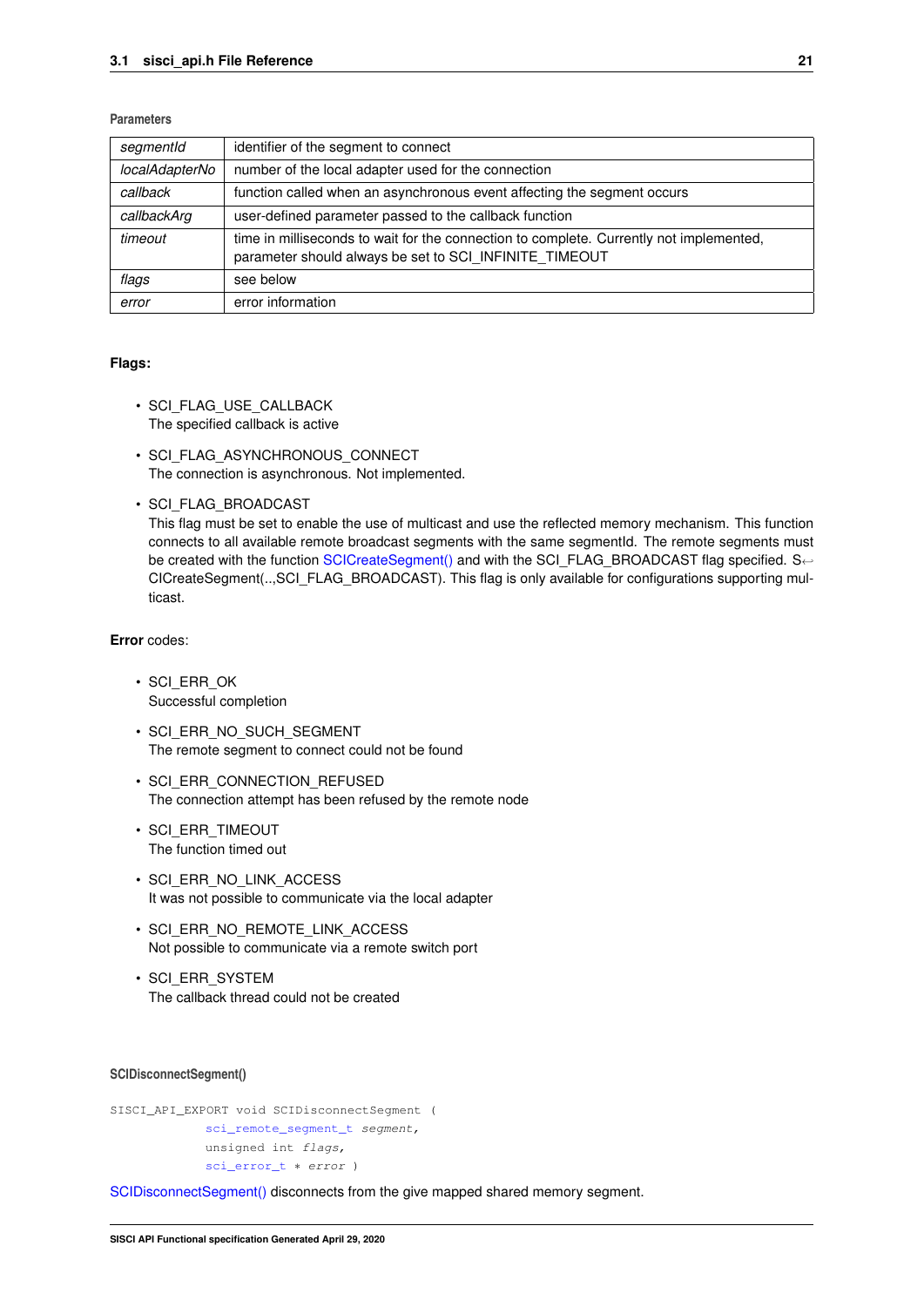[SCIDisconnectSegment\(\)](#page-24-0) disconnects from a remote segment connected by calling [SCIConnectSegment\(\)](#page-23-0) and deallocates the corresponding descriptor. After this call the handle to the descriptor becomes invalid and should not be used.

If the segment was connected using [SCIConnectSegment\(\)](#page-23-0) the execution of SCIDisconnectSegment also generates an SCI\_CB\_DISCONNECT event directed to the application that created the segment (see [SCICreateSegment\(\)](#page-29-0) and sci\_cb\_local\_segment\_t).

### **Parameters**

| segment | handle to the connected segment descriptor |
|---------|--------------------------------------------|
| flags   | not used                                   |
| error   | error information                          |

## **Error** codes:

- SCI\_ERR\_OK Successful completion
- SCI\_ERR\_BUSY The segment is currently mapped or in use

### <span id="page-25-0"></span>**SCIGetRemoteSegmentSize()**

```
SISCI_API_EXPORT size_t SCIGetRemoteSegmentSize (
 sci_remote_segment_t segment )
```
[SCIGetRemoteSegmentSize\(\)](#page-25-0) returns the size in bytes of a remote segment after it has been connected with [SC](#page-23-0)← [IConnectSegment\(\).](#page-23-0)

### **Parameters**

| segment   handle to the connected segment descriptor |
|------------------------------------------------------|
|                                                      |

## **Returns**

• The function returns the size in bytes of the remote segment.

#### <span id="page-25-1"></span>**SCIGetRemoteSegmentId()**

SISCI\_API\_EXPORT unsigned int SCIGetRemoteSegmentId ( [sci\\_remote\\_segment\\_t](#page-86-3) segment )

Retrieve the segment identifier of a remote segment connected with [SCIConnectSegment\(\).](#page-23-0)

### **Parameters**

*segment* handle to the connected segment descriptor

### <span id="page-25-2"></span>**Returns**

• The function returns the segment identifier.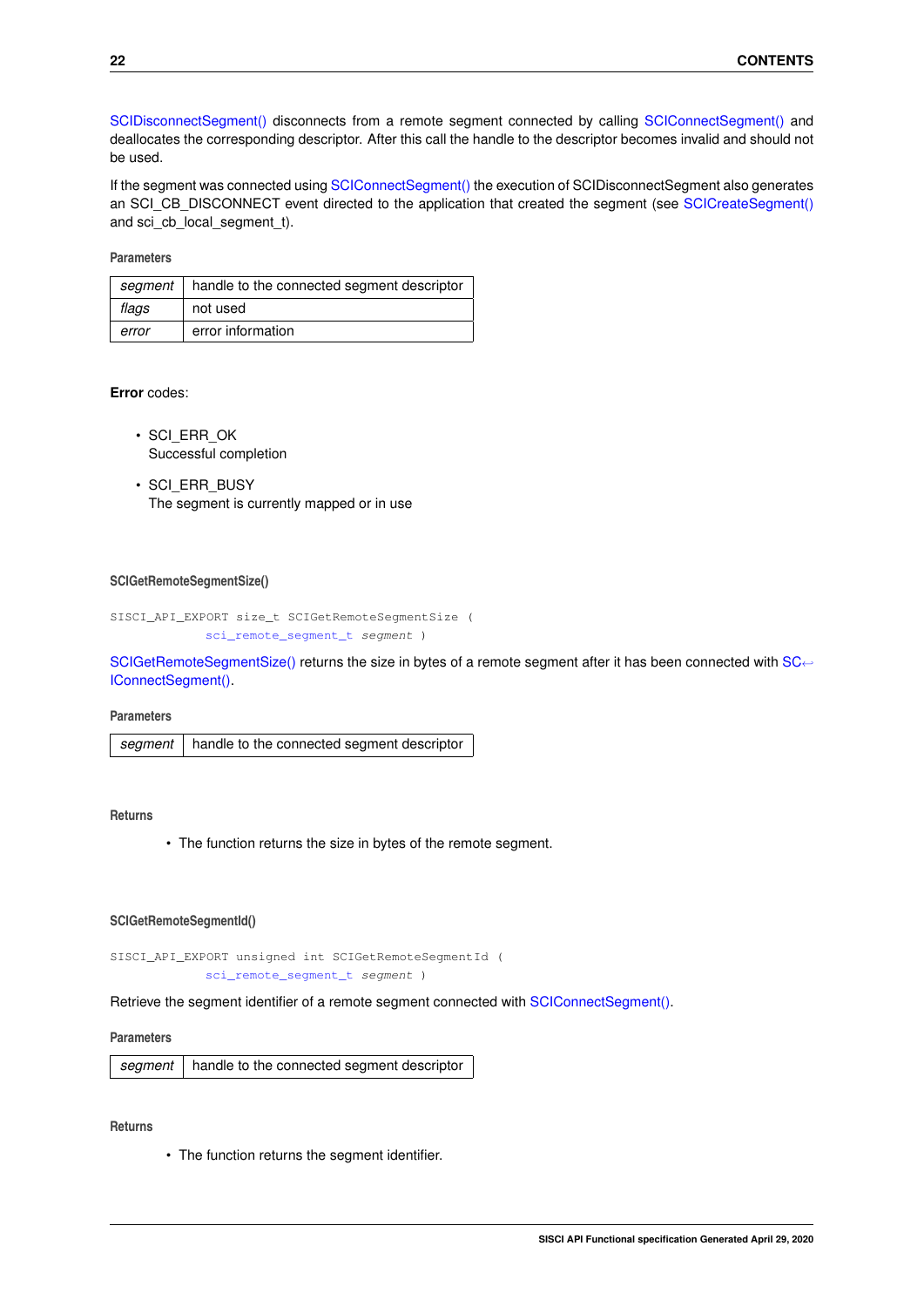#### **SCIGetRemoteSegmentNodeId()**

SISCI\_API\_EXPORT unsigned int SCIGetRemoteSegmentNodeId ( [sci\\_remote\\_segment\\_t](#page-86-3) segment )

Retrieve the node identifier of the remote or local node where the connected segment is hosted.

#### **Parameters**

|  | segment   handle to the connected segment descriptor |
|--|------------------------------------------------------|
|--|------------------------------------------------------|

### **Returns**

• The function returns the node identifier of the remote segment.

#### <span id="page-26-1"></span>**SCIGetMapPointer()**

```
SISCI_API_EXPORT volatile void∗ SCIGetMapPointer (
sci_map_t map )
```
Retrieve a memory pointer of a previously mapped segment.

This is the same pointer as returned by the original call to [SCIMapLocalSegment\(\)](#page-28-0) or [SCIMapRemoteSegment\(\).](#page-27-0)

Introduced in DIS release 5.16.0

## **Parameters**

*map* | handle to the mapped segment descriptor

#### **Returns**

• The function returns a pointer to the beginning of the mapped area.

#### <span id="page-26-2"></span>**SCIGetMapPhysAddr()**

```
SISCI_API_EXPORT sci_ioaddr_t SCIGetMapPhysAddr (
 sci_map_t map )
```
#### Retrieve the local physical address of the mapped segment.

If the segment is local, this is the physical address of the segment. If the segment is remote, this address is the physical address that maps over the local adapter.

Introduced in DIS release 5.16.0

**Parameters**

*map* | handle to the mapped segment descriptor

## **Returns**

<span id="page-26-0"></span>• Local physical address used to reach the segment, or 0 on error.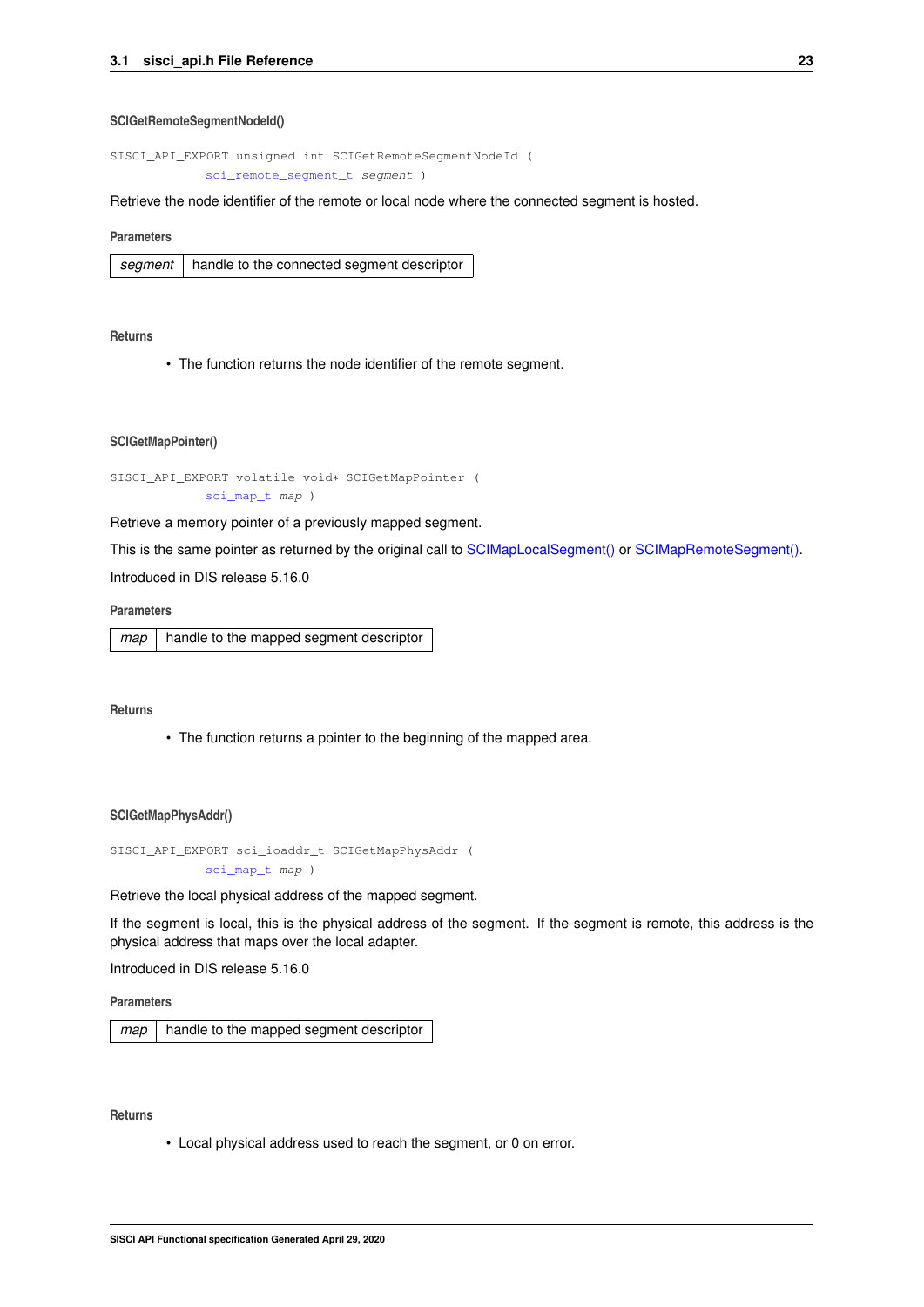#### **SCIWaitForRemoteSegmentEvent()**

```
SISCI_API_EXPORT sci_segment_cb_reason_t SCIWaitForRemoteSegmentEvent (
 sci_remote_segment_t segment,
sci_error_t * status,
 unsigned int timeout,
 unsigned int flags,
 sci error t * error )
```
[SCIWaitForRemoteSegmentEvent\(\)](#page-26-0) blocks a program until an event concerning the remote segment has arrived.

If a timeout different from SCI\_INFINITE\_TIMEOUT is specified the function gives up when the timeout expires. [SCIWaitForRemoteSegmentEvent\(\)](#page-26-0) cannot be used if a callback associated with the remote segment is active (see [SCIConnectSegment\(\)\)](#page-23-0).

### **Parameters**

| segment | handle to the connected segment descriptor    |
|---------|-----------------------------------------------|
| status  | status information                            |
| timeout | time in milliseconds to wait before giving up |
| flags   | not used                                      |
| error   | error information                             |

**Returns**

• If successful, the function returns the reason that generated the received event.

## **Error** codes:

- SCI\_ERR\_OK Successful completion.
- SCI\_ERR\_TIMEOUT The function timed out after specified timeout value
- SCI ERR ILLEGAL OPERATION Illegal operation.
- SCI\_ERR\_CANCELLED The segment has been disconnected. The handle is invalid when this error is returned

## <span id="page-27-0"></span>**SCIMapRemoteSegment()**

```
SISCI_API_EXPORT volatile void∗ SCIMapRemoteSegment (
sci_remote_segment_t segment,
 sci_map_t * map,
size t offset,
 size_t size,
 void ∗ addr,
 unsigned int flags,
sci_error_t ∗ error )
```
[SCIMapRemoteSegment\(\)](#page-27-0) maps an area of a remote segment connected with [SCIConnectSegment\(\)](#page-23-0) into the addressable space of the program and returns a pointer to the beginning of the mapped area.

The function also creates and initializes a descriptor for the mapped segment.

If a virtual address is suggested, together with the flag SCI\_FLAG\_FIXED\_MAP\_ADDR, the function tries first to map the segment at that address. If the flag SCI\_FLAG\_READONLY\_MAP is specified, the remote segment is mapped read-only.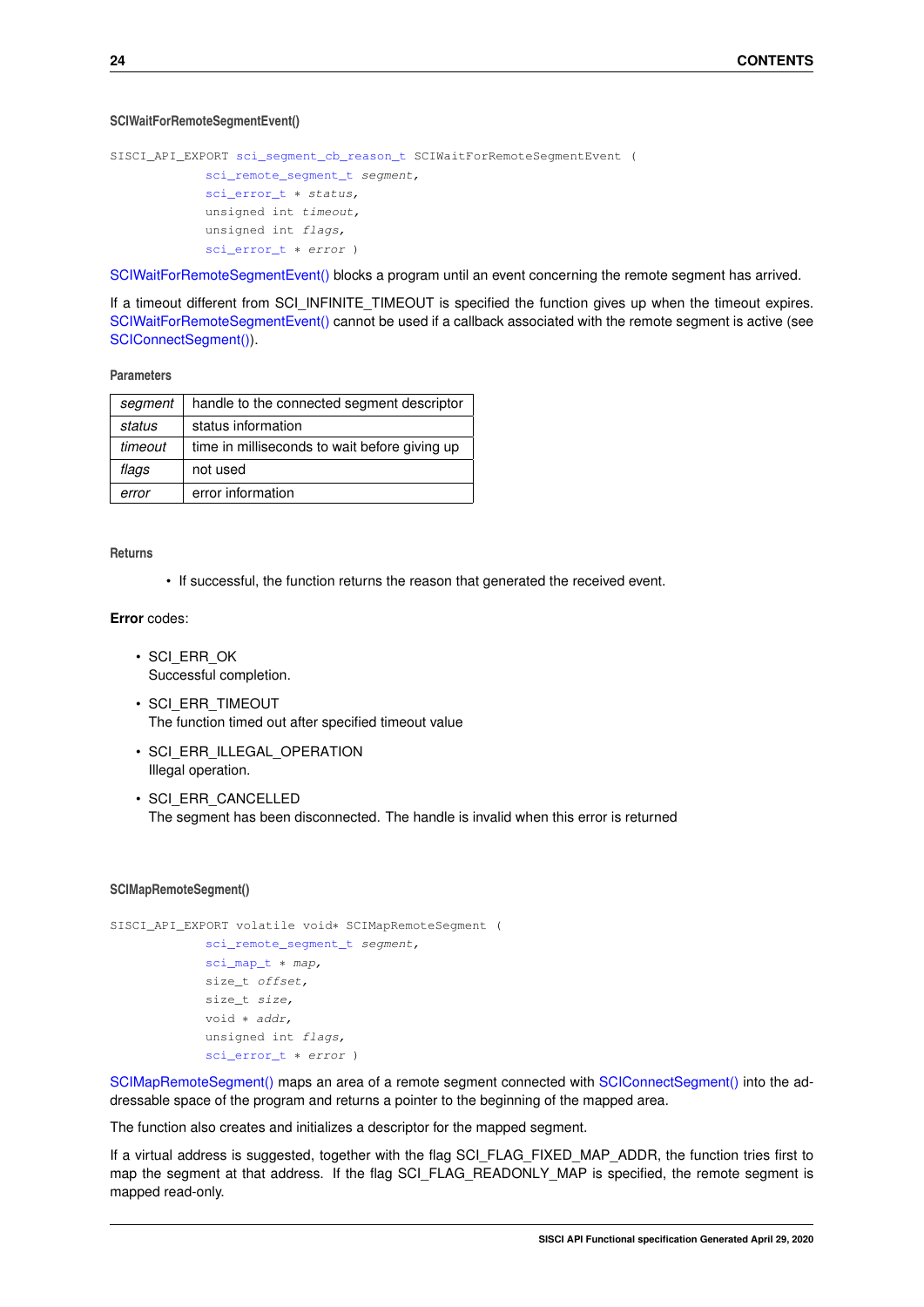### **Flags:**

- SCI\_FLAG\_SHARED\_MAP The low level physical map may be shared by other applications.
- SCI\_FLAG\_FIXED\_MAP\_ADDR Map at the suggested virtual address
- SCI\_FLAG\_READONLY\_MAP The segment is mapped in read-only mode
- SCI\_FLAG\_IO\_MAP\_IOSPACE Mapping using non-prefetch space (iospace) No prefetching, or speculative hold enabled.

## **Error** codes:

- SCI\_ERR\_OK Successful completion.
- SCI ERR\_NOT\_CONNECTED The links between local and remote node are not active.
- SCI\_ERR\_OUT\_OF\_RANGE The sum of the offset and size is larger than the segment size.
- SCI\_ERR\_SIZE\_ALIGNMENT Size is not correctly aligned as required by the implementation.
- SCI\_ERR\_OFFSET\_ALIGNMENT Offset is not correctly aligned as required by the implementation.

#### <span id="page-28-0"></span>**SCIMapLocalSegment()**

```
SISCI_API_EXPORT void∗ SCIMapLocalSegment (
 sci_local_segment_t segment,
 sci_map_t * map,
 size_t offset,
 size_t size,
 void ∗ addr,
 unsigned int flags,
 sci_error_t ∗ error )
```
[SCIMapLocalSegment\(\)](#page-28-0) maps an area of a memory segment created with [SCICreateSegment\(\)](#page-29-0) into the addressable space of the program and returns a pointer to the beginning of the mapped area.

The function also creates and initializes a descriptor for the mapped segment.

If a virtual address is suggested, together with the flag SCI\_FLAG\_FIXED\_MAP\_ADDR, the function tries first to map the segment at that address. If the flag SCI\_FLAG\_READONLY\_MAP is specified, the local segment is mapped in read-only more.

### **Parameters**

| segment | handle to the descriptor of the local segment to be mapped               |
|---------|--------------------------------------------------------------------------|
| map     | handle to the new mapped segment descriptor                              |
| offset  | offset inside the local segment where the mapping should start           |
| size    | size of the area of the local segment to be mapped, starting from offset |
| addr    | suggested virtual address where the segment should be mapped             |
| flags   | see below                                                                |
| error   | error information                                                        |

**SISCI API Functional specification Generated April 29, 2020**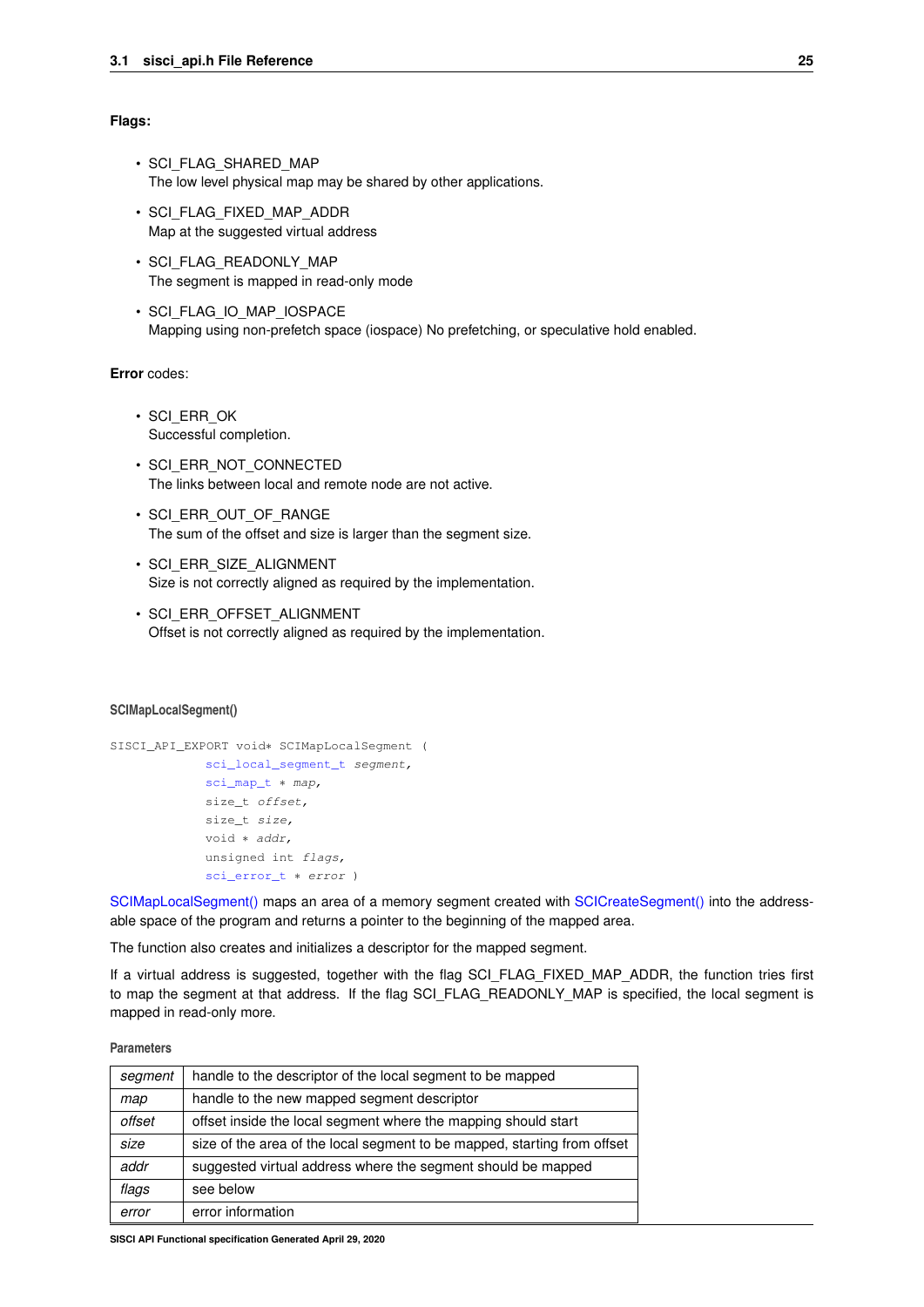## **Flags:**

- SCI\_FLAG\_FIXED\_MAP\_ADDR The function should try first to map at the suggested virtual address
- SCI FLAG READONLY MAP The segment is mapped in read-only mode

## **Returns**

• If successful, the function returns a pointer to the beginning of the mapped area. In case of error it returns 0.

## **Error** codes:

- SCI\_ERR\_OK Successful completion.
- SCI\_ERR\_OUT\_OF\_RANGE The sum of the offset and size is larger than the segment size.
- SCI\_ERR\_SIZE\_ALIGNMENT Size is not correctly aligned as required by the implementation.
- SCI ERR OFFSET ALIGNMENT Offset is not correctly aligned as required by the implementation.

#### <span id="page-29-1"></span>**SCIUnmapSegment()**

```
SISCI_API_EXPORT void SCIUnmapSegment (
 sci_map_t map,
 unsigned int flags,
 sci error t * error )
```
[SCIUnmapSegment\(\)](#page-29-1) unmaps from the programs address space a segment that was mapped either with [SCIMap](#page-28-0)← [LocalSegment\(\)](#page-28-0) or with [SCIMapRemoteSegment\(\).](#page-27-0)

It also destroys the corresponding descriptor, therefore after this call the handle to the descriptor becomes invalid and should not be used.

**Parameters**

| map   | handle to the mapped segment descriptor |
|-------|-----------------------------------------|
|       | flags   not used                        |
| error | error information                       |

**Error** codes:

- SCI\_ERR\_OK Successful completion.
- <span id="page-29-0"></span>• SCI\_ERR\_BUSY The map is currently in use.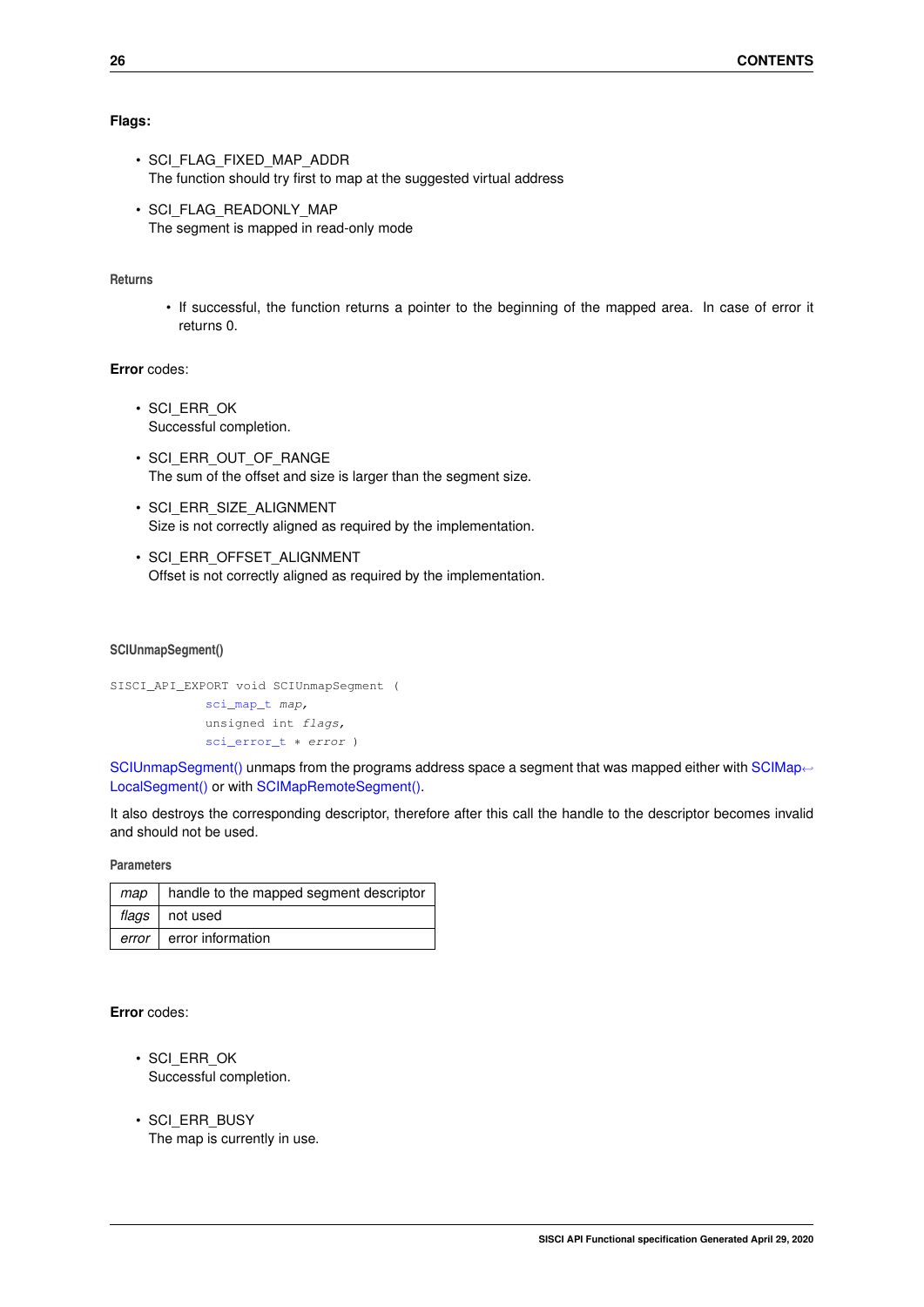### **SCICreateSegment()**

```
SISCI_API_EXPORT void SCICreateSegment (
 sci desc t sd,
 sci_local_segment_t * segment,
 unsigned int segmentId,
 size_t size,
 sci cb local segment t callback,
 void ∗ callbackArg,
 unsigned int flags,
 sci_error_t * error )
```
[SCICreateSegment\(\)](#page-29-0) allocates a memory segment and creates and initializes a descriptor for a local segment.

A host-wide unique identifier is associated to the new segment. This function causes a local segment to enter its state diagram, shown in Figure [Local segment state diagram.](#page-10-0)

A callback function can be specified to be invoked when an event concerning the segment happens (see sci ← segment cb reason t); the intention to use the callback has to be explicitly declared with the flag SCI\_FLAG\_US←-E\_CALLBACK. Alternatively, interesting events can be caught using the function [SCIWaitForLocalSegmentEvent\(\).](#page-31-0)

If the flag SCI FLAG EMPTY is specified, no memory is allocated for the segment and only the descriptor is initialized. Using the flag SCI\_FLAG\_PRIVATE declares that the segment will never be made available for external connections (see [SCISetSegmentAvailable\(\)\)](#page-34-0); in this case the specified segment identifier is meaningless, avoiding the internal check for its uniqueness. These two flags are useful to transform a user-allocated piece of memory (e.g. via malloc) into a mapped segment. An empty and private segment is first created and then associated to the user-allocated memory (see [SCIRegisterSegmentMemory\(\)\)](#page-56-0); the segment can then be transformed in a mapped segment (see [SCIMapLocalSegment\(\)\)](#page-28-0) and possibly prepared for a DMA transfer (see [SCIPrepareSegment\(\)\)](#page-32-1).

[SCICreateSegment\(\)](#page-29-0) will fail with the error code SCI\_ERR\_NOSPC if the driver / system did not manage to allocate the required amount of memory. Please consult the eXpressWare installation guide, section "Managing PCIe and eXpressWare Resources" for additional information on how to tune resources.

| sd          | handle to an open SISCI virtual device descriptor                                                                                              |
|-------------|------------------------------------------------------------------------------------------------------------------------------------------------|
| segment     | handle to the new local segment descriptor                                                                                                     |
| segmentId   | segment identifier                                                                                                                             |
| size        | segment size; if SCI FLAG EMPTY is specified, size means the maximum size of the memory<br>area that can be associated with this local segment |
| callback    | callback function called when an asynchronous event affecting the local segment occurs                                                         |
| callbackArg | user-defined argument passed to the callback function                                                                                          |
| flags       | see below                                                                                                                                      |
| error       | error information                                                                                                                              |

#### **Parameters**

### **Flags:**

- SCI\_FLAG\_USE\_CALLBACK The callback function will be invoked for events on this segment.
- SCI\_FLAG\_EMPTY No memory will be allocated for the segment.
- SCI\_FLAG\_PRIVATE The segment will be private meaning it will never be any connections to it.
- SCI\_FLAG\_DMA\_GLOBAL Setting this flag creates a segment that can only be used for global DMA. It cannot be mapped for PIO access or mapped DMA access.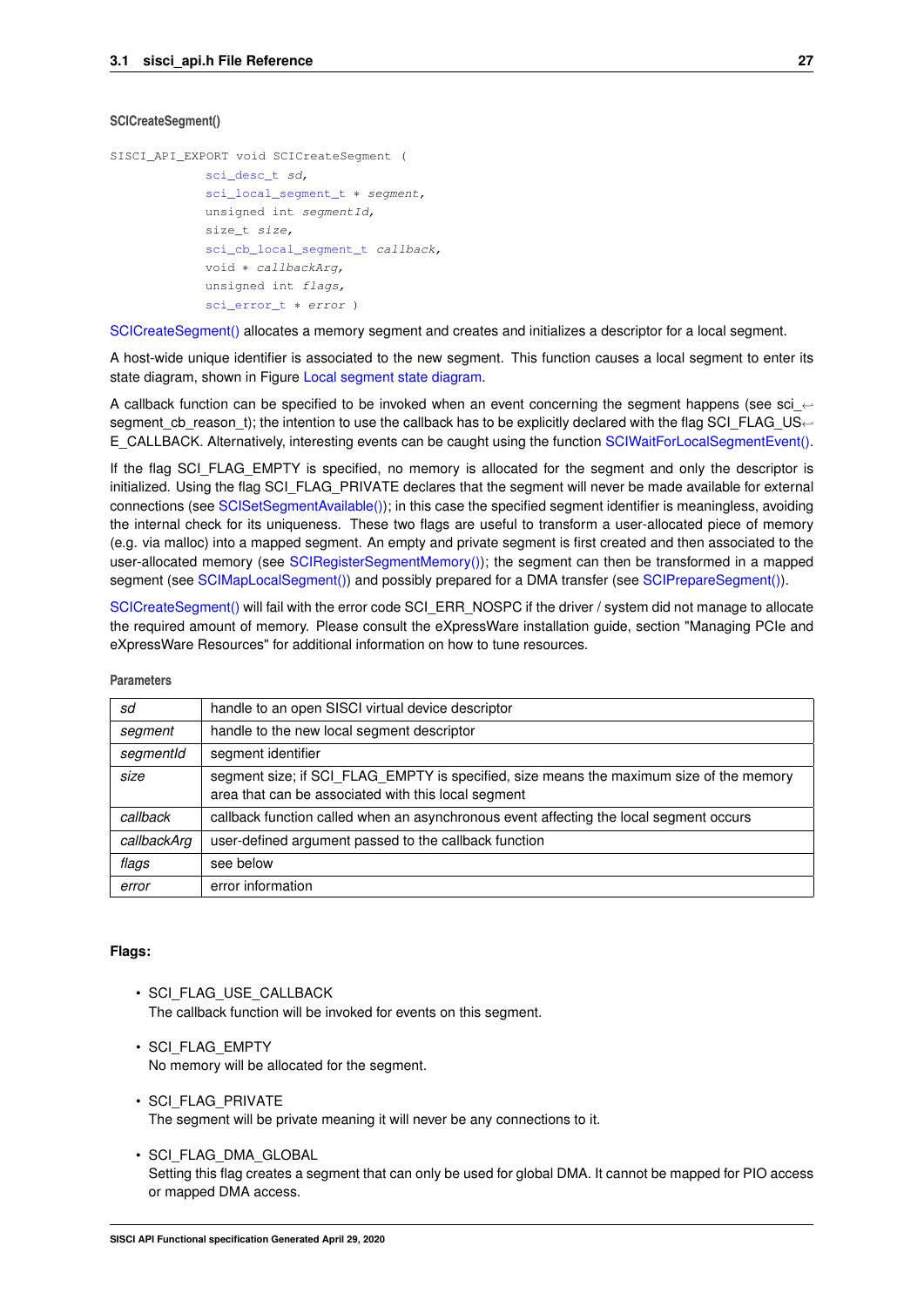## • SCI\_FLAG\_BROADCAST

This flag must be set to enable use of the multicast and the reflected memory mechanism. Creates a segment for multicast/reflected memory capabilities. All segments in a broadcast group must have the same segment← Id. This flag is only available for configurations supporting multicast.

• SCI\_FLAG\_ALLOW\_UNICAST

This flag may be used in conjunction with SCI\_FLAG\_BROADCAST in order to allow regular unicast connections to this local segment. For Dolphin PCI Express PX this flag can only be used with group 0, no other regular multicast segment can be used simultaneously. Segments allocated with this flag are allocated from the general segment memory pool and so compete with regular segments.

• SCI\_FLAG\_AUTO\_ID

Setting this flag specifies that the implementation should automatically assign an available segment identifier in the range [segmentId, segmentId+128]. After the segment has been created, the assigned segment identifier can be retrieved using [SCIGetLocalSegmentId\(\).](#page-33-1)

**Error** codes:

- SCI\_ERR\_OK Successful completion.
- SCI\_ERR\_NOSPC Not able to allocate local memory resources. More details above.
- SCI\_ERR\_SEGMENTID\_USED The segment with this segmentId is already used.
- SCI\_ERR\_SIZE\_ALIGNMENT Size is not correctly aligned as required by the implementation.
- SCI\_ERR\_SYSTEM The callback thread could not be created.

#### <span id="page-31-0"></span>**SCIWaitForLocalSegmentEvent()**

```
SISCI_API_EXPORT sci_segment_cb_reason_t SCIWaitForLocalSegmentEvent (
 sci_local_segment_t segment,
 unsigned int * sourcenodeId,
 unsigned int * localAdapterNo,
 unsigned int timeout,
 unsigned int flags,
 sci error t * error )
```
[SCIWaitForLocalSegmentEvent\(\)](#page-31-0) blocks a program until an event concerning the local segment has arrived.

If a timeout different from SCI\_INFINITE\_TIMEOUT is specified the function gives up when the timeout expires. [SCIWaitForLocalSegmentEvent\(\)](#page-31-0) cannot be used if a callback associated with the local segment is active (see [SCICreateSegment\(\)\)](#page-29-0).

## **Parameters**

| segment        | handle to local segment descriptor                   |
|----------------|------------------------------------------------------|
| sourcenodeld   | identifier of the node that have generated the event |
| localAdapterNo | number of the local adapter that receive the event   |
| timeout        | time in milliseconds to wait before giving up        |
| flags          | not used                                             |
| error          | error information                                    |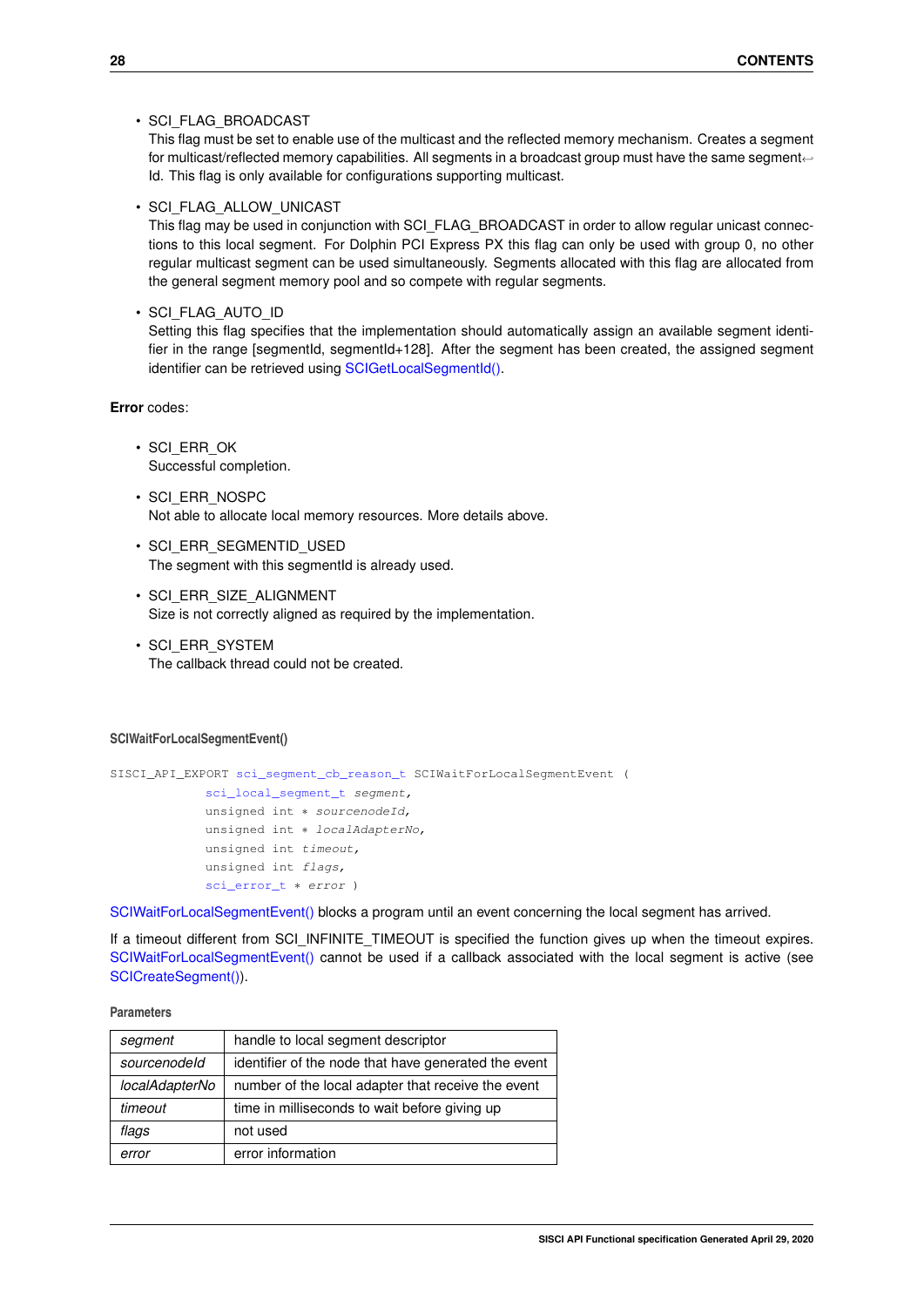## **Returns**

• If successful, the function returns the reason corresponding to the received event.

## **Error** codes:

- SCI\_ERR\_OK Successful completion.
- SCI\_ERR\_TIMEOUT The function timed out after specified timeout value.
- SCI\_ERR\_CANCELLED The wait operation has been cancelled due to a [SCIRemoveSegment\(\)](#page-32-0) on the same handle. The handle is invalid when this error is returned.

### <span id="page-32-1"></span>**SCIPrepareSegment()**

```
SISCI_API_EXPORT void SCIPrepareSegment (
sci_local_segment_t segment,
 unsigned int localAdapterNo,
unsigned int flags,
 sci_error_t ∗ error )
```
[SCIPrepareSegment\(\)](#page-32-1) enables a local segment to be accessible from the specified network adapter.

#### **Parameters**

| segment        | handle to the local segment descriptor                 |
|----------------|--------------------------------------------------------|
| localAdapterNo | Adapter number for which the segment is made available |
| flags          | see below                                              |
| error          | error information                                      |

### **Flags:**

• SCI\_FLAG\_DMA\_SOURCE\_ONLY

The segment will be used as a source segment for DMA operations. On some system types this will enable the SISCI driver to use performance improving features.

## **Error** codes:

- SCI\_ERR\_OK Successful completion.
- <span id="page-32-0"></span>• No specific error codes for this function.

## **SCIRemoveSegment()**

```
SISCI_API_EXPORT void SCIRemoveSegment (
 sci_local_segment_t segment,
 unsigned int flags,
 sci_error_t * error )
```
[SCIRemoveSegment\(\)](#page-32-0) frees the resources used by a local segment.

The physical memory is deallocated only if it was allocated when the segment was created with [SCICreate](#page-29-0)← [Segment\(\).](#page-29-0) The function also destroys the descriptor associated with the local segment; after this call the handle to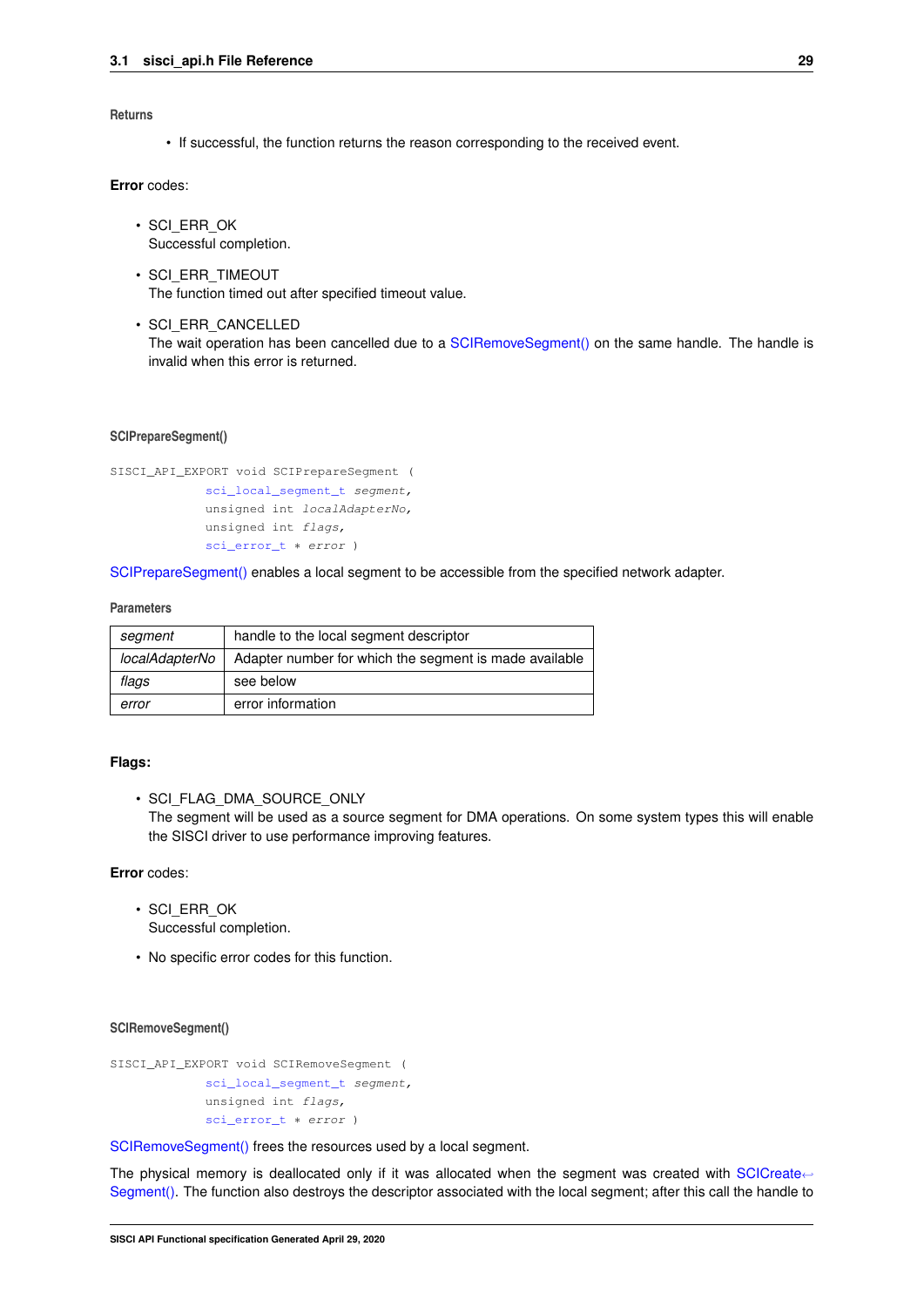the descriptor becomes invalid and should not be used. [SCIRemoveSegment\(\)](#page-32-0) fails if other resources, either locally or remotely, depend on it. Before calling this function, the program should consider the use of [SCISetSegment](#page-34-1)← [Unavailable\(\)](#page-34-1) with the flags NOTIFY or FORCE\_DISCONNECT.

## **Parameters**

| segment | handle to local segment descriptor |
|---------|------------------------------------|
| flags   | see below                          |
| error   | error information                  |

#### **Flags:**

• SCI\_FLAG\_FORCE\_REMOVE Force the removal of the segment even if there still exists active connections.

#### **Error** codes:

- SCI\_ERR\_OK Successful completion.
- SCI\_ERR\_BUSY Unable to remove the segment. The segment is currently in use.

## **Warning**

The 'SCI\_FLAG\_FORCE\_REMOVE' is *NOT* intended for general use. Use with caution and preferably only after consulting with Dolphin support. Incorrect use may cause uncontrolled remote access to unintended memory and may have severe impact on system security and stability. If 'SCI\_FLAG\_FORCE\_REMOVE' is used on segments with attached physical memory, it's the responsibility of the user to assure proper management of that memory and to assure that all remote connections is closed prior to (possibly) releasing that memory.

### <span id="page-33-0"></span>**SCIGetLocalSegmentSize()**

```
SISCI_API_EXPORT size_t SCIGetLocalSegmentSize (
sci_local_segment_t segment )
```
[SCIGetLocalSegmentSize\(\)](#page-33-0) returns the size in bytes of a local segment after it has been created with [SCICreate](#page-29-0)← Seament().

#### **Parameters**

|  | segment   handle to the local segment descriptor |
|--|--------------------------------------------------|
|--|--------------------------------------------------|

## **Returns**

• The function returns the size in bytes of the local segment.

## <span id="page-33-1"></span>**SCIGetLocalSegmentId()**

SISCI\_API\_EXPORT unsigned int SCIGetLocalSegmentId ( [sci\\_local\\_segment\\_t](#page-86-5) segment )

Retrieve the segment identifier of a local segment created with [SCICreateSegment\(\).](#page-29-0)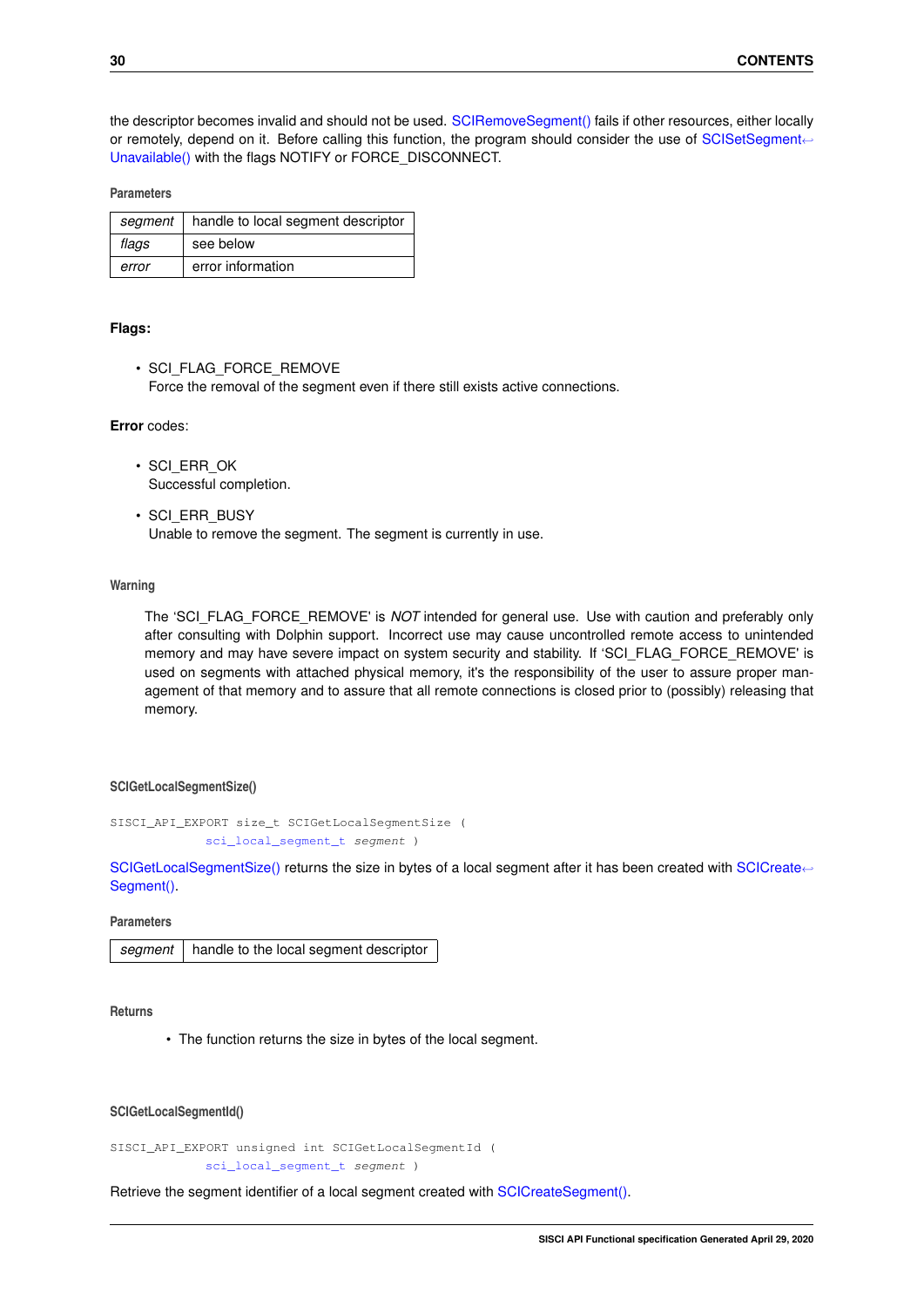**Parameters**

|  | segment   handle to the local segment descriptor |
|--|--------------------------------------------------|
|--|--------------------------------------------------|

**Returns**

• The function returns the segment identifier

#### <span id="page-34-0"></span>**SCISetSegmentAvailable()**

```
SISCI_API_EXPORT void SCISetSegmentAvailable (
 sci_local_segment_t segment,
 unsigned int localAdapterNo,
 unsigned int flags,
 sci_error_t * error )
```
[SCISetSegmentAvailable\(\)](#page-34-0) makes a local segment visible to remote nodes, that can then connect to it.

According to the state diagram shown in Figure 2.2 a local segment can be made available only after it has been prepared (see [SCIPrepareSegment\(\)\)](#page-32-1).

#### **Parameters**

| segment        | handle to local segment descriptor                                                    |
|----------------|---------------------------------------------------------------------------------------|
| localAdapterNo | number of the local adapter where the local segment is made available for connections |
| flags          | not used.                                                                             |
| error          | error information                                                                     |

### **Error** codes:

- SCI\_ERR\_OK Successful completion.
- SCI ERR SEGMENT NOT PREPARED The segment has not been prepared for access from this adapter.
- SCI\_ERR\_ILLEGAL\_OPERATION The segment is created with the SCI\_FLAG\_PRIVATE flag specified and therefore has no segmentId.

#### <span id="page-34-1"></span>**SCISetSegmentUnavailable()**

```
SISCI_API_EXPORT void SCISetSegmentUnavailable (
sci_local_segment_t segment,
unsigned int localAdapterNo,
unsigned int flags,
sci_error_t * error )
```
[SCISetSegmentUnavailable\(\)](#page-34-1) hides an available segment to remote nodes; no new connections will be accepted on that segment.

If the flag SCI\_FLAG\_NOTIFY is specified, the operation is notified to the remote nodes connected to the local segment. The notification should be interpreted as an invitation to disconnect. If the flag SCI\_FLAG\_FORCE\_DI←-SCONNECT is specified, the remote nodes are forced to disconnect. These two flags can be used to implement a smooth removal of a local segment (see [SCIRemoveSegment\(\)\)](#page-32-0).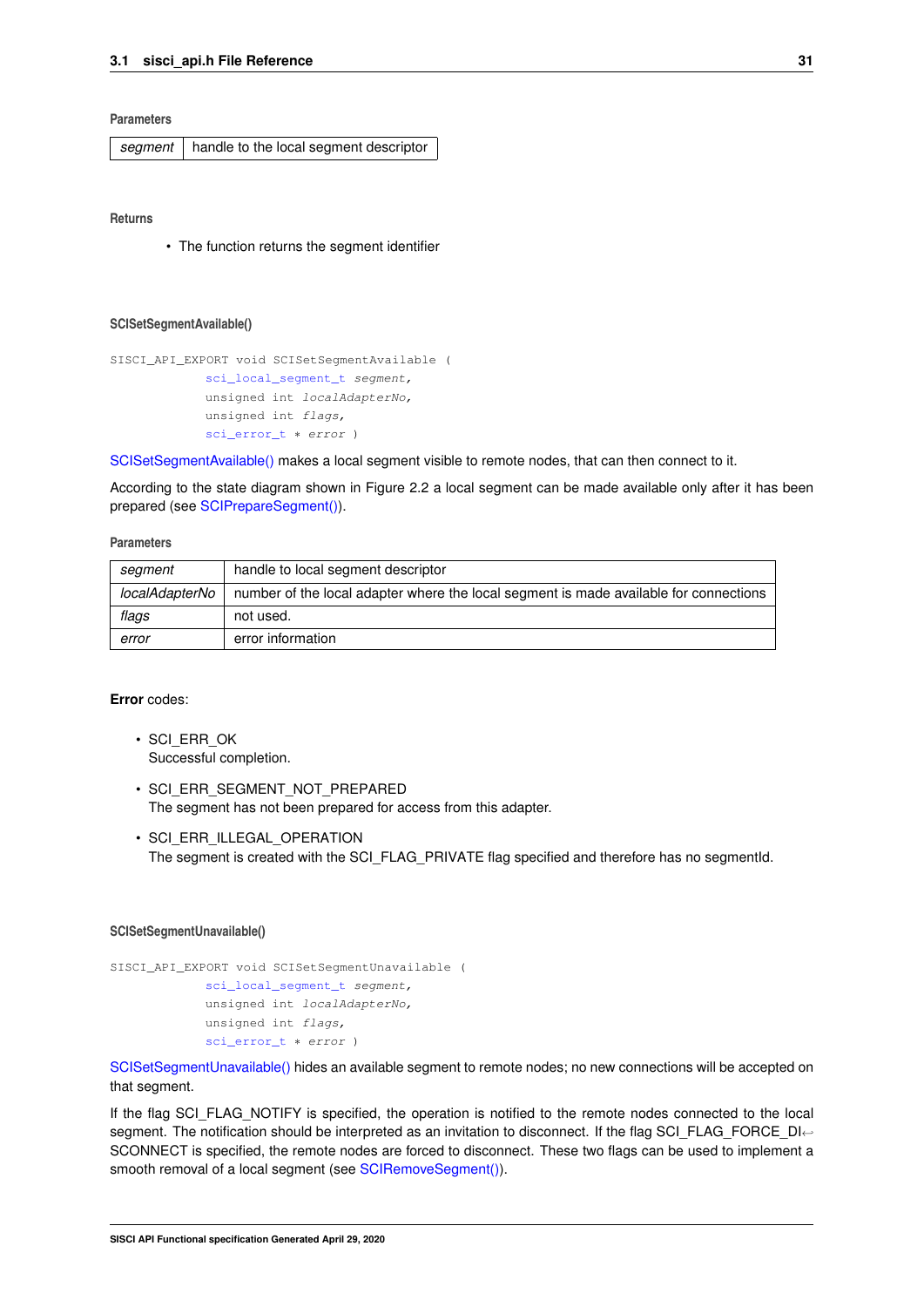## **Parameters**

| segment        | handle to the local segment descriptor                                 |
|----------------|------------------------------------------------------------------------|
| localAdapterNo | number of the local adapter where the local segment was made available |
| flags          | see below                                                              |
| error          | error information                                                      |

## **Flags:**

- SCI\_FLAG\_FORCE\_DISCONNECT The connected nodes are forced to disconnect
- SCI\_FLAG\_NOTIFY The connected nodes receive a notification of the operation

## **Error** codes:

- SCI\_ERR\_OK Successful completion.
- SCI ERR ILLEGAL OPERATION The operation is illegal in the current state of the segment

## <span id="page-35-0"></span>**SCICreateMapSequence()**

```
SISCI_API_EXPORT void SCICreateMapSequence (
 sci_map_t map,
 sci_sequence_t * sequence,
 unsigned int flags,
```
[sci\\_error\\_t](#page-83-2) ∗ error )

[SCICreateMapSequence\(\)](#page-35-0) creates and initializes a new sequence descriptor that can be used to check for errors occurring in a transfer of data from or to a mapped segment.

**Parameters**

| map      | handle to a valid mapped segment descriptor |
|----------|---------------------------------------------|
| sequence | handle to the new sequence descriptor       |
| flags    | not used                                    |
| error    | error information                           |

## **Error** codes:

- SCI\_ERR\_OK Successful completion.
- <span id="page-35-1"></span>• No specific errors for this function.

### **SCIRemoveSequence()**

```
SISCI_API_EXPORT void SCIRemoveSequence (
sci_sequence_t sequence,
 unsigned int flags,
 sci_error_t ∗ error )
```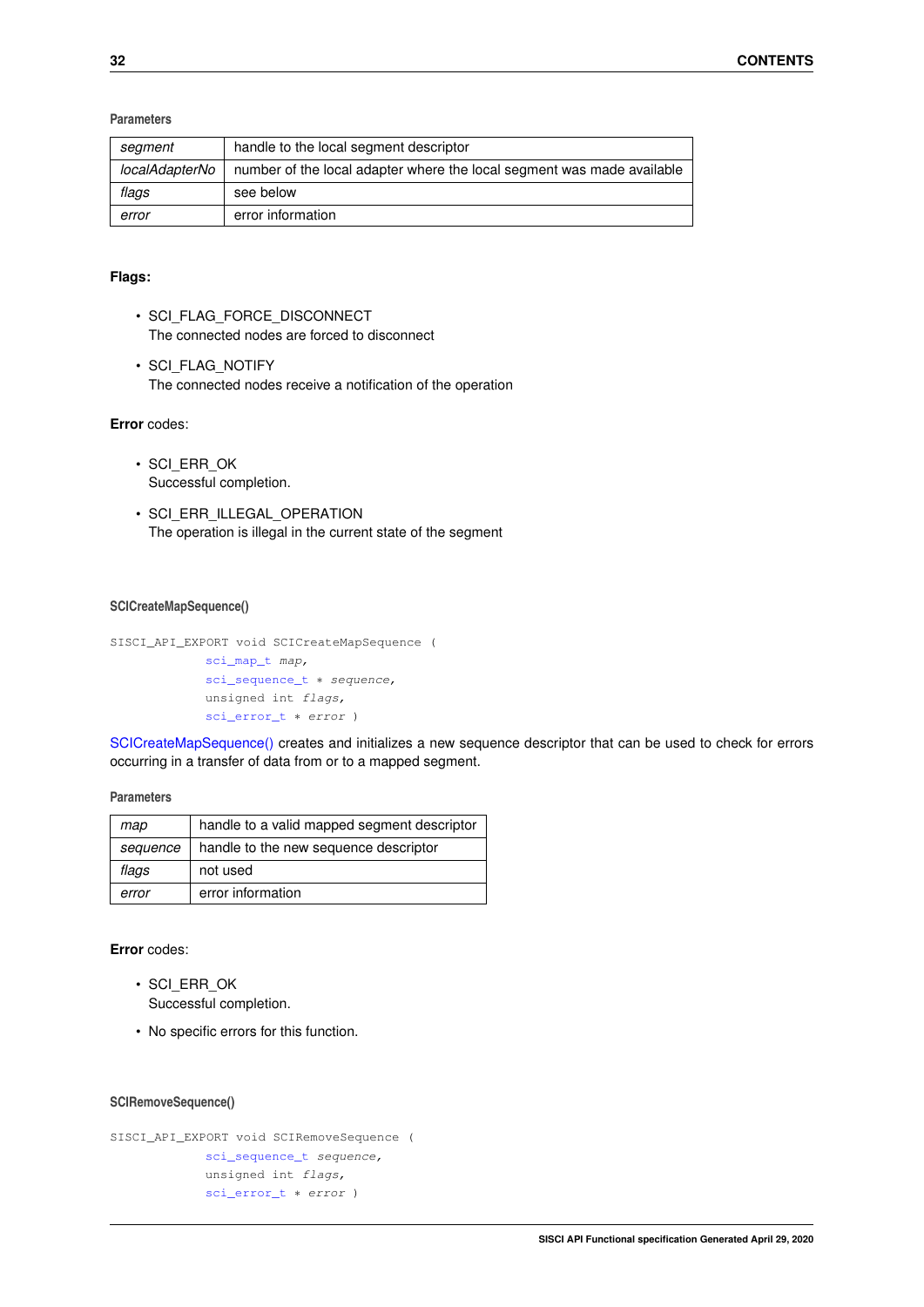[SCIRemoveSequence\(\)](#page-35-0) destroys a sequence descriptor.

After this call the handle to the descriptor becomes invalid and should not be used.

### **Parameters**

| sequence | handle to the sequence descriptor |
|----------|-----------------------------------|
| flags    | not used                          |
| error    | error information                 |

### **Error** codes:

- SCI\_ERR\_OK Successful completion.
- <span id="page-36-0"></span>• No specific errors for this function.

#### **SCIStartSequence()**

```
SISCI_API_EXPORT sci_sequence_status_t SCIStartSequence (
            sci_sequence_t sequence,
            unsigned int flags,
            sci_error_t * error )
```
[SCIStartSequence\(\)](#page-36-0) performs the preliminary check of the error flags on the network adapter before starting a sequence of read and write operations on the concerned mapped segment.

Subsequent checks are done calling [SCICheckSequence\(\),](#page-36-1) as far as no errors occur, in which case [SCIStart](#page-36-0)← [Sequence\(\)](#page-36-0) shall be called again until it returns SCI\_SEQ\_OK. If the return value is SCI\_SEQ\_PENDING there is a pending error and the program is required to call [SCIStartSequence\(\)](#page-36-0) until it succeeds, before doing other transfer operations on the segment.

**Parameters**

| sequence | handle to the sequence descriptor |
|----------|-----------------------------------|
| flags    | not used                          |
| error    | error information                 |

**Returns**

• The function returns the status of the sequence.

## **Error** codes:

- SCI\_ERR\_OK Successful completion.
- <span id="page-36-1"></span>• No specific errors for this function.

### **SCICheckSequence()**

```
SISCI_API_EXPORT sci_sequence_status_t SCICheckSequence (
             sci_sequence_t sequence,
             unsigned int flags,
             sci_error_t ∗ error )
```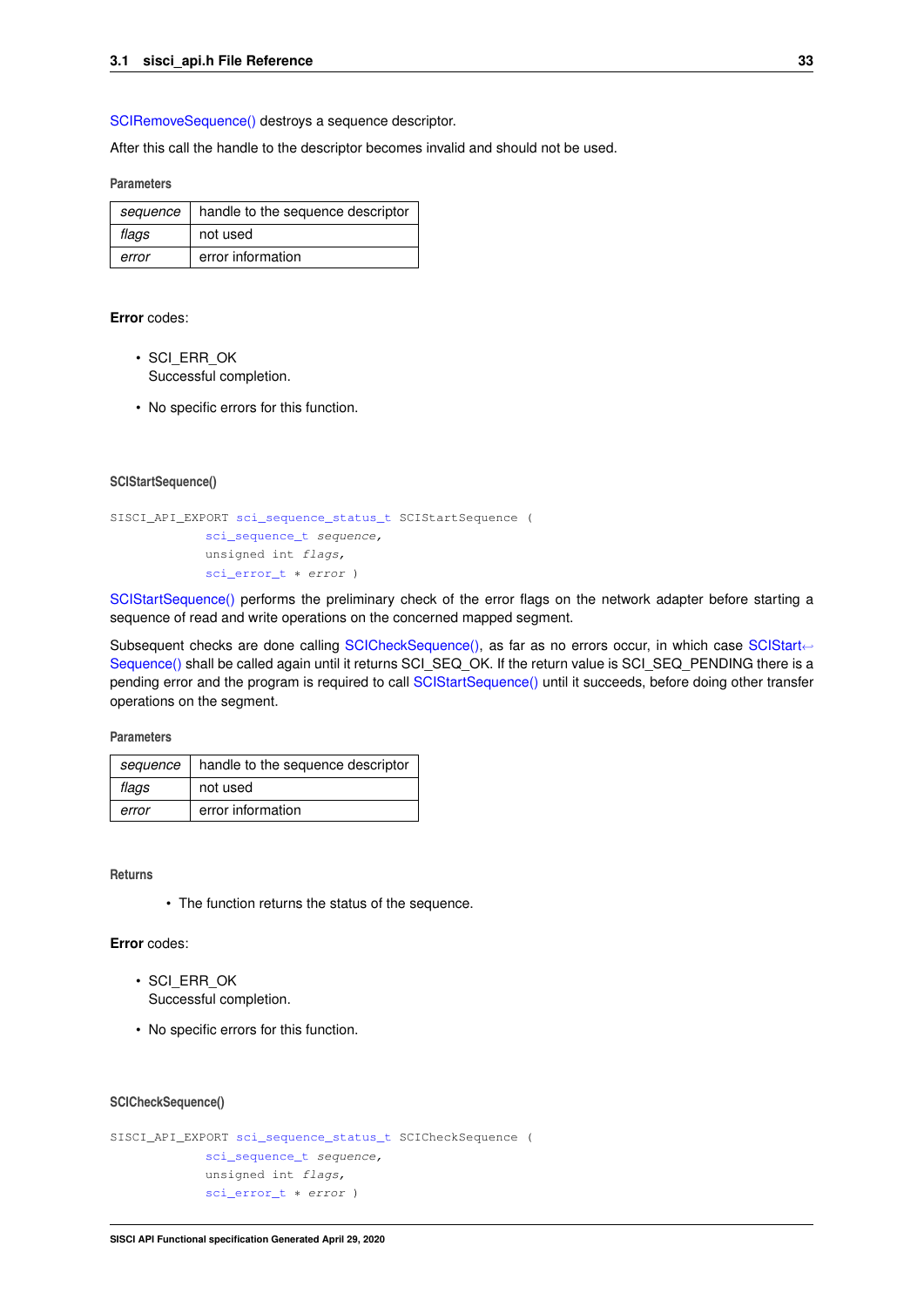[SCICheckSequence\(\)](#page-36-1) checks if any error has occurred in a data transfer controlled by a sequence since the last check.

The previous check can have been done by calling either [SCIStartSequence\(\),](#page-36-0) that also initiates the sequence, or [SCICheckSequence\(\)](#page-36-1) itself. [SCI](#page-36-0)CheckSequence() can be invoked several times in a row without calling SCI← [StartSequence\(\),](#page-36-0) as far as it does not fail, returning SCI\_SEQ\_OK (i.e. there were no transmission errors in the sequence). If the return value is SCI\_SEQ\_RETRIABLE the operation can be immediately retried. A return value SCI\_SEQ\_NOT\_RETRIABLE means that there have been a fatal error, probably also notified via callbacks to the corresponding mapped segment; it is not legal to execute other read or write operations on the segment until a call to [SCIStartSequence\(\)](#page-36-0) does not fail. As well, if the return value is SCI\_SEQ\_PENDING it is not legal to perform read or write operations on the segment until a call to [SCIStartSequence\(\)](#page-36-0) does not fail. The default behaviour of [SCICheckSequence\(\)](#page-36-1) is to flush any write buffers and to wait for all the outstanding write requests to be completed. To prevent this actions the caller has to use specific flags.

### **Parameters**

| sequence | handle to a sequence descriptor |
|----------|---------------------------------|
| flags    | see below                       |
| error    | error information               |

## **Flags:**

- SCI\_FLAG\_NO\_FLUSH Do not flush the write buffers
- SCI\_FLAG\_NO\_STORE\_BARRIER Do not wait for outstanding write requests

#### **Returns**

• The function returns the status of the sequence.

### **Error** codes:

- SCI\_ERR\_OK Successful completion.
- No specific error values for this function.

### <span id="page-37-0"></span>**SCIStoreBarrier()**

```
SISCI_API_EXPORT void SCIStoreBarrier (
             sci_sequence_t sequence,
             unsigned int flags )
```
[SCIStoreBarrier\(\)](#page-37-0) synchronizes all PIO accesses to a mapped segment.

When the function returns, all IO buffers have been flushed and all outstanding transactions related to the mapped segment have completed.

**Parameters**

|       | $s$ sequence $\mid$ handle to the mapped segment descriptor |
|-------|-------------------------------------------------------------|
| flags | not used                                                    |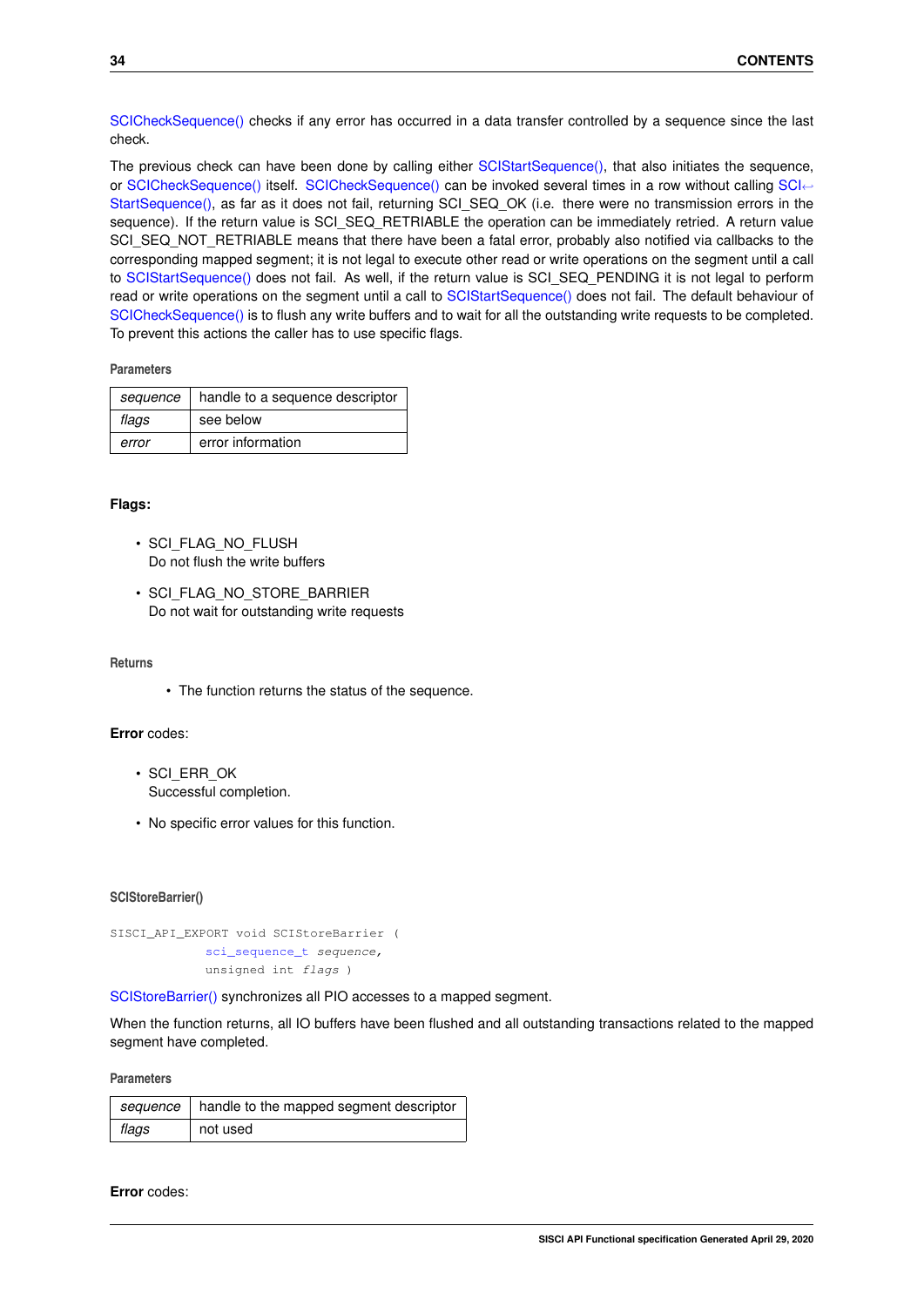- SCI\_ERR\_OK Successful completion.
- <span id="page-38-0"></span>• No specific errors for this function.

#### **SCIProbeNode()**

```
SISCI_API_EXPORT int SCIProbeNode (
            sci_desc_t sd,
             unsigned int localAdapterNo,
             unsigned int nodeId,
             unsigned int flags,
             sci_error_t ∗ error )
```
[SCIProbeNode\(\)](#page-38-0) checks if a remote node is reachable.

#### **Parameters**

| sd             | handle to an open SISCI virtual device descriptor |
|----------------|---------------------------------------------------|
| localAdapterNo | number of the local adapter used for the check    |
| nodeld         | identifier of the remote node                     |
| flags          | not used                                          |
| error          | error information                                 |

## **Returns**

• The function returns 1 when the remote node can be reached, otherwise it returns 0.

### **Error** codes:

- SCI\_ERR\_OK Successful completion, the node is currently reachable through the specified network.
- Errors if the function returns 1
- SCI\_ERR\_NO\_LINK\_ACCESS It was not possible to reach the node via the specified local adapter.
- SCI\_ERR\_NO\_REMOTE\_LINK\_ACCESS It was not possible to communicate via a remote switch port.

#### <span id="page-38-1"></span>**SCIAttachPhysicalMemory()**

```
SISCI_API_EXPORT void SCIAttachPhysicalMemory (
             sci_ioaddr_t ioaddress,
             void ∗ address,
             unsigned int busNo,
             size_t size,
             sci_local_segment_t segment,
             unsigned int flags,
             sci_error_t * error )
```
SISCI Privileged function [SCIAttachPhysicalMemory\(\)](#page-38-1) enables usage of physical devices and memory regions where the Physical PCI/PCIe bus address ( and mapped CPU address ) are already known.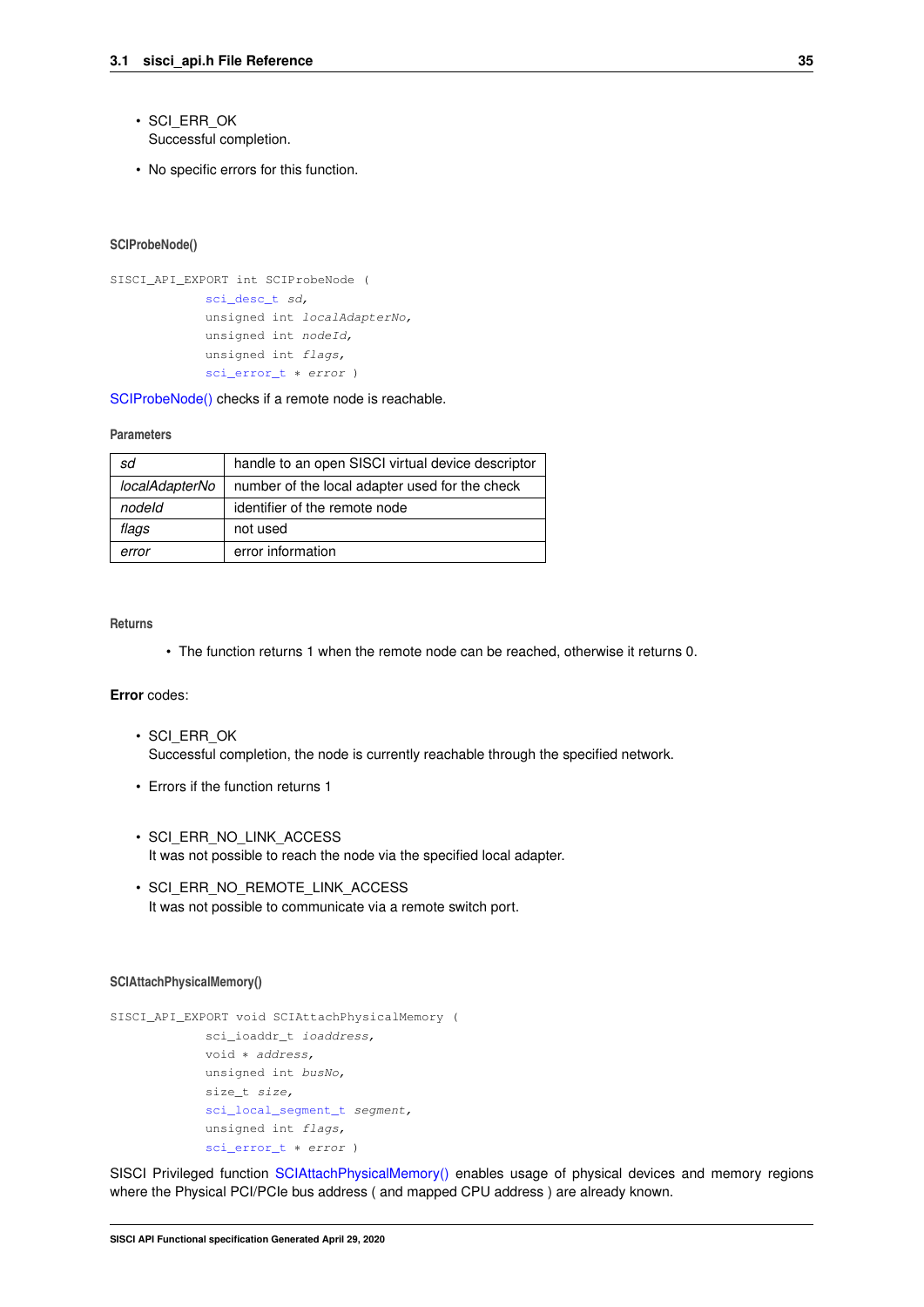The function will register the physical memory as a SISCI segment which can be connected and mapped as a regular SISCI segment.

Requirements: [SCICreateSegment\(\)](#page-29-0) with flag SCI\_FLAG\_EMPTY must have been called in advance

**Parameters**

| ioaddress | this is the address on the PCI bus that a PCI bus master has to use to write to the specified<br>memory                                                                                                                                                                             |
|-----------|-------------------------------------------------------------------------------------------------------------------------------------------------------------------------------------------------------------------------------------------------------------------------------------|
| address   | this is the (mapped) virtual address that the application has to use to access the device. This<br>means that the device has to be mapped in advance by the devices own driver. If the device is not<br>to be accessed by the local CPU, the address pointer should be set to NULL. |
| busNo     | bus number where the device is located. Only required for SPARC system. Should be set to 0 for<br>all other systems                                                                                                                                                                 |
| size      | size of the memory regions                                                                                                                                                                                                                                                          |
| segment   | buffer                                                                                                                                                                                                                                                                              |
| flags     | see below                                                                                                                                                                                                                                                                           |
| error     | error information                                                                                                                                                                                                                                                                   |

# **Flags:**

- SCI\_FLAG\_CUDA\_BUFFER Support CUDA managed GPU buffer - NVIDIA
- SCI\_FLAG\_SCIF\_BUFFER Support SCIF buffer - INTEL

## **Error** codes:

- SCI\_ERR\_OK Successful completion.
- <span id="page-39-0"></span>• No specific errors for this function.

#### **SCIQuery()**

```
SISCI_API_EXPORT void SCIQuery (
             unsigned int command,
             void ∗ data,
             unsigned int flags,
             sci_error_t * error )
```
[SCIQuery\(\)](#page-39-0) provides an interface to request various information from the system, settings and interconnect status.

The information can be vendor dependent, but some requests are specified in the API and must be satisfied: the vendor identifier, the version of the API implemented, and some adapter characteristics. Each request defines its own data structure to be used as input and output to [SCIQuery\(\).](#page-39-0) The memory management (allocation and deallocation) of the data structures has to be performed by the caller.

A query consist of a major-command and a sub-command.

| command | type of information required                                            |
|---------|-------------------------------------------------------------------------|
| data    | generic data structure for possible sub-commands and output information |
| flags   | specified per command / sub-command below                               |
| error   | error information                                                       |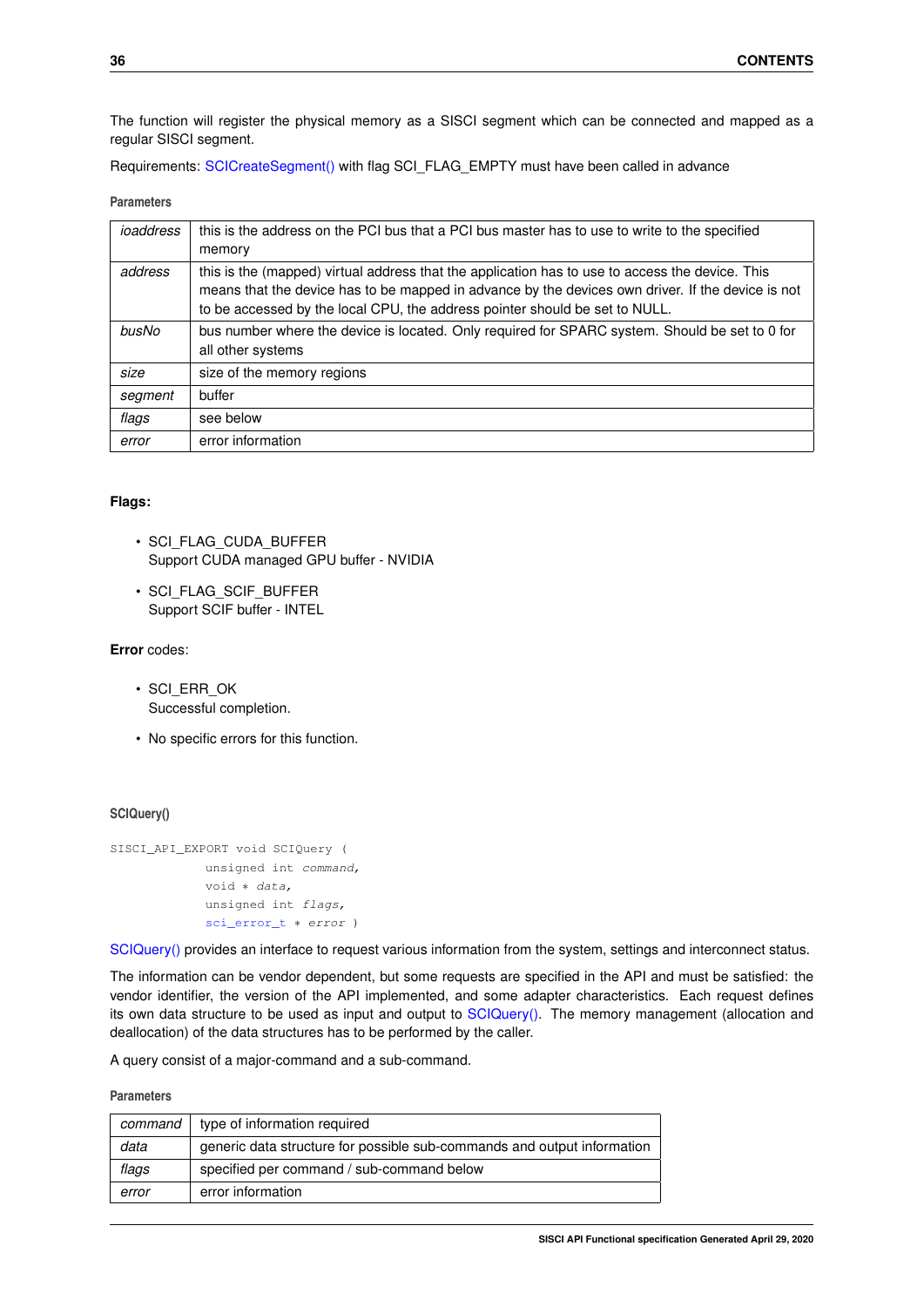#### **Commands**

- Major-commands are listed below:
- SCI\_Q\_ADAPTER

Major command for adapter queries. This query returns adapter specific information depending on the subcommand. The information is returned in the data structure.

• SCI\_Q\_SYSTEM

Major command for system queries. This query returns system specific information depending on the subcommand. The information is returned in the data structure.

• SCI\_Q\_DMA

Major command for DMA queries. This query return DMA specific information depending on the subcommand. The information is returned in the data structure.

• SCI\_Q\_LOCAL\_SEGMENT

Major command for local segment queries. This query returns local segment specific information depending on the sub-command. The information is returned in the data structure.

• SCI\_Q\_REMOTE\_SEGMENT

Major command for remote segment queries. This query returns remote segment specific information depending on the sub-command. The information is returned in the data structure.

• SCI Q MAP

Major command for local segment map queries. This query returns local segment map specific information depending on the sub-command. The information is returned in the data structure.

• SCI\_Q\_VENDORID

Major command for vendor id queries. The vendor identifier is returned in a data structure of type sci\_query← \_string.

• SCI\_Q\_API

Major command for vendor id queries. The version of the API implemented is returned in a data structure of type sci\_query\_string.

- SCI\_Q\_ADAPTER sub-commands:
	- SCI\_O\_ADAPTER\_SERIAL\_NUMBER: Returns the serial number of the local adapter
	- SCI\_Q\_ADAPTER\_CARD\_TYPE: Returns the card type of local adapter.
	- SCI\_Q\_ADAPTER\_NODEID: Returns the node id of local adapter.
	- SCI\_Q\_ADAPTER\_LINK\_OPERATIONAL: Returns true if the local link is operational.
	- SCI\_Q\_ADAPTER\_CONFIGURED: Returns true if the local adapter is configured.
	- SCI\_Q\_ADAPTER\_LINK\_WIDTH: Returns the PCIe link width for the specified link port.
	- SCI\_Q\_ADAPTER\_LINK\_SPEED: Returns the PCIe link speed for the specified link port.
	- SCI O ADAPTER LINK UPTIME: Returns the seconds of link uptime for the specified link port.
	- SCI O ADAPTER LINK DOWNTIME: Returns the seconds of link downtime for the specified link port.
	- SCI\_Q\_ADAPTER\_LINK\_OPERATIONAL: Returns status for the specified link port.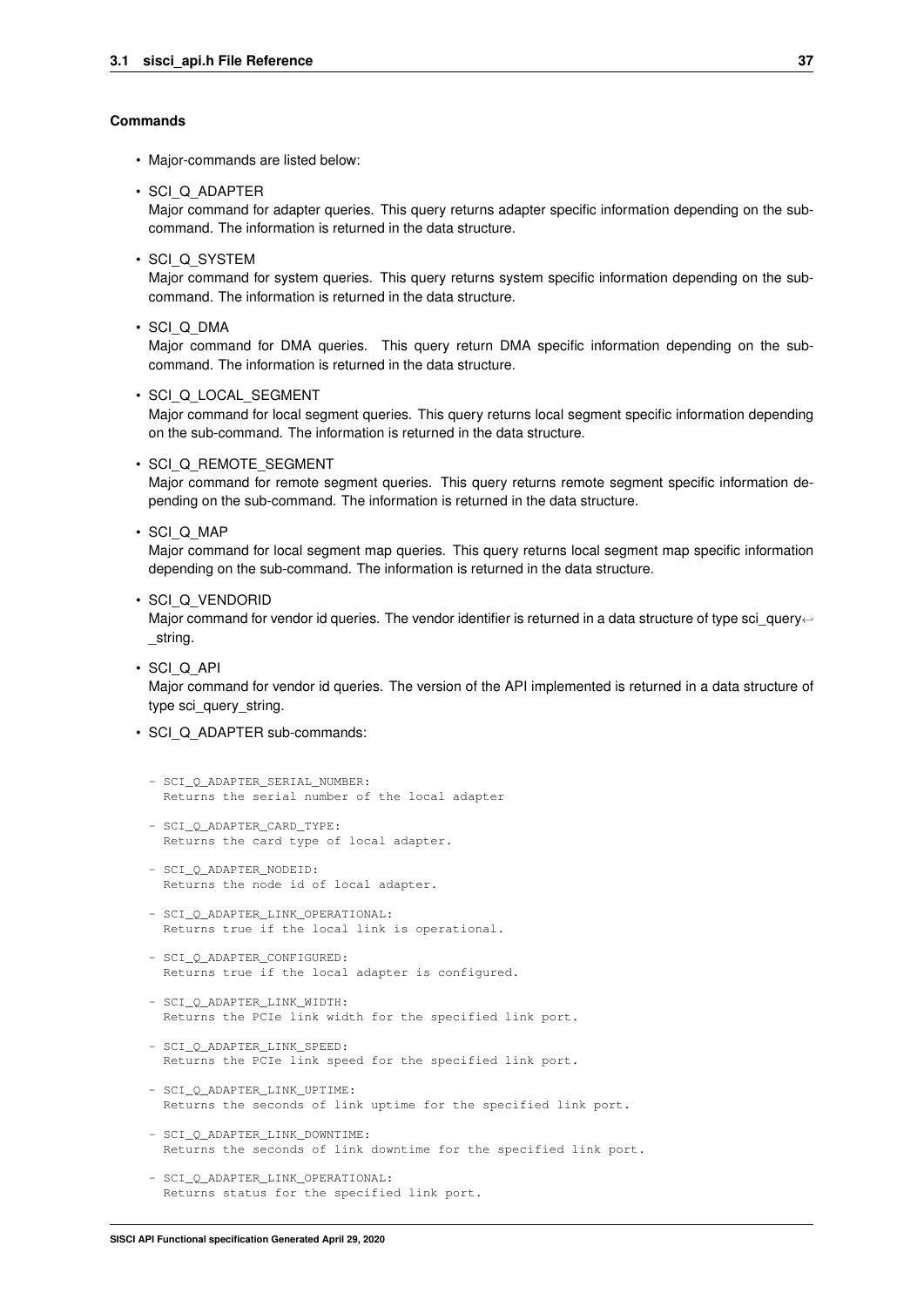- SCI\_O\_ADAPTER\_LINK\_CABLE\_INSERTED: Returns if the cable is inserted for the specified link port.
- SCI O ADAPTER LINK ENABLED: Returns if the link is enabled for the specified link port.
- SCI\_Q\_ADAPTER\_LINK\_PARTNER\_PORT\_NO: Returns the partner (remote) link port number for the specified link port.
- SCI\_Q\_ADAPTER\_NUMBER\_OF\_LINKS: Returns the number of adapter link ports that are enabled.
- SCI\_Q\_ADAPTER\_DMA\_MTU: Returns the max transfer unit (MTU) of the DMA engine of the adapter. Flags: SCI\_FLAG\_DMA\_SYSDMA - return the MTU of the system DMA.
- SCI O ADAPTER MCAST MAX GROUPS: Returns the number of available multicast groups.
- SCI O ADAPTER BDF: Returns the BDF of the adapter.
- SCI Q DMA sub-commands:

```
- SCI_Q_DMA_AVAILABLE:
 Returns whether the DMA mode specified in "flags" is available.
```
- SCI\_Q\_DMA\_CAPABILITIES: Returns the capabilities of the DMA mode specified in "flags".
- Flags: SCI\_FLAG\_DMA\_ADAPTER, SCI\_FLAG\_DMA\_GLOBAL, SCI\_FLAG\_DMA\_SYSDMA
- SCI\_Q\_LOCAL\_SEGMENT sub-commands:

```
- SCI_Q_LOCAL_SEGMENT IOADDR:
 Returns the base I/O address of the local segment specified in
 the segment member, as seen by one of the local adapters it has
 been prepared on. If the segment has not been prepared on any
 adapters, this query returns 0. See also
 SCIMapLocalSegmentForDevice()
```
- SCI\_Q\_LOCAL\_SEGMENT\_VIRTUAL\_KERNEL\_ADDR: Returns the local virtual kernel address of the local segment. This function has been deprecated and will always return 0.
- SCI\_Q\_LOCAL\_SEGMENT\_PHYS\_ADDR : Returns the local physical base address of the local segment specified in the segment member.
- SCI Q REMOTE SEGMENT sub-commands:

```
- SCI O REMOTE SEGMENT IOADDR:
 Returns the local physical base address of the remote segment
 specified in the segment member. The remote segment must be
 mapped at least once before this query can be used.
 See also SCIGetMapPhysAddr().
```
- SCI\_Q\_MAP sub-commands:
	- **–** SCI\_Q\_MAP\_MAPPED\_TO\_LOCAL\_TARGET: Returns true if mapped segment is local, specified by the map member.
	- **–** SCI\_Q\_MAP\_PHYS\_ADDR: Returns the physical address of a mapped segment, specified by map member. If the segment is local, this returns the local physical address to the segment with offset. If the segment is remote, this returns the local physical address that maps over the adapter with offset. See also [SCIGetMapPhysAddr\(\).](#page-26-0)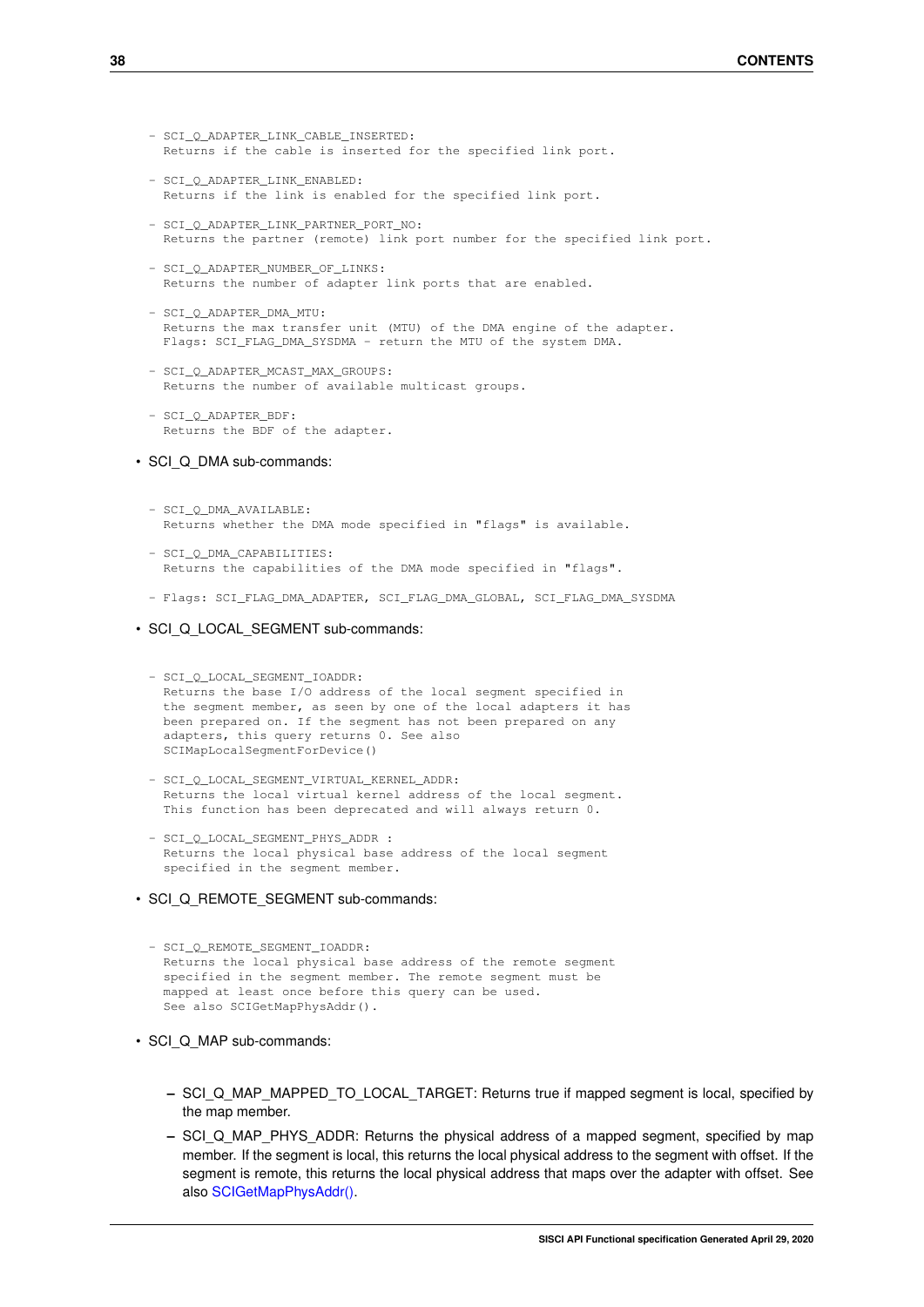**–** SCI\_Q\_MAP\_IOADDR: Returns the local I/O address of a mapped segment, specified by the map member. If the segment is local, this behaves as SCI\_Q\_LOCAL\_SEGMENT\_IOADDR + offset. If the segment is remote, this returns the local physical address that maps over the adapter with offset. See also [SCIMapRemoteSegmentForDevice\(\)](#page-79-0)

**Error** codes:

- SCI\_ERR\_OK Successful completion.
- SCI\_ERR\_ILLEGAL\_QUERY Unrecognized command.

## **SCIGetLocalNodeId()**

```
SISCI_API_EXPORT void SCIGetLocalNodeId (
             unsigned int adapterNo,
             unsigned int * nodeId,
             unsigned int flags,
             sci_error_t ∗ error )
```
Get local node id.

## **Parameters**

| adapterNo | number of the local adapter to get node id |
|-----------|--------------------------------------------|
| nodeld    | identifier of the local node               |
| flags     | not used                                   |
| error     | error information                          |

## **Error** codes:

- SCI\_ERR\_OK Successful completion.
- No specific errors for this function.

#### **SCIGetNodeIdByAdapterName()**

```
SISCI_API_EXPORT void SCIGetNodeIdByAdapterName (
            char ∗ adaptername,
            dis_nodeId_list_t * nodeId,
            dis_adapter_type_t ∗ type,
             unsigned int flags,
             sci error t * error )
```
The function SCIGetNodeIByAdapterName() provides an interface to query the nodeId and adapter type for an adapter in the cluster specified by its name.

The local dishosts.conf file specifies the adapter name to nodeId map.

|        | adaptername   name of the adapter to query node id |
|--------|----------------------------------------------------|
| nodeld | nodeld associated with the specified adapter name  |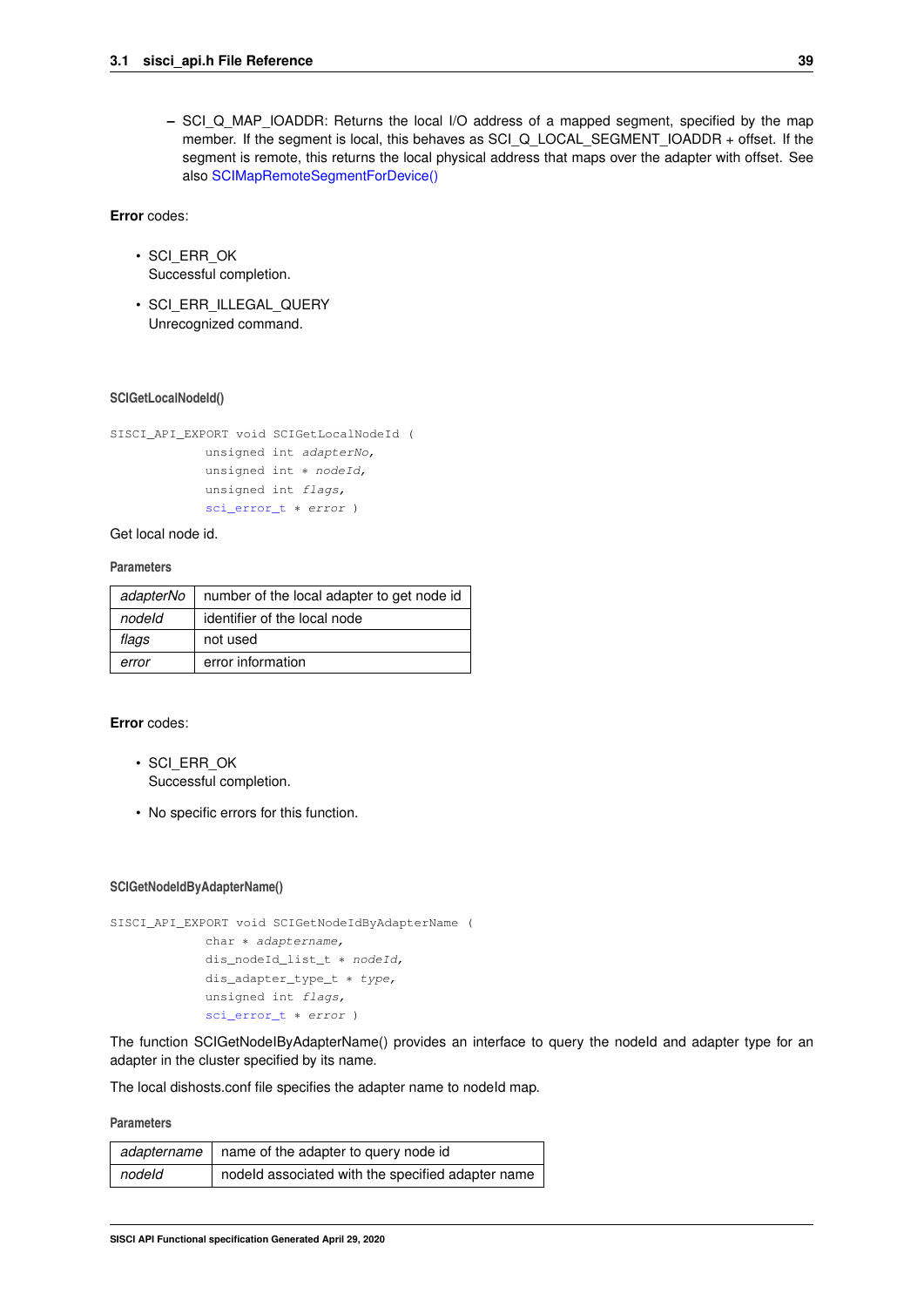**Parameters**

| type  | adapter type      |
|-------|-------------------|
| flags | not used          |
| error | error information |

## **Error** codes:

- SCI\_ERR\_OK Successful completion.
- No specific errors for this function.

## **SCIGetNodeInfoByAdapterName()**

```
SISCI_API_EXPORT void SCIGetNodeInfoByAdapterName (
            char * adaptername,
             unsigned int ∗ adapterNo,
             dis_nodeId_list_t * nodeIdlist,
             dis_adapter_type_t ∗ type,
             unsigned int flags,
             sci_error_t * error )
```
### Function description missing.

### **Parameters**

| adaptername | names of the adapters to query node ids             |
|-------------|-----------------------------------------------------|
| adapterNo   | number of local adapter with the given adapter name |
| nodeldlist  |                                                     |
| type        |                                                     |
| flags       | not used                                            |
| error       | error information                                   |

**Error** codes:

- SCI\_ERR\_OK Successful completion.
- No specific errors for this function.

### <span id="page-43-0"></span>**SCIGetErrorString()**

```
SISCI_API_EXPORT const char∗ SCIGetErrorString (
             sci_error_t error )
```
Get error description from a SISCI error code.

[SCIGetErrorString\(\)](#page-43-0) was introduced in DIS release 5.5.0

## **Parameters**

error | SISCI error code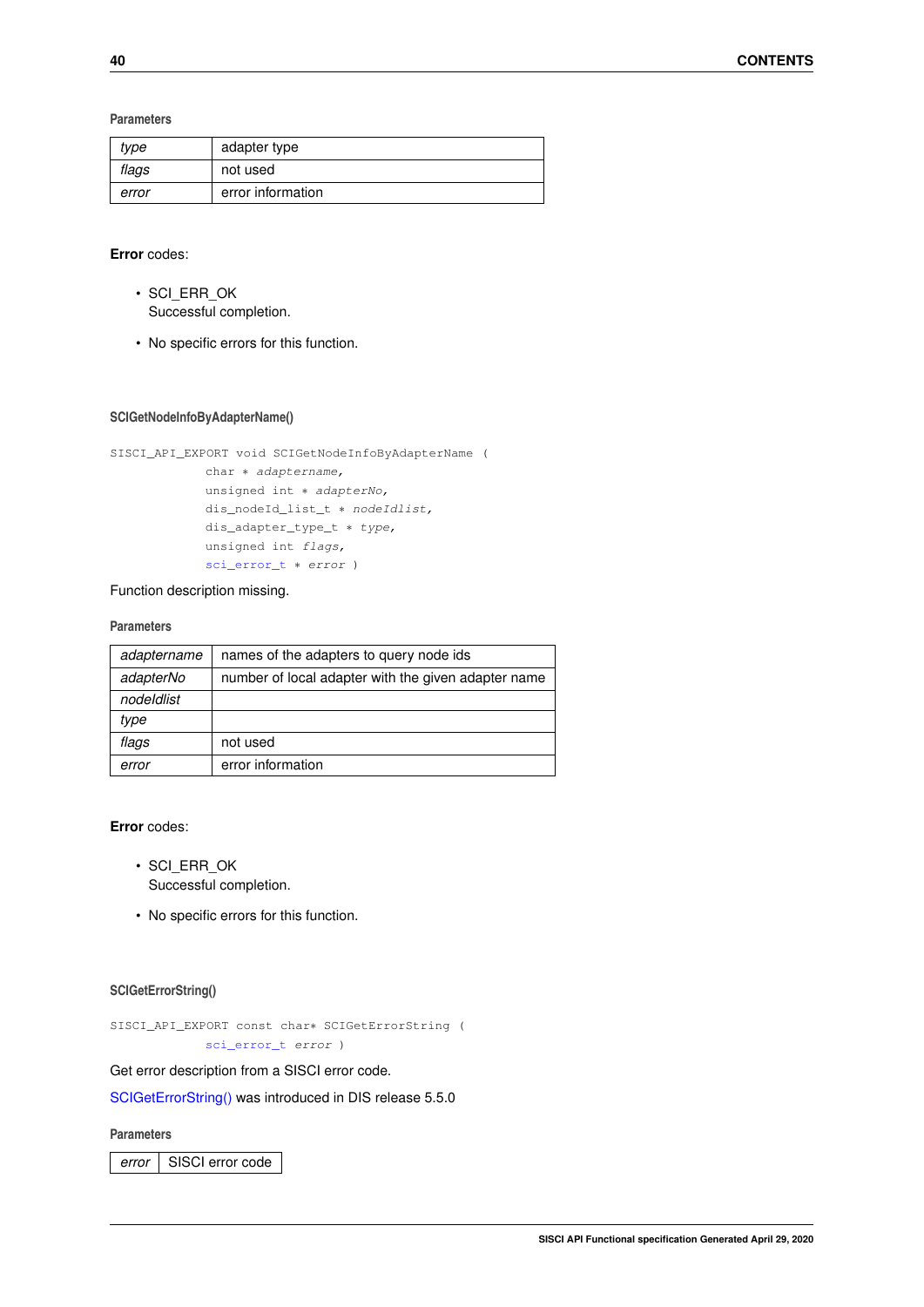## **Returns**

• The function returns a string describing the error.

#### <span id="page-44-0"></span>**SCICreateDMAQueue()**

```
SISCI_API_EXPORT void SCICreateDMAQueue (
            sci_desc_t sd,
            sci_dma_queue_t * dq,
             unsigned int localAdapterNo,
             unsigned int maxEntries,
             unsigned int flags,
             sci_error_t * error )
```
[SCICreateDMAQueue\(\)](#page-44-0) allocates resources for a queue of DMA transfers and creates and initializes a descriptor for the new queue.

After the creation the state of the queue is IDLE (see sci\_dma\_queue\_state\_t). All the segments involved in the transfers included in the same DMA queue must use the same adapter, which is specified as a parameter in this function. If a handle to an existing queue is passed to this function it is overwritten with the handle to a new queue. The old queue is not affected but it may not be accessible any more.

#### **Parameters**

| sd             | handle to an open SISCI virtual device descriptor                     |
|----------------|-----------------------------------------------------------------------|
| dq             | handle to the new DMA queue descriptor                                |
| localAdapterNo | number of the adapter whose DMA engine will be used for the transfers |
| maxEntries     | maximum number of entries allowed in the DMA queue                    |
| flags          | not used                                                              |
| error          | error information                                                     |

#### **Error** codes:

- SCI\_ERR\_OK Successful completion.
- No specific errors for this function.

### <span id="page-44-1"></span>**SCIRemoveDMAQueue()**

SISCI\_API\_EXPORT void SCIRemoveDMAQueue ( [sci\\_dma\\_queue\\_t](#page-86-3) dq, unsigned int flags, [sci\\_error\\_t](#page-83-0) ∗ error )

[SCIRemoveDMAQueue\(\)](#page-44-1) frees the resources allocated for a DMA queue and destroys the corresponding descriptor.

After this call the handle to the DMA queue descriptor becomes invalid and should not be used. As shown in the state diagram in Figure 2.4, this function can be called only if the queue is either in the initial (IDLE) or in a final (DONE, ERROR or ABORTED) state, otherwise the operation is illegal and the error is detected (see sci\_dma\_← queue\_state\_t).

| da    | handle to the DMA queue descriptor |
|-------|------------------------------------|
|       | flags   not used                   |
| error | error information                  |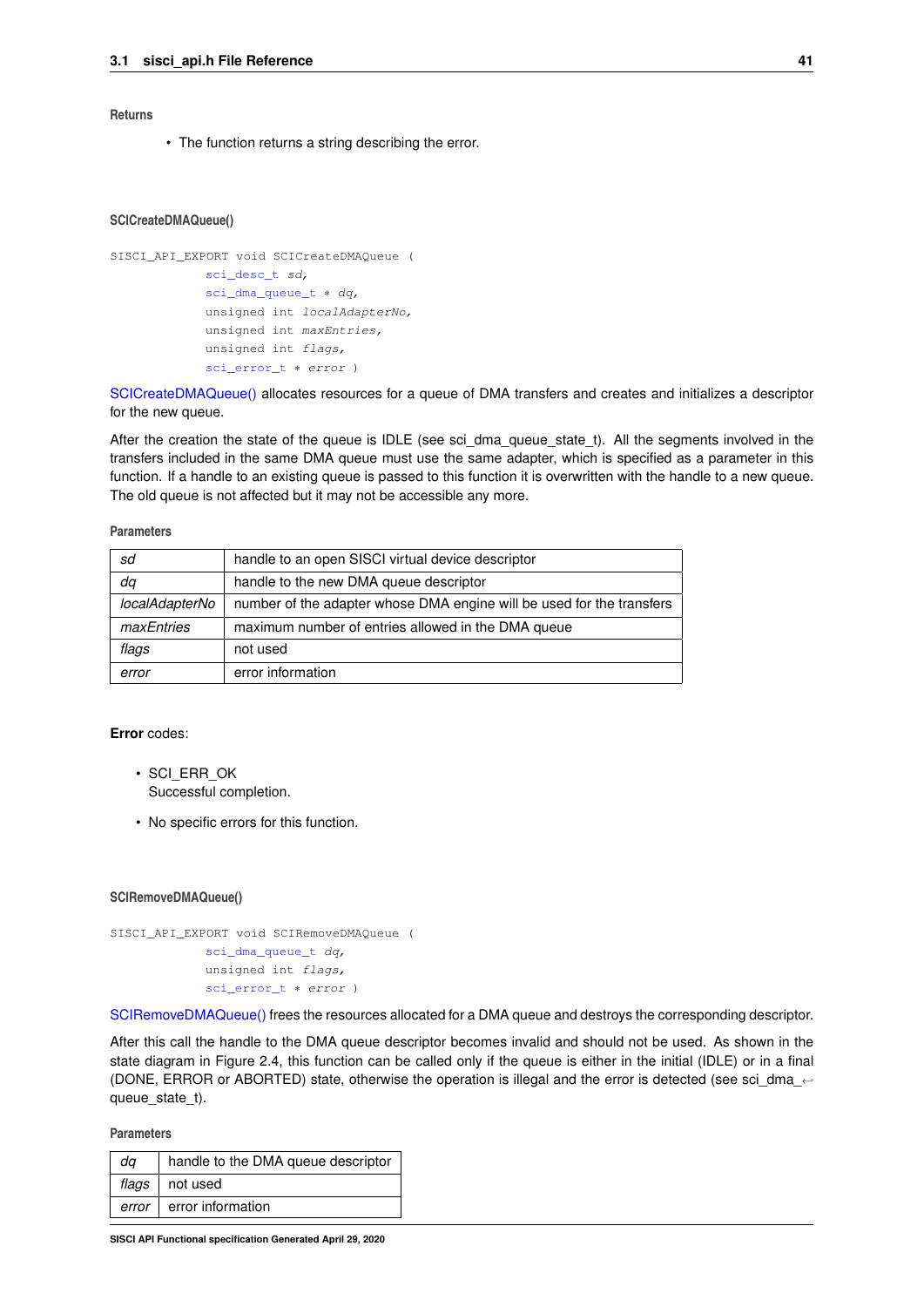### **Error** codes:

- SCI\_ERR\_OK Successful completion.
- SCI ERR\_ILLEGAL\_OPERATION Not allowed in this queue state.

## <span id="page-45-0"></span>**SCIAbortDMAQueue()**

```
SISCI_API_EXPORT void SCIAbortDMAQueue (
             sci_dma_queue_t dq,
            unsigned int flags,
             sci_error_t ∗ error )
```
[SCIAbortDMAQueue\(\)](#page-45-0) aborts a DMA transfer initiated with [SCIStartDmaTransfer\(\)](#page-59-0) or [SCIStartDmaTransferVec\(\).](#page-62-0)

Calling this function is really meaningful only if the queue is in the POSTED state. If the function is successful the final state is ABORTED (see sci\_dma\_queue\_state\_t). If the state is already ABORTED or if it is DONE or ERROR, the call is equivalent to a no-op. In all the other cases the call is illegal and the error is detected. There is a potential race condition if the call happens when the state is already changing from POSTED to either DONE or ERROR because the transfer has completed or an error has occurred. To check what happened the program should call [SCIDMAQueueState\(\).](#page-45-1)

**Parameters**

| da    | handle to the DMA queue descriptor |
|-------|------------------------------------|
|       | $flags$   not used                 |
| error | error information                  |

## **Error** codes:

- SCI\_ERR\_OK Successful completion.
- SCI\_ERR\_ILLEGAL\_OPERATION Illegal operation

### <span id="page-45-1"></span>**SCIDMAQueueState()**

SISCI API EXPORT sci dma queue state t SCIDMAQueueState ( [sci\\_dma\\_queue\\_t](#page-86-3) dq )

[SCIDMAQueueState\(\)](#page-45-1) returns the state of a DMA queue (see sci\_dma\_queue\_state\_t).

The call does not affect the state of the queue

### **Parameters**

*dq* | handle to the DMA queue descriptor

**Returns**

• The function returns the state of the DMA queue.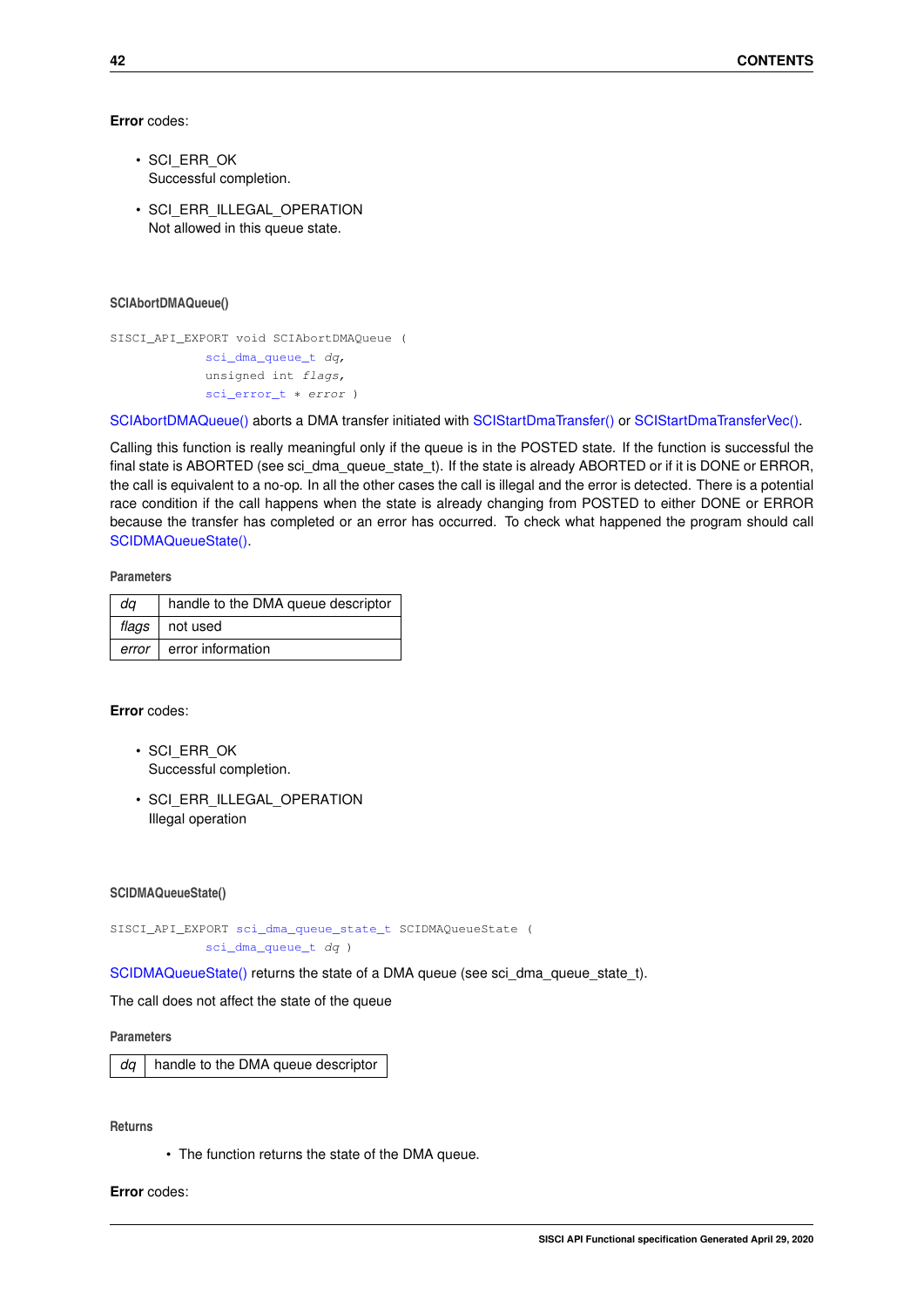- SCI\_ERR\_OK Successful completion.
- <span id="page-46-0"></span>• No specific errors for this function.

#### **SCIWaitForDMAQueue()**

```
SISCI_API_EXPORT sci_dma_queue_state_t SCIWaitForDMAQueue (
            sci_dma_queue_t dq,
             unsigned int timeout,
             unsigned int flags,
             sci_error_t * error )
```
[SCIWaitForDMAQueue\(\)](#page-46-0) blocks a program until a DMA queue has finished (because of the completion of all the transfers or due to an error) or the timeout has expired.

If timeout is SCI\_INFINITE\_TIMEOUT the function blocks until a relevant event arrives. The function returns the current state of the queue. According to the state diagram shown in Figure 2.4, calling this function is really meaningful only if the queue is in the POSTED state. If the state is in the ABORTED, DONE or ERROR states, the call is equivalent to a no-op. In all the other cases the call is illegal and the error is detected (see sci\_dma\_queue\_state\_t). [SCIWaitForDMAQueue\(\)](#page-46-0) cannot be used if a callback associated with the DMA queue is active.

## **Parameters**

| da      | handle to a DMA queue descriptor                 |
|---------|--------------------------------------------------|
| timeout | timeout in milliseconds to wait before giving up |
| flags   | not used                                         |
| error   | error information                                |

#### **Returns**

• On successful completion, the function returns the current state of the DMA queue. In case of error the returned value is undefined.

### **Error** codes:

- SCI\_ERR\_OK Successful completion.
- SCI ERR ILLEGAL OPERATION Illegal operation
- SCI\_ERR\_TIMEOUT The function timed out after specified timeout value.
- SCI\_ERR\_CANCELLED The wait was interrupted, due to arrival of signal.

### <span id="page-46-1"></span>**SCICreateInterrupt()**

```
SISCI_API_EXPORT void SCICreateInterrupt (
            sci_desc_t sd,
             sci_local_interrupt_t * interrupt,
             unsigned int localAdapterNo,
             unsigned int * interruptNo,
             sci_cb_interrupt_t callback,
```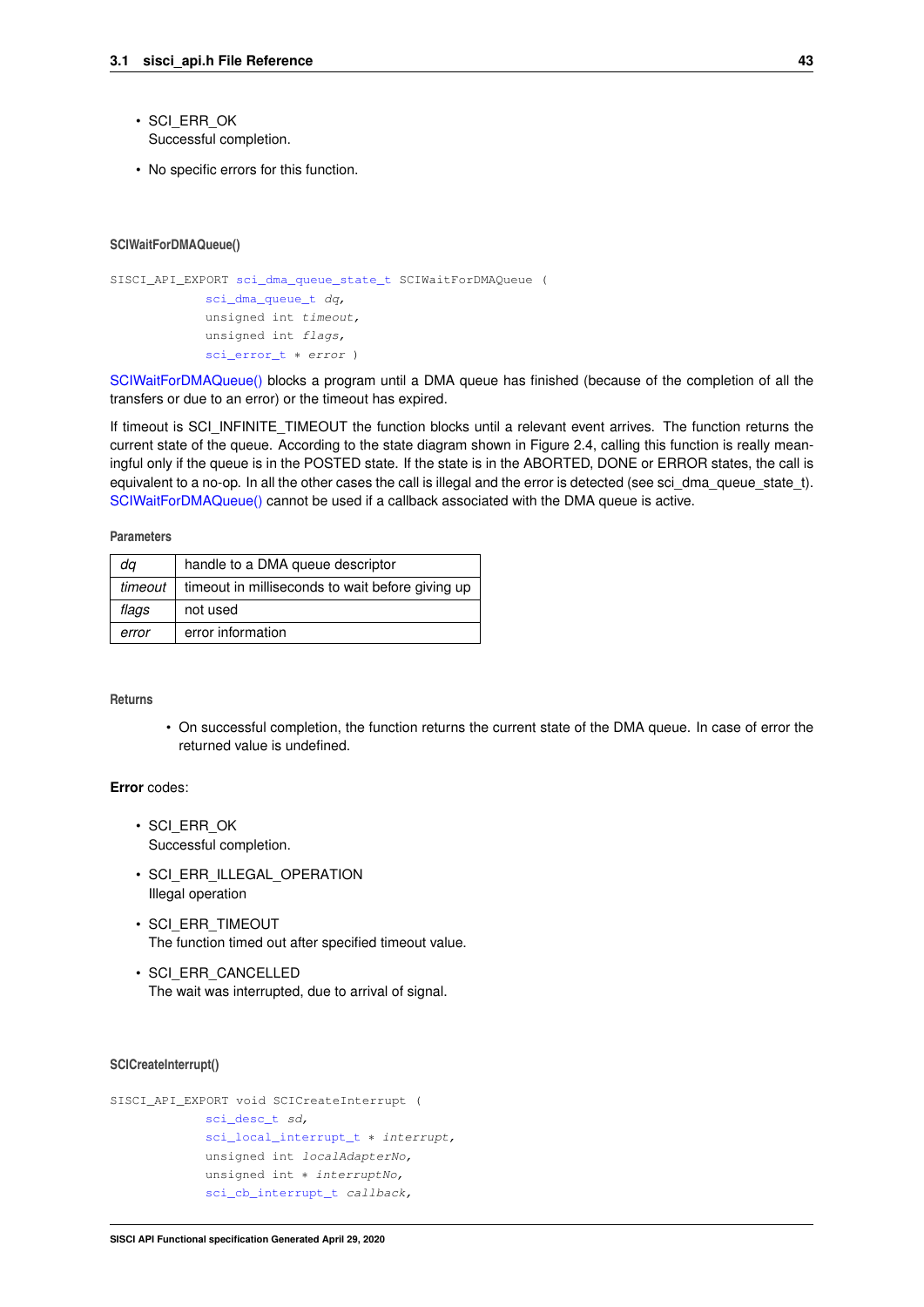```
void ∗ callbackArg,
unsigned int flags,
sci_error_t ∗ error )
```
[SCICreateInterrupt\(\)](#page-46-1) creates an interrupt resource and makes it available to remote nodes and initializes a descriptor for the interrupt.

An interrupt is associated by the driver with a unique number.

There is normally not a one to one relation between triggered and received interrupts. Several interrupts may be collapsed into one remote interrupt if interrupts are sent faster than the remote system can handle. The SISCI driver will ensure that at least one interrupt event is seen by the remote system, i.e. the callback will be invoked or [SCIWaitForInterrupt\(\)](#page-48-0) will wake up at least once, respectively.

If the flag SCI\_FLAG\_FIXED\_INTNO is specified, the function tries to use the number passed by the caller.

**Parameters**

| sd             | handle to an open SISCI virtual device descriptor      |
|----------------|--------------------------------------------------------|
| interrupt      | handle to the new interrupt descriptor                 |
| localAdapterNo | number of the local adapter used to make the interrupt |
| interruptNo    | number assigned to the interrupt                       |
| callback       | function called when the interrupt is triggered        |
| callbackArg    | user-defined parameter passed to the callback function |
| flags          | see below                                              |
| error          | error information                                      |

# **Flags:**

- SCI\_FLAG\_USE\_CALLBACK The specified callback is active
- SCI\_FLAG\_FIXED\_INTNO The interrupt number is specified by the caller
- SCI\_FLAG\_SHARED\_INT The interrupt can be shared by several, everybody will receive the interrupt notification.
- SCI\_FLAG\_COUNTING\_INT This flag will enable counting interrupts. This means that the number of trigged interrupts is equal to the number of received interrupts. Interrupts are costly, it is recommended to not use this flag, but use a shared memory location to count the number of invocations.

# **Error** codes:

- SCI\_ERR\_OK Successful completion.
- SCI\_ERR\_INTNO\_USED This interrupt number is already used
- SCI\_ERR\_SYSTEM The callback thread could not be created

#### <span id="page-47-0"></span>**SCIRemoveInterrupt()**

```
SISCI_API_EXPORT void SCIRemoveInterrupt (
            sci_local_interrupt_t interrupt,
```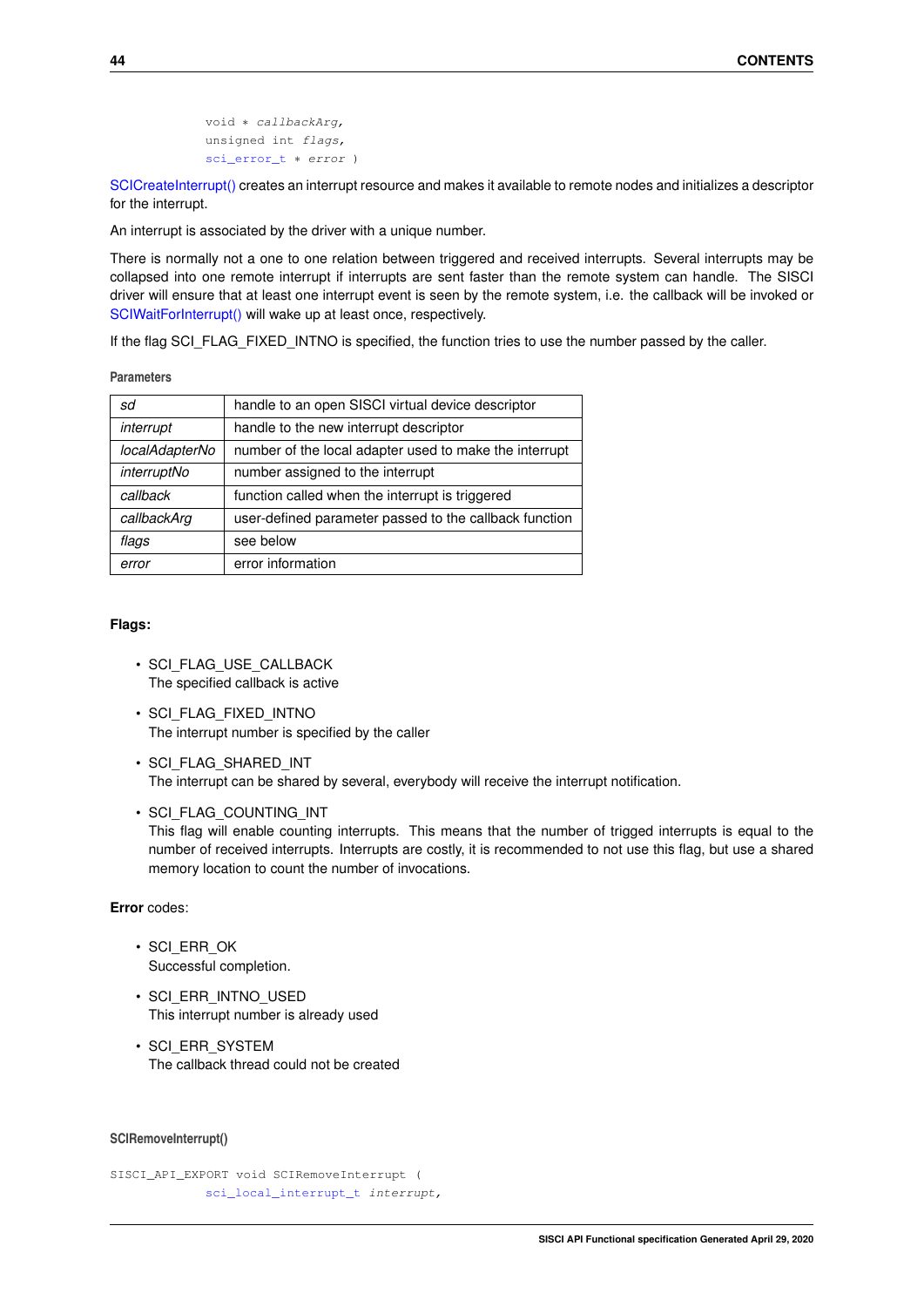unsigned int flags, [sci\\_error\\_t](#page-83-0) ∗ error )

[SCIRemoveInterrupt\(\)](#page-47-0) deallocates an interrupt resource and destroys the corresponding descriptor.

After this call the handle to the descriptor becomes invalid and should not be used.

### **Parameters**

| interrupt | handle to the local interrupt descriptor |
|-----------|------------------------------------------|
| flags     | not used                                 |
| error     | error information                        |

# **Error** codes:

- SCI\_ERR\_OK Successful completion.
- SCI\_ERR\_BUSY

The resource is used by a remote node. [SCIRemoveInterrupt\(\)](#page-47-0) should be called again to clean up the resource if the application wants to reuse the interrupt. If not, the driver will clean up when the application terminates.

### <span id="page-48-0"></span>**SCIWaitForInterrupt()**

```
SISCI_API_EXPORT void SCIWaitForInterrupt (
            sci_local_interrupt_t interrupt,
            unsigned int timeout,
             unsigned int flags,
             sci error t * error )
```
[SCIWaitForInterrupt\(\)](#page-48-0) blocks a program until an interrupt is received.

If a timeout different from SCI\_INFINITE\_TIMEOUT is specified the function gives up when the timeout expires. [SCIWaitForInterrupt\(\)](#page-48-0) cannot be used if a callback associated with the interrupt is active (see [SCICreateInterrupt\(\)\)](#page-46-1).

#### **Parameters**

| interrupt | handle to the local interrupt descriptor      |
|-----------|-----------------------------------------------|
| timeout   | time in milliseconds to wait before giving up |
| flags     | not used                                      |
| error     | error information                             |

- SCI\_ERR\_OK Successful completion.
- SCI\_ERR\_TIMEOUT The function timed out after specified timeout value.
- <span id="page-48-1"></span>• SCI\_ERR\_CANCELLED The wait was interrupted by a call to SCIRemoveInterrupt or by the arrival of a signal. The handle is invalid when this error code is returned.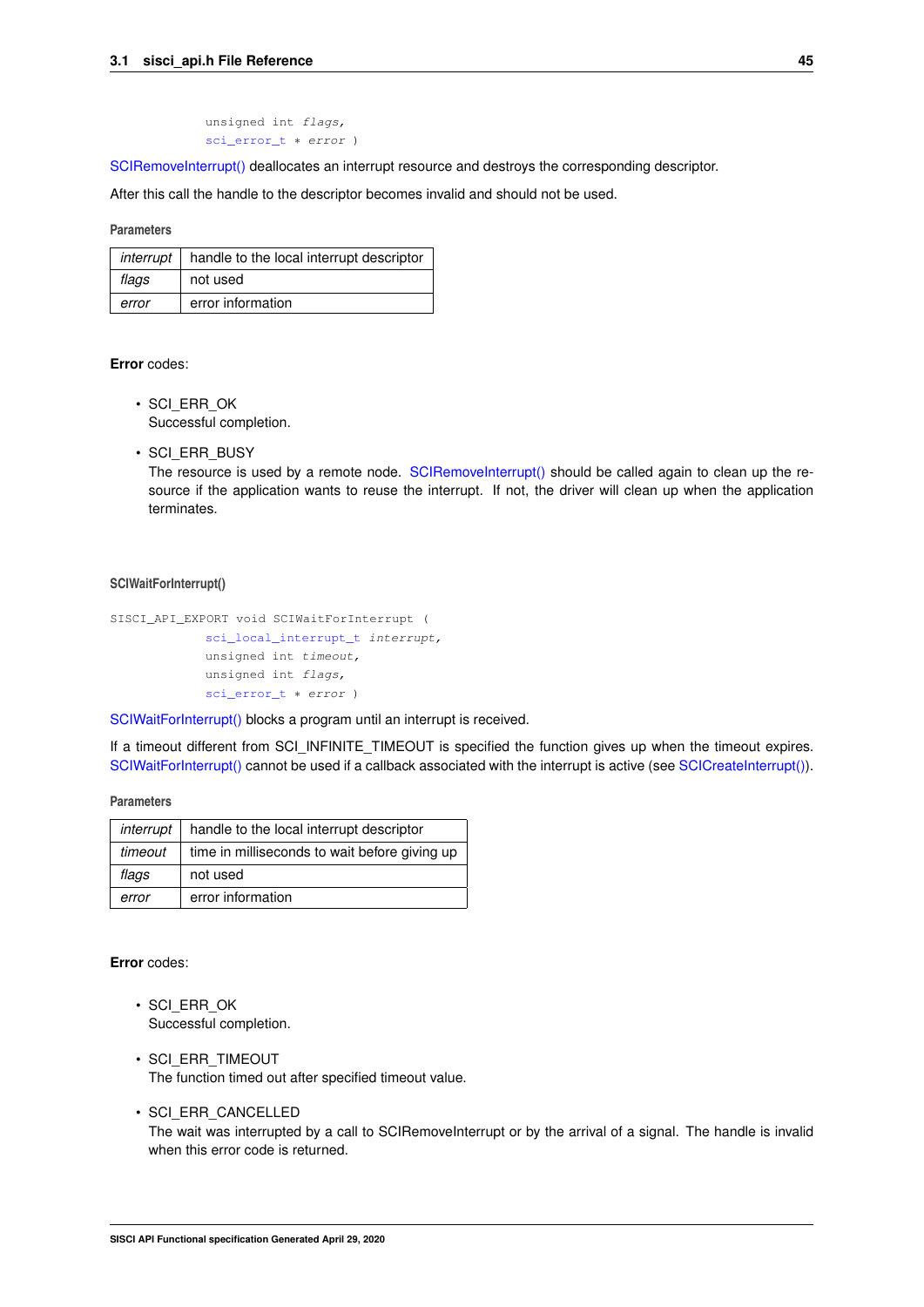## **SCIConnectInterrupt()**

```
SISCI_API_EXPORT void SCIConnectInterrupt (
             sci_desc_t sd,
             sci_remote_interrupt_t * interrupt,
             unsigned int nodeId,
             unsigned int localAdapterNo,
             unsigned int interruptNo,
             unsigned int timeout,
             unsigned int flags,
             sci_error_t * error )
```
[SCIConnectInterrupt\(\)](#page-48-1) connects the caller to an interrupt resource available on a remote node (see [SCICreate](#page-46-1)← [Interrupt\(\)\)](#page-46-1).

The function creates and initializes a descriptor for the connected interrupt.

#### **Parameters**

| sd             | handle to an open SISCI virtual device descriptor                                                              |
|----------------|----------------------------------------------------------------------------------------------------------------|
| interrupt      | handle to a new remote interrupt descriptor                                                                    |
| nodeld         | identifier of the remote node where the interrupt has been created                                             |
| localAdapterNo | number of the local adapter used for the connection                                                            |
| interruptNo    | number assigned to the interrupt                                                                               |
| timeout        | time in milliseconds to wait before giving up. Not implemented, should always be se to<br>SCI INFINITE TIMEOUT |
| flags          | see below                                                                                                      |
| error          | error information                                                                                              |

# **Flags:**

• SCI\_FLAG\_COUNTING\_INT This flag will enable counting interrupts. This means that the number of trigged interrupts is equal to the number of received interrupts. if SCI\_FLAG\_COUNTING\_INT is not used, the interface guarantees that there always will be an remote interrupt generated after the first and after the last trigger. If interrupts is triggered faster than the remote interrupt handler can handle, interrupts may be lost.

# **Error** codes:

- SCI\_ERR\_OK Successful completion.
- SCI\_ERR\_NO\_SUCH\_INTNO No such interrupt number.
- SCI ERR CONNECTION REFUSED Connection attempt refused by remote node.
- SCI\_ERR\_TIMEOUT The function timed out after specified timeout value.

### <span id="page-49-0"></span>**SCIDisconnectInterrupt()**

```
SISCI_API_EXPORT void SCIDisconnectInterrupt (
             sci_remote_interrupt_t interrupt,
             unsigned int flags,
             sci_error_t ∗ error )
```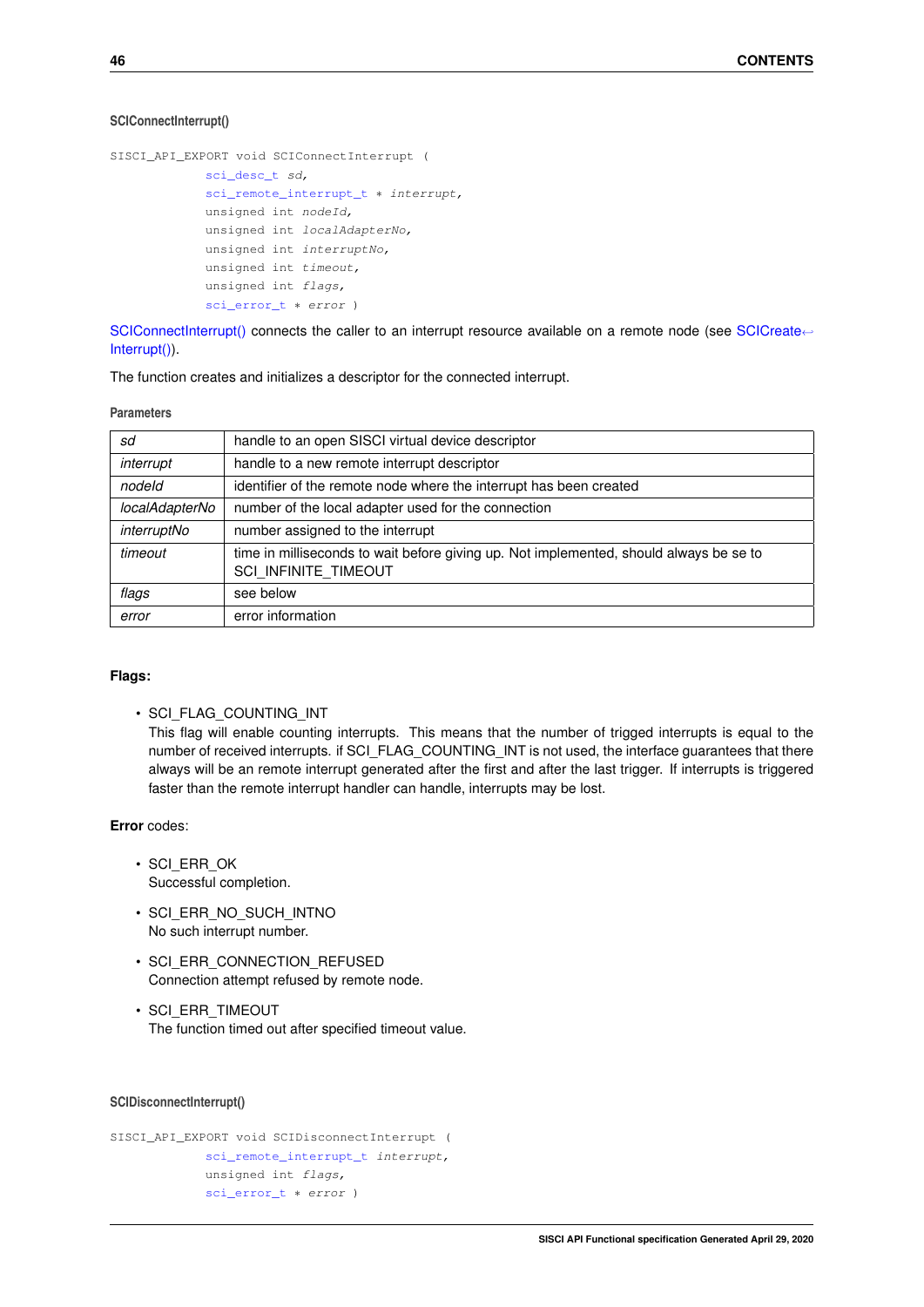[SCIDisconnectInterrupt\(\)](#page-49-0) disconnects an application from a remote interrupt resource and deallocates the corresponding descriptor.

After this call the handle to the descriptor becomes invalid and should not be used.

### **Parameters**

| interrupt | handle to the remote interrupt descriptor |
|-----------|-------------------------------------------|
| flags     | not used                                  |
| error     | error information                         |

## **Error** codes:

- SCI\_ERR\_OK Successful completion.
- <span id="page-50-0"></span>• No specific errors for this function.

### **SCITriggerInterrupt()**

```
SISCI_API_EXPORT void SCITriggerInterrupt (
             sci_remote_interrupt_t interrupt,
             unsigned int flags,
             sci_error_t ∗ error )
```
[SCITriggerInterrupt\(\)](#page-50-0) triggers an interrupt on a remote node, after having connected to it with [SCIConnectInterrupt\(\).](#page-48-1)

What happens to the remote application that made the interrupt resource available depends on what it specified at the time it called [SCICreateInterrupt\(\).](#page-46-1)

### **Parameters**

| interrupt | handle to the remote interrupt descriptor |
|-----------|-------------------------------------------|
| flags     | not used                                  |
| error     | error information                         |

### **Error** codes:

- SCI\_ERR\_OK Successful completion.
- No specific errors for this function.

## <span id="page-50-1"></span>**SCICreateDataInterrupt()**

```
SISCI_API_EXPORT void SCICreateDataInterrupt (
             sci desc t sd,
             sci_local_data_interrupt_t ∗ interrupt,
             unsigned int localAdapterNo,
             unsigned int ∗ interruptNo,
             sci_cb_data_interrupt_t callback,
             void ∗ callbackArg,
             unsigned int flags,
             sci_error_t ∗ error )
```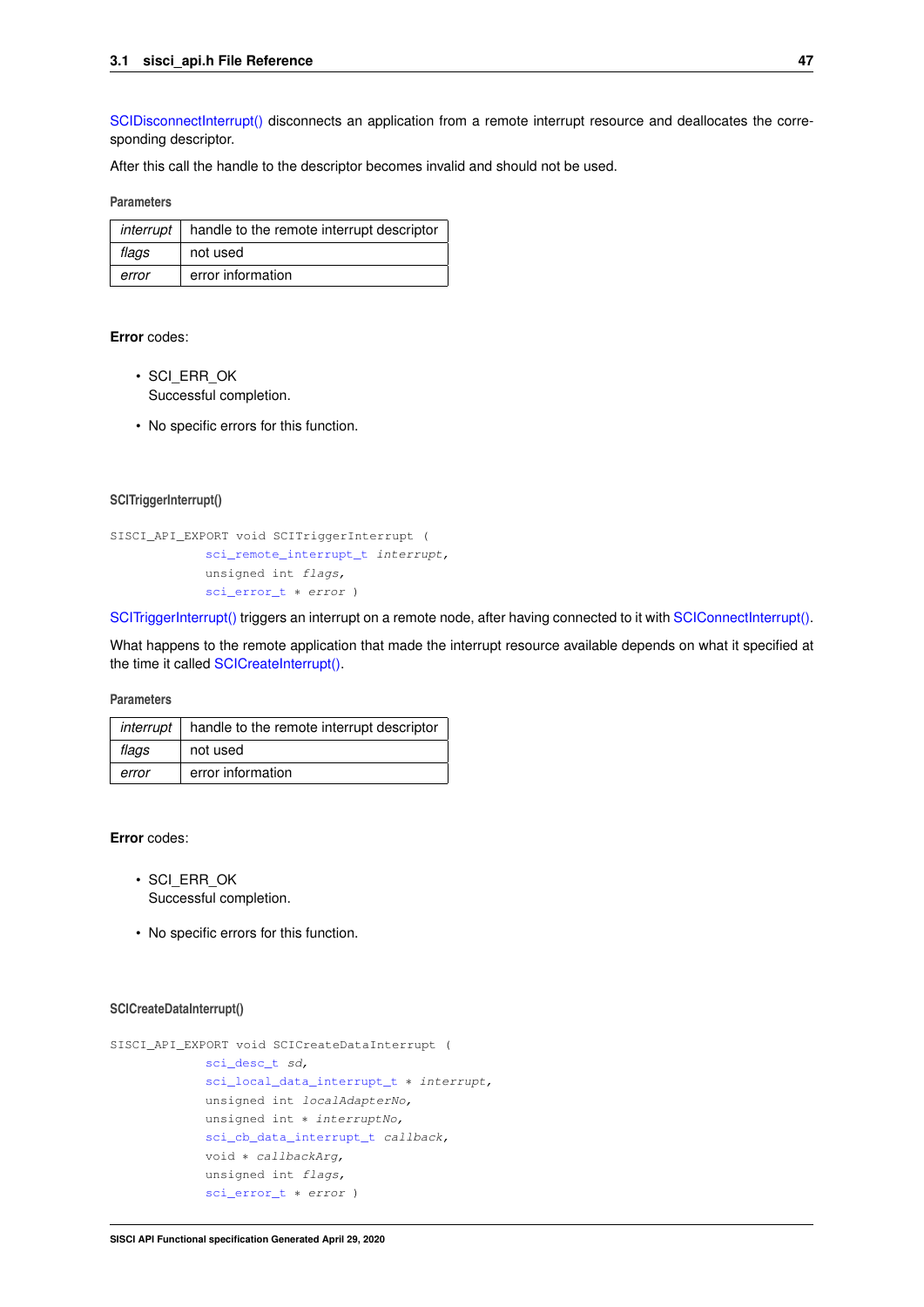[SCICreateDataInterrupt\(\)](#page-50-1) creates a data interrupt resource and makes it available to remote nodes and initializes a descriptor for the interrupt.

A data interrupt is associated by the driver with a unique number. If the flag SCI\_FLAG\_FIXED\_INTNO is specified, the function tries to use the number passed by the caller.

| <b>Parameters</b> |  |  |
|-------------------|--|--|
|-------------------|--|--|

| sd             | handle to an open SISCI virtual device descriptor           |
|----------------|-------------------------------------------------------------|
| interrupt      | handle to the new data interrupt descriptor                 |
| localAdapterNo | number of the local adapter used to make the data interrupt |
| interruptNo    | number assigned to the data interrupt                       |
| callback       | function called when the data interrupt is triggered        |
| callbackArg    | user-defined parameter passed to the callback function      |
| flags          | see below                                                   |
| error          | error information                                           |

## **Flags:**

- SCI\_FLAG\_USE\_CALLBACK The specified callback is active
- SCI\_FLAG\_FIXED\_INTNO The interrupt number is specified by the caller
- SCI\_FLAG\_SHARED\_INT **Error** codes:
	- SCI\_ERR\_OK \n Successful completion.
	- SCI\_ERR\_INTNO\_USED \n This interrupt number is already used.
	- SCI\_ERR\_SYSTEM \n The callback thread could not be created.

### <span id="page-51-0"></span>**SCIRemoveDataInterrupt()**

```
SISCI_API_EXPORT void SCIRemoveDataInterrupt (
             sci_local_data_interrupt_t interrupt,
             unsigned int flags,
             sci_error_t ∗ error )
```
[SCIRemoveDataInterrupt\(\)](#page-51-0) deallocates a data interrupt resource and destroys the corresponding descriptor.

After this call the handle to the descriptor becomes invalid and should not be used.

**Parameters**

| interrupt | handle to the local data interrupt descriptor |
|-----------|-----------------------------------------------|
| flags     | not used                                      |
| error     | error information                             |

# **Error** codes:

• SCI\_ERR\_OK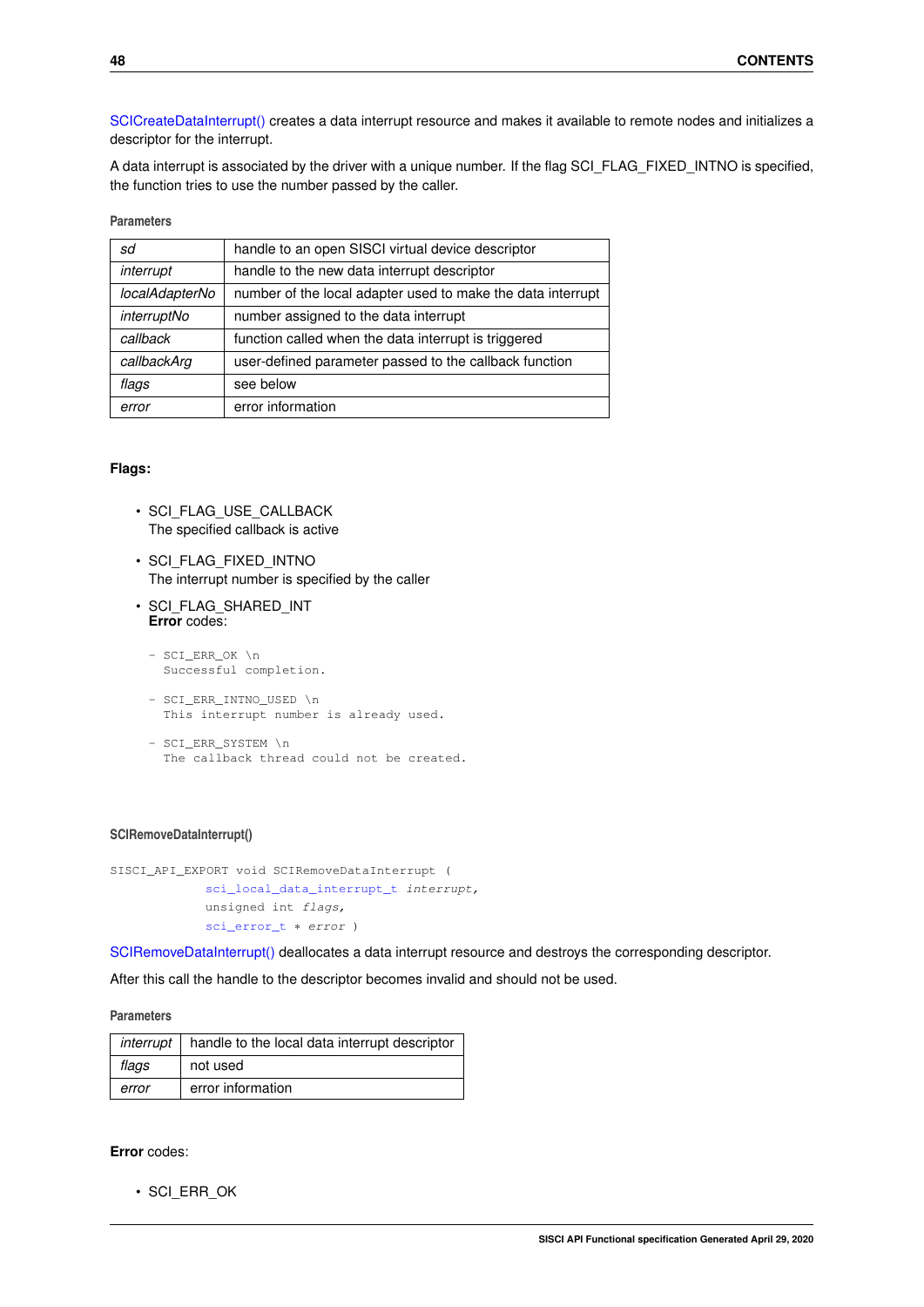Successful completion.

• SCI\_ERR\_BUSY

The resource is used by a remote node. [SCIRemoveDataInterrupt\(\)](#page-51-0) should be called again to clean up the resource if the application wants to reuse the interrupt. If not, the driver will clean up when the application terminates.

### <span id="page-52-0"></span>**SCIWaitForDataInterrupt()**

```
SISCI_API_EXPORT void SCIWaitForDataInterrupt (
             sci local data interrupt t interrupt,
             void ∗ data,
             unsigned int ∗ length,
             unsigned int timeout,
             unsigned int flags,
             sci_error_t ∗ error )
```
[SCIWaitForDataInterrupt\(\)](#page-52-0) blocks a program until a data interrupt is received.

If a timeout different from SCI\_INFINITE\_TIMEOUT is specified the function gives up when the timeout expires. [SCIWaitForDataInterrupt\(\)](#page-52-0) cannot be used if a callback associated with the data interrupt is active (see [SCICreate](#page-46-1)← [Interrupt\(\)\)](#page-46-1).

## **Parameters**

| interrupt | handle to the local data interrupt descriptor               |
|-----------|-------------------------------------------------------------|
| data      | pointer to data buffer                                      |
| length    | [in] length of data buffer; [out] actual data size received |
| timeout   | time in milliseconds to wait before giving up               |
| flags     | not used                                                    |
| error     | error information                                           |

### **Error** codes:

- SCI\_ERR\_OK Successful completion.
- SCI\_ERR\_TIMEOUT The function timed out after specified timeout value.
- SCI\_ERR\_CANCELLED The wait was interrupted by a call to [SCIRemoveDataInterrupt\(\)](#page-51-0) or by the arrival of a signal. The handle is invalid when this error code is returned.
- SCI\_ERR\_OUT\_OF\_RANGE The actual data size exceeded the data buffer length.

### <span id="page-52-1"></span>**SCIConnectDataInterrupt()**

```
SISCI_API_EXPORT void SCIConnectDataInterrupt (
             sci_desc_t sd,
             sci_remote_data_interrupt_t ∗ interrupt,
             unsigned int nodeId,
             unsigned int localAdapterNo,
             unsigned int interruptNo,
```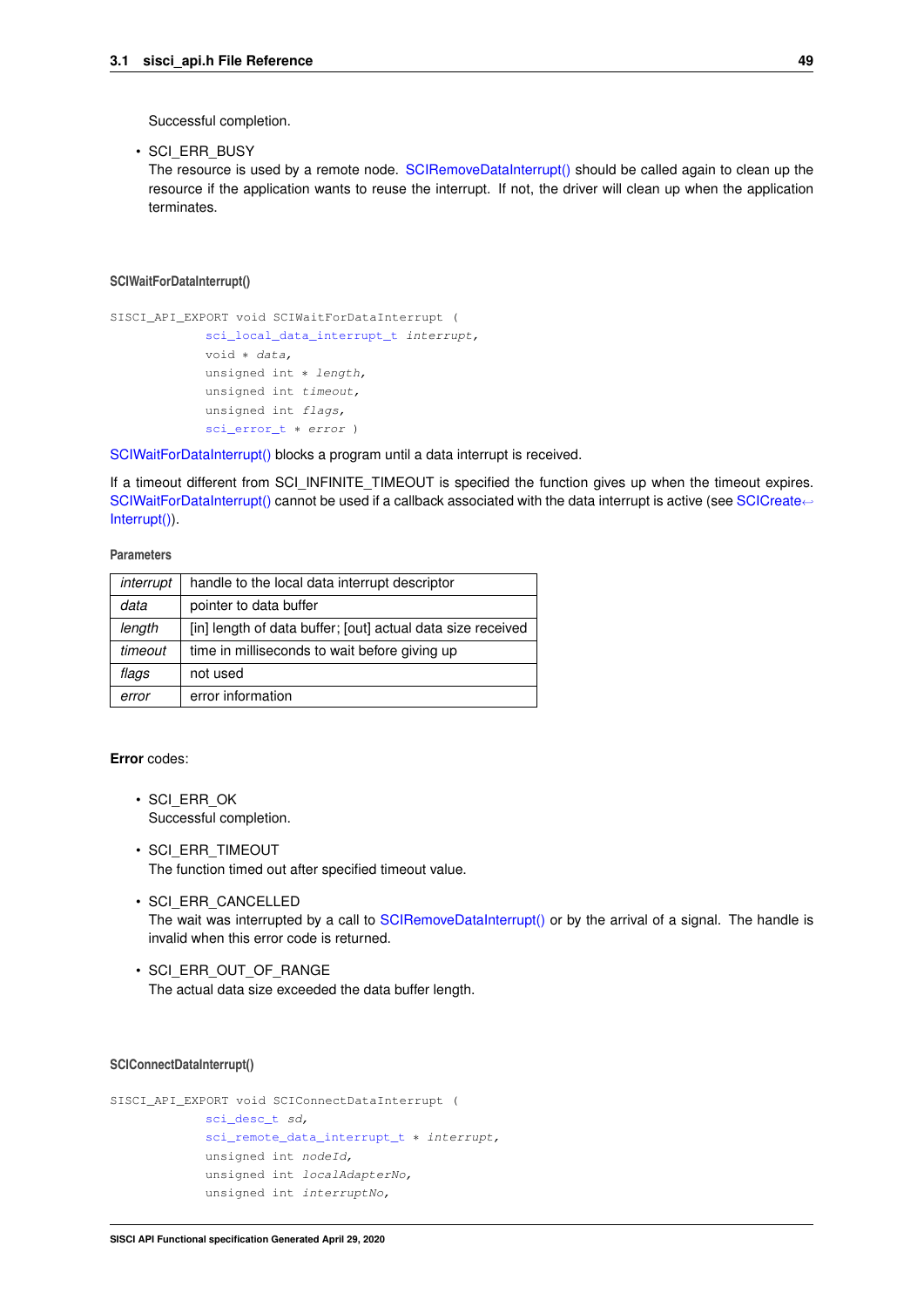```
unsigned int timeout,
unsigned int flags,
sci_error_t ∗ error )
```
[SCIConnectDataInterrupt\(\)](#page-52-1) connects the caller to a data interrupt resource available on a remote node (see [SCI](#page-50-1)← [CreateDataInterrupt\(\)\)](#page-50-1).

The function creates and initializes a descriptor for the connected data interrupt.

## **Parameters**

| sd             | handle to an open SISCI virtual device descriptor                                                                      |
|----------------|------------------------------------------------------------------------------------------------------------------------|
| interrupt      | handle to a new remote date interrupt descriptor                                                                       |
| nodeld         | identifier of the remote node where the interrupt has been created                                                     |
| localAdapterNo | number of the local adapter used for the connection                                                                    |
| interruptNo    | number assigned to the interrupt                                                                                       |
| timeout        | time in milliseconds to wait before giving up. Not implemented, should always be set to<br><b>SCI INFINITE TIMEOUT</b> |
| flags          | see below                                                                                                              |
| error          | error information                                                                                                      |

### **Flags:**

• SCI\_FLAG\_BROADCAST The data interrupt will be forwarded to all nodes.

## **Error** codes:

- SCI\_ERR\_OK Successful completion.
- SCI\_ERR\_NO\_SUCH\_INTNO No such interrupt number.
- SCI ERR CONNECTION REFUSED Connection attempt refused by remote node.
- SCI\_ERR\_TIMEOUT The function timed out after specified timeout value.

### <span id="page-53-0"></span>**SCIDisconnectDataInterrupt()**

```
SISCI_API_EXPORT void SCIDisconnectDataInterrupt (
            sci_remote_data_interrupt_t interrupt,
            unsigned int flags,
             sci_error_t * error )
```
[SCIDisconnectDataInterrupt\(\)](#page-53-0) disconnects an application from a remote data interrupt resource and deallocates the corresponding descriptor.

After this call the handle to the descriptor becomes invalid and should not be used.

| interrupt | handle to the remote data interrupt descriptor |
|-----------|------------------------------------------------|
| flags     | not used                                       |
| error     | error information                              |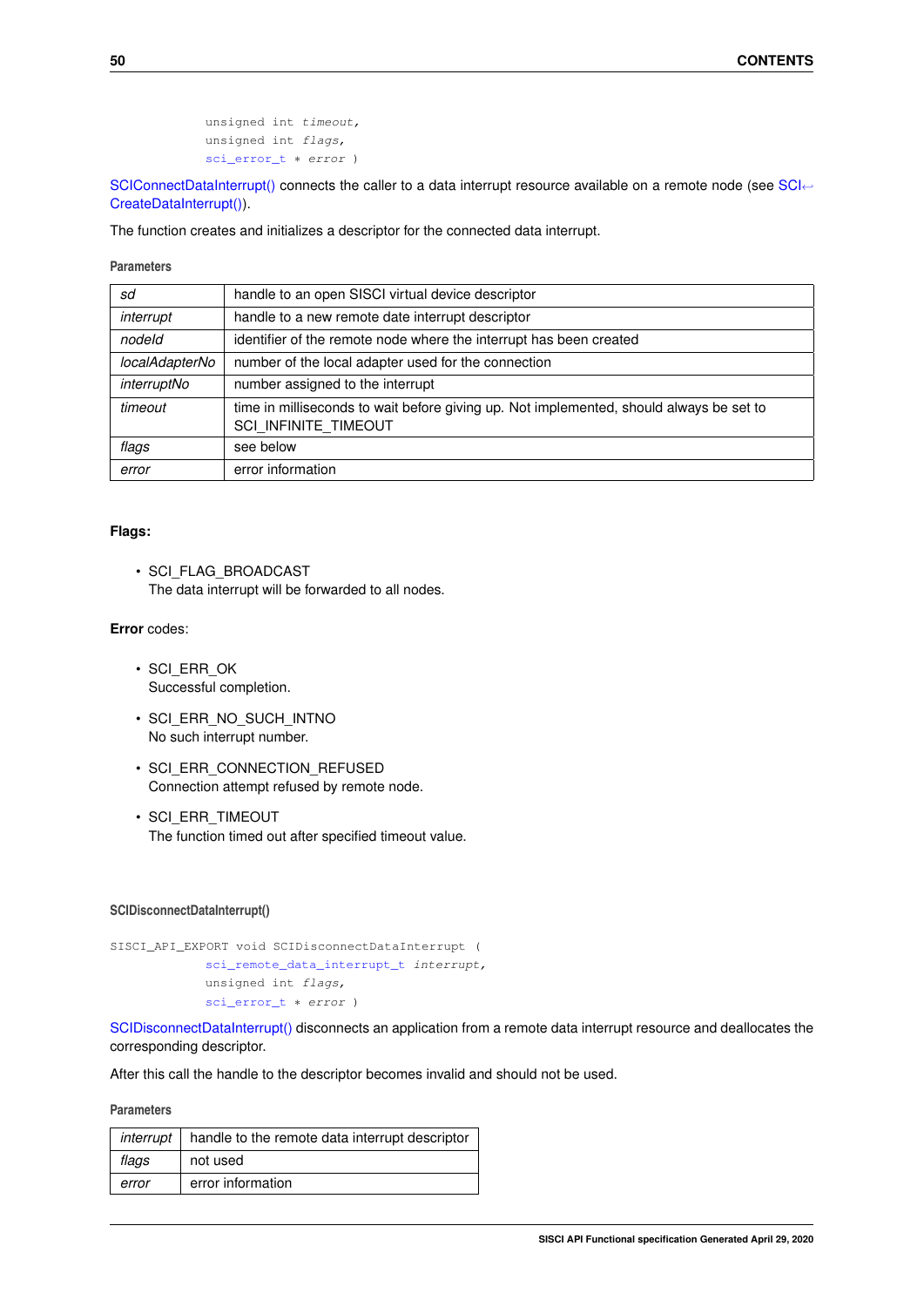### **Error** codes:

- SCI\_ERR\_OK Successful completion.
- No specific errors for this function.

## <span id="page-54-0"></span>**SCITriggerDataInterrupt()**

```
SISCI_API_EXPORT void SCITriggerDataInterrupt (
             sci_remote_data_interrupt_t interrupt,
             void ∗ data,
             unsigned int length,
             unsigned int flags,
             sci_error_t ∗ error )
```
[SCITriggerDataInterrupt\(\)](#page-54-0) sends an interrupt message to a remote node, after having connected to it with [SCI](#page-52-1)← [ConnectDataInterrupt\(\).](#page-52-1)

What happens to the remote application that made the data interrupt resource available depends on what it specified at the time it called [SCICreateDataInterrupt\(\).](#page-50-1)

### **Parameters**

| interrupt | handle to the remote data interrupt descriptor |
|-----------|------------------------------------------------|
| data      | pointer to data buffer                         |
| length    | length of data                                 |
| flags     | not used                                       |
| error     | error information                              |

### **Error** codes:

- SCI\_ERR\_OK Successful completion.
- No specific errors for this function.

### <span id="page-54-1"></span>**SCIMemWrite()**

```
SISCI_API_EXPORT void SCIMemWrite (
            void ∗ memAddr,
             volatile void * remoteAddr,
             size_t size,
             unsigned int flags,
             sci_error_t ∗ error )
```
[SCIMemWrite\(\)](#page-54-1) transfers efficiently a block of data from local memory to a mapped segment using the shared memory mode.

| memAddr           | base address in virtual memory of the source                     |
|-------------------|------------------------------------------------------------------|
| <i>remoteAddr</i> | offset inside the mapped segment where the transfer should start |
| size              | size of the transfer                                             |
| flags             | see below                                                        |
| error             | error information                                                |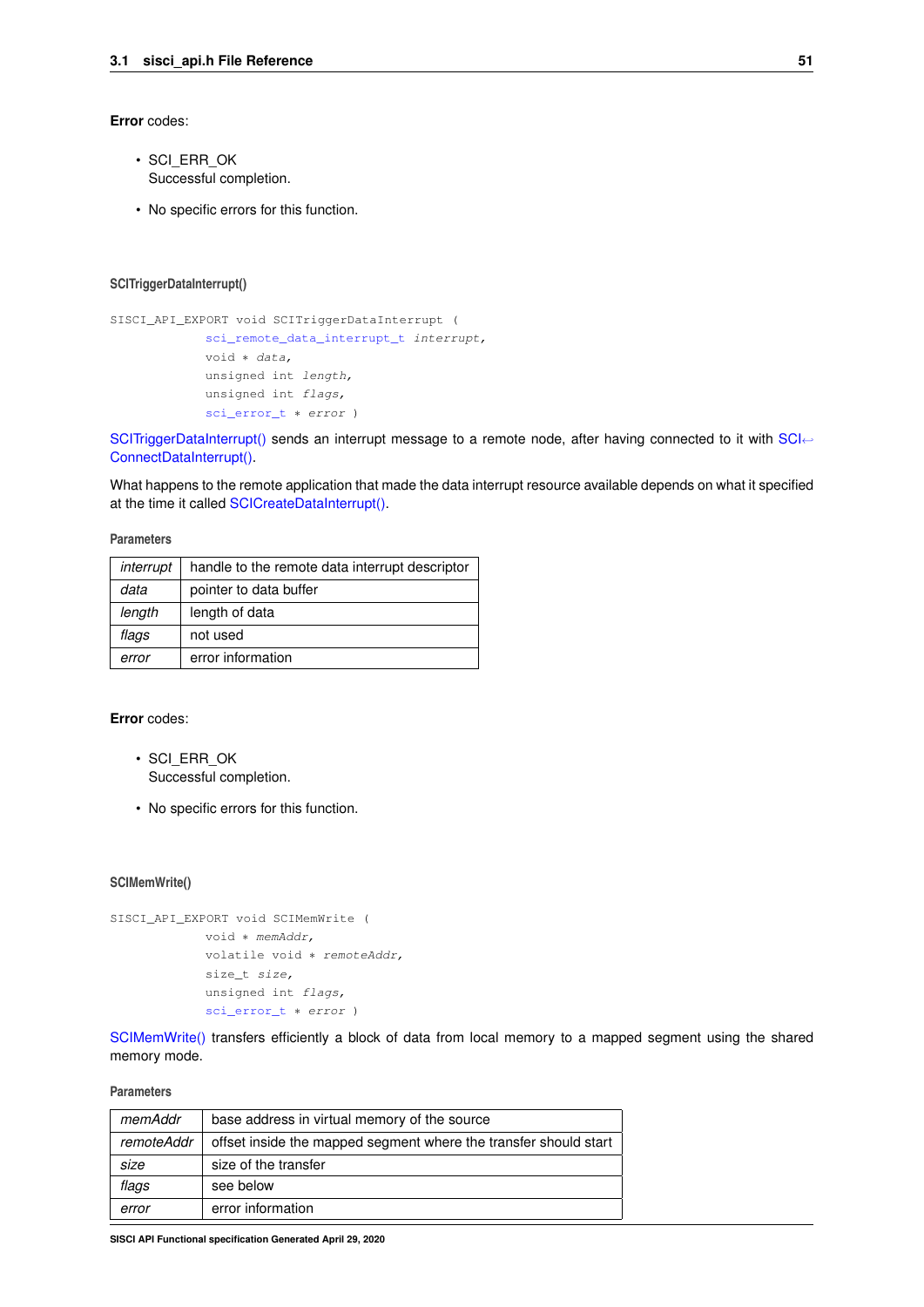## **Flags:**

• SCI\_FLAG\_WRITE\_BACK\_CACHE\_MAP Only implemented for PowerPC (see documentation.for SciMapRemoteSegment)

## **Error** codes:

- SCI\_ERR\_OK Successful completion.
- SCI\_ERR\_SIZE\_ALIGNMENT Size is not correctly aligned as required by the implementation.
- SCI\_ERR\_OFFSET\_ALIGNMENT Offset is not correctly aligned as required

# <span id="page-55-0"></span>**SCIMemCpy()**

```
SISCI_API_EXPORT void SCIMemCpy (
             sci_sequence_t sequence,
             void ∗ memAddr,
             sci_map_t remoteMap,
             size_t remoteOffset,
             size_t size,
             unsigned int flags,
             sci_error_t * error )
```
[SCIMemCpy\(\)](#page-55-0) transfers efficiently a block of data from local memory to a mapped segment using the shared memory mode.

If the flag SCI\_FLAG\_ERROR\_CHECK is specified the function also checks if errors have occurred during the data transfer. If the flag SCI\_FLAG\_BLOCK\_READ is specified, the transfer is from the mapped segment to the local memory.

## **Parameters**

| sequence     | handle to the sequence descriptor                                                      |
|--------------|----------------------------------------------------------------------------------------|
| memAddr      | base address in virtual memory of the source                                           |
| remoteMap    | handle to the descriptor of the mapped segment that is the destination of the transfer |
| remoteOffset | offset inside the mapped segment where the transfer should start                       |
| size         | size of the transfer                                                                   |
| flags        | see below                                                                              |
| error        | error information                                                                      |

#### **Flags:**

- SCI\_FLAG\_BLOCK\_READ The data transfer is from the remote segment to the local memory
- SCI\_FLAG\_ERROR\_CHECK Perform error checking

# **Error** codes:

• SCI\_ERR\_OK Successful completion.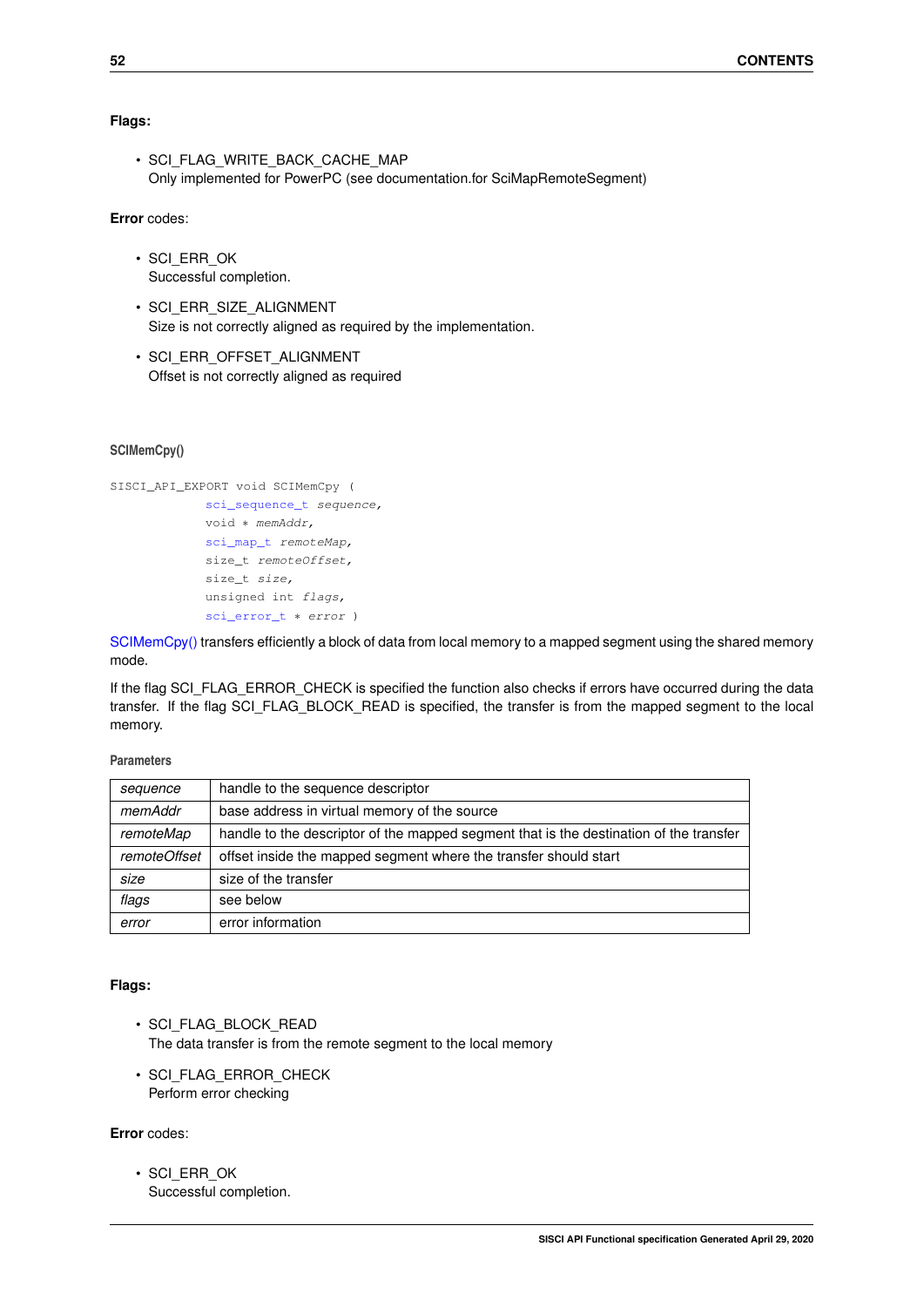- SCI\_ERR\_OUT\_OF\_RANGE The sum of the size and offset is larger than the corresponding map size.
- SCI\_ERR\_SIZE\_ALIGNMENT Size is not correctly aligned as required by the implementation.
- SCI\_ERR\_OFFSET\_ALIGNMENT Offset is not correctly aligned as required by the implementation.
- SCI ERR TRANSFER FAILED The data transfer failed.

### <span id="page-56-0"></span>**SCIRegisterSegmentMemory()**

```
SISCI_API_EXPORT void SCIRegisterSegmentMemory (
             void ∗ address,
             size_t size,
             sci_local_seqment_t segment,
             unsigned int flags,
             sci_error_t ∗ error )
```
[SCIRegisterSegmentMemory\(\)](#page-56-0) associates an area memory allocated by the program (eg using malloc) with a local segment.

The segment must have been created passing the flag SCI\_FLAG\_EMPTY to [SCICreateSegment\(\).](#page-29-0) The memory area is identified by its base address in virtual address space and its size. It is illegal to use the same local segment to register different memory areas. The function can try to determine if the specified address is legal or not, but this highly depends on the underlying platform.

[SCIRegisterSegmentMemory\(\)](#page-56-0) was implemented in DIS release 5.5.0 for Linux running on Intel systems.

Please note that this function requires the Input/Output Memory Management Unit (IOMMU, Intel VT-d) to be enabled in the BIOS and Linux booted with the IOMMU on (boot param intel iommu=on).

The user-allocated memory must be page aligned.

**Parameters**

| address | base address of the user-allocated memory in the programs virtual address space |
|---------|---------------------------------------------------------------------------------|
| size    | size of the user-allocated memory to be associated with the local segment       |
| segment | handle to local segment descriptor                                              |
| flags   | see below                                                                       |
| error   | error information                                                               |

#### **Flags:** ∗

• SCI\_FLAG\_LOCK\_USER\_MEM

Pin the pages of the user-allocated buffer in physical memory. This may offer a perfomance advantage when the buffer is repeatedly used for DMA operations. [SCIPrepareSegment\(\)](#page-32-0) will pin the pages if this flag is not specified and the segment will be used for remote PIO.

- SCI\_ERR\_OK Successful completion.
- SCI\_ERR\_SIZE\_ALIGNMENT Size is not correctly aligned as required by the implementation.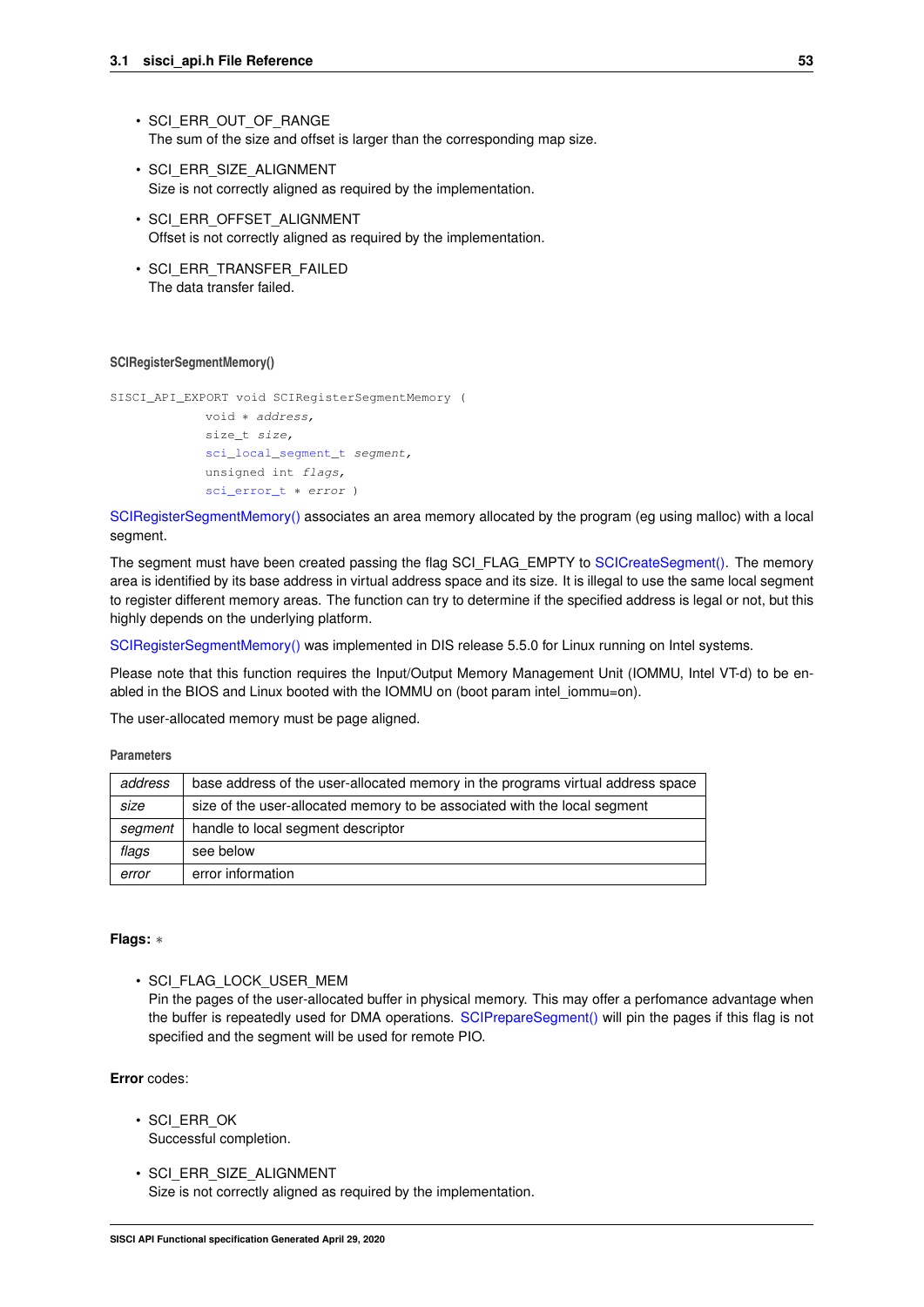- SCI\_ERR\_ILLEGAL\_ADDRESS Illegal address.
- SCI ERR OUT OF RANGE Size is larger than the maximum size for the local segment.
- SCI\_ERR\_NOT\_SUPPORTED Platform or operating system does not support [SCIRegisterSegmentMemory\(\)](#page-56-0)

### <span id="page-57-0"></span>**SCIAttachLocalSegment()**

```
SISCI_API_EXPORT void SCIAttachLocalSegment (
```

```
sci_desc_t sd,
sci_local_segment_t * segment,
unsigned int segmentId,
size_t * size,
sci cb local segment t callback,
void ∗ callbackArg,
unsigned int flags,
sci_error_t ∗ error )
```
[SCIAttachLocalSegment\(\)](#page-57-0) permits an application to "attach" to an already existing local segment, implying that two or more application want share the same local segment.

The prerequisite, is that the application which originally created the segment ("owner") has preformed a [SCIShare](#page-58-0)← [Segment\(\)](#page-58-0) in order to mark the segment "shareable". To detach from an attached segment use the [SCIRemove](#page-32-1)← [Segment\(\)](#page-32-1) call.

### **Parameters**

| sd          | handle to an open SISCI virtual device descriptor                                          |
|-------------|--------------------------------------------------------------------------------------------|
| segment     | handle to the new local segment descriptor                                                 |
| segmentId   | segment identifier                                                                         |
| size        | segment size; if SCI FLAG BROADCAST is specified, size represents the multicast group size |
| callback    | callback function called when an asynchronous event affecting the local segment occurs     |
| callbackArg | user-defined argument passed to the callback function                                      |
| flags       | see below                                                                                  |
| error       | error information                                                                          |

### **Flags:**

- SCI\_FLAG\_USE\_CALLBACK The callback function will be invoked for events on this segment.
- SCI\_FLAG\_BROADCAST

This flag must be set to enable the use of multicast and use the reflected memory mechanism. The segment must be created with the function [SCICreateSegment\(\)](#page-29-0) and with the SCI\_FLAG\_BROADCAST flag specified. This flag is only available for configurations supporting multicast.

- SCI\_ERR\_OK Successful completion.
- SCI\_ERR\_ACCESS No such shared segment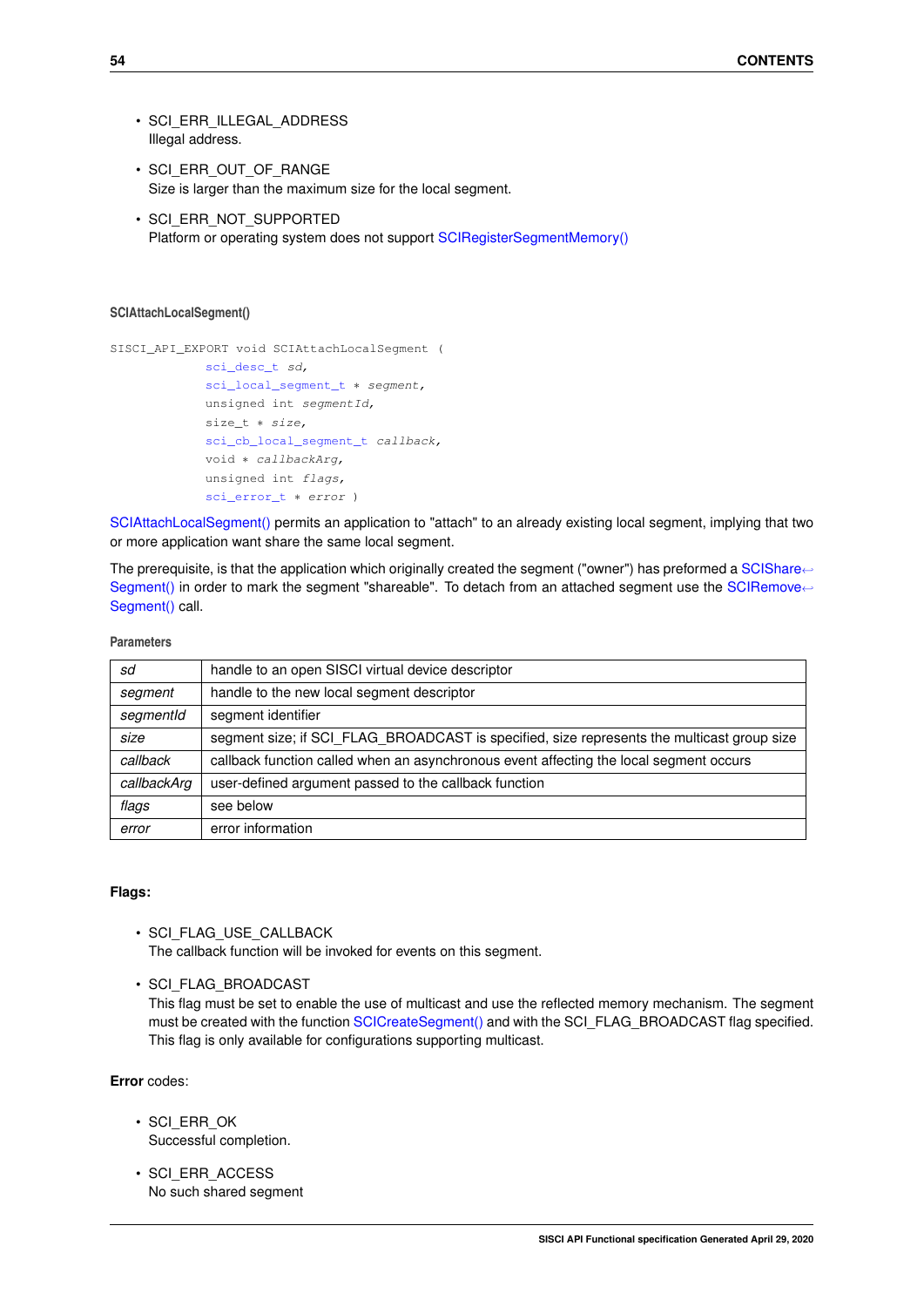- SCI\_ERR\_NO\_SUCH\_SEGMENT No such segment
- SCI\_ERR\_SYSTEM The callback thread could not be created.

**Note**

• There are no difference in "ownership" of the shared segment between the original creator and the attached applications. If the original creator performs a remove segment with other applications attached to the segment, this becomes equal to a "detach". On global level, the segment wont be removed until all attached processes as well as the original creator has performed [SCIRemoveSegment\(\).](#page-32-1)

### <span id="page-58-0"></span>**SCIShareSegment()**

```
SISCI_API_EXPORT void SCIShareSegment (
             sci_local_segment_t segment,
             unsigned int flags,
             sci_error_t * error )
```
[SCIShareSegment\(\)](#page-58-0) permits other application to "attach" to an already existing local segment, implying that two or more application want share the same local segment.

The prerequisite, is that the application which originally created the segment ("owner") has preformed a [SCIShare](#page-58-0)← [Segment\(\)](#page-58-0) in order to mark the segment "shareable".

#### **Parameters**

| segment | handle to the descriptor of local segment. |
|---------|--------------------------------------------|
| flags   | not used                                   |
| error   | error information                          |

### **Error** codes:

- SCI\_ERR\_OK Successful completion.
- No specific error information provided.

#### <span id="page-58-1"></span>**SCIFlush()**

```
SISCI_API_EXPORT void SCIFlush (
            sci_sequence_t sequence,
             unsigned int flags )
```
[SCIFlush\(\)](#page-58-1) flushes the CPU write combining buffers of the local system.

This function will make sure all data previously written to a remote segment, that may be residing in a local CPU cache etc, will be flushed out of the local system. The data may still be on its way through the interconnect when the function returns.

[SCICheckSequence\(\)](#page-36-1) should be used if the application wants to verify data has reached the destination memory.

|       | sequence   handle to the sequence descriptor |
|-------|----------------------------------------------|
| flags | see below                                    |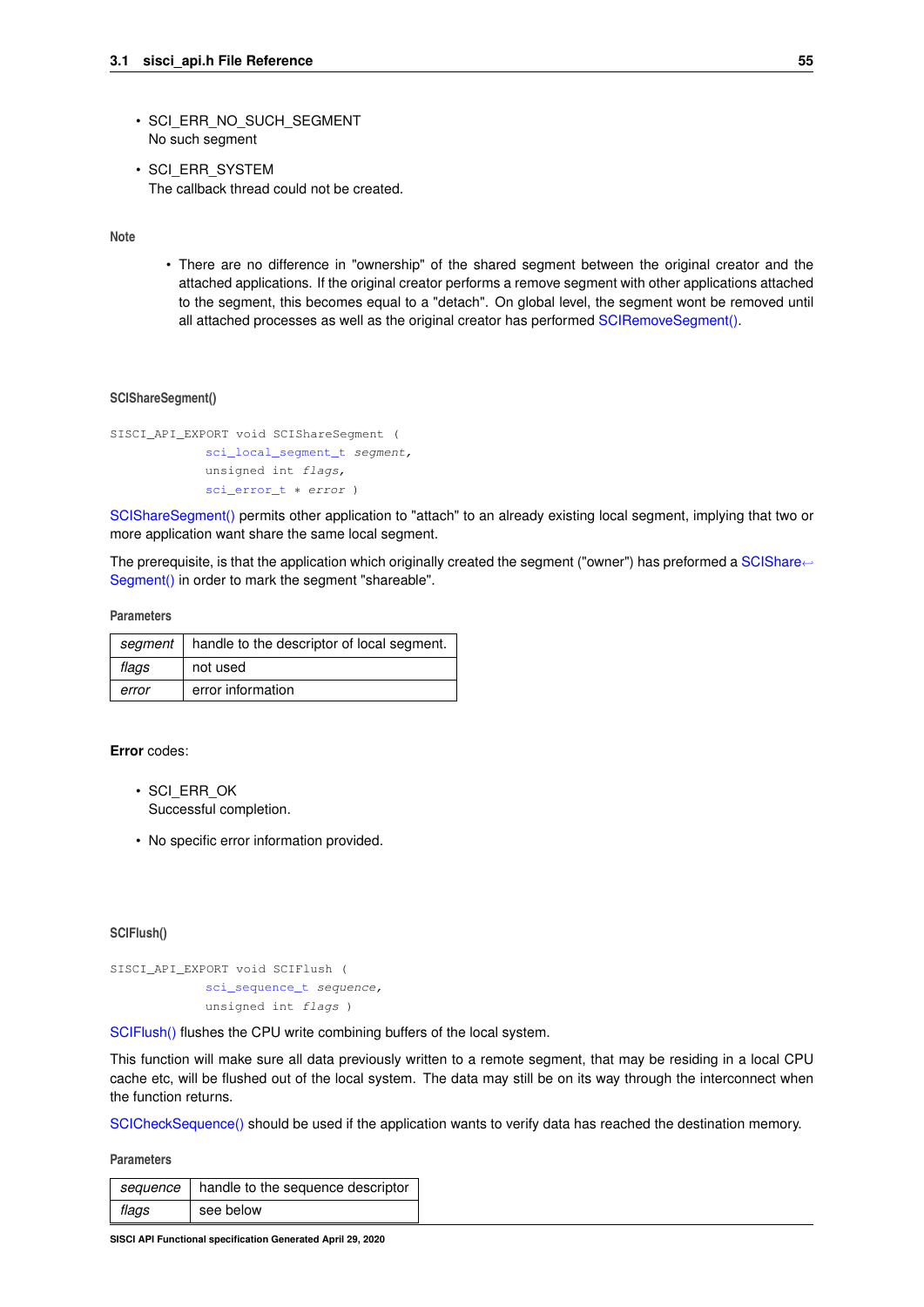## **Flags:**

```
• SCI_FLAG_FLUSH_CPU_BUFFERS_ONLY
 Do not flush Dolphin SCI Write combining buffers. The flag is supported on all architectures but ignored for
 all except SCI.
```
## **Error** codes:

• No error information provided by this function.

### <span id="page-59-0"></span>**SCIStartDmaTransfer()**

```
SISCI_API_EXPORT void SCIStartDmaTransfer (
            sci dma queue t dq,
             sci_local_segment_t localSegment,
             sci_remote_segment_t remoteSegment,
             size_t localOffset,
             size_t size,
            size_t remoteOffset,
             sci_cb_dma_t callback,
             void ∗ callbackArg,
             unsigned int flags,
             sci_error_t ∗ error )
```
[SCIStartDmaTransfer\(\)](#page-59-0) starts the execution of a DMA queue.

The contents of the local segment if transferred into the remote segment using localOffset and remoteOffset. The local segment must be prepared before this function is called. The remote segment must be mapped with [SCI](#page-27-0)← [MapRemoteSegment\(\)](#page-27-0) prior to starting the transfer depending on the chosen DMA mode (see Flags below).

The function returns as soon as the transfer specifications contained in the queue are passed to the DMA engine. If a callback function is specified and explicitly activated using the flag SCI\_FLAG\_USE\_CALLBACK, it is asynchronously invoked when all the transfers have completed or if an error occurs during a transfer. Alternatively, an application can block waiting for the queue completion calling [SCIWaitForDMAQueue\(\).](#page-46-0) An application is allowed to start another transfer on a queue only after the previous transfer for that queue has completed.

Note that that DMA support and available modes may vary according to your specific adapter card and system. Please consult the technical specifications for more information.

| dą            | handle to the DMA queue descriptor                                                                                                                          |
|---------------|-------------------------------------------------------------------------------------------------------------------------------------------------------------|
| localSegment  | handle to the local segment descriptor                                                                                                                      |
| remoteSegment | handle to the remote segment descriptor                                                                                                                     |
| localOffset   | base address inside the local segment where data reside (or where data are transferred to,<br>if the transfer is from the remote segment to the local one)  |
| size          | size of the data to be transferred                                                                                                                          |
| remoteOffset  | base address inside the remote segment where data are transferred to (or where data<br>reside, if the transfer is from the remote segment to the local one) |
| callback      | callback function to be invoked when all the DMA transfers have completed or in case an<br>error occurs during a transfer                                   |
| callbackArg   | user-defined parameter passed to the callback function                                                                                                      |
| flags         | see below                                                                                                                                                   |
| error         | error information                                                                                                                                           |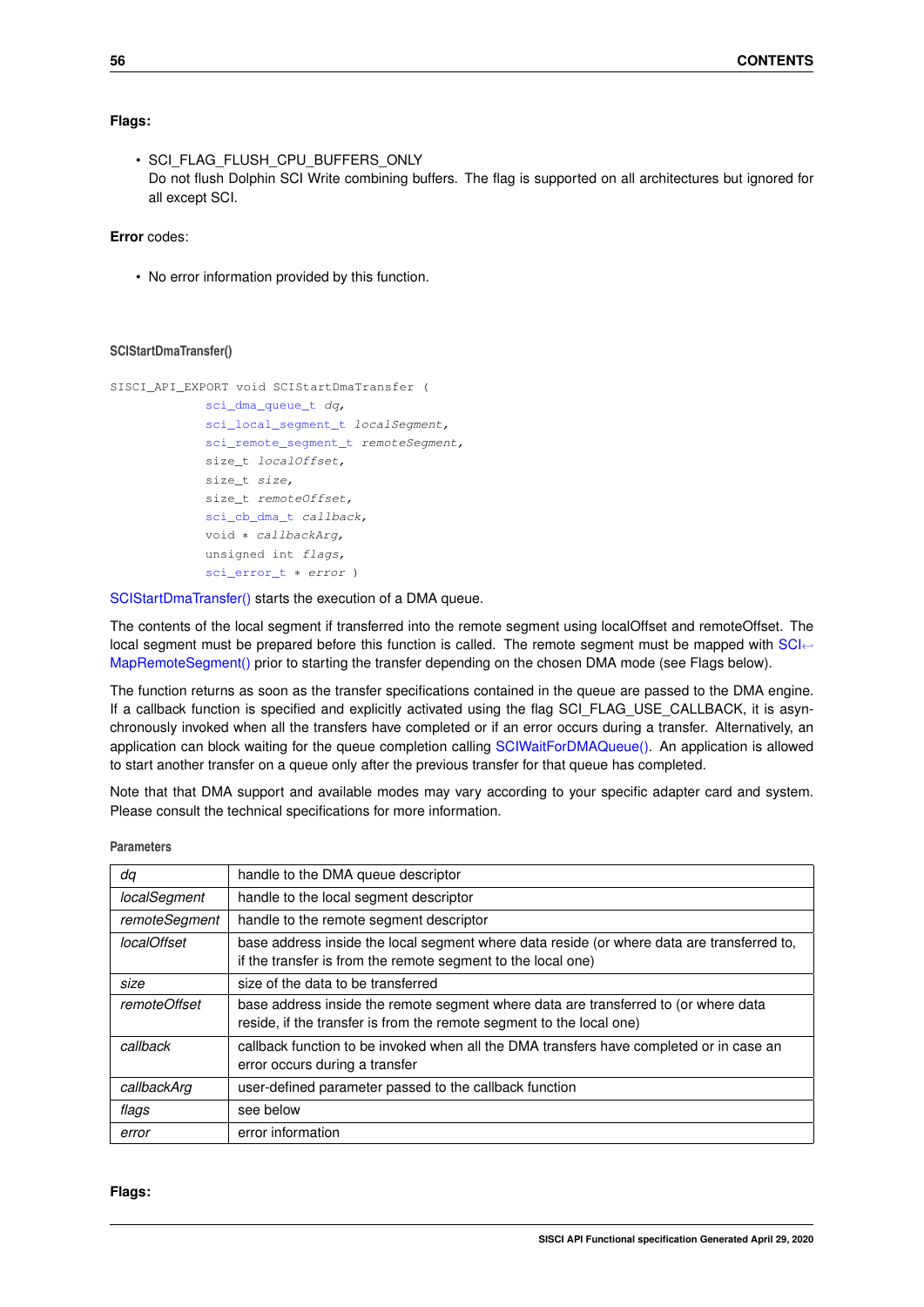#### • SCI\_FLAG\_USE\_CALLBACK

The end of the transfer will cause the callback function to be invoked.

• SCI\_FLAG\_DMA\_READ

Reverse the transfer direction and make the DMA engine read from the remote segment into the local segment. NOTE: Read operations may achieve lower bandwidth than write operations. It may be beneficial to make the remote node perform the transfer rather than to pass this flag.

• SCI\_FLAG\_BROADCAST

This flag must be set to enable the use of multicast and use the reflected memory mechanism. This function connects to all available remote broadcast segments with the same segmentId. The remote segments must be created with the function [SCICreateSegment\(\)](#page-29-0) and with the SCI\_FLAG\_BROADCAST flag specified. S← CICreateSegment(..,SCI\_FLAG\_BROADCAST). This flag is only available for configurations supporting multicast.

- SCI\_FLAG\_DMA\_GLOBAL Use global DMA which does not require the remote segment to be mapped with SCIMapRemoteSegment.
- SCI\_FLAG\_DMA\_SYSDMA Use the DMA engine provided by the host platform and OS instead of the DMA engine on the adapter. Currently Linux is supported. Cannot be combined with SCI\_FLAG\_DMA\_GLOBAL.

### **Error** codes:

- SCI\_ERR\_OK Successful completion.
- SCI ERR\_ILLEGAL\_OPERATION Illegal operation
- SCI\_ERR\_SYSTEM The callback thread could not be created
- SCI ERR DMA\_NOT\_AVAILABLE The requested or required DMA mode is not available
- SCI\_ERR\_DMA\_DISABLED The requested or required DMA mode is disabled

#### <span id="page-60-0"></span>**SCIStartDmaTransferMem()**

```
SISCI_API_EXPORT void SCIStartDmaTransferMem (
             sci_dma_queue_t dq,
             void ∗ localAddress,
             sci_remote_segment_t remoteSegment,
             size_t size,
             size t remoteOffset,
             sci cb dma t callback,
             void ∗ callbackArg,
             unsigned int flags,
             sci_error_t * error )
```
SCIStartDmaTransferMem starts the execution of a DMA queue based on a user-allocated memory buffer.

The contents of the buffer pointed to by localAddress is transferred into the remote segment using remoteOffset. The remote segment must be mapped with [SCIMapRemoteSegment\(\)](#page-27-0) prior to starting the transfer depending on the chosen DMA mode (see Flags below).

The function returns as soon as the transfer specifications contained in the queue are passed to the DMA engine. If a callback function is specified and explicitly activated using the flag SCI\_FLAG\_USE\_CALLBACK, it is asynchronously invoked when all the transfers have completed or if an error occurs during a transfer. Alternatively, an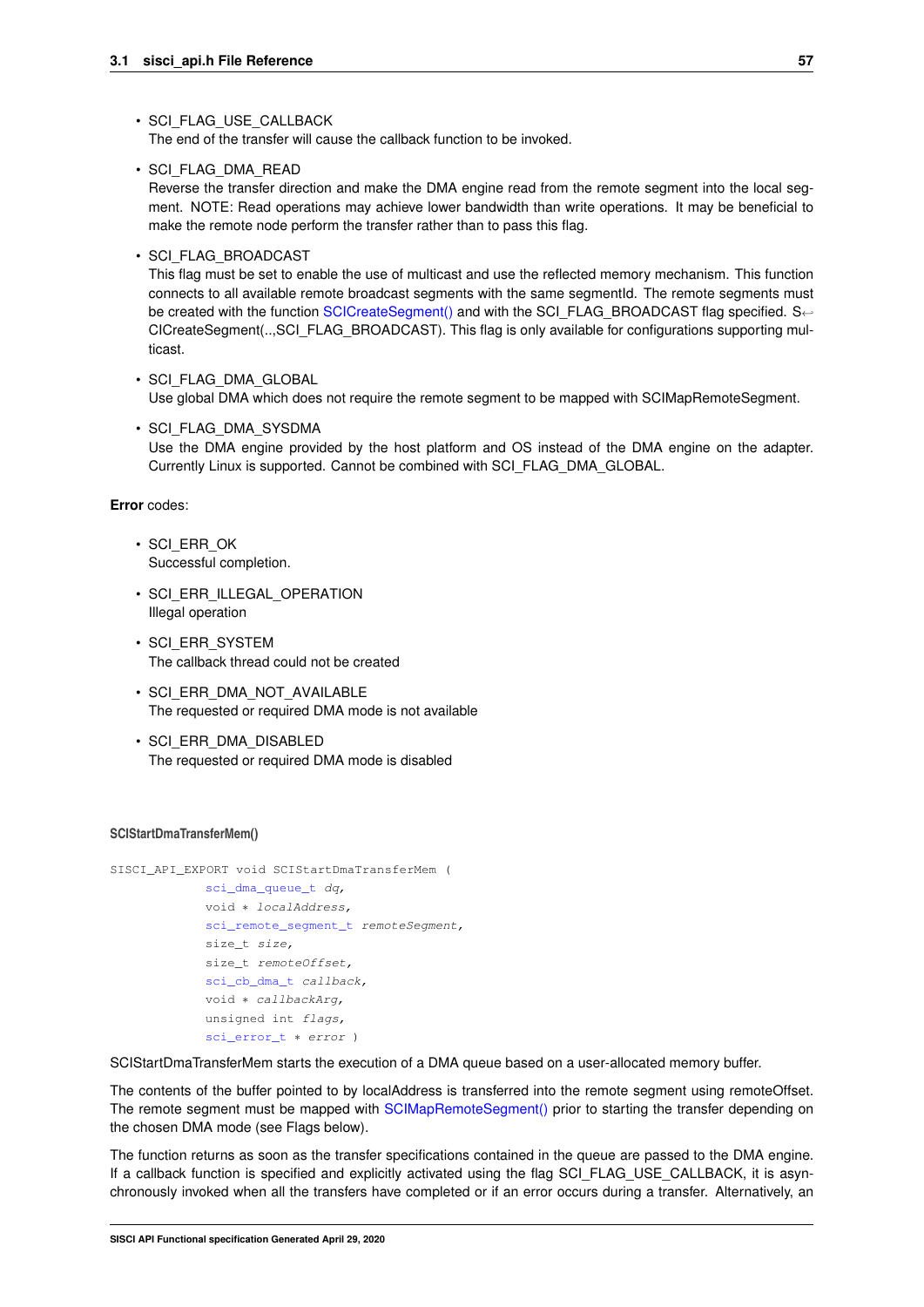application can block waiting for the queue completion calling [SCIWaitForDMAQueue\(\).](#page-46-0) An application is allowed to start another transfer on a queue only after the previous transfer for that queue has completed.

Note that that DMA support and available modes may vary according to your specific adapter card and system. Please consult the technical specifications for more information.

[SCIStartDmaTransferMem\(\)](#page-60-0) was introduced in DIS release 5.5.0 for Linux and Windows.

### **Parameters**

| da                  | handle to the DMA queue descriptor                                                                                                                          |
|---------------------|-------------------------------------------------------------------------------------------------------------------------------------------------------------|
| <i>localAddress</i> | pointer to a user-allocated memory buffer                                                                                                                   |
| remoteSegment       | handle to the remote segment descriptor                                                                                                                     |
| size                | size of the data to be transferred                                                                                                                          |
| <i>remoteOffset</i> | base address inside the remote segment where data are transferred to (or where data<br>reside, if the transfer is from the remote segment to the local one) |
| callback            | callback function to be invoked when all the DMA transfers have completed or in case an<br>error occurs during a transfer                                   |
| callbackArg         | user-defined parameter passed to the callback function                                                                                                      |
| flags               | see below                                                                                                                                                   |
| error               | error information                                                                                                                                           |

# **Flags:**

• SCI\_FLAG\_USE\_CALLBACK

The end of the transfer will cause the callback function to be invoked.

• SCI\_FLAG\_DMA\_READ

Reverse the transfer direction and make the DMA engine read from the remote segment into the local segment. NOTE: Read operations may achieve lower bandwidth than write operations. It may be beneficial to make the remote node perform the transfer rather than to pass this flag.

• SCI\_FLAG\_BROADCAST

This flag must be set to enable the use of multicast and use the reflected memory mechanism. This function connects to all available remote broadcast segments with the same segmentId. The remote segments must be created with the function [SCICreateSegment\(\)](#page-29-0) and with the SCI\_FLAG\_BROADCAST flag specified. S← CICreateSegment(..,SCI\_FLAG\_BROADCAST). This flag is only available for configurations supporting multicast.

#### • SCI\_FLAG\_DMA\_GLOBAL

Use global DMA which does not require the remote segment to be mapped with SCIMapRemoteSegment.

Use the DMA engine provided by the host platform and OS instead of the DMA engine on the adapter. Currently Linux is supported. Cannot be combined with SCI\_FLAG\_DMA\_GLOBAL.

- SCI\_ERR\_OK Successful completion.
- SCI\_ERR\_ILLEGAL\_OPERATION Illegal operation
- SCI\_ERR\_SYSTEM The callback thread could not be created
- SCI\_ERR\_DMA\_NOT\_AVAILABLE The requested or required DMA mode is not available

<sup>•</sup> SCI\_FLAG\_DMA\_SYSDMA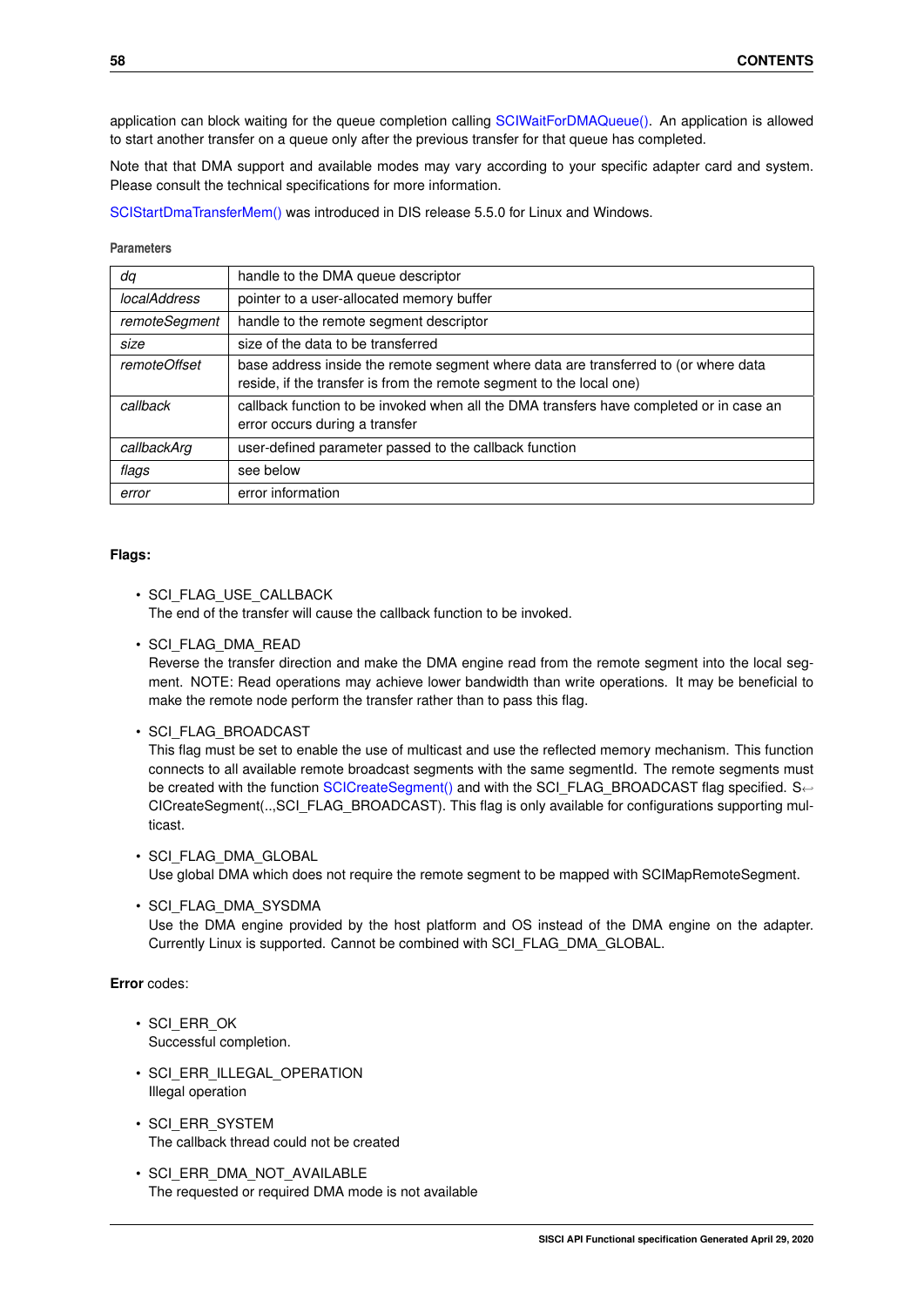• SCI\_ERR\_DMA\_DISABLED The requested or required DMA mode is disabled

### <span id="page-62-0"></span>**SCIStartDmaTransferVec()**

```
SISCI_API_EXPORT void SCIStartDmaTransferVec (
             sci_dma_queue_t dq,
             sci_local_segment_t localSegment,
             sci_remote_segment_t remoteSegment,
             size t vecLength,
             dis_dma_vec_t ∗ disDmaVec,
             sci_cb_dma_t callback,
             void ∗ callbackArg,
             unsigned int flags,
             sci_error_t ∗ error )
```
[SCIStartDmaTransferVec\(\)](#page-62-0) starts the execution of a DMA queue.

The contents of the local segment if transferred into the remote segment using the offsets in the vector. Each vector element contains a size, local and remote offset. The local segment must be prepared before this function is called. The remote segment must be mapped with [SCIMapRemoteSegment\(\)](#page-27-0) prior to starting the transfer depending on the chosen DMA mode (see Flags below).

The function returns as soon as the transfer specifications contained in the queue are passed to the DMA engine. If a callback function is specified and explicitly activated using the flag SCI\_FLAG\_USE\_CALLBACK, it is asynchronously invoked when all the transfers have completed or if an error occurs during a transfer. Alternatively, an application can block waiting for the queue completion calling [SCIWaitForDMAQueue\(\).](#page-46-0) An application is allowed to start another transfer on a queue only after the previous transfer for that queue has completed.

Note that that DMA support and available modes may vary according to your specific adapter card and system. Please consult the technical specifications for more information.

| dq            | handle to the DMA queue descriptor                                                                                        |  |
|---------------|---------------------------------------------------------------------------------------------------------------------------|--|
| localSegment  | handle to the local segment descriptor                                                                                    |  |
| remoteSegment | handle to the remote segment descriptor                                                                                   |  |
| vecLength     | length of the DMA vector queue.                                                                                           |  |
| disDmaVec     | handle to the DMA vector queue.                                                                                           |  |
| callback      | callback function to be invoked when all the DMA transfers have completed or in case an<br>error occurs during a transfer |  |
| callbackArg   | user-defined parameter passed to the callback function                                                                    |  |
| flags         | see below                                                                                                                 |  |
| error         | error information                                                                                                         |  |

**Parameters**

# **Flags:**

- SCI\_FLAG\_USE\_CALLBACK The end of the transfer will cause the callback function to be invoked.
- SCI\_FLAG\_DMA\_READ

Reverse the transfer direction and make the DMA engine read from the remote segment into the local segment. NOTE: Read operations may achieve lower bandwidth than write operations. It may be beneficial to make the remote node perform the transfer rather than to pass this flag.

• SCI\_FLAG\_DMA\_WAIT The call to this function will block until the transfer has completed.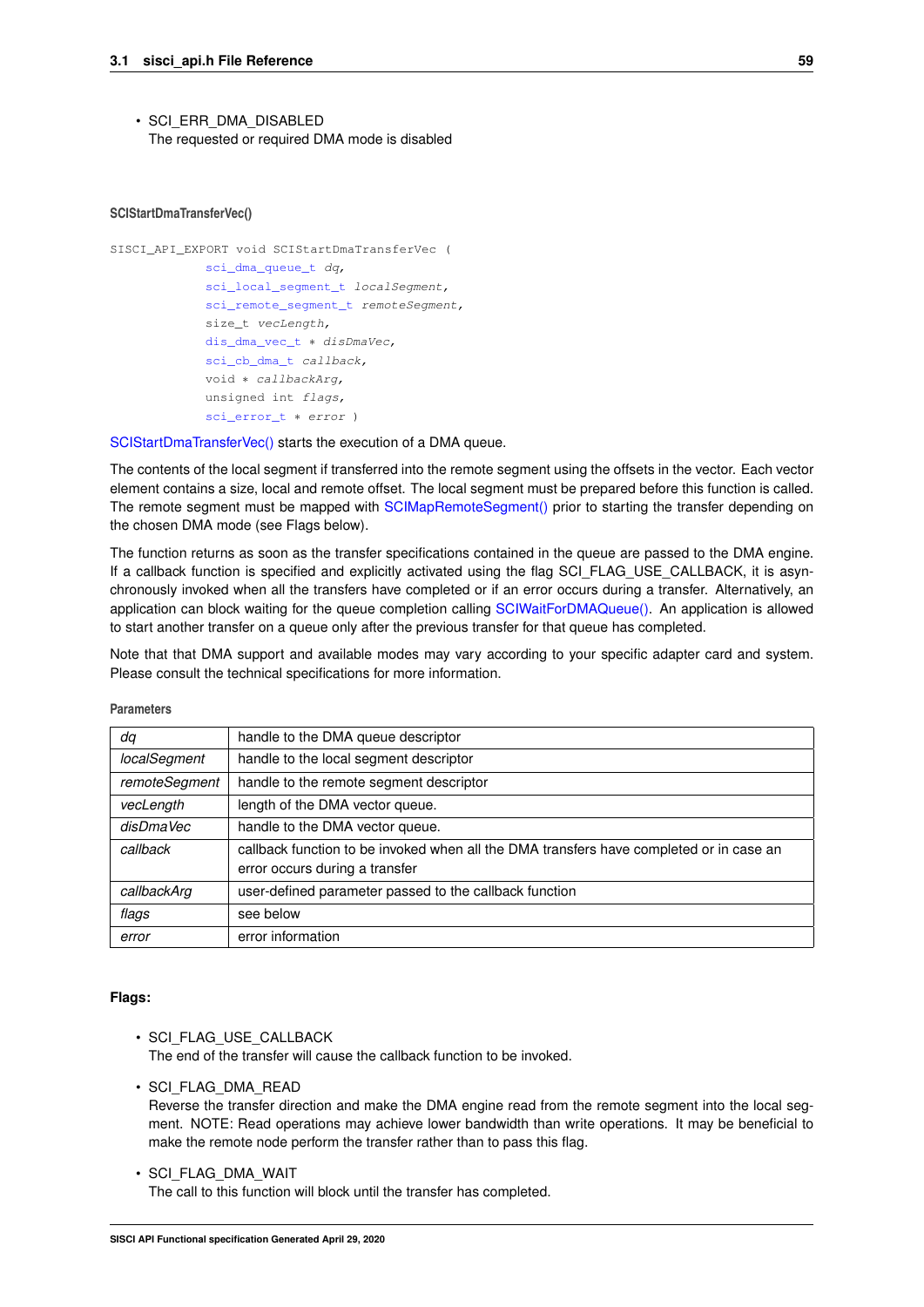• SCI\_FLAG\_BROADCAST

This flag must be set to enable the use of multicast and use the reflected memory mechanism. This function connects to all available remote broadcast segments with the same segmentId. The remote segments must be created with the function [SCICreateSegment\(\)](#page-29-0) and with the SCI\_FLAG\_BROADCAST flag specified. S←-CICreateSegment(..,SCI\_FLAG\_BROADCAST). This flag is only available for configurations supporting multicast.

- SCI\_FLAG\_DMA\_GLOBAL Use global DMA which does not require the remote segment to be mapped with SCIMapRemoteSegment.
- SCI\_FLAG\_DMA\_SYSDMA Use the DMA engine provided by the host platform and OS instead of the DMA engine on the adapter. Currently Linux is supported. Cannot be combined with SCI\_FLAG\_DMA\_GLOBAL.

### **Error** codes:

- SCI\_ERR\_OK Successful completion
- SCI ERR ILLEGAL OPERATION Illegal operation
- SCI\_ERR\_SYSTEM The callback thread could not be created
- SCI ERR\_DMA\_NOT\_AVAILABLE The requested or required DMA mode is not available
- SCI\_ERR\_DMA\_DISABLED The requested or required DMA mode is disabled

#### <span id="page-63-0"></span>**SCIRequestDMAChannel()**

```
SISCI_API_EXPORT void SCIRequestDMAChannel (
             sci_desc_t sd,
             sci_dma_channel_t * channel,
             unsigned int localAdapterNo,
             sci dma type t type,
            unsigned int channelId,
             unsigned int flags,
             sci_error_t * error )
```
NOTE: This function is not yet finalized and may change without notice!

[SCIRequestDMAChannel\(\)](#page-63-0) lets applications request a single DMA channel of a specific type. The resulting channel can subsequently be used with [SCIAssignDMAChannel\(\)](#page-65-0) to specify that DMA transfers on a given DMA queue should use the channel. Channels can be requested as exclusive (default) or shared. The former limits the number of concurrent channel users to one.

Note that that DMA support and available modes may vary according to your specific adapter card and system. Please consult the technical specifications for more information.

Introduced in DIS release 5.16.0

| sd             | handle to an open SISCI descriptor                                                                                                 |  |
|----------------|------------------------------------------------------------------------------------------------------------------------------------|--|
| channel        | handle to the new DMA channel descriptor                                                                                           |  |
| localAdapterNo | number of the local adapter that provides the DMA channel, or the adapter that should be<br>associated with the system DMA channel |  |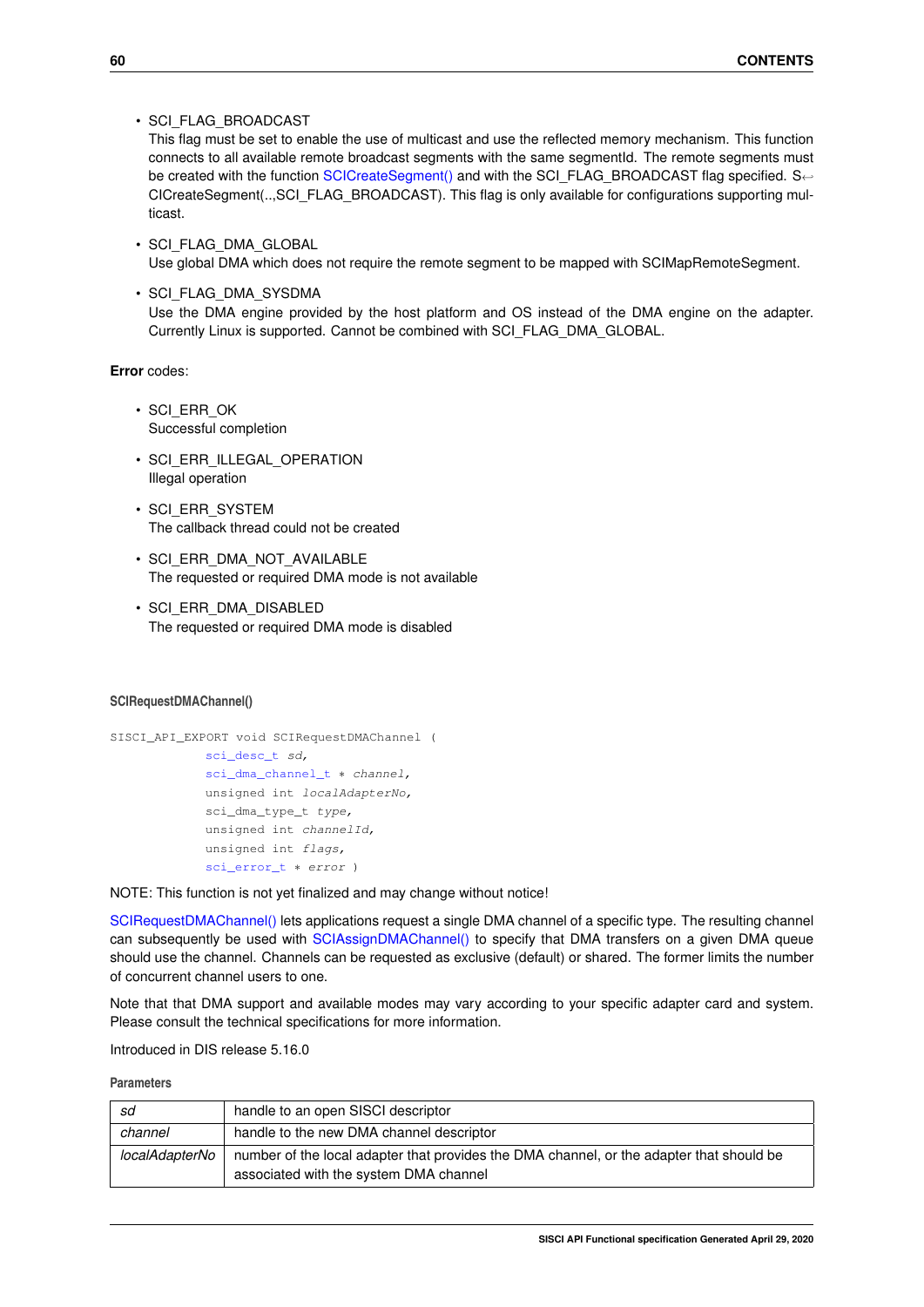### **Parameters**

| type      | The desired channel type Valid types are:                                                                                                               |
|-----------|---------------------------------------------------------------------------------------------------------------------------------------------------------|
|           | • SCI DMA TYPE DONTCARE                                                                                                                                 |
|           | • SCI DMA TYPE ADAPTER                                                                                                                                  |
|           | • SCI DMA TYPE GLOBAL                                                                                                                                   |
|           | • SCI DMA TYPE SYSTEM                                                                                                                                   |
| channelld | Channel identifier Used by applications to share specific DMA channels Should be set to<br>SCI DMA CHANNEL ID DONTCARE when the above is not applicable |
| flags     | see below                                                                                                                                               |
| error     | error information                                                                                                                                       |

### **Flags:**

• SCI FLAG DMA CHANNEL SHARED Request a shared channel

## **Error** codes:

- SCI\_ERR\_OK Successful completion.
- SCI\_ERR\_ILLEGAL\_OPERATION Illegal operation
- SCI ERR DMA\_NOT\_AVAILABLE An available channel of the requested DMA type or a channel with the provided id could not be found
- SCI\_ERR\_DMA\_DISABLED The requested DMA type is disabled

### **SCIReturnDMAChannel()**

SISCI\_API\_EXPORT void SCIReturnDMAChannel ( [sci\\_dma\\_channel\\_t](#page-86-6) channel, [sci\\_error\\_t](#page-83-0) ∗ error )

NOTE: This function is not yet finalized and may change without notice!

Returns a DMA channel allocated with [SCIRequestDMAChannel\(\).](#page-63-0) If the channel was requested as exclusive, it will made available to other users again.

Introduced in DIS release 5.16.0.

### **Parameters**

|       | channel   handle to the DMA channel |
|-------|-------------------------------------|
| error | error information                   |

**Error** codes:

• SCI\_ERR\_OK Successful completion.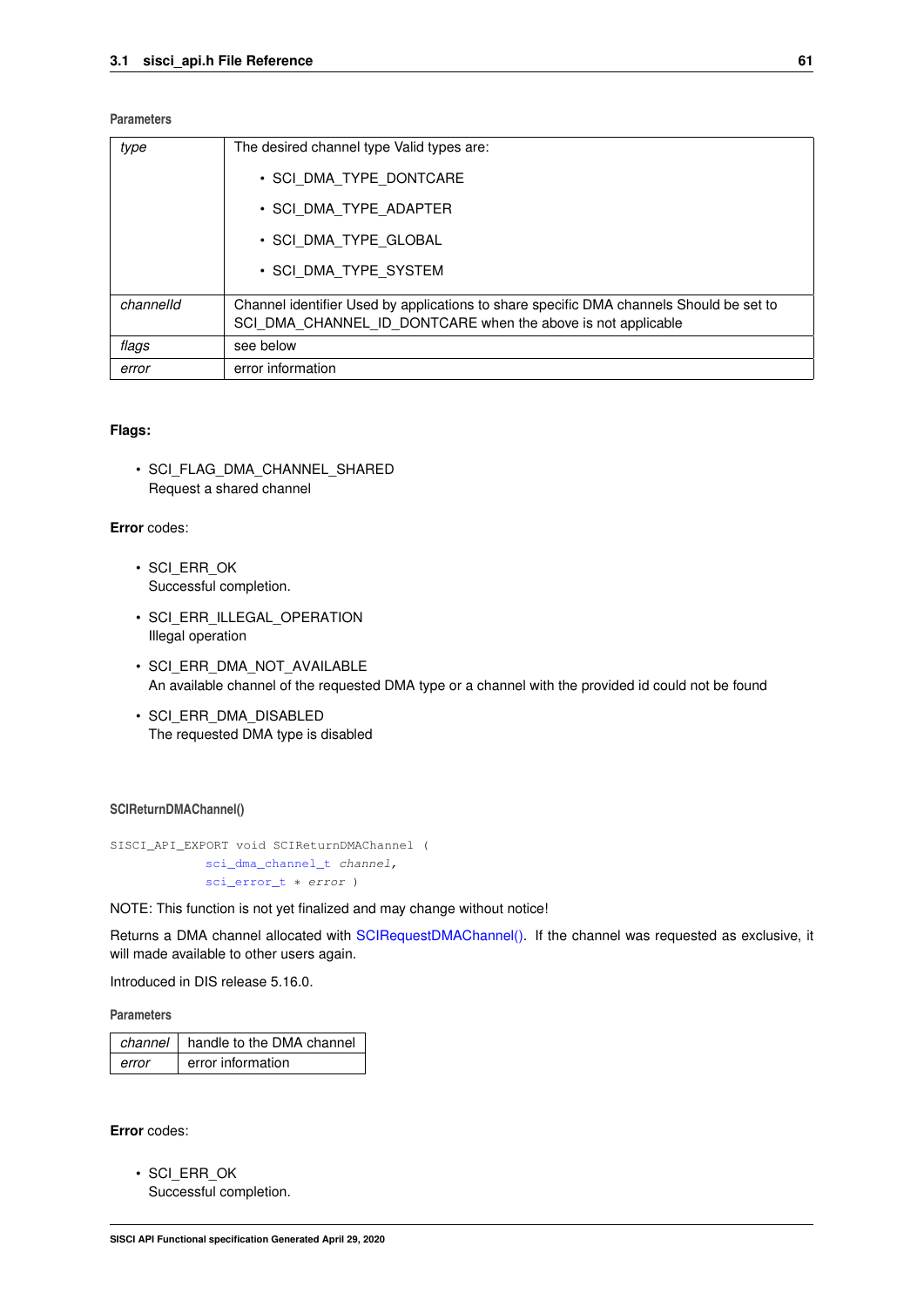- SCI\_ERR\_ILLEGAL\_PARAMETER Illegal parameter
- SCI\_ERR\_BUSY The DMA channel is busy

### <span id="page-65-0"></span>**SCIAssignDMAChannel()**

```
SISCI_API_EXPORT void SCIAssignDMAChannel (
             sci_dma_channel_t channel,
             sci_dma_queue_t dq,
             unsigned int flags,
             sci_error_t ∗ error )
```
NOTE: This function is not yet finalized and may change without notice!

Assigns a DMA channel (see [SCIRequestDMAChannel\(\)\)](#page-63-0) to a DMA queue, signalling that subsequent transfers on the queue should use this channel.

Introduced in DIS release 5.16.0.

### **Parameters**

| channel | handle to a DMA channel descriptor |
|---------|------------------------------------|
| da      | handle to the DMA queue descriptor |
| flags   | see below                          |
| error   | error information                  |

## **Flags:**

• No flags currently in use for this function

# **Error** codes:

- SCI\_ERR\_OK Successful completion.
- SCI ERR ILLEGAL OPERATION Illegal operation

## <span id="page-65-1"></span>**SCIGetDMAChannelType()**

```
SISCI_API_EXPORT sci_dma_type_t SCIGetDMAChannelType (
             sci_dma_channel_t channel )
```
[SCIGetDMAChannelType\(\)](#page-65-1) returns the type of a DMA channel requested through [SCIRequestDMAChannel\(\).](#page-63-0)

#### **Parameters**

*channel* valid handle to a DMA channel

<span id="page-65-2"></span>**Returns**

• The function returns the type of the channel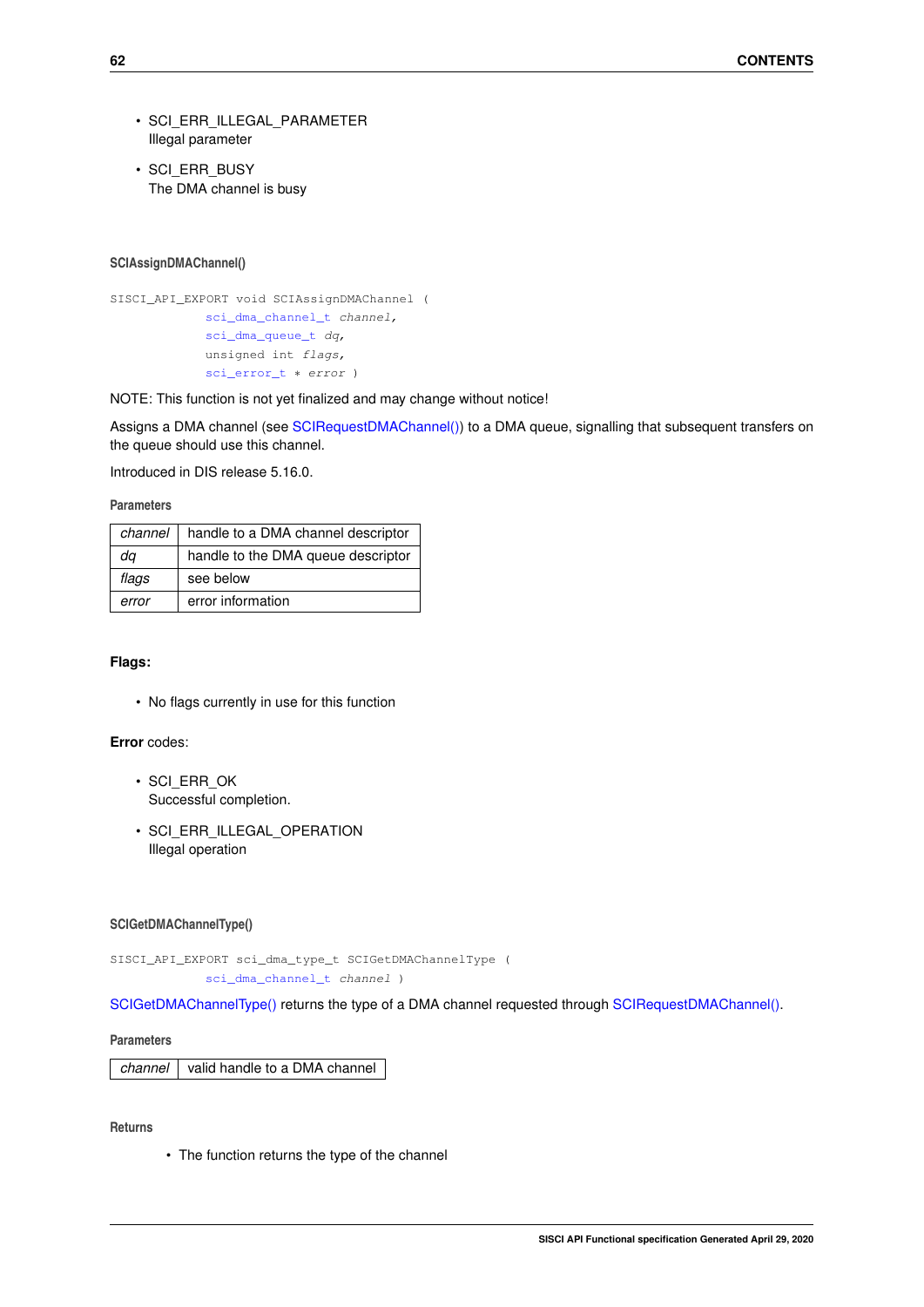#### **SCIPrepareLocalSegmentForDMA()**

```
SISCI_API_EXPORT void SCIPrepareLocalSegmentForDMA (
            sci_dma_channel_t channel,
             sci_local_segment_t local_segment,
            unsigned int flags,
             sci_error_t * error )
```
NOTE: This function is not yet finalized and may change without notice!

[SCIPrepareLocalSegmentForDMA\(\)](#page-65-2) enables a local segment to be accessible from the specified DMA channel (see [SCIRequestDMAChannel\(\)\)](#page-63-0).

Note that currently this function is only applicable to System DMA channels when the Input/Output Memory Management Unit (IOMMU, Intel VT-d) is enabled.

Introduced in DIS release 5.16.0 for Intel systems running Linux.

#### **Parameters**

| channel            | handle to the DMA channel that the segment should be prepared for |  |
|--------------------|-------------------------------------------------------------------|--|
| local segment      | handle to a local segment descriptor                              |  |
| see below<br>flags |                                                                   |  |
| error              | error information                                                 |  |

## **Flags:**

• No flags currently in use for this function

### **Error** codes:

- SCI\_ERR\_OK Successful completion.
- SCI\_ERR\_NOT\_IMPLEMENTED Functionality not supported on platform or operating system.
- SCI ERR ILLEGAL OPERATION Illegal operation

#### <span id="page-66-0"></span>**SCIUnprepareLocalSegmentForDMA()**

```
SISCI_API_EXPORT void SCIUnprepareLocalSegmentForDMA (
            sci_dma_channel_t channel,
            sci_local_segment_t local_segment,
            unsigned int flags,
            sci_error_t * error )
```
NOTE: This function is not yet finalized and may change without notice!

[SCIUnprepareLocalSegmentForDMA\(\)](#page-66-0) makes a local segment previously prepared with [SCIPrepareLocal](#page-65-2)← [SegmentForDMA\(\)](#page-65-2) unaccessible to the specified DMA channel

Note that currently this function is only applicable to System DMA channels when the Input/Output Memory Management Unit (IOMMU, Intel VT-d) is enabled.

Introduced in DIS release 5.16.0 for Intel systems running Linux.

| channel | handle to the DMA channel that the segment was previously prepared for |
|---------|------------------------------------------------------------------------|
|---------|------------------------------------------------------------------------|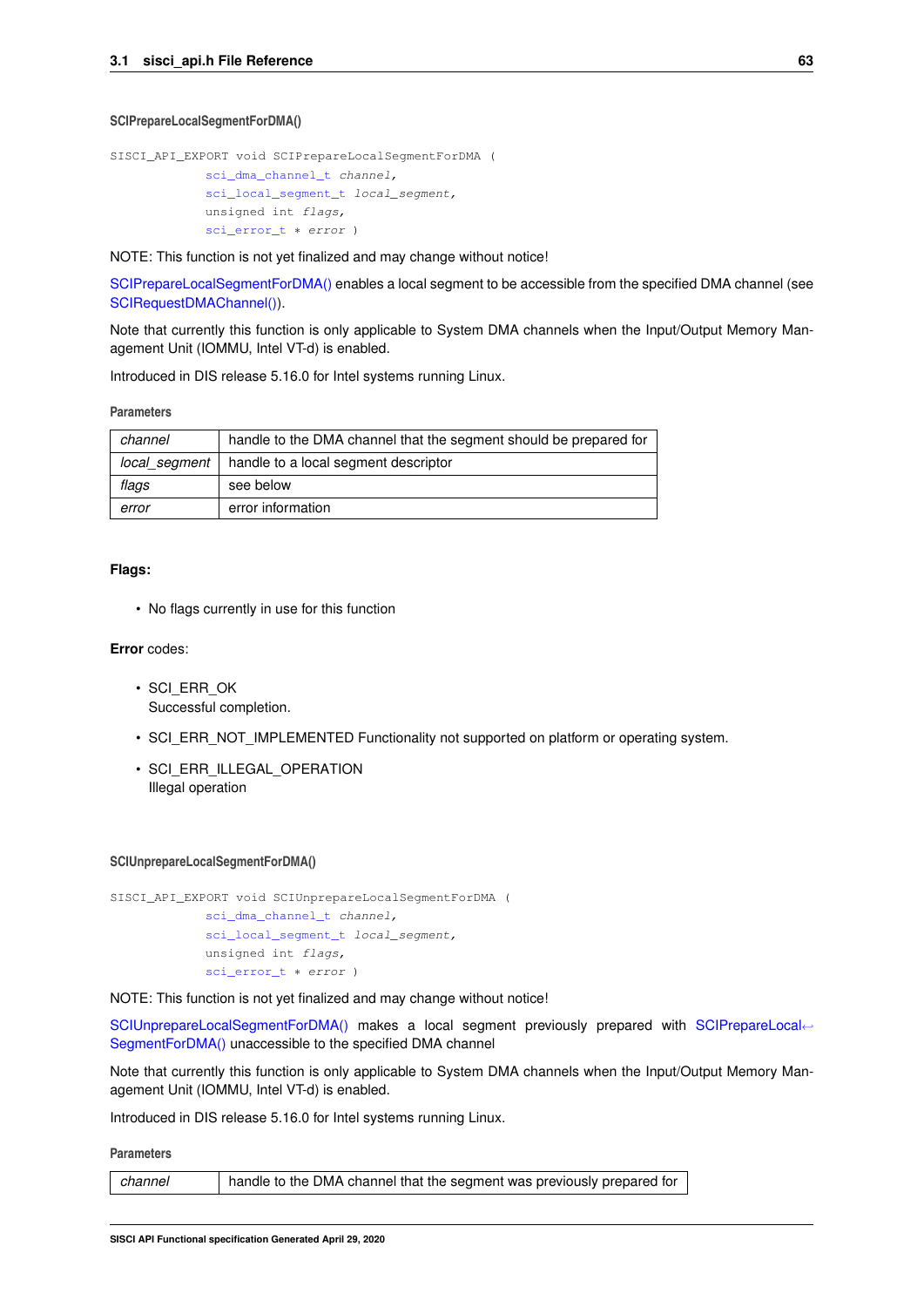### **Parameters**

| local_segment | handle to a local segment descriptor |  |
|---------------|--------------------------------------|--|
| flags         | see below                            |  |
| error         | error information                    |  |

# **Flags:**

• No flags currently in use for this function

## **Error** codes:

- SCI\_ERR\_OK Successful completion.
- SCI\_ERR\_NOT\_IMPLEMENTED Functionality not supported on platform or operating system.
- SCI ERR ILLEGAL OPERATION Illegal operation

### <span id="page-67-0"></span>**SCIPrepareRemoteSegmentForDMA()**

```
SISCI_API_EXPORT void SCIPrepareRemoteSegmentForDMA (
            sci_dma_channel_t channel,
            sci_remote_segment_t remote_segment,
            unsigned int flags,
            sci_error_t ∗ error )
```
#### NOTE: This function is not yet finalized and may change without notice!

[SCIPrepareRemoteSegmentForDMA\(\)](#page-67-0) enables a remote segment to be accessible from the specified DMA channel (see [SCIRequestDMAChannel\(\)\)](#page-63-0). The remote segment must be mapped prior to calling this function (see [SCI](#page-27-0)← [MapRemoteSegment\(\)\)](#page-27-0).

Note that currently this function is only applicable to System DMA channels when the Input/Output Memory Management Unit (IOMMU, Intel VT-d) is enabled.

Introduced in DIS release 5.16.0 for Intel systems running Linux.

### **Parameters**

| channel | handle to the DMA channel that the segment should be prepared for |
|---------|-------------------------------------------------------------------|
|         | remote segment   handle to a remote segment descriptor            |
| flags   | see below                                                         |
| error   | error information                                                 |

## **Flags:**

• No flags currently in use for this function

- SCI\_ERR\_OK Successful completion.
- SCI\_ERR\_NOT\_IMPLEMENTED Functionality not supported on platform or operating system.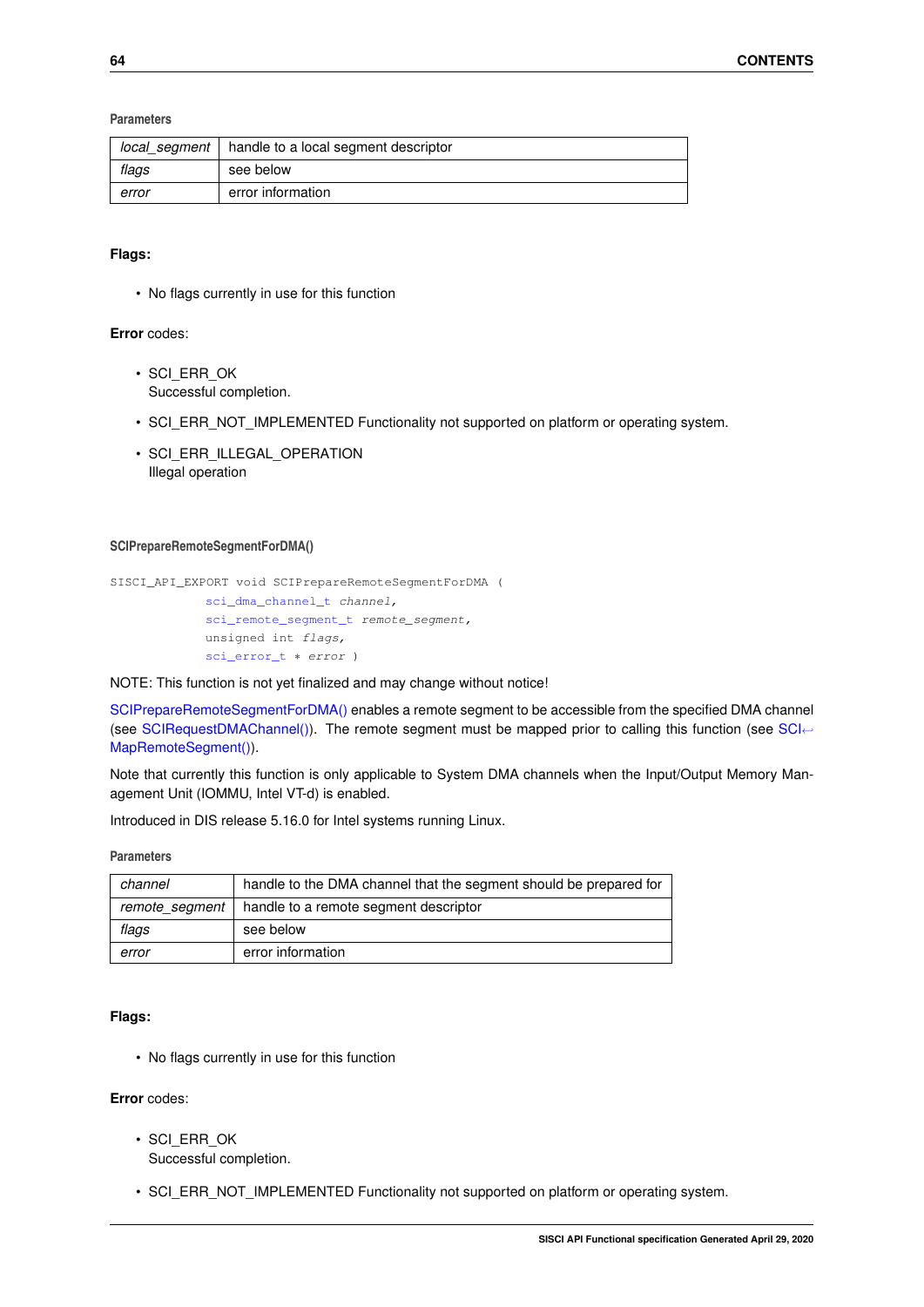• SCI\_ERR\_ILLEGAL\_OPERATION Illegal operation

#### <span id="page-68-0"></span>**SCIUnprepareRemoteSegmentForDMA()**

```
SISCI_API_EXPORT void SCIUnprepareRemoteSegmentForDMA (
            sci_dma_channel_t channel,
             sci_remote_segment_t remote_segment,
             unsigned int flags,
             sci_error_t * error )
```
NOTE: This function is not yet finalized and may change without notice!

[SCIUnprepareRemoteSegmentForDMA\(\)](#page-68-0) makes a remote segment previously prepared with [SCIPrepareRemote](#page-67-0)← [SegmentForDMA\(\)](#page-67-0) unaccessible to the specified DMA channel

Note that currently this function is only applicable to System DMA channels when the Input/Output Memory Management Unit (IOMMU, Intel VT-d) is enabled.

Introduced in DIS release 5.16.0 for Intel systems running Linux.

#### **Parameters**

| channel        | handle to the DMA channel that the segment was previously prepared for |  |
|----------------|------------------------------------------------------------------------|--|
| remote segment | handle to a remote segment descriptor                                  |  |
| flags          | see below                                                              |  |
| error          | error information                                                      |  |

### **Flags:**

• No flags currently in use for this function

## **Error** codes:

- SCI\_ERR\_OK Successful completion.
- SCI\_ERR\_NOT\_IMPLEMENTED Functionality not supported on platform or operating system.
- SCI ERR ILLEGAL OPERATION Illegal operation

### <span id="page-68-1"></span>**SCICacheSync()**

```
SISCI_API_EXPORT void SCICacheSync (
            sci_map_t map,
             void ∗ addr,
             size_t length,
             unsigned int flags,
             sci_error_t ∗ error )
```
[SCICacheSync\(\)](#page-68-1) is used to control the CPU cache.

This function is only needed on platforms where the hardware does NOT provide a coherent IO (cache) system. This function is currently only needed for the Tegra K1 and X1. Users of all other platforms can ignore this function.

Platforms without IO cache coherency requires special care when IO devices and the CPU is operating on the same region in memory. This applies to local segments that are exported or used for DMA.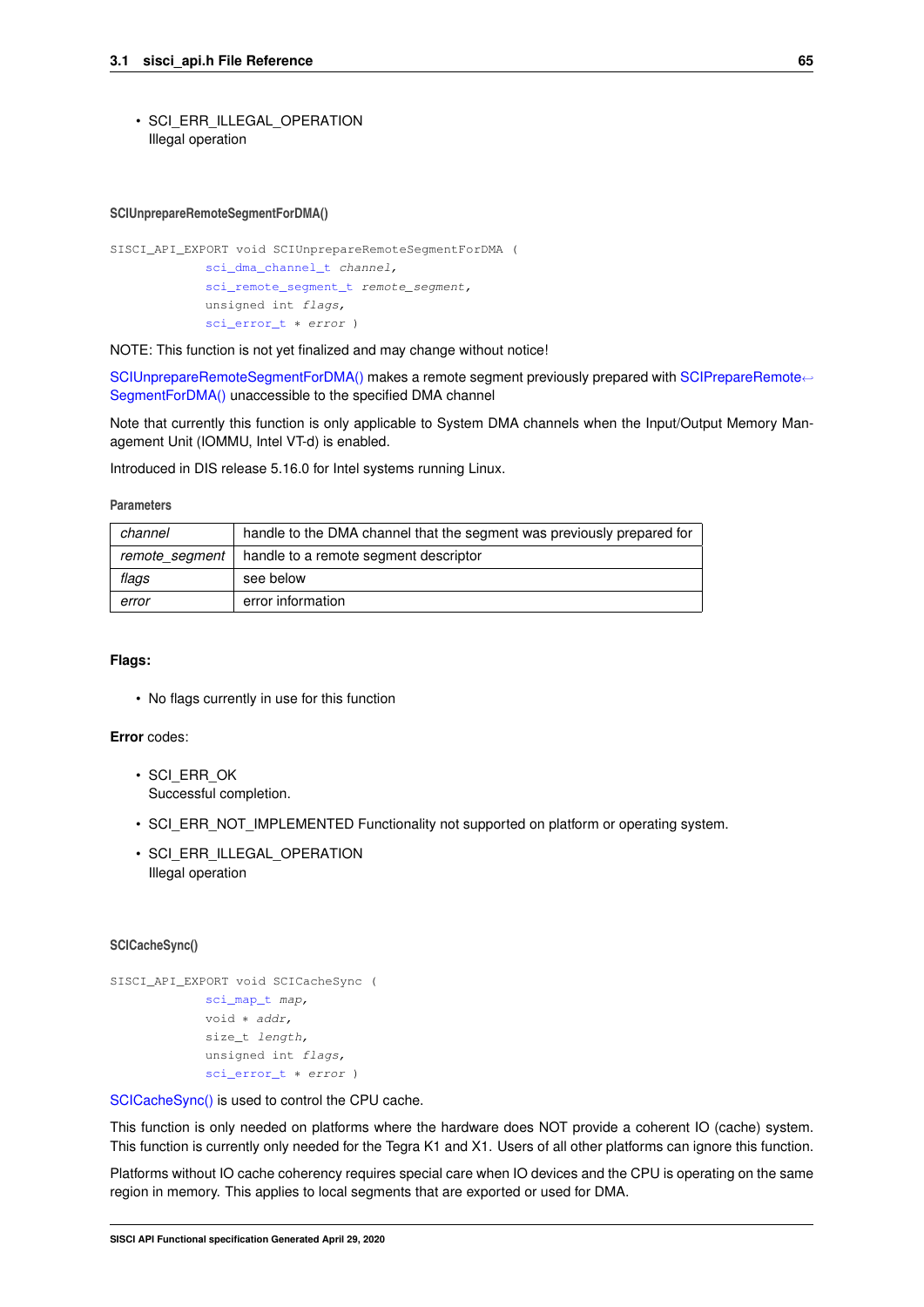On cache incoherent platforms, writes by the CPU to local segments may not be visible by remote nodes and DMA until the CPU cache is flushed. To avoid remote nodes seeing stale data, programs may call SCICacheSync with the SCI\_FLAG\_CACHE\_FLUSH flag. In the reverse direction, the CPU may not see changes by a remote node, or DMA engine until the CPU has invalidated its CPU cache. Programs may invalidate the CPU cache by calling SCICacheSync with the SCI\_FLAG\_CACHE\_INVALIDATE flag.

The function will always sync at least the range specified, but may operate on bytes preceding and following if the address and/or length is not aligned to the CPU cache line size.

The function is available and can be called on all platforms but will immediately return with no side effects unless used on a system where the CPU cache must be managed.

### **Parameters**

| map    | The local map handle.                                                                                                                                                                                                                         |
|--------|-----------------------------------------------------------------------------------------------------------------------------------------------------------------------------------------------------------------------------------------------|
| addr   | The virtual address pointing to the first byte to be synced. This address will be aligned down to the<br>nearest CPU cache line.                                                                                                              |
| length | The number of bytes to be synced. Will be rounded up to the CPU cache line size.                                                                                                                                                              |
| flags  | Controls the cache operation. Both FLUSH and INVALIDATE may be given at the same time as a<br>logical OR of the flags. In this case the range will first be flushed and then invalidated. Some platforms<br>may not support all combinations. |
| error  | Error information.                                                                                                                                                                                                                            |

## **Flags:**

- SCI\_FLAG\_CACHE\_FLUSH Flush any dirty cache lines in the range specified from the CPU cache all the way to main memory, overwriting the range in main memory.
- SCI FLAG CACHE\_INVALIDATE Invalidate all cache lines specified from the CPU cache discarding any changes by the CPU not flushed to main memory.

# **Error** codes:

- SCI\_ERR\_OK Successful completion.
- SCI\_ERR\_ILLEGAL\_ADDRESS Illegal address.
- SCI\_ERR\_ILLEGAL\_PARAMETER Map is not valid.
- SCI\_ERR\_NOT\_SUPPORTED The flags specifies an unsupported combination (for this platform).
- SCI ERR ILLEGAL OPERATION Invalid flags.
- SCI\_ERR\_OUT\_OF\_RANGE Range specified is outside the local segment.

### <span id="page-69-0"></span>**SCIRegisterPCIeRequester()**

SISCI\_API\_EXPORT void SCIRegisterPCIeRequester ( [sci\\_desc\\_t](#page-86-1) sd, unsigned int localAdapterNo,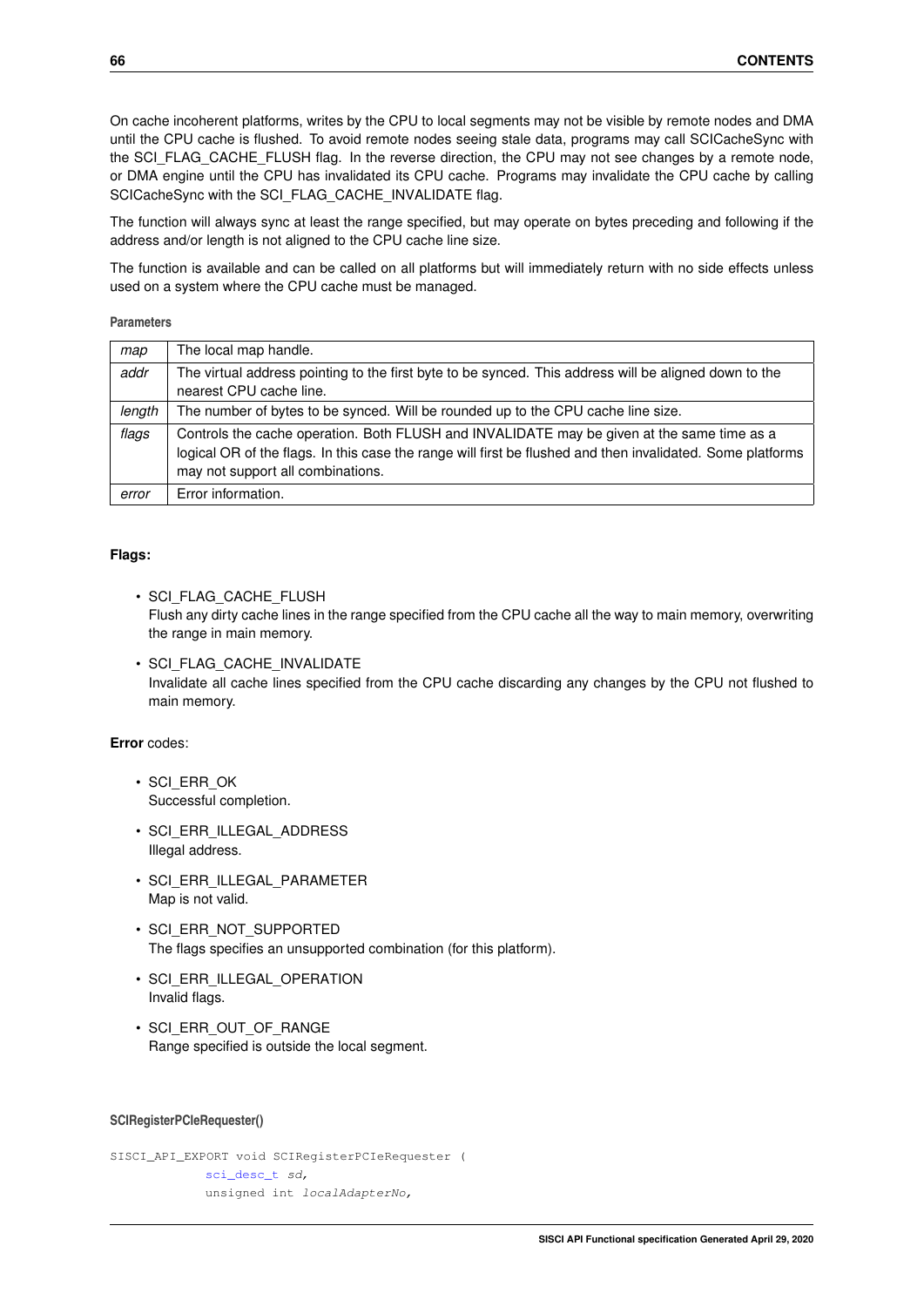```
unsigned int bus,
unsigned int devfn,
unsigned int flags,
sci_error_t ∗ error )
```
[SCIRegisterPCIeRequester\(\)](#page-69-0) registers a local PCIe requester with the NT function so that it can send traffic through the NTB.

This function must be called for each device.

The corresponding [SCIUnregisterPCIeRequester\(\)](#page-70-0) should be called before the application terminates.

Please note that registration and de-registration of PCIe devices are automatically done if you are using the SISCI SmartIO functions. Do not use this function in combination with SISCI SmartIO.

**Parameters**

| sd             | Handle to an open SISCI virtual device descriptor. |
|----------------|----------------------------------------------------|
| localAdapterNo | Number of the local adapter used for the check.    |
| bus            | Bus number of the device.                          |
| devfn          | Device and function number of the device.          |
| flags          | See below.                                         |
| error          | Error information.                                 |

# **Flags:**

- SCI\_FLAG\_BROADCAST Allow device to generate only broadcast (multicast) traffic.
- SCI FLAG PCIE REQUESTER GLOBAL Allow device to access remote memory. This flag implies SCI\_FLAG\_BROADCAST.

## **Error** codes:

- SCI\_ERR\_OK Successful completion.
- SCI\_ERR\_NOSPC It was not possible to register the device.

#### <span id="page-70-0"></span>**SCIUnregisterPCIeRequester()**

```
SISCI_API_EXPORT void SCIUnregisterPCIeRequester (
             sci_desc_t sd,
             unsigned int localAdapterNo,
             unsigned int bus,
             unsigned int devfn,
             unsigned int flags,
             sci_error_t * error )
```
[SCIUnregisterPCIeRequester\(\)](#page-70-0) unregisters a local PCIe requester from the NT function.

The PCIe requester must previously have been registered using the [SCIRegisterPCIeRequester\(\)](#page-69-0) function.

| sd  | Handle to an open SISCI virtual device descriptor.               |
|-----|------------------------------------------------------------------|
|     | localAdapterNo   Number of the local adapter used for the check. |
| bus | Bus number of the device.                                        |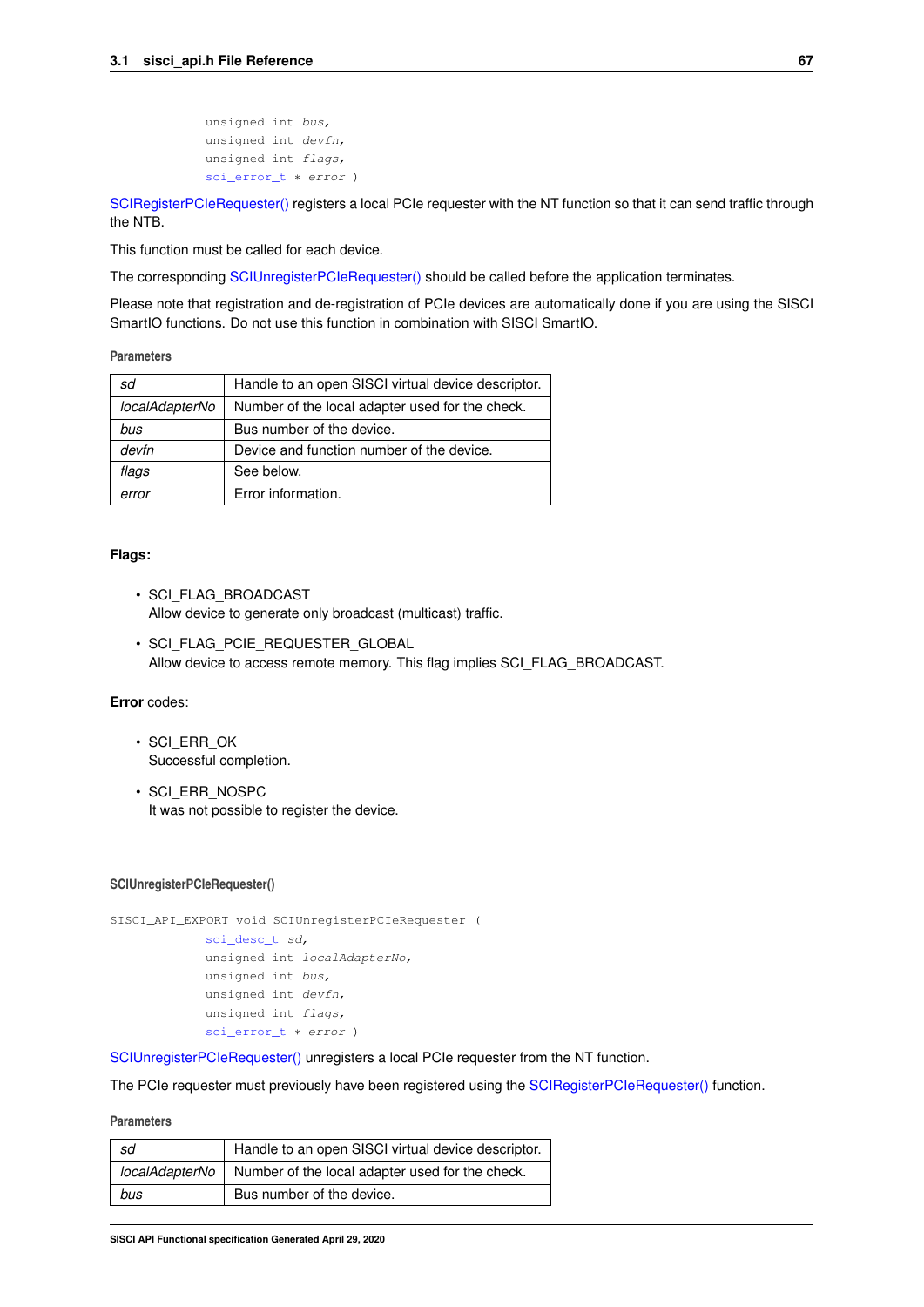**Parameters**

| devfn | Device and function number of the device. |
|-------|-------------------------------------------|
| flags | Not used.                                 |
| error | Error information.                        |

## **Error** codes:

- SCI\_ERR\_OK Successful completion.
- SCI\_ERR\_NOSPC It was not possible to register the device.

## **SCIBorrowDevice()**

```
SISCI_API_EXPORT void SCIBorrowDevice (
             sci_desc_t sd,
             sci_smartio_device_t * device,
             unsigned long long fdid,
             unsigned int flags,
             sci_error_t * error )
```
### Borrows a SmartIO device.

By default, multiple programs can access the device simultaneously. It's the users responsibility to synchronize access between multiple users.

When done, the device must be returned by using [SCIReturnDevice\(\)](#page-72-0)

Introduced in DIS release 5.5.0.

### **Parameters**

| sd     | handle to an open SISCI virtual device descriptor     |
|--------|-------------------------------------------------------|
| device | handle to the new borrowed device descriptor          |
| fdid   | fabric device identifier of the device to be borrowed |
| flags  | see below                                             |
| error  | error information                                     |

## **Flags:**

• SCI\_FLAG\_EXCLUSIVE Request exclusive access to the device, preventing others from borrowing the device. Can be denied by system configuration.

- SCI\_ERR\_OK Successful completion.
- SCI\_ERR\_ILLEGAL\_OPERATION Illegal operation
- SCI\_ERR\_NOT\_IMPLEMENTED SmartIO not supported on this system or installed driver.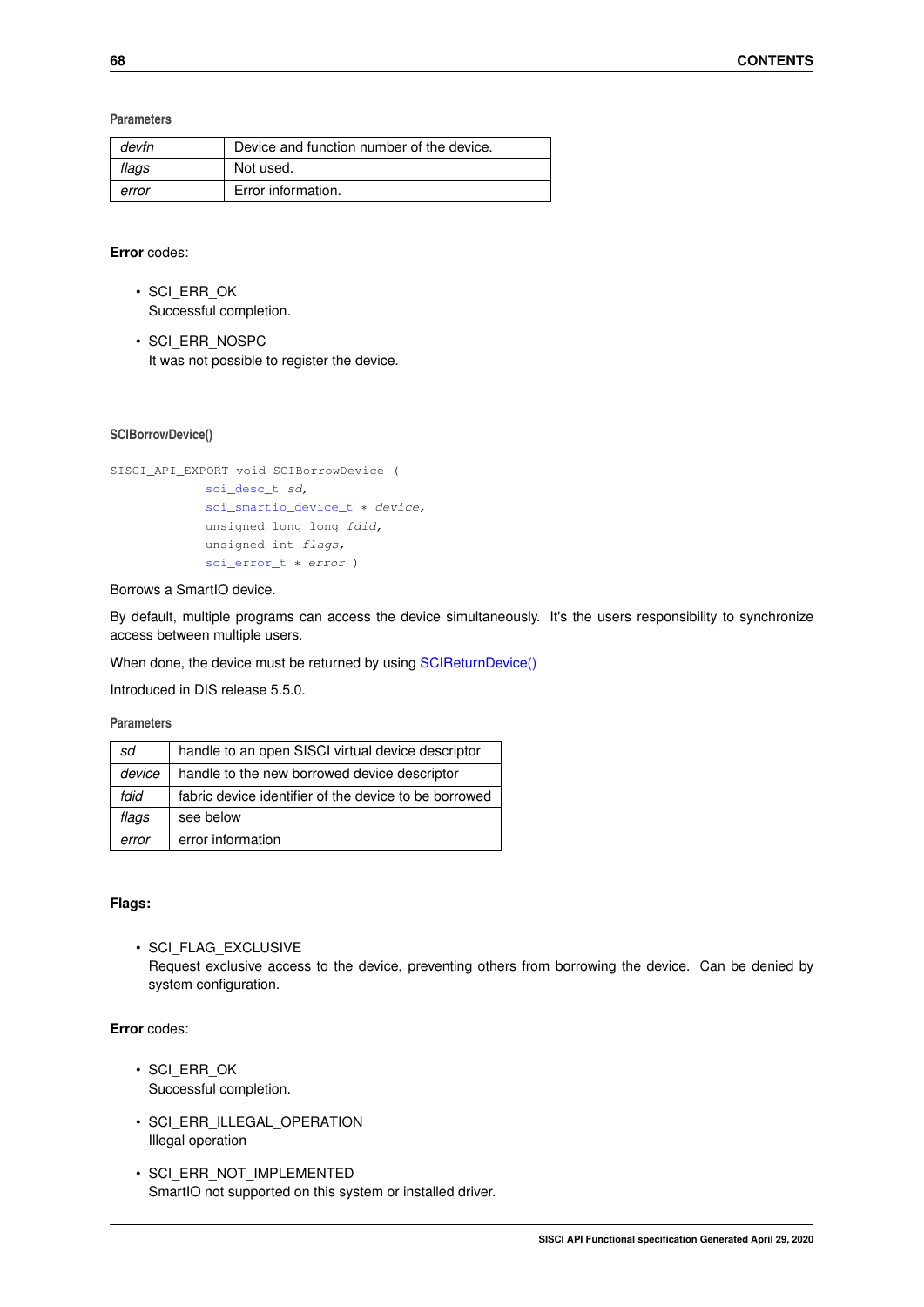- <span id="page-72-1"></span>• SCI\_ERR\_NOT\_AVAILABLE Device is not currently available
- SCI ERR\_NO\_SUCH\_FDID No device with the given fdid exists

# <span id="page-72-0"></span>**SCIReturnDevice()**

```
SISCI_API_EXPORT void SCIReturnDevice (
             sci_smartio_device_t device,
             unsigned int flags,
             sci_error_t ∗ error )
```
Undo SCIBorrowDevice by releasing the borrowed device.

Any resouces (segments, interrupts, etc) assosiated with the device should be released before returning the device.

Introduced in DIS release 5.5.0.

# **Parameters**

|       | <i>device</i>   handle to the descriptor of the device that is being returned |  |
|-------|-------------------------------------------------------------------------------|--|
| flags | not used                                                                      |  |
| error | error information                                                             |  |

# **Error** codes:

- SCI\_ERR\_OK Successful completion.
- SCI ERR ILLEGAL OPERATION Illegal operation

#### **SCIReleaseExclusiveBorrow()**

```
SISCI_API_EXPORT void SCIReleaseExclusiveBorrow (
            sci_smartio_device_t device,
             unsigned int flags,
             sci_error_t * error )
```
Release the exclusive lock on a borrowed device, allowing others to use the device concurrently.

Notes:

• This function is currently not implemented.

Introduced in DIS release 5.11.0.

# **Parameters**

| device | handle to the descriptor of the device that is currently being borrowed exclusively |
|--------|-------------------------------------------------------------------------------------|
| flags  | not used                                                                            |
| error  | error information                                                                   |

**Error** codes: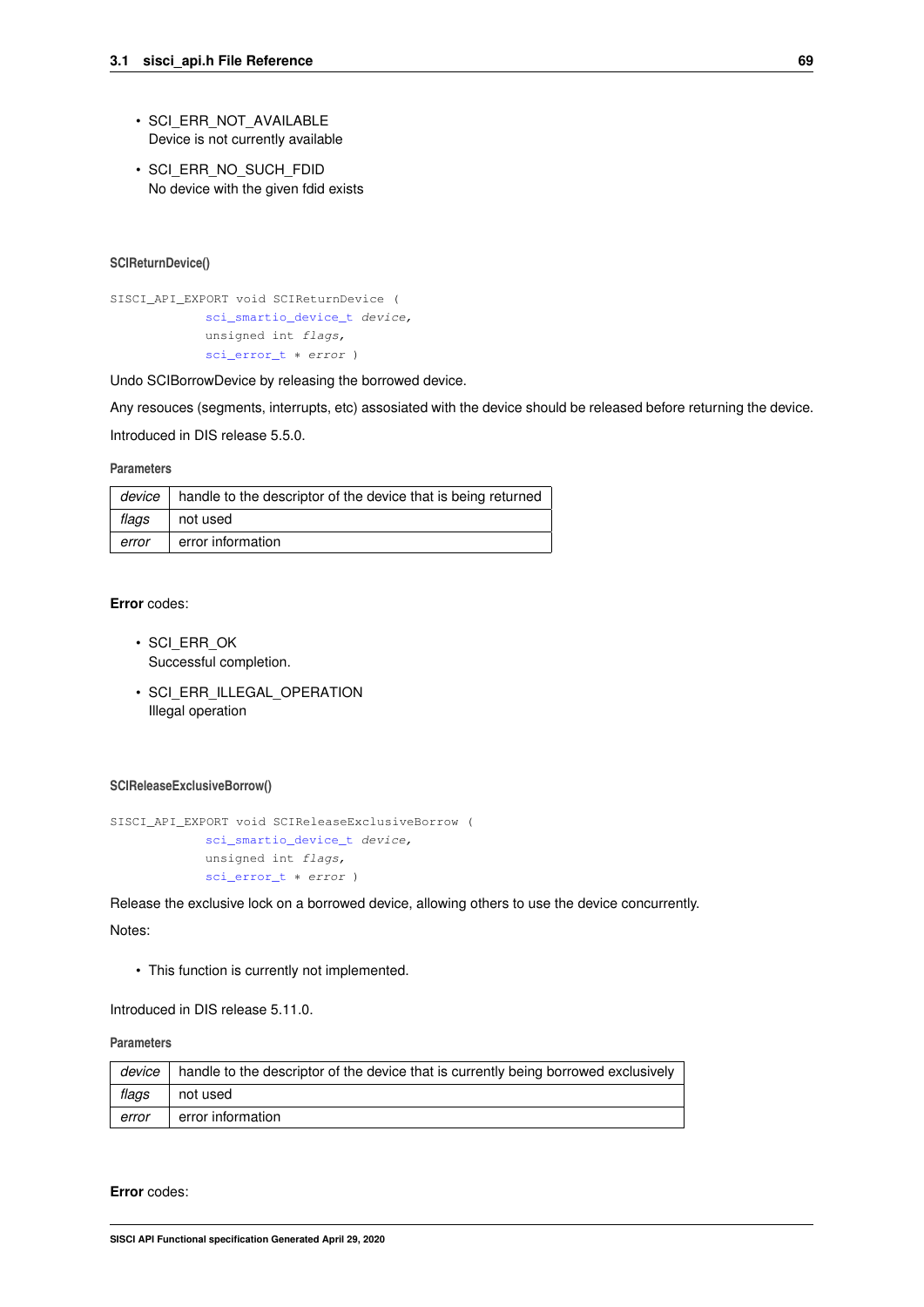- <span id="page-73-1"></span>• SCI\_ERR\_OK Successful completion.
- SCI ERR\_ILLEGAL\_OPERATION Illegal operation

#### <span id="page-73-0"></span>**SCIConnectDeviceSegment()**

```
SISCI_API_EXPORT void SCIConnectDeviceSegment (
             sci_smartio_device_t device,
             sci_remote_segment_t * segment,
             unsigned int segmentId,
             unsigned int segmentType,
             sci_cb_device_segment_t callback,
             void ∗ callbackArg,
             unsigned int flags,
             sci_error_t ∗ error )
```
#### Connects an application to a device memory segment.

There are three different types of device memory segments that can be connected to: BAR, private and shared. The type is specified with the type parameter. This function will connect to such segments for a borrowed device (See [SCIBorrowDevice\(\)\)](#page-71-0). These segments must be connected to with this function, but are otherwise identical other remote segments. The behaviour of this function is identical to [SCIConnectSegment\(\)](#page-23-0) with the exception of the function parameters and any notes, flags or error codes documented here.

# Notes:

- Device memory segments must be disconnected (see [SCIDisconnectSegment\(\)\)](#page-24-0) before the associated device is returned (see [SCIReturnDevice\(\)\)](#page-72-0). Otherwise the state of the segment is undefined after returning the device.
- NOTE: Callbacks are currently not supported, but will be in the future.
- Path to the device memory segment (local adapter and node identifier) is chosen automatically.

# Introduced in DIS release 5.5.0.

## **Parameters**

| device      | handle to the device that the segment is associated with                |  |
|-------------|-------------------------------------------------------------------------|--|
| segment     | handle to the new connected segment descriptor                          |  |
| segmentId   | number of the segment of the given type that should be connected to     |  |
| segmentType | segment memory type (see below)                                         |  |
| callback    | function called when an asynchronous event affecting the segment occurs |  |
| callbackArg | user-defined parameter passed to the callback function                  |  |
| flags       | See flags below and flags for SCIConnectSegment()                       |  |
| error       | See below and error codes for SCIConnectSegment()                       |  |

#### **Memory** type:

- SCI\_MEMTYPE\_SHARED Connect to a shared segment that different callers and the device can access.
- SCI\_MEMTYPE\_PRIVATE Connect to a private segment that only the local application can access.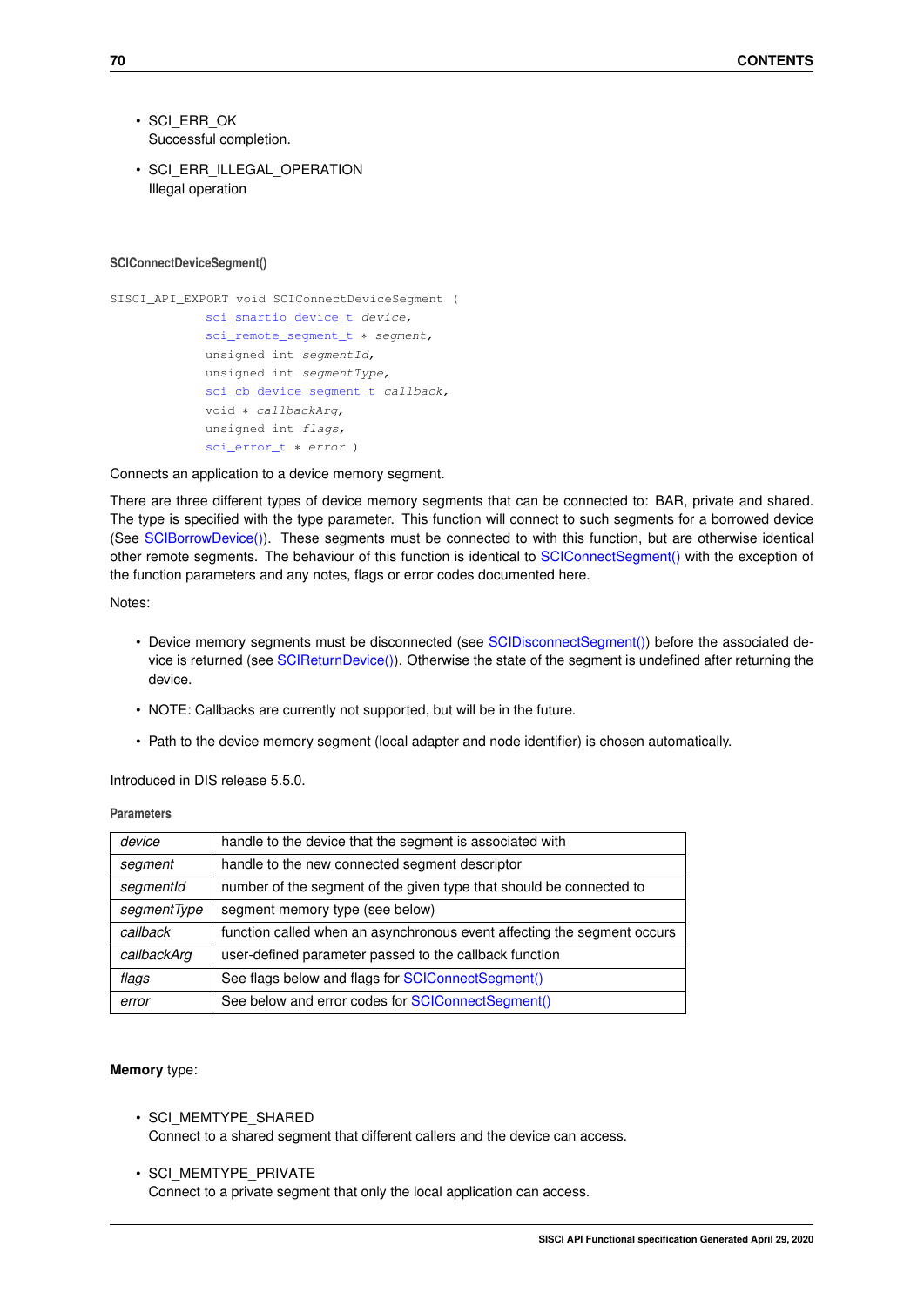<span id="page-74-0"></span>• SCI\_MEMTYPE\_BAR Connects to the device's BAR segment given by the segmentId parameter.

# **Flags:**

• SCI\_FLAG\_USE\_CALLBACK The specified callback is active

# **Error** codes:

• SCI\_ERR\_OK Successful completion

## **SCIConnectDeviceSegmentPath()**

```
SISCI_API_EXPORT void SCIConnectDeviceSegmentPath (
             sci_smartio_device_t device,
            sci_remote_segment_t * segment,
            unsigned int nodeId,
             unsigned int segmentId,
             unsigned int segmentType,
             unsigned int localAdapterNo,
             sci_cb_device_segment_t callback,
             void ∗ callbackArg,
             unsigned int flags,
```
[sci\\_error\\_t](#page-83-0) ∗ error )

This function is identical to [SCIConnectDeviceSegment\(\),](#page-73-0) except the path (local adapter and node ID) is specified manually.

Notes:

- Device memory segments must be disconnected (see [SCIDisconnectSegment\(\)\)](#page-24-0) before the associated device is returned (see [SCIReturnDevice\(\)\)](#page-72-0). Otherwise the state of the segment is undefined after returning the device.
- A remote segment callback reason SCI\_CB\_DISCONNECT for a device segment signals that the segment has been disconnected and any mapping to it is invalid.
- NOTE: Callbacks are currently not supported, but will be in the future.

Introduced in DIS release 5.5.0.

#### **Parameters**

| device         | handle to the device that the segment is associated with                    |  |
|----------------|-----------------------------------------------------------------------------|--|
| segment        | handle to the new connected segment descriptor                              |  |
| nodeld         | identifier of the node where the segment is allocated                       |  |
| segmentId      | number of the segment of the given type that should be connected to         |  |
| segmentType    | segment memory type (see below)                                             |  |
| localAdapterNo | number of the local adapter through which the device segment can be reached |  |
| callback       | function called when an asynchronous event affecting the segment occurs.    |  |
| callbackArg    | user-defined parameter passed to the callback function                      |  |
| flags          | See flags below and flags for SCIConnectSegment()                           |  |
| error          | See below and error codes for SCIConnectSegment()                           |  |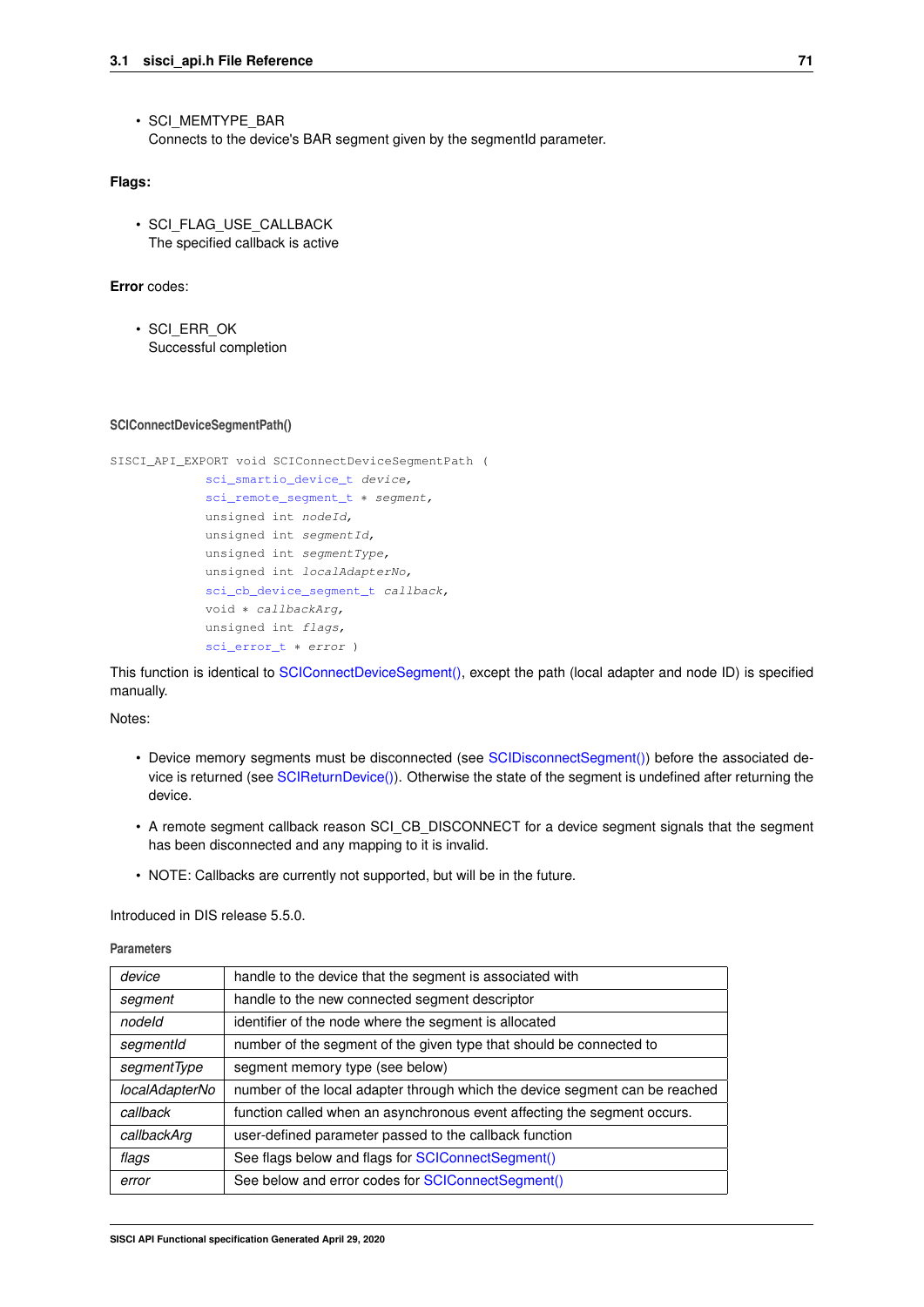## <span id="page-75-0"></span>**Memory** type:

- SCI\_MEMTYPE\_SHARED Connect to a shared segment that different callers and the device can access.
- SCI\_MEMTYPE\_PRIVATE Connect to a private segment that only the local application can access.
- SCI\_MEMTYPE\_BAR Connects to the device's BAR segment given by the segmentId parameter.

# **Flags:**

• SCI\_FLAG\_USE\_CALLBACK The specified callback is active

#### **Error** codes:

• SCI\_ERR\_OK Successful completion

#### **SCICreateDeviceSegment()**

```
SISCI_API_EXPORT_void_SCICreateDeviceSegment (
             sci_smartio_device_t device,
             unsigned int segmentId,
             size_t size,
             unsigned int type,
             unsigned int accessHints,
             unsigned int flags,
             sci_error_t * error )
```
## Creates a memory segment and associates it with a device.

There are only two possible types of device memory segments: private and shared. The type is specified with the type parameter. Shared segments are available to all nodes, while private segments are only available to the local application.

This function will create such segments for a borrowed device (see [SCIBorrowDevice\(\)\)](#page-71-0). Segments must be connected to using [SCIConnectDeviceSegment\(\)](#page-73-0) afterwards in order to obtain a segment handle, but are otherwise identical other remote segments.

The location of device memory segments will be determined through access pattern hint indicators, which can be used in different combinations. More specific indications will aid the implementation in choosing the most appropriate segment location. See below for a full description.

Notes:

- Private device memory segments are destroyed when the associated device is returned by the local application (see [SCIReturnDevice\(\)\)](#page-72-0).
- Shared segments, once created, will continue to exist until the device is returned by all applications on all nodes. The number of shared segments is therefore limited.
- The implementation will choose the most appropriate location for the segment based on access pattern hints.
- The caller must specify at least one access pattern hint unless either SCI\_FLAG\_DEVICE\_SIDE\_ONLY or SCI\_FLAG\_LOCAL\_ONLY is specified.
- Device side allocation may fail if SCI\_FLAG\_DEVICE\_SIDE\_ONLY is specified.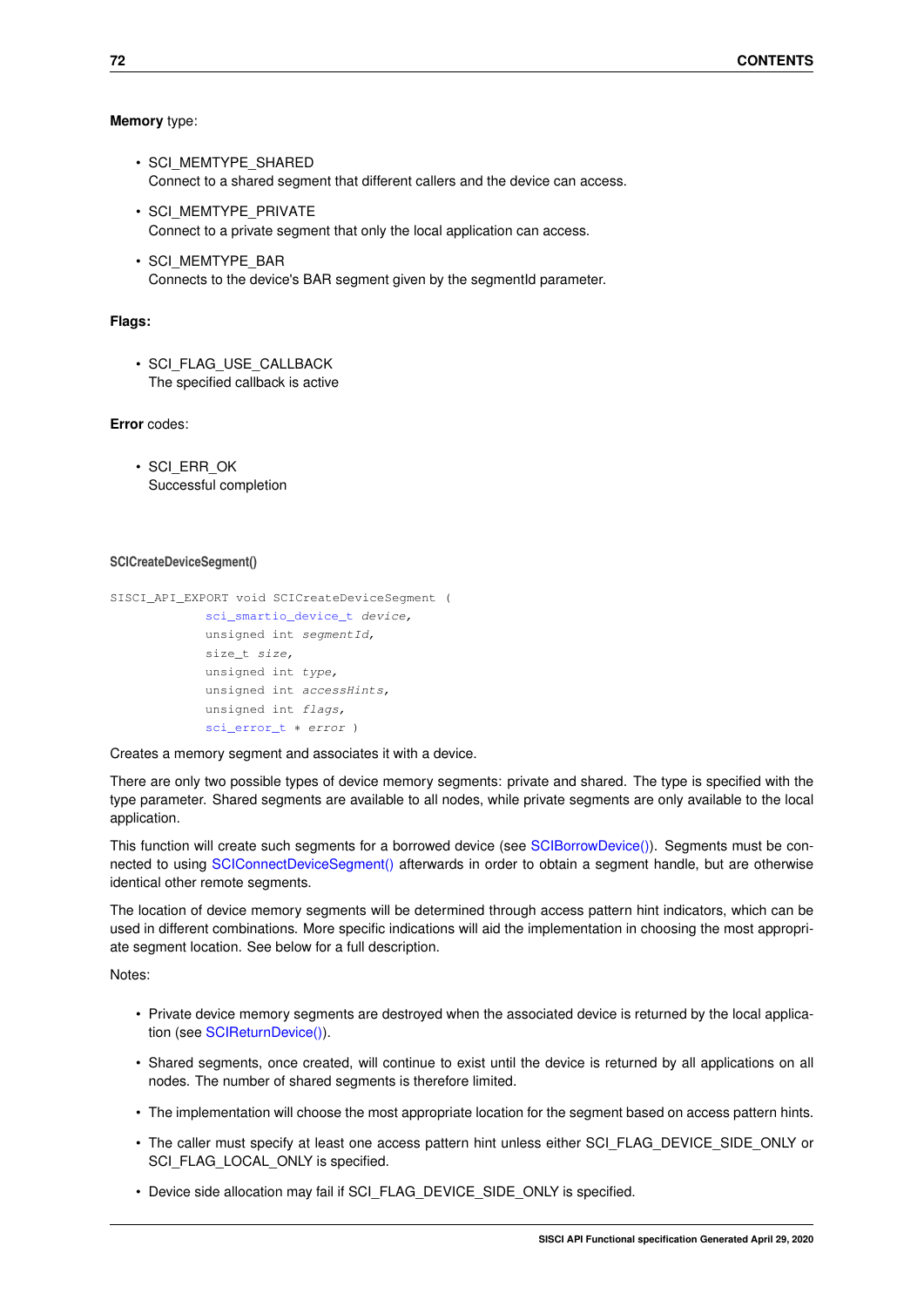- Device memory segments must be explicitly mapped for the device using [SCIMapRemoteSegmentFor](#page-79-0)← [Device\(\).](#page-79-0) Such segments must be created using access hints indicating device access, otherwise the behavior is undefined.
- Device memory segments must be mapped for the local host using [SCIMapRemoteSegment\(\).](#page-27-0) Such segments must be created using access hints indicating host access, otherwise the behavior is undefined.

Introduced in DIS release 5.11.0.

# **Parameters**

| device      | handle to the device that the segment is to be associated with |  |
|-------------|----------------------------------------------------------------|--|
| segmentId   | identifier of the segment to create and connect to             |  |
| size        | segment size                                                   |  |
| type        | segment memory type (see below)                                |  |
| accessHints | indicate access pattern (see below)                            |  |
| flags       | see flags below and flags for SCIConnectSegment()              |  |
| error       | see below and error codes for SCIConnectSegment()              |  |

# **Memory** types:

• SCI\_MEMTYPE\_SHARED

Create a shared segment that multiple hosts and the device can access. The segment will continue to exist for the life-time of the device.

• SCI\_MEMTYPE\_PRIVATE

The segment will be private meaning it is only visible to the local application and device. The segment identifier will be considered private to the local application.

**Memory** access pattern indicators:

- SCI\_MEMACCESS\_DEVICE\_READ Device will read from device memory segment.
- SCI\_MEMACCESS\_DEVICE\_WRITE Device will write to device memory segment.
- SCI\_MEMACCESS\_HOST\_READ The local host will read from device memory segment.
- SCI\_MEMACCESS\_HOST\_WRITE The local host will write to device memory segment.
- SCI\_MEMACCESS\_MULTIHOST\_READ Multiple hosts will read from the device memory segment. Can not be used for private segments.
- SCI\_MEMACCESS\_MULTIHOST\_WRITE Multiple hosts will write to device memory segment. Can not be used for private segments.

# **Flags:**

- SCI\_FLAG\_DEVICE\_SIDE\_ONLY Only allow allocation close to the device. Can not be used with SCI\_FLAG\_LOCAL\_ONLY.
- SCI\_FLAG\_LOCAL\_ONLY Only allow allocation on the local node. Can not be used with SCI\_FLAG\_DEVICE\_SIDE\_ONLY.
- SCI\_FLAG\_DEVICE\_PREFER\_BANDWIDTH Optimize for larger data transfers (bandwidth) between device and segment.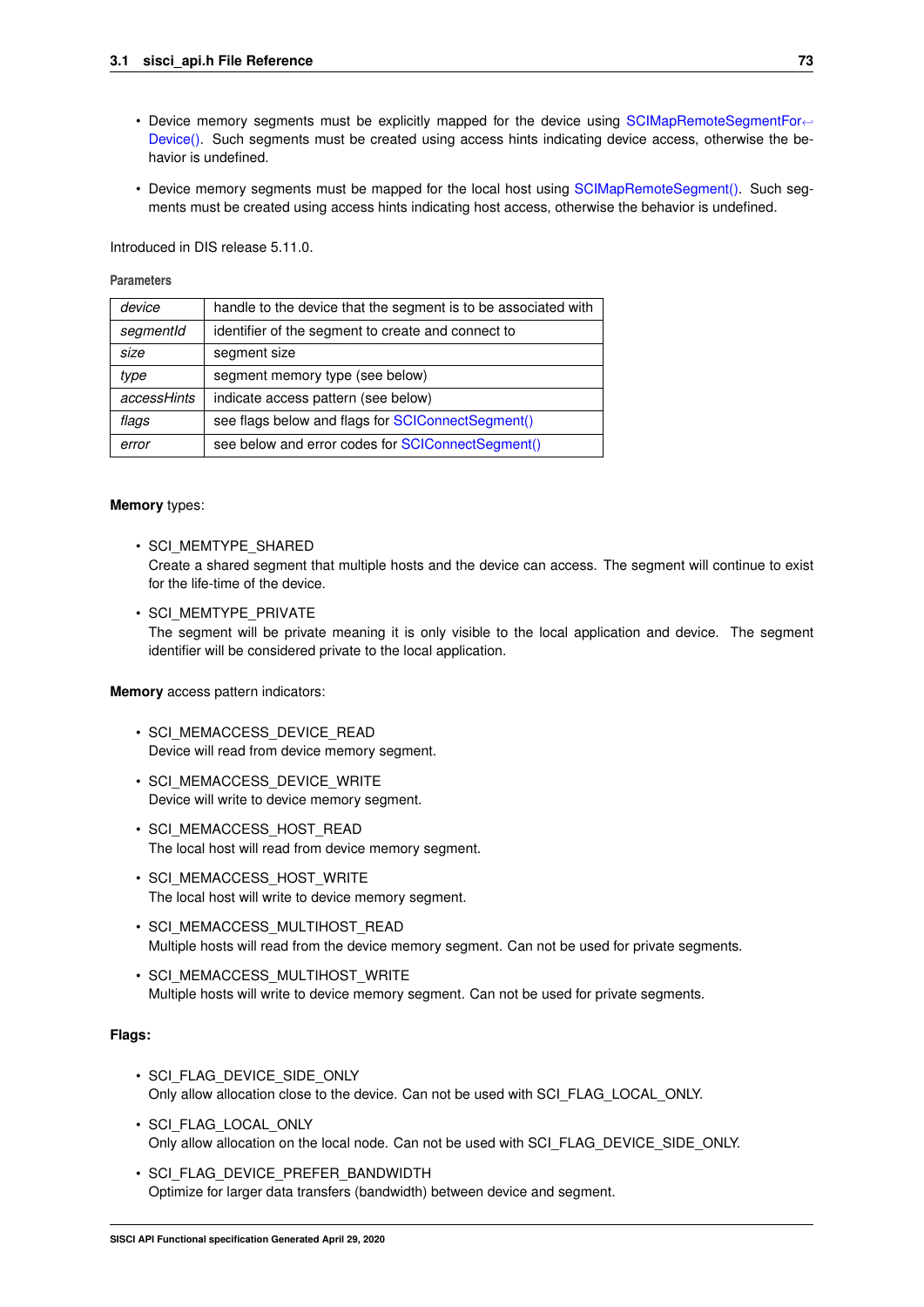```
• SCI_FLAG_HOST_PREFER_BANDWIDTH
 Optimize for larger data transfers (bandwidth) between local host and segment.
```
**Error** codes:

- SCI\_ERR\_OK Successful completion.
- SCI\_ERR\_NOSPC Could not create segment.
- SCI\_ERR\_SEGMENTID\_USED The segment with this segmentId is already used.
- SCI\_ERR\_NOT\_AVAILABLE Combination of access pattern hints and flags is not available.
- SCI ERR\_ILLEGAL\_OPERATION Operation is not supported for the specified segment type.

# <span id="page-77-0"></span>**SCIMapLocalSegmentForDevice()**

```
SISCI_API_EXPORT void SCIMapLocalSegmentForDevice (
             sci_local_segment_t segment,
             unsigned int localAdapterNo,
             sci_smartio_device_t device,
             sci_ioaddr_t ∗ remoteAddr,
             size_t offset,
             size_t size,
             sci_cb_device_mapping_t callback,
             void ∗ callbackArg,
             unsigned int flags,
             sci_error_t ∗ error )
```
Sets up access to a local segment for device that is being borrowed from a remote node, allowing the device to DMA to the segment using remoteAddr.

Semantically similar to the device performing [SCIConnectSegment\(\)](#page-23-0) and [SCIMapRemoteSegment\(\).](#page-27-0) Aftes successful completion, the device can access the segment using the address in remoteAddr.

Notes:

- Using size 0 maps the entire remainder of the segment starting at offset for the device.
- Offset and size must be aligned as required by the implementation.
- Mapping parts of a segment for the device does not guarantee that a device is prevented from accessing the remainder of the segment.

Introduced in DIS release 5.5.0.

**Parameters**

| segment        | handle to the local segment descriptor                                        |  |
|----------------|-------------------------------------------------------------------------------|--|
| localAdapterNo | number of the local adapter through which the local segment can be mapped     |  |
| device         | handle to the descriptor of the device that the segment should be mapped for. |  |
| remoteAddr     | resulting remote address that device can access segment through               |  |
| offset         | offset into the remote segment mapping should begin.                          |  |
| size           | size of the area of the remote segment to be mapped, starting from offset.    |  |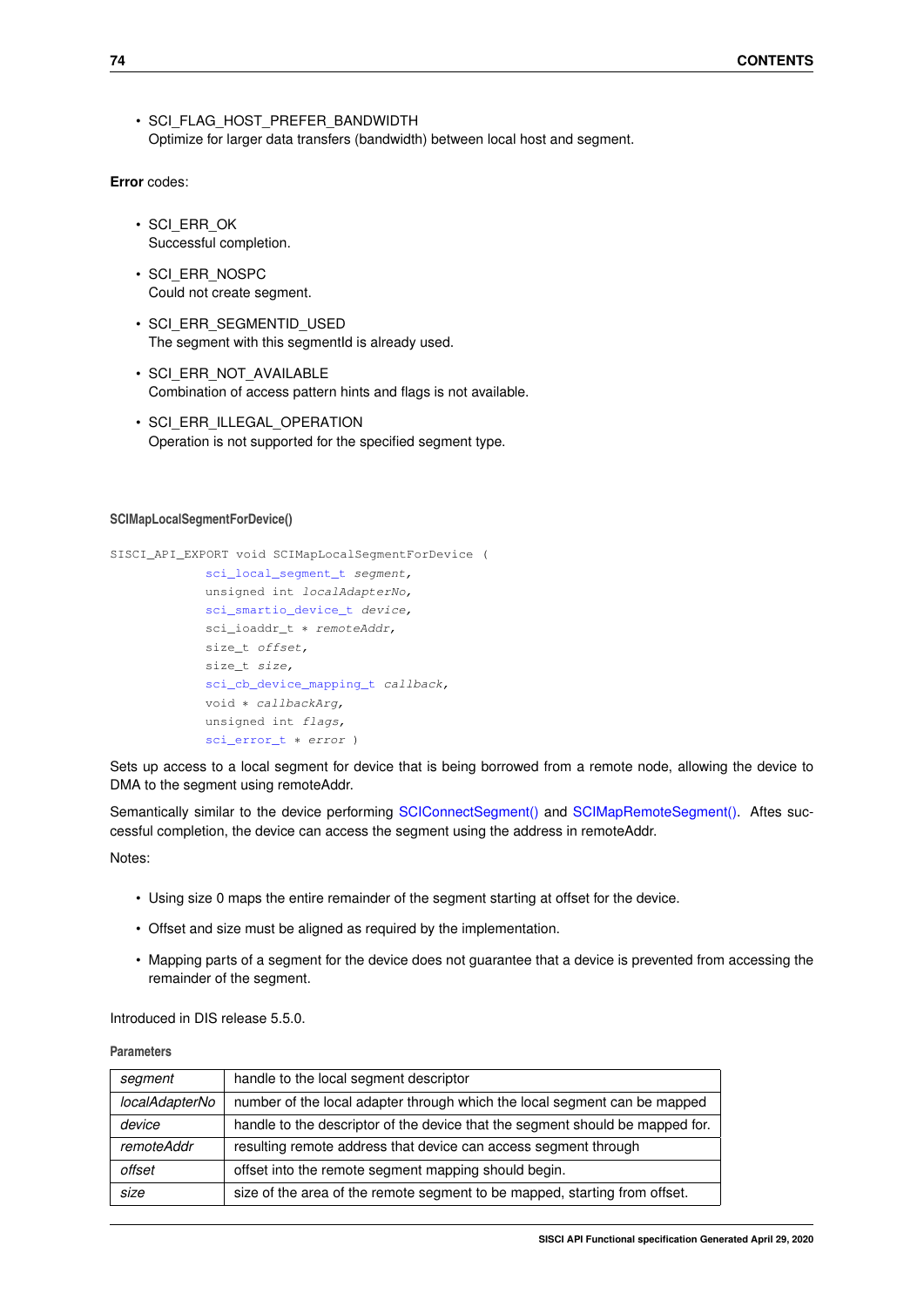## <span id="page-78-0"></span>**Parameters**

| callback    | not implemented.  |
|-------------|-------------------|
| callbackArg | not implemented.  |
| flags       | not used          |
| error       | error information |

# **Error** codes:

- SCI\_ERR\_OK Successful completion.
- SCI ERR ILLEGAL OPERATION Illegal operation
- SCI\_ERR\_NOT\_CONNECTED The links between device node and local node are not active.
- SCI\_ERR\_OUT\_OF\_RANGE The sum of the offset and size is larger than the segment size.
- SCI\_ERR\_SIZE\_ALIGNMENT Size is not correctly aligned as required by the implementation.
- SCI\_ERR\_OFFSET\_ALIGNMENT Offset is not correctly aligned as required by the implementation.

#### **SCIUnmapLocalSegmentForDevice()**

```
SISCI_API_EXPORT void SCIUnmapLocalSegmentForDevice (
            sci local segment t segment,
            unsigned int localAdapterNo,
             sci_smartio_device_t device,
             unsigned int flags,
             sci_error_t ∗ error )
```
Undo [SCIMapLocalSegmentForDevice\(\).](#page-77-0)

Semantically similar to the device performing [SCIUnmapSegment\(\)](#page-29-0) and [SCIDisconnectSegment\(\).](#page-24-0)

Introduced in DIS release 5.5.0.

# **Parameters**

| segment        | handle to the local segment descriptor                                        |  |
|----------------|-------------------------------------------------------------------------------|--|
| localAdapterNo | number of the local adapter through which the local segment has been mapped   |  |
| device         | handle to the descriptor of the device that the segment should be mapped for. |  |
| flags          | not used                                                                      |  |
| error          | error information                                                             |  |

# **Error** codes:

- SCI\_ERR\_OK Successful completion.
- SCI\_ERR\_ILLEGAL\_OPERATION Illegal operation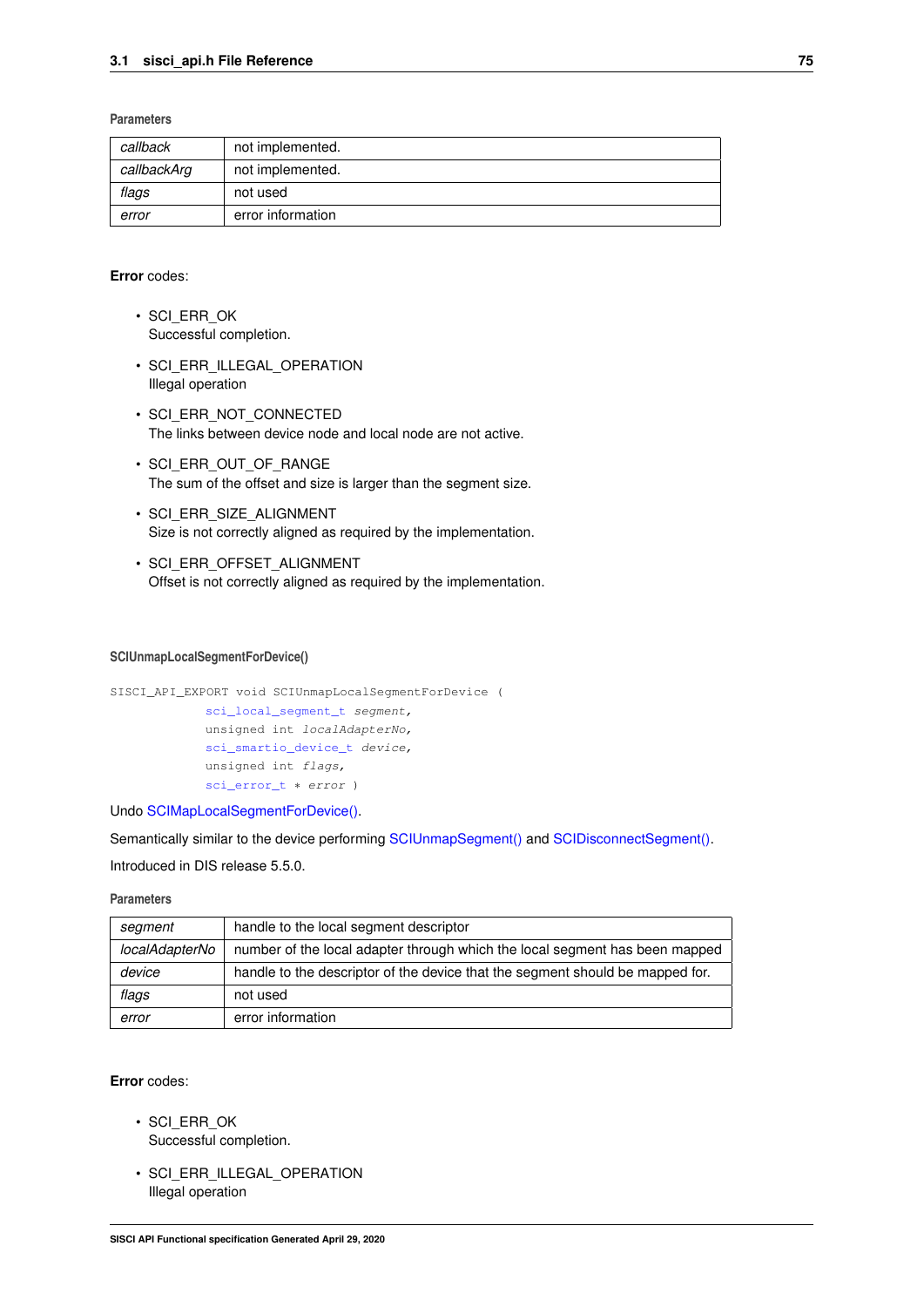## <span id="page-79-1"></span><span id="page-79-0"></span>**SCIMapRemoteSegmentForDevice()**

```
SISCI_API_EXPORT void SCIMapRemoteSegmentForDevice (
             sci_remote_segment_t segment,
             sci_smartio_device_t device,
             sci_ioaddr_t * remoteAddr,
             size_t offset,
             size t size,
             sci_cb_device_mapping_t callback,
             void ∗ callbackArg,
             unsigned int flags,
             sci_error_t * error )
```
Sets up access to a remote segment for device that is being borrowed from a remote node, allowing the device to DMA to the segment using remoteAddr.

Semantically similar to the device performing [SCIConnectSegment\(\)](#page-23-0) and [SCIMapRemoteSegment\(\).](#page-27-0) Aftes successful completion, the device can access the segment using the address in remoteAddr.

Notes:

- Using size 0 maps the entire remainder of the segment starting at offset for the device.
- Offset and size must be aligned as required by the implementation.
- Mapping parts of a segment for the device does not guarantee that a device is prevented from accessing the remainder of the segment.

Introduced in DIS release 5.5.0.

# **Parameters**

| segment           | handle to the remote segment descriptor                                       |  |
|-------------------|-------------------------------------------------------------------------------|--|
| device            | handle to the descriptor of the device that the segment should be mapped for. |  |
| <i>remoteAddr</i> | resulting remote address that device can access segment through               |  |
| offset            | offset into the remote segment mapping should begin.                          |  |
| size              | size of the area of the remote segment to be mapped, starting from offset.    |  |
| callback          | not implemented.                                                              |  |
| callbackArg       | not implemented.                                                              |  |
| flags             | not used                                                                      |  |
| error             | error information                                                             |  |

# **Error** codes:

- SCI\_ERR\_OK Successful completion.
- SCI\_ERR\_ILLEGAL\_OPERATION Illegal operation
- SCI\_ERR\_NOT\_CONNECTED The links between nodes are not active.
- SCI\_ERR\_OUT\_OF\_RANGE The sum of the offset and size is larger than the segment size.
- SCI\_ERR\_SIZE\_ALIGNMENT Size is not correctly aligned as required by the implementation.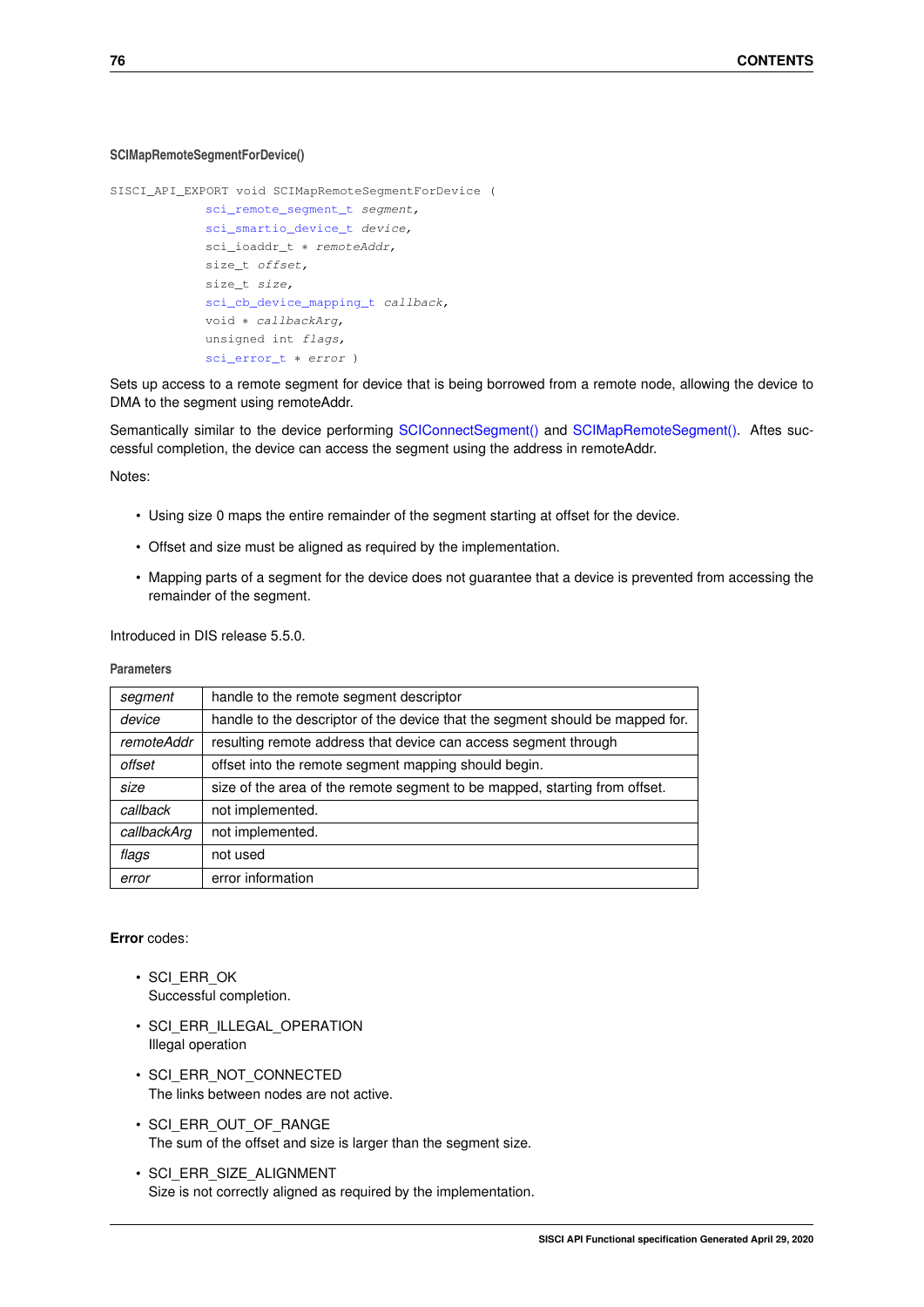<span id="page-80-0"></span>• SCI\_ERR\_OFFSET\_ALIGNMENT Offset is not correctly aligned as required by the implementation.

#### **SCIUnmapRemoteSegmentForDevice()**

```
SISCI_API_EXPORT void SCIUnmapRemoteSegmentForDevice (
            sci_remote_segment_t segment,
             sci_smartio_device_t device,
             unsigned int flags,
            sci_error_t * error )
```
Undo [SCIMapRemoteSegmentForDevice\(\).](#page-79-0)

Semantically similar to the device performing [SCIUnmapSegment\(\)](#page-29-0) and [SCIDisconnectSegment\(\).](#page-24-0)

Introduced in DIS release 5.5.0.

# **Parameters**

| segment | handle to the local segment descriptor                                        |  |
|---------|-------------------------------------------------------------------------------|--|
| device  | handle to the descriptor of the device that the segment should be mapped for. |  |
| flags   | not used                                                                      |  |
| error   | error information                                                             |  |

# **Error** codes:

- SCI\_ERR\_OK Successful completion.
- SCI ERR\_ILLEGAL\_OPERATION Illegal operation

#### **SCIGetDeviceList()**

```
SISCI_API_EXPORT size_t SCIGetDeviceList (
            sci_desc_t sd,
            unsigned long long * fdids,
             size_t length,
             const sci_smartio_device_info_t ∗ filter,
             unsigned int flags,
             sci_error_t ∗ error )
```
Retrieve a list of fabric device identifiers of SmartIO devices discovered by the local node.

The user can also specify devices of interest by supplying device information struct specifying fields that must be matched. The filter argument may be NULL, in which case all discovered devices will be returned.

Examples of fields to filter on: pci\_vendor\_id, pci\_device\_id, pci\_class\_id, pci\_serial\_number, ...

Introduced in DIS release 5.11.0

Notes:

- The list of fabric device identifiers is not quaranteed any particular ordering.
- The actual number of devices discovered matching the filter may exceed the available entries in the fabric device identifier array. In this case, error will be set to SCI\_ERR\_MAX\_ENTRIES.
- Fields in the filter specification that are set to 0 will be ignored. The filter specification argument may be NULL.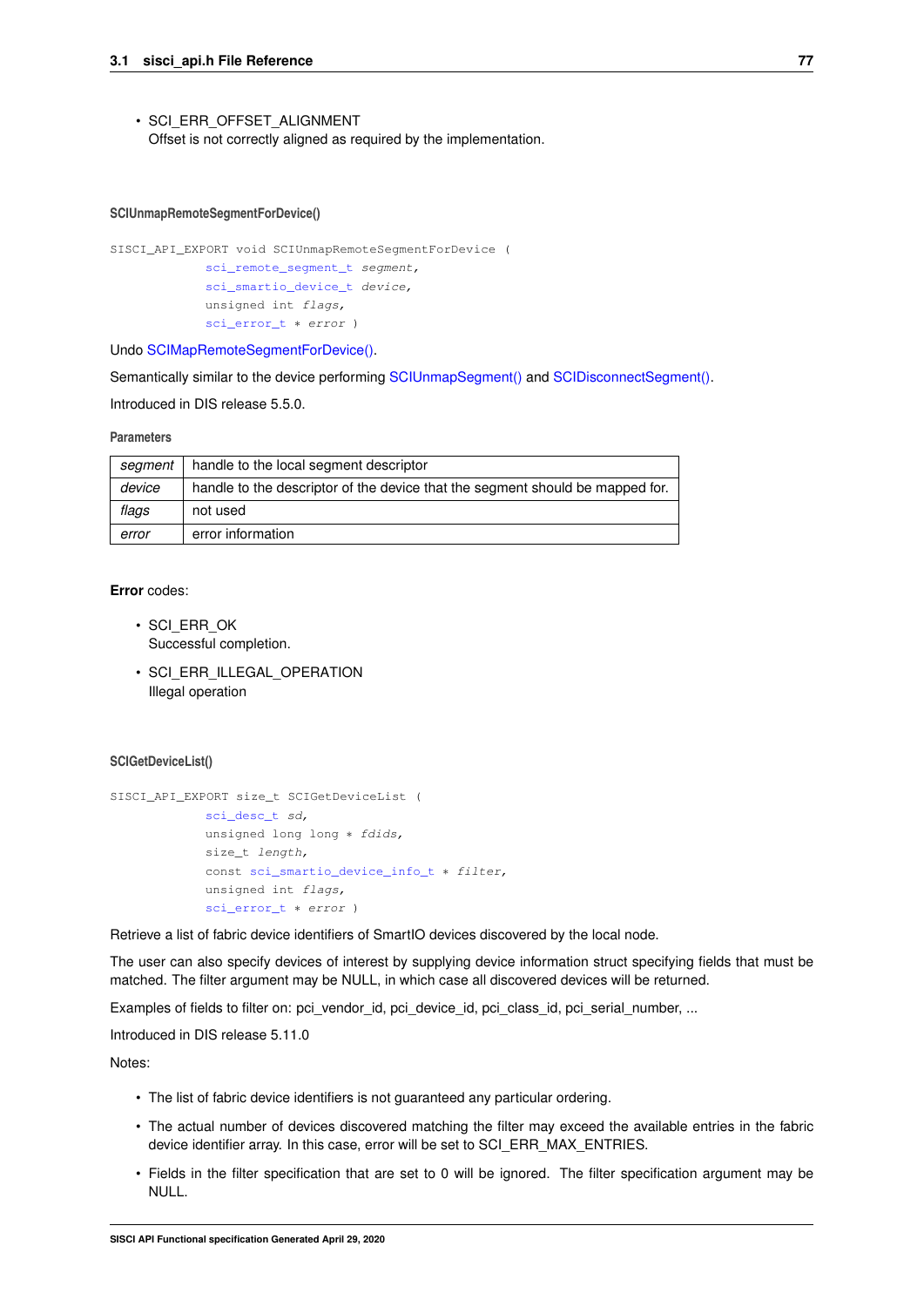<span id="page-81-0"></span>• Adapter and node identifier is ignored unless SCI\_FLAG\_SPECIFY\_PATH is set.

# **Parameters**

| sd     | handle to an open SISCI virtual device descriptor                      |  |
|--------|------------------------------------------------------------------------|--|
| fdids  | pointer to an array of fabric device identifiers, at least length long |  |
| length | the length of the fdids array                                          |  |
| filter | used to filter devices of interest (can be NULL)                       |  |
| flags  | see below                                                              |  |
| error  | error information                                                      |  |

# **Returns**

• The function returns the number of entries in the fabric device identifier list for devices matching the filter.

# **Flags:**

- SCI FLAG SPECIFY PATH Filter on adapter and node id.
- SCI FLAG SPECIFY SLOT Filter on physical slot.

# **Error** codes:

- SCI\_ERR\_OK Successful completion.
- SCI ERR ILLEGAL OPERATION Illegal operation.
- SCI\_ERR\_MAX\_ENTRIES The number of devices matching the filter exceeds the number of available entries.

# **SCIGetFabricDeviceId()**

SISCI\_API\_EXPORT unsigned long long SCIGetFabricDeviceId ( [sci\\_smartio\\_device\\_t](#page-87-0) device )

Get fabric device identifier of SmartIO device.

Introduced in DIS release 5.11.0

# **Parameters**

*device* device handle descriptor

**Returns**

- The fabric device identifier.
- **3.1.3 Variable Documentation**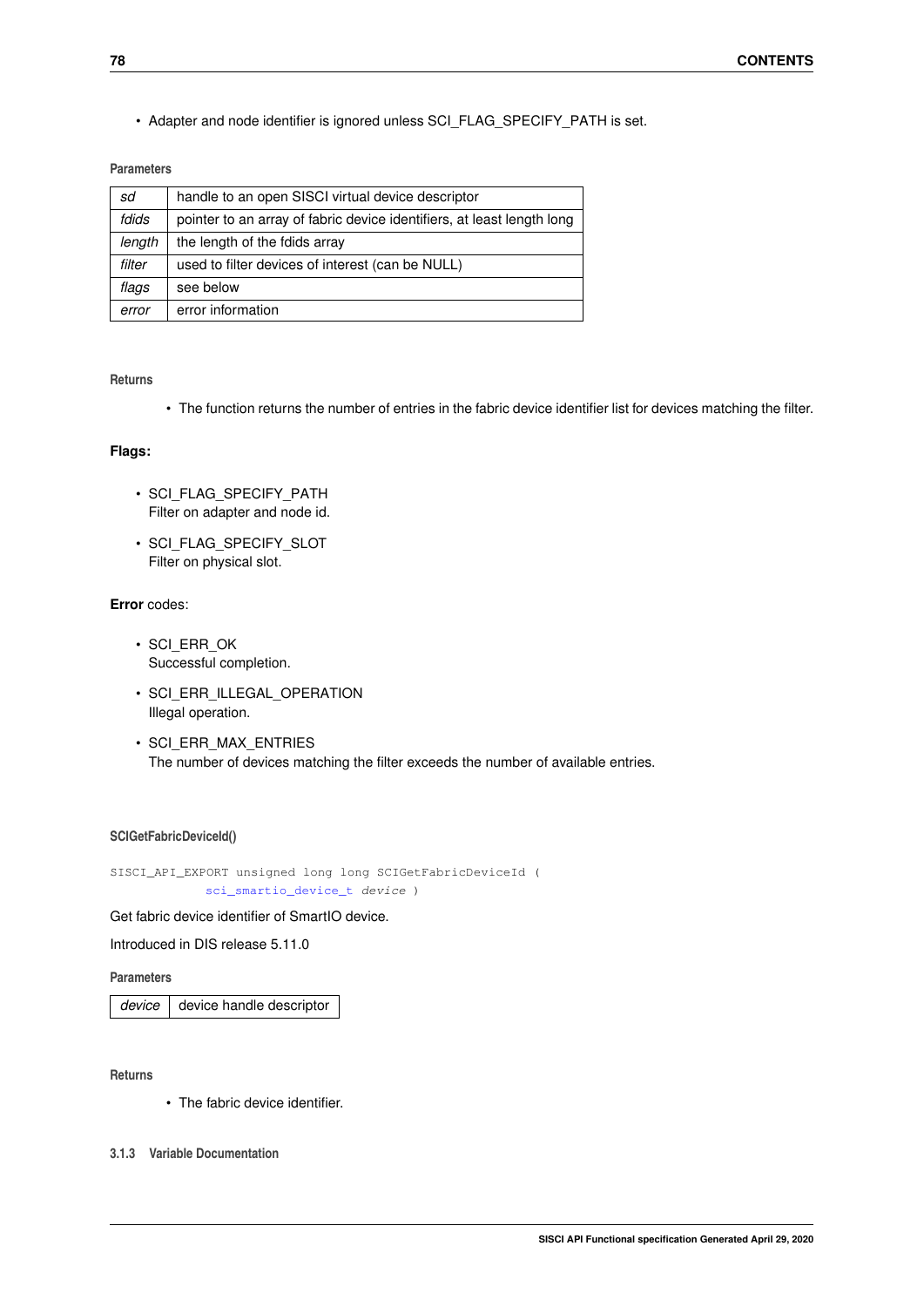#### <span id="page-82-0"></span>**SCI\_FLAG\_BROADCAST**

SISCI\_API\_EXPORT const unsigned int SCI\_FLAG\_BROADCAST

Enable Multicast.

#### **SCI\_FLAG\_LOCK\_USER\_MEM**

SISCI\_API\_EXPORT const unsigned int SCI\_FLAG\_LOCK\_USER\_MEM

Pin user memory.

# **3.2 sisci\_api\_introduction.txt File Reference**

### **3.3 sisci\_error.h File Reference**

Data types.

## **Enumerations**

• enum [sci\\_error\\_t](#page-83-0) {

[SCI\\_ERR\\_OK](#page-83-1) = 0x000, [SCI\\_ERR\\_BUSY](#page-83-2) = (0x900 | SISCI\_ERR\_MASK), [SCI\\_ERR\\_FLAG\\_NOT\\_IMPLE](#page-83-3)←  $MENTED = (0x901 | SISCI ERR MASK)$  $MENTED = (0x901 | SISCI ERR MASK)$ , SCIERR ILLEGAL FLAG = (0x902 | SISCI ERR MASK), [SCI\\_ERR\\_NOSPC](#page-83-5) = (0x904 | SISCI\_ERR\_MASK), [SCI\\_ERR\\_API\\_NOSPC](#page-83-6) = (0x905 | SISCI\_ERR\_MASK), [SCI\\_ERR\\_HW\\_NOSPC](#page-83-7) =  $(0x906$  | SISCI\_ERR\_MASK), [SCI\\_ERR\\_NOT\\_IMPLEMENTED](#page-83-8) =  $(0x907)$  SIS $\leftrightarrow$ CI\_ERR\_MASK),

[SCI\\_ERR\\_ILLEGAL\\_ADAPTERNO](#page-83-9) = (0x908 | SISCI\_ERR\_MASK), [SCI\\_ERR\\_NO\\_SUCH\\_ADAPTERNO](#page-83-10) = (0x909 | SISCI\_ERR\_MASK), [SCI\\_ERR\\_TIMEOUT](#page-83-11) = (0x90A | SISCI\_ERR\_MASK), SCI\_ERR\_OUT\_OF ←  $RANGE = (0x90B | SISCI ERR MASK),$  $RANGE = (0x90B | SISCI ERR MASK),$ 

[SCI\\_ERR\\_NO\\_SUCH\\_SEGMENT](#page-83-13) = (0x90C | SISCI\_ERR\_MASK), [SCI\\_ERR\\_NO\\_SUCH\\_INTNO](#page-83-14) =  $(SCI \leftarrow$ ERR\_NO\_SUCH\_SEGMENT), [SCI\\_ERR\\_ILLEGAL\\_NODEID](#page-83-15) = (0x90D | SI[SCI\\_ERR](#page-83-16)\_MASK), SCI\_ERR←-[\\_CONNECTION\\_REFUSED](#page-83-16) = (0x90E | SISCI\_ERR\_MASK),

[SCI\\_ERR\\_SEGMENT\\_NOT\\_CONNECTED](#page-83-17) = (0x90F | SISCI\_ERR\_MASK), [SCI\\_ERR\\_SIZE\\_ALIGNMENT](#page-83-18)  $= (0x910 |$  SISCI\_ERR\_MASK), [SCI\\_ERR\\_OFFSET\\_ALIGNMENT](#page-83-19) =  $(0x911 |$  SI[SCI\\_E](#page-83-20)RR\_MASK), SCI\_E← [RR\\_ILLEGAL\\_PARAMETER](#page-83-20) = (0x912 | SISCI\_ERR\_MASK),

[SCI\\_ERR\\_MAX\\_ENTRIES](#page-83-21) = (0x913 | SISCI\_ERR\_MASK), [SCI\\_ERR\\_SEGMENT\\_NOT\\_PREPARED](#page-83-22) =  $(0x914$  | SISCI\_ERR\_MASK), [SCI\\_ERR\\_ILLEGAL\\_ADDRESS](#page-83-23) =  $(0x915$  | SI[SCI\\_ER](#page-83-24)R\_MASK), SCI\_ER $\leftrightarrow$ [R\\_ILLEGAL\\_OPERATION](#page-83-24) =  $(0x916 |$  SISCI\_ERR\_MASK),

[SCI\\_ERR\\_ILLEGAL\\_QUERY](#page-83-25) = (0x917 | SISCI\_ERR\_MASK), [SCI\\_ERR\\_SEGMENTID\\_USED](#page-83-26) = (0x918 | S←-ISCI\_ERR\_MASK), [SCI\\_ERR\\_SYSTEM](#page-83-27) = (0x919 | SISCI\_ERR\_MASK), [SCI\\_ERR\\_CANCELLED](#page-84-0) = (0x91A | SISCI\_ERR\_MASK),

SCI ERR\_NOT\_CONNECTED =  $(0x91B |$  SISCI\_ERR\_MASK), [SCI\\_ERR\\_NOT\\_AVAILABLE](#page-84-2) =  $(0x91C |$ SISCI ERR MASK), SCI ERR\_INCONSISTENT\_VERSIONS =  $(0x91D |$  SISCI ERR MASK), [SCI\\_ERR](#page-84-4)←  $OVERFLOW = (0x91F | SISCI ERR MASK),$ 

 $\text{SCI}$  ERR\_NOT\_INITIALIZED = (0x920 | SISCI\_ERR\_MASK), [SCI\\_ERR\\_ACCESS](#page-84-6) = (0x921 | SISCI\_E $\leftrightarrow$ RR MASK), SCI ERR\_NOT\_SUPPORTED =  $(0x922$  | SISCI\_ERR\_MASK), [SCI\\_ERR\\_DEPRECATED](#page-84-8) = (0x923 | SISCI\_ERR\_MASK),

SCI ERR\_DMA\_NOT\_AVAILABLE =  $(0x924 |$  SISCI\_ERR\_MASK), [SCI\\_ERR\\_DMA\\_DISABLED](#page-84-10) =  $(0x925 |$ SISCI ERR\_MASK), [SCI\\_ERR\\_NO\\_SUCH\\_NODEID](#page-84-11) = (0xA00 | SISCI\_ERR\_MASK), SCI\_ERR\_NODE ← [NOT\\_RESPONDING](#page-84-12) =  $(0xA02 |$  SISCI\_ERR\_MASK),

[SCI\\_ERR\\_NO\\_REMOTE\\_LINK\\_ACCESS](#page-84-13) = (0xA04 | SISCI\_ERR\_MASK), [SCI\\_ERR\\_NO\\_LINK\\_ACCESS](#page-84-14)  $=$  (0xA05 | SISCI\_ERR\_MASK), [SCI\\_ERR\\_TRANSFER\\_FAILED](#page-84-15) = (0xA06 | SI[SCI\\_E](#page-84-16)RR\_MASK) , SCI\_E $\leftrightarrow$  $RR$  IRQL\_ILLEGAL = (0xB02 | SISCI\_ERR\_MASK),

[SCI\\_ERR\\_REMOTE\\_BUSY](#page-84-17) = SCI\_ERR\_EWOULD\_BLOCK, [SCI\\_ERR\\_LOCAL\\_BUSY](#page-84-18) = (0xB03 | SISCI\_←- ERR\_MASK), [SCI\\_ERR\\_ALL\\_BUSY](#page-84-19) = (0xB04 | SISCI\_ERR\_MASK), [SCI\\_ERR\\_NO\\_SUCH\\_FDID](#page-84-20) = (0xB05 | SISCI\_ERR\_MASK) }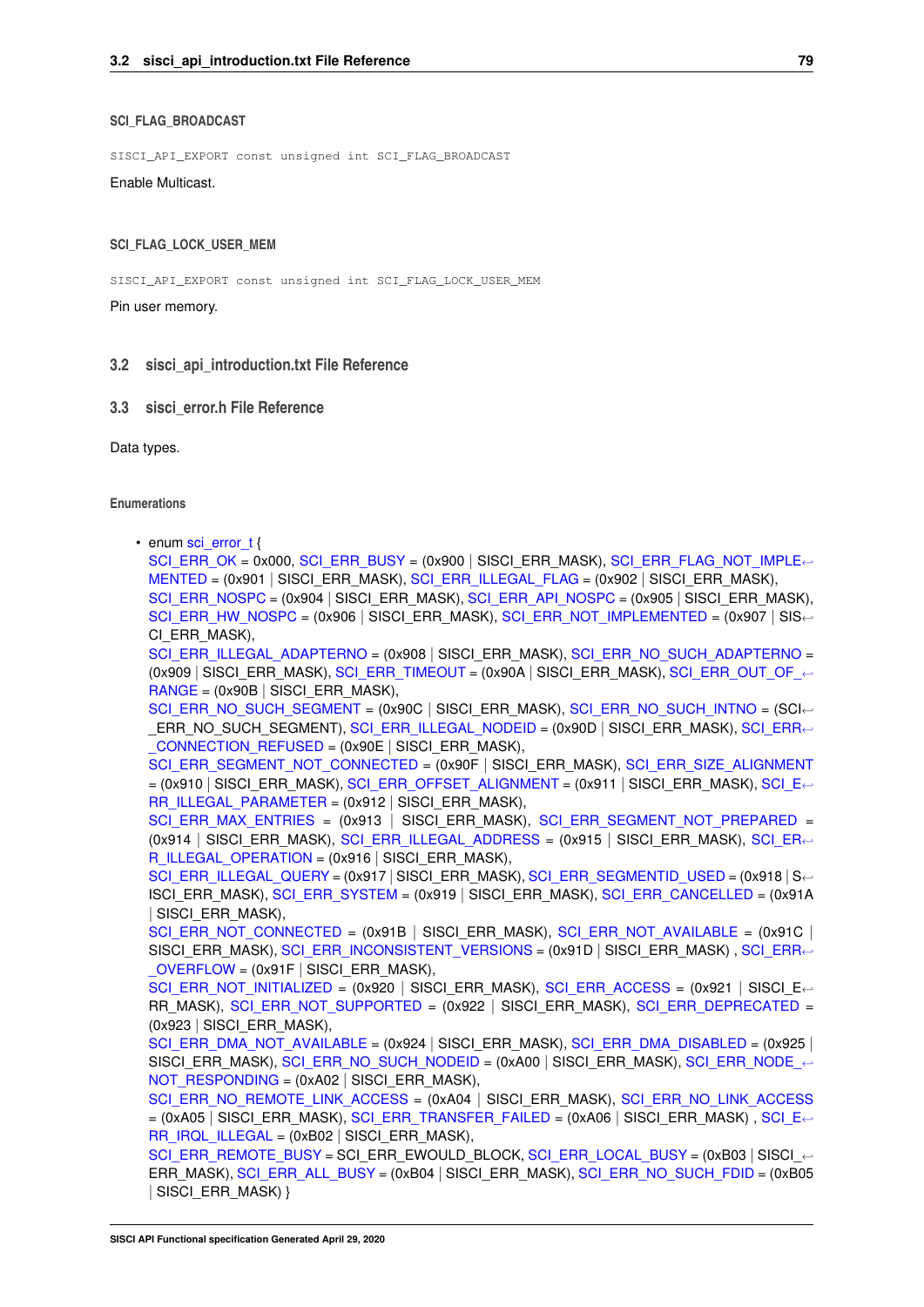<span id="page-83-28"></span>*The type sci\_error\_t represents the error code.*

**3.3.1 Detailed Description**

Data types.

<span id="page-83-0"></span>**3.3.2 Enumeration Type Documentation**

**sci\_error\_t**

enum [sci\\_error\\_t](#page-83-0)

The type sci\_error\_t represents the error code.

**Enumerator**

<span id="page-83-27"></span><span id="page-83-26"></span><span id="page-83-25"></span><span id="page-83-24"></span><span id="page-83-23"></span><span id="page-83-22"></span><span id="page-83-21"></span><span id="page-83-20"></span><span id="page-83-19"></span><span id="page-83-18"></span><span id="page-83-17"></span><span id="page-83-16"></span><span id="page-83-15"></span><span id="page-83-14"></span><span id="page-83-13"></span><span id="page-83-12"></span><span id="page-83-11"></span><span id="page-83-10"></span><span id="page-83-9"></span><span id="page-83-8"></span><span id="page-83-7"></span><span id="page-83-6"></span><span id="page-83-5"></span><span id="page-83-4"></span><span id="page-83-3"></span><span id="page-83-2"></span><span id="page-83-1"></span>

| SCI ERR OK                    | 0x00000000 - The error code represents successful operation                               |
|-------------------------------|-------------------------------------------------------------------------------------------|
| SCI ERR BUSY                  | 0x40000900 - Some resources are busy                                                      |
| SCI ERR FLAG NOT IMPLEMENTED  | 0x40000901 - This flag option is not implemented                                          |
| SCI ERR ILLEGAL FLAG          | 0x40000902 - Illegal flag option                                                          |
| SCI ERR NOSPC                 | 0x40000904 - Out of local resources                                                       |
| SCI ERR API NOSPC             | 0x40000905 - Out of local API resources                                                   |
| SCI_ERR_HW_NOSPC              | 0x40000906 - Out of hardware resources                                                    |
| SCI_ERR_NOT_IMPLEMENTED       | 0x40000907 - The functionality is currently not implemented                               |
| SCI ERR ILLEGAL ADAPTERNO     | 0x40000908 - Illegal adapter number                                                       |
| SCI ERR NO SUCH ADAPTERNO     | 0x40000909 - The specified adapter number can not be found -<br>Check the configuration   |
| SCI ERR TIMEOUT               | 0x4000090A - The operation timed out                                                      |
| SCI ERR OUT OF RANGE          | 0x4000090B - The specified variable if not within the legal<br>range                      |
| SCI ERR NO SUCH SEGMENT       | 0x4000090C - The specified segmentId is not found                                         |
| SCI_ERR_NO_SUCH_INTNO         | 0x4000090C - The specified interrupt number is not found                                  |
| SCI ERR ILLEGAL NODEID        | 0x4000090D - Illegal nodeld - Check the configuration                                     |
| SCI ERR CONNECTION REFUSED    | 0x4000090E - Connection to remote node is refused                                         |
| SCI ERR SEGMENT NOT CONNECTED | 0x4000090F - No connection to the segment                                                 |
| SCI_ERR_SIZE_ALIGNMENT        | 0x40000910 - The specified size is not aligned                                            |
| SCI_ERR_OFFSET_ALIGNMENT      | 0x40000911 - The specified offset is not aligned                                          |
| SCI_ERR_ILLEGAL_PARAMETER     | 0x40000912 - Illegal function parameter                                                   |
| SCI ERR MAX ENTRIES           | 0x40000913 - Maximum possible physical mapping is<br>exceeded - Check the configuration   |
| SCI ERR SEGMENT NOT PREPARED  | 0x40000914 - The segment is not prepared - Check<br>documentation for SCIPrepareSegment() |
| SCI_ERR_ILLEGAL_ADDRESS       | 0x40000915 - Illegal address                                                              |
| SCI ERR ILLEGAL OPERATION     | 0x40000916 - Illegal operation                                                            |
| SCI_ERR_ILLEGAL_QUERY         | 0x40000917 - Illegal query operation - Check the<br>documentation for function SCIQuery() |
| SCI ERR SEGMENTID USED        | 0x40000918 - This segmentId is alredy used - The segmentId<br>must be unique              |
| SCI_ERR_SYSTEM                | 0x40000919 - Could not get requested resources from the<br>system (OS dependent)          |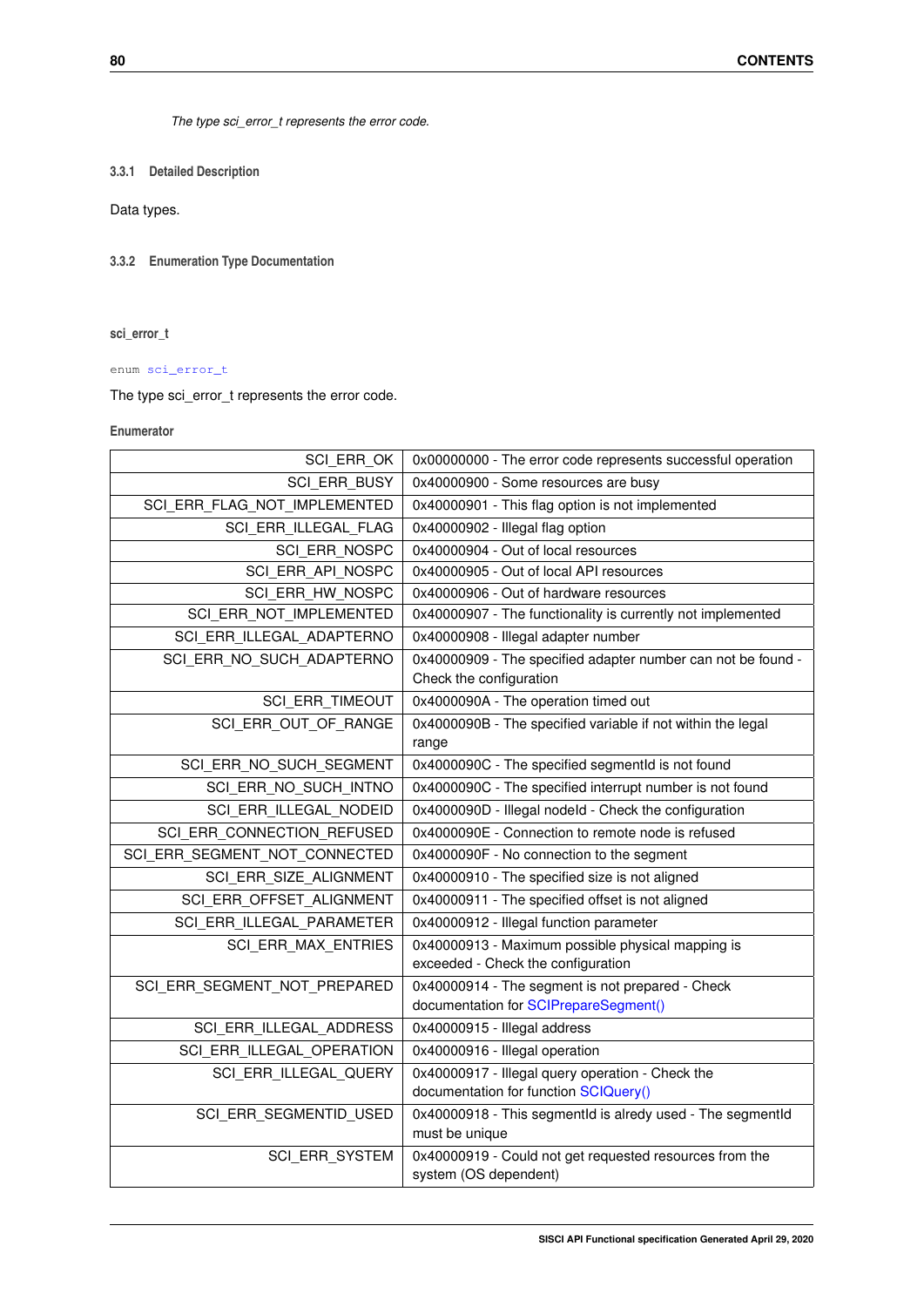<span id="page-84-21"></span>**Enumerator**

<span id="page-84-10"></span><span id="page-84-9"></span><span id="page-84-8"></span><span id="page-84-7"></span><span id="page-84-6"></span><span id="page-84-5"></span><span id="page-84-4"></span><span id="page-84-3"></span><span id="page-84-2"></span><span id="page-84-1"></span><span id="page-84-0"></span>

| SCI ERR CANCELLED             | 0x4000091A - The operation was cancelled                         |
|-------------------------------|------------------------------------------------------------------|
| SCI ERR NOT CONNECTED         | 0x4000091B - The host is not connected to the remote host        |
| SCI_ERR_NOT_AVAILABLE         | 0x4000091C - The requested operation is not available            |
| SCI ERR INCONSISTENT VERSIONS | 0x4000091D - Inconsistent driver versions on local host or       |
|                               | remote host                                                      |
| SCI ERR OVERFLOW              | 0x4000091F - Out of local resources                              |
| SCI ERR NOT INITIALIZED       | 0x40000920 - The host is not initialized - Check the             |
|                               | configuration                                                    |
| <b>SCI ERR ACCESS</b>         | 0x40000921 - No local or remote access for the requested         |
|                               | operation                                                        |
| SCI ERR NOT SUPPORTED         | 0x40000922 - The request is not supported                        |
| SCI ERR DEPRECATED            | 0x40000923 - This function or functionality is deprecated        |
| SCI ERR DMA NOT AVAILABLE     | 0x40000924 - The requested DMA mode, or the required DMA         |
|                               | mode for the operation, is not available                         |
| SCI ERR DMA DISABLED          | 0x40000925 - The requested DMA mode, or the required DMA         |
|                               | mode for the operation, is disabled                              |
| SCI ERR NO SUCH NODEID        | 0x40000A00 - The specified nodeld could not be found             |
| SCI ERR NODE NOT RESPONDING   | 0x40000A02 - The specified node does not respond to the          |
|                               | request                                                          |
| SCI ERR NO REMOTE LINK ACCESS | 0x40000A04 - The remote link is not operational                  |
| SCI ERR NO LINK ACCESS        | 0x40000A05 - The local link is not operational                   |
| SCI ERR TRANSFER FAILED       | 0x40000A06 - The transfer failed                                 |
| SCI_ERR_IRQL_ILLEGAL          | 0x40000B02 - Illegal interrupt line                              |
| SCI ERR REMOTE BUSY           | 0x40000B00 - The remote host is busy                             |
| SCI ERR LOCAL BUSY            | 0x40000B03 - The local host is busy                              |
| SCI ERR ALL BUSY              | 0x40000B04 - The system is busy                                  |
| SCI ERR NO SUCH FDID          | 0x40000B05 - The specified fabric device identifier is not found |

# <span id="page-84-20"></span><span id="page-84-19"></span><span id="page-84-18"></span><span id="page-84-17"></span><span id="page-84-16"></span><span id="page-84-15"></span><span id="page-84-14"></span><span id="page-84-13"></span><span id="page-84-12"></span><span id="page-84-11"></span>**3.4 sisci\_types.h File Reference**

Data types.

**Data Structures**

• struct [dis\\_dma\\_vec\\_t](#page-14-0)

*DMA queue vector interface for function [SCIStartDmaTransferVec\(\).](#page-62-0)*

• struct [sci\\_smartio\\_device\\_info\\_t](#page-15-0) *SmartIO device information.*

# **Typedefs**

- typedef struct sci\_desc ∗ [sci\\_desc\\_t](#page-86-2)
	- *A variable of type sci\_desc\_t represents an SISCI virtual device, that is a communication channel with the driver.*
- typedef struct sci\_local\_segment ∗ [sci\\_local\\_segment\\_t](#page-86-1)
	- *A variable of type sci\_local\_segment\_t represents a local memory segment and it is initialized when the segment is allocated by calling the function [SCICreateSegment\(\).](#page-29-1)*
- typedef struct sci\_remote\_segment ∗ [sci\\_remote\\_segment\\_t](#page-86-0)

*A variable of type sci\_local\_segment\_t represents a segment residing on a remote node.*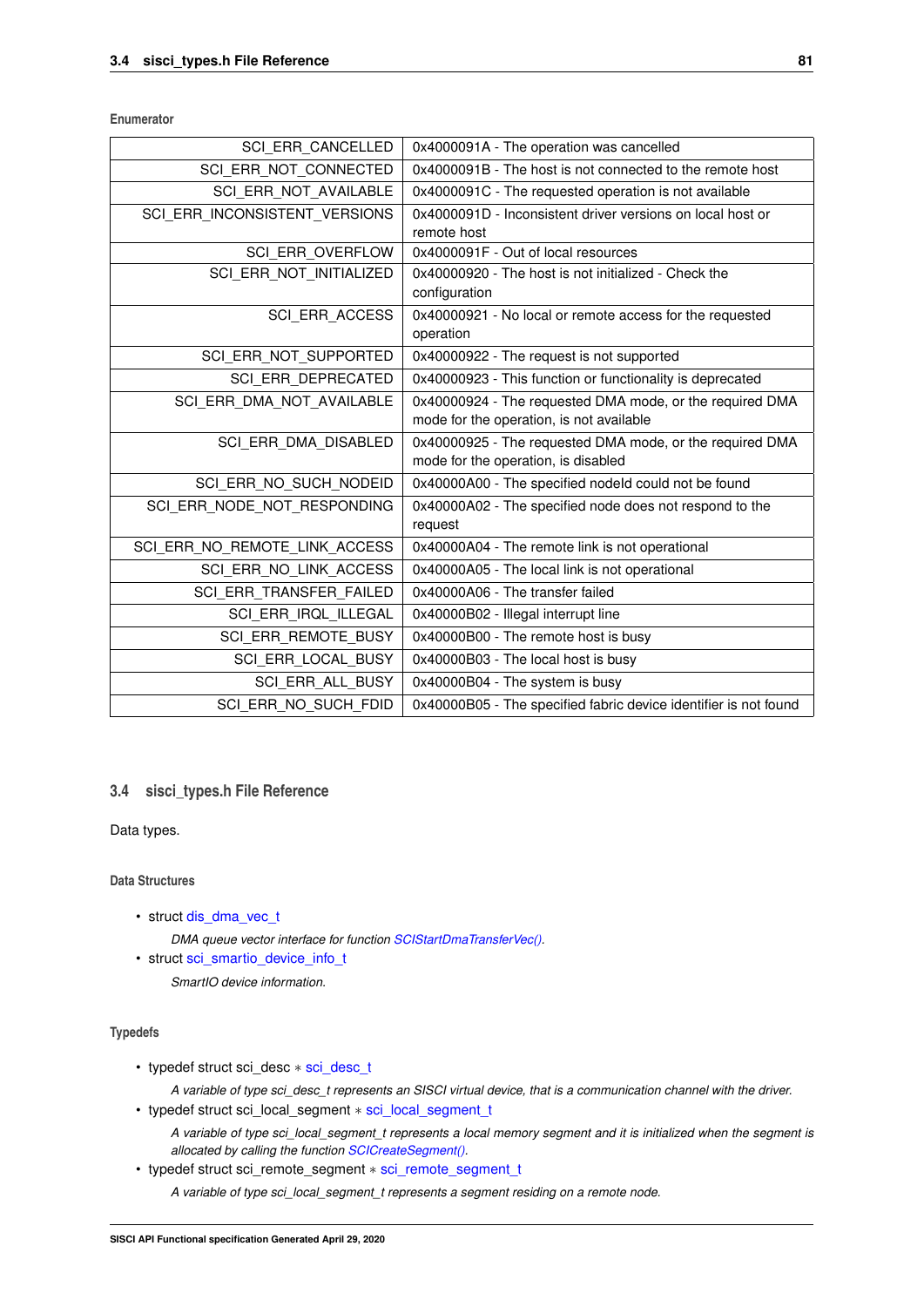• typedef struct sci\_map ∗ [sci\\_map\\_t](#page-86-3)

*A variable of type sci\_map\_t represents a memory segment mapped in the process address space.*

- typedef struct sci\_sequence ∗ [sci\\_sequence\\_t](#page-86-4)
- *A variable of type sci\_sequence\_t represents a sequence of operations involving communication with remote nodes.*
- typedef struct sci\_dma\_queue ∗ [sci\\_dma\\_queue\\_t](#page-86-5)

*A variable of type sci\_dma\_queue\_t represents a chain of specifications of data transfers to be performed using the DMA engine available on the adapter or in the system.*

- typedef struct sci\_dma\_channel ∗ [sci\\_dma\\_channel\\_t](#page-86-6)
	- *Handle to a DMA channel.*
- typedef struct sci\_remote\_interrupt ∗ [sci\\_remote\\_interrupt\\_t](#page-87-1)

*A variable of type sci\_remote\_interrupt\_t represents an interrupt that can be triggered on a remote node.*

• typedef struct sci\_local\_interrupt \* [sci\\_local\\_interrupt\\_t](#page-87-2)

*A variable of type sci\_local\_interrupt\_t represents an instance of an interrupt that an application has made available to remote nodes.*

• typedef struct sci\_remote\_data\_interrupt \* [sci\\_remote\\_data\\_interrupt\\_t](#page-87-3)

*A variable of type sci\_remote\_data\_interrupt\_t represents a data interrupt that can be triggered on a remote node.*

- typedef struct sci\_local\_data\_interrupt \* [sci\\_local\\_data\\_interrupt\\_t](#page-87-4)
	- *A variable of type sci\_local\_data\_interrupt\_t represents an instance of a data interrupt that an application has made available to remote nodes.*
- typedef struct sci\_smartio\_device ∗ [sci\\_smartio\\_device\\_t](#page-87-0)
	- *A variable of type sci\_smartio\_device\_t represents an instance of a device that an application has borrowed from a remote node.*
- typedef [sci\\_callback\\_action\\_t\(](#page-91-0)\* [sci\\_cb\\_local\\_segment\\_t\)](#page-87-5) (void \*arg, [sci\\_local\\_segment\\_t](#page-86-1) segment, sci ← segment cb\_reason\_t reason, unsigned int nodeId, unsigned int localAdapterNo, sci\_error t error)

*Local segment callback.*

• typedef [sci\\_callback\\_action\\_t\(](#page-91-0)∗ [sci\\_cb\\_remote\\_segment\\_t\)](#page-88-0) (void ∗arg, [sci\\_remote\\_segment\\_t](#page-86-0) segment, [sci\\_segment\\_cb\\_reason\\_t](#page-90-1) reason, [sci\\_error\\_t](#page-83-0) status)

*Remote segment callback.*

- typedef [sci\\_callback\\_action\\_t\(](#page-91-0)\* [sci\\_cb\\_dma\\_t\)](#page-88-1) (void IN \*arg, [sci\\_dma\\_queue\\_t](#page-86-5) queue, [sci\\_error\\_t](#page-83-0) status) *DMA queue callback.*
- typedef [sci\\_callback\\_action\\_t\(](#page-91-0)∗ [sci\\_cb\\_interrupt\\_t\)](#page-89-1) (void ∗arg, [sci\\_local\\_interrupt\\_t](#page-87-2) interrupt, [sci\\_error\\_t](#page-83-0) status)

*Interrupt callback.*

• typedef [sci\\_callback\\_action\\_t\(](#page-91-0)\* [sci\\_cb\\_data\\_interrupt\\_t\)](#page-89-2) (void \*arg, [sci\\_local\\_data\\_interrupt\\_t](#page-87-4) interrupt, void ∗data, unsigned int length, [sci\\_error\\_t](#page-83-0) status)

*Data Interrupt callback.*

• typedef [sci\\_callback\\_action\\_t\(](#page-91-0)\* [sci\\_cb\\_device\\_segment\\_t\)](#page-89-0) (void ∗arg, [sci\\_smartio\\_device\\_t](#page-87-0) device, [sci\\_](#page-83-0)← [error\\_t](#page-83-0) status)

*Device Memory callback.*

• typedef [sci\\_callback\\_action\\_t\(](#page-91-0)\* [sci\\_cb\\_device\\_mapping\\_t\)](#page-90-0) (void ∗arg, [sci\\_smartio\\_device\\_t](#page-87-0) device, [sci\\_](#page-83-0)← [error\\_t](#page-83-0) status)

*Device Mapping callback.*

## **Enumerations**

- enum sci segment cb reason t { [SCI\\_CB\\_CONNECT](#page-90-2) = 1, [SCI\\_CB\\_DISCONNECT,](#page-90-3) [SCI\\_CB\\_NOT\\_OPERATIONAL,](#page-90-4) [SCI\\_CB\\_OPERATIO](#page-90-5)←- [NAL,](#page-90-5) [SCI\\_CB\\_LOST,](#page-91-1) [SCI\\_CB\\_FATAL](#page-91-2) }
	- *Reasons for segment callbacks.*
- enum [sci\\_dma\\_queue\\_state\\_t](#page-91-3)

*DMA queue status.*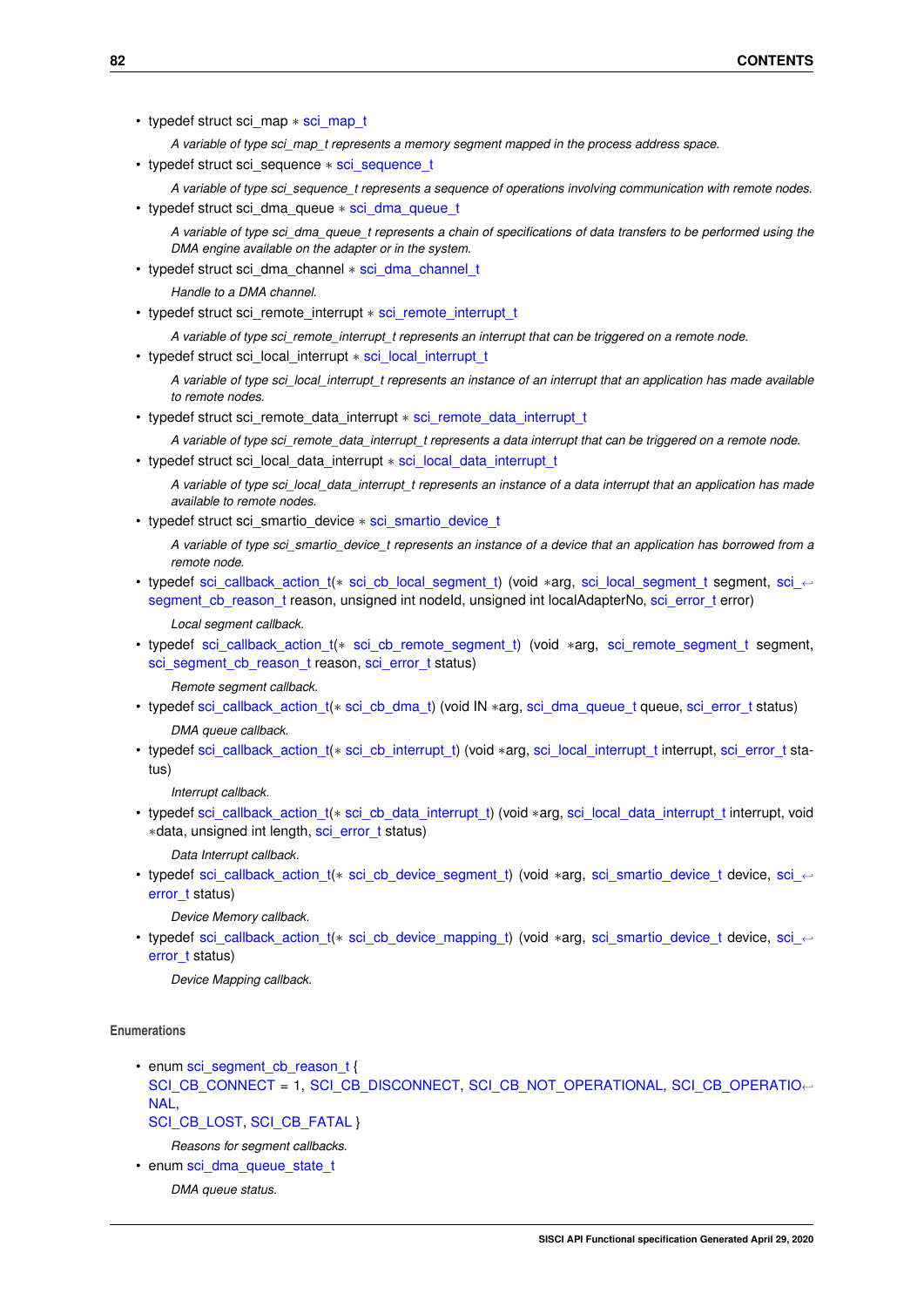<span id="page-86-7"></span>• enum [sci\\_sequence\\_status\\_t](#page-91-4) { [SCI\\_SEQ\\_OK,](#page-91-5) [SCI\\_SEQ\\_RETRIABLE,](#page-91-6) [SCI\\_SEQ\\_NOT\\_RETRIABLE,](#page-91-7) [SC](#page-91-8)← [I\\_SEQ\\_PENDING](#page-91-8) }

*Sequence status.*

• enum [sci\\_callback\\_action\\_t](#page-91-0) { [SCI\\_CALLBACK\\_CANCEL](#page-91-9) = 1, [SCI\\_CALLBACK\\_CONTINUE](#page-91-10) } *Callback return values.*

**3.4.1 Detailed Description**

Data types.

<span id="page-86-2"></span>**3.4.2 Typedef Documentation**

#### **sci\_desc\_t**

typedef struct sci\_desc∗ [sci\\_desc\\_t](#page-86-2)

<span id="page-86-1"></span>A variable of type sci\_desc\_t represents an SISCI virtual device, that is a communication channel with the driver. Many virtual devices can be opened by the same application. It is initialized by calling the function [SCIOpen\(\).](#page-22-0)

**sci\_local\_segment\_t**

typedef struct sci\_local\_segment∗ [sci\\_local\\_segment\\_t](#page-86-1)

<span id="page-86-0"></span>A variable of type sci local segment t represents a local memory segment and it is initialized when the segment is allocated by calling the function [SCICreateSegment\(\).](#page-29-1)

**sci\_remote\_segment\_t**

typedef struct sci\_remote\_segment∗ [sci\\_remote\\_segment\\_t](#page-86-0)

A variable of type sci\_local\_segment\_t represents a segment residing on a remote node.

<span id="page-86-3"></span>It is initialized by calling the function [SCIConnectSegment\(\)](#page-23-0)

**sci\_map\_t**

typedef struct sci\_map∗ [sci\\_map\\_t](#page-86-3)

<span id="page-86-4"></span>A variable of type sci\_map\_t represents a memory segment mapped in the process address space. It is initialized by calling either the function [SCIMapRemoteSegment\(\)](#page-27-0) or the function [SCIMapLocalSegment\(\).](#page-28-0)

**sci\_sequence\_t**

typedef struct sci\_sequence∗ [sci\\_sequence\\_t](#page-86-4)

A variable of type sci\_sequence\_t represents a sequence of operations involving communication with remote nodes.

<span id="page-86-5"></span>It is used to check if errors have occurred during a data transfer. The descriptor is initialized when the sequence is created by calling the function [SCICreateMapSequence\(\).](#page-35-0)

**sci\_dma\_queue\_t**

typedef struct sci\_dma\_queue∗ [sci\\_dma\\_queue\\_t](#page-86-5)

A variable of type sci\_dma\_queue\_t represents a chain of specifications of data transfers to be performed using the DMA engine available on the adapter or in the system.

<span id="page-86-6"></span>The descriptor is initialized when the chain is created by calling the function [SCICreateDMAQueue\(\).](#page-44-0)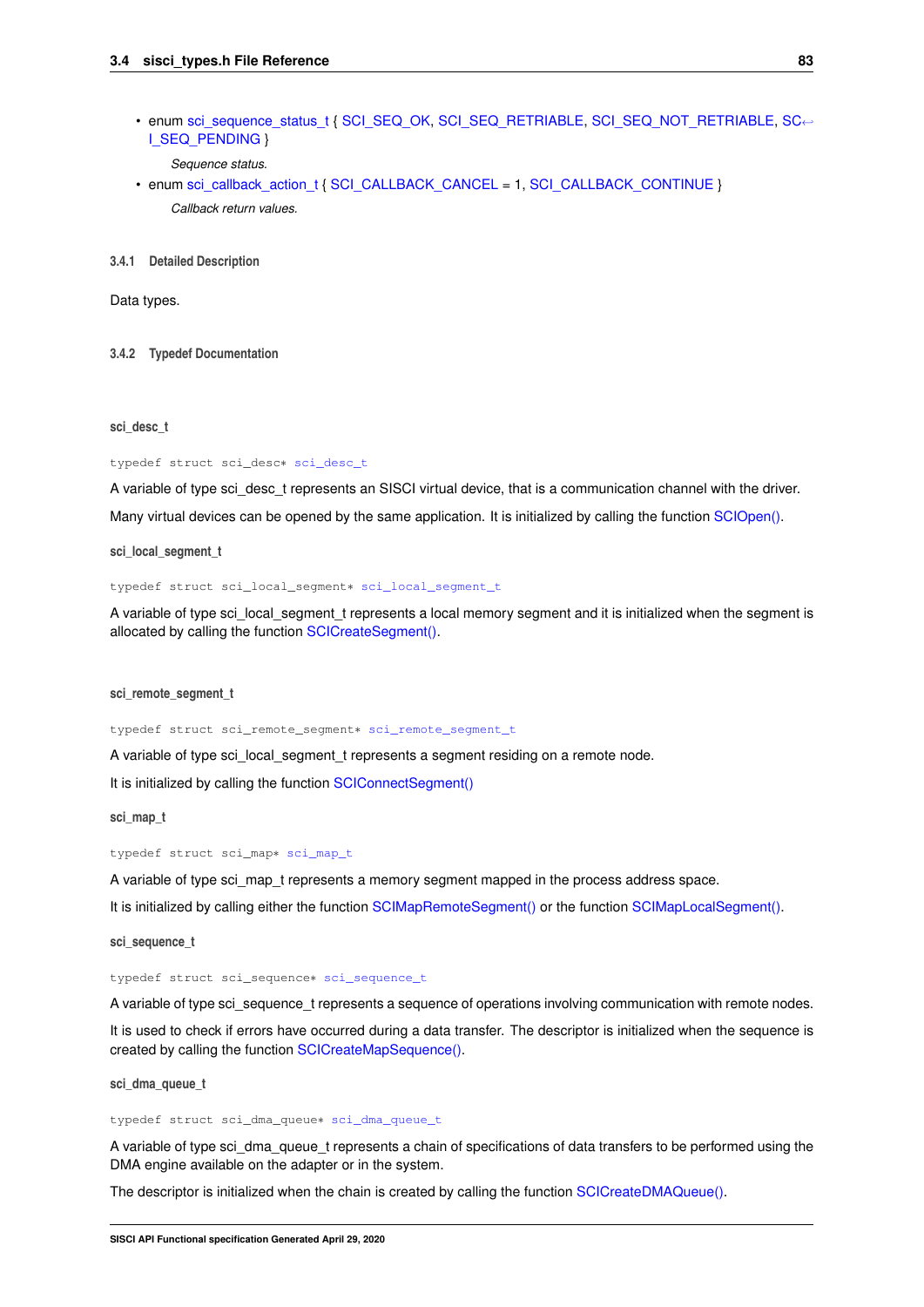<span id="page-87-6"></span>**sci\_dma\_channel\_t**

typedef struct sci\_dma\_channel∗ [sci\\_dma\\_channel\\_t](#page-86-6)

Handle to a DMA channel.

<span id="page-87-1"></span>Initialized by calling the function [SCIRequestDMAChannel\(\).](#page-63-0)

**sci\_remote\_interrupt\_t**

typedef struct sci\_remote\_interrupt∗ [sci\\_remote\\_interrupt\\_t](#page-87-1)

A variable of type sci\_remote\_interrupt\_t represents an interrupt that can be triggered on a remote node.

<span id="page-87-2"></span>It is initialized by calling the function [SCIConnectInterrupt\(\).](#page-48-0)

**sci\_local\_interrupt\_t**

typedef struct sci\_local\_interrupt∗ [sci\\_local\\_interrupt\\_t](#page-87-2)

A variable of type sci\_local\_interrupt\_t represents an instance of an interrupt that an application has made available to remote nodes.

<span id="page-87-3"></span>It is initialized when the interrupt is created by calling the function [SCICreateInterrupt\(\).](#page-46-0)

**sci\_remote\_data\_interrupt\_t**

typedef struct sci\_remote\_data\_interrupt∗ [sci\\_remote\\_data\\_interrupt\\_t](#page-87-3)

A variable of type sci\_remote\_data\_interrupt\_t represents a data interrupt that can be triggered on a remote node.

<span id="page-87-4"></span>It is initialized by calling the function [SCIConnectDataInterrupt\(\).](#page-52-0)

**sci\_local\_data\_interrupt\_t**

typedef struct sci\_local\_data\_interrupt∗ [sci\\_local\\_data\\_interrupt\\_t](#page-87-4)

A variable of type sci\_local\_data\_interrupt\_t represents an instance of a data interrupt that an application has made available to remote nodes.

<span id="page-87-0"></span>It is initialized when the interrupt is created by calling the function [SCICreateDataInterrupt\(\).](#page-50-0)

**sci\_smartio\_device\_t**

typedef struct sci\_smartio\_device∗ [sci\\_smartio\\_device\\_t](#page-87-0)

A variable of type sci\_smartio\_device\_t represents an instance of a device that an application has borrowed from a remote node.

<span id="page-87-5"></span>It is initialized by calling the function [SCIBorrowDevice\(\).](#page-71-0)

**sci\_cb\_local\_segment\_t**

typedef [sci\\_callback\\_action\\_t\(](#page-91-0)∗ sci\_cb\_local\_segment\_t) (void ∗arg, [sci\\_local\\_segment\\_t](#page-86-1) segment, [sci\\_segment\\_cb\\_reason\\_t](#page-90-1) reason, unsigned int nodeId, unsigned int localAdapterNo, [sci\\_error\\_](#page-83-0)← [t](#page-83-0) error)

#### Local segment callback.

A function of type sci\_cb\_local\_segment\_t can be specified when a segment is created with [SCICreateSegment\(\)](#page-29-1) and will be invoked asynchronously when a remote node connects to or disconnects from the segment using respectively [SCIConnectSegment\(\)](#page-23-0) and [SCIDisconnectSegment\(\).](#page-24-0) The same callback function is also invoked whenever a problem affects the connection.

**Parameters**

| arq     | user-defined argument passed to the callback function.                     |
|---------|----------------------------------------------------------------------------|
| segment | handle to the local segment descriptor affected by the asynchronous event. |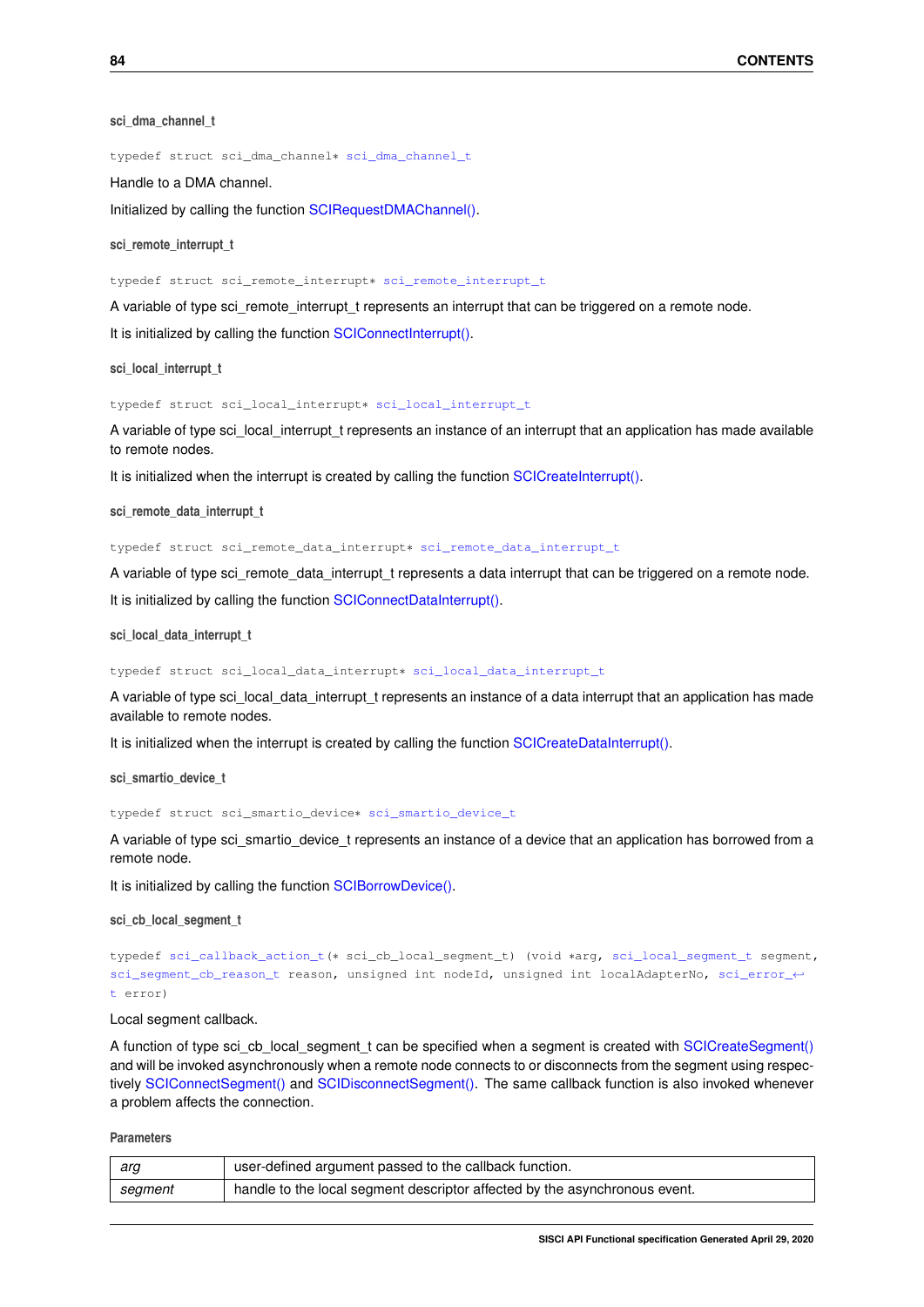# <span id="page-88-2"></span>**Parameters**

| reason         | reason why the callback function has been invoked.                                               |
|----------------|--------------------------------------------------------------------------------------------------|
| nodeld         | identifier of the remote node that has provoked, directly or indirectly, the asynchronous event. |
| localAdapterNo | number of the local adapter that received the asynchronous event.                                |

# **Returns**

SCI\_CALLBACK\_CANCEL or SCI\_CALLBACK\_CONTINUE.

# <span id="page-88-0"></span>**sci\_cb\_remote\_segment\_t**

typedef [sci\\_callback\\_action\\_t\(](#page-91-0)∗ sci\_cb\_remote\_segment\_t) (void ∗arg, [sci\\_remote\\_segment\\_](#page-86-0)← [t](#page-86-0) segment, [sci\\_segment\\_cb\\_reason\\_t](#page-90-1) reason, [sci\\_error\\_t](#page-83-0) status)

#### Remote segment callback.

A function of type sci\_cb\_remote\_segment\_t can be specified when the connection to a memory segment is requested calling [SCIConnectSegment\(\)](#page-23-0) and will be invoked asynchronously when the connection completes (if [SCIConnectSegment\(\)](#page-23-0) is asynchronous), when the local node asks for disconnecting (calling [SCISetSegment](#page-34-0)← [Unavailable\(\)](#page-34-0) with the SCI\_FLAG\_NOTIFY flag) or when a problem affects the connection.

# **Parameters**

| arq     | user-defined argument passed to the callback function. |
|---------|--------------------------------------------------------|
| seament | handle to the remote segment descriptor.               |
| reason  | reason why the callback function has been invoked.     |
| status  | status of the remote segment.                          |

# **Returns**

SCI\_CALLBACK\_CANCEL or SCI\_CALLBACK\_CONTINUE.

# <span id="page-88-1"></span>**sci\_cb\_dma\_t**

typedef [sci\\_callback\\_action\\_t\(](#page-91-0)∗ sci\_cb\_dma\_t) (void IN ∗arg, [sci\\_dma\\_queue\\_t](#page-86-5) queue, [sci\\_error](#page-83-0)←- [\\_t](#page-83-0) status)

# DMA queue callback.

A function of type sci\_cb\_dma\_t can be specified for a DMA operation and will be invoked when the transfer has completed, either successfully or with an error.

**Parameters**

| arq | user-defined argument passed to the callback function. |
|-----|--------------------------------------------------------|
|     | queue   handle to the DMA queue descriptor.            |
|     | status   status information.                           |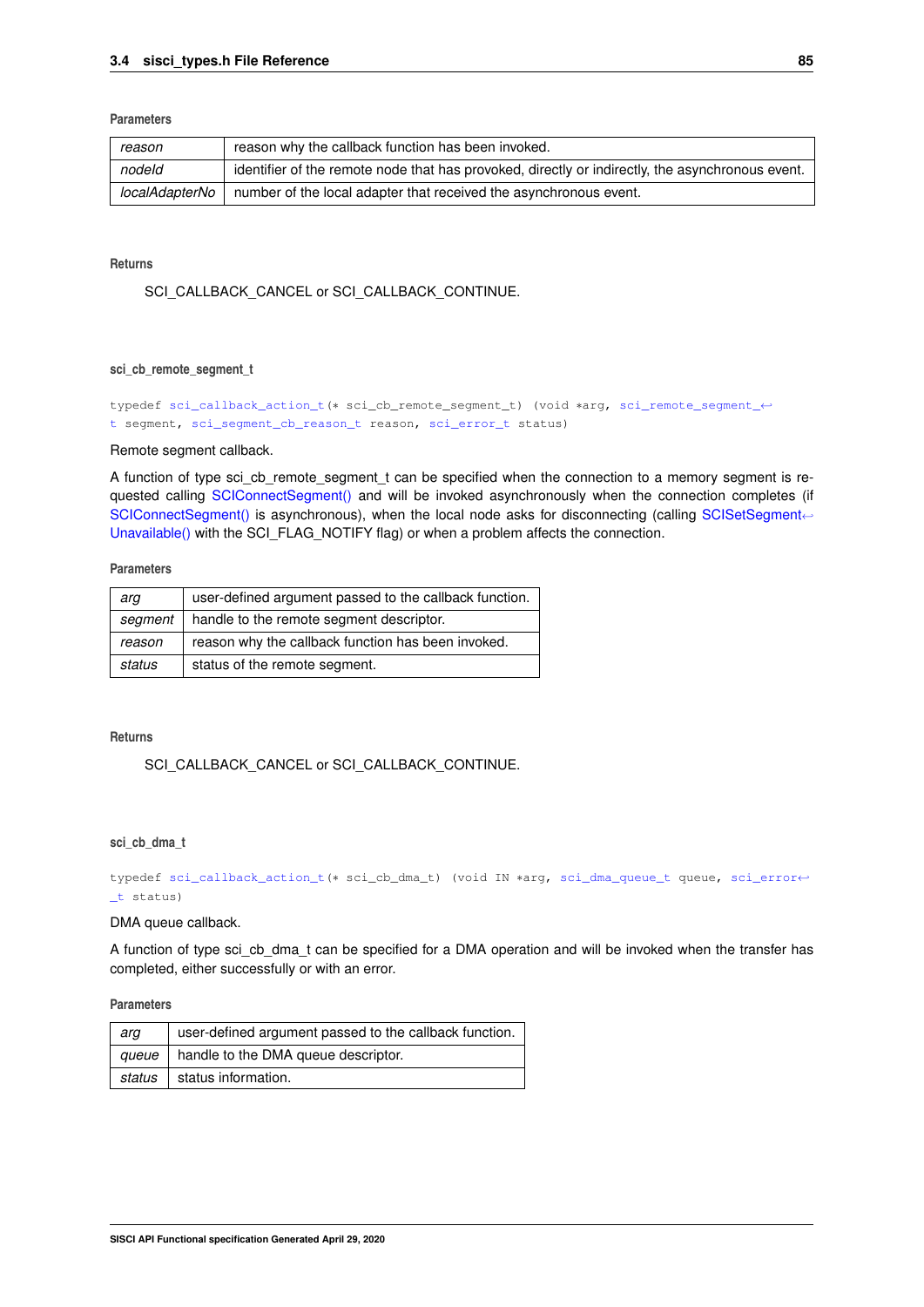# <span id="page-89-3"></span>**Returns**

SCI\_CALLBACK\_CANCEL or SCI\_CALLBACK\_CONTINUE.

#### <span id="page-89-1"></span>**sci\_cb\_interrupt\_t**

```
typedef sci_callback_action_t(∗ sci_cb_interrupt_t) (void ∗arg, sci_local_interrupt_t interrupt,
sci_error_t status)
```
## Interrupt callback.

A function of type sci\_cb\_interrupt\_t can be specified when an interrupt is created with [SCICreateInterrupt\(\)](#page-46-0) and it will be invoked asynchronously when the interrupt will be triggered from a remote node.

## **Parameters**

| arq    | user-defined argument passed to the callback function.      |
|--------|-------------------------------------------------------------|
|        | $interrupt$   handle to the triggered interrupt descriptor. |
| status | status information                                          |

#### **Returns**

# SCI\_CALLBACK\_CANCEL or SCI\_CALLBACK\_CONTINUE.

## <span id="page-89-2"></span>**sci\_cb\_data\_interrupt\_t**

```
typedef sci_callback_action_t(∗ sci_cb_data_interrupt_t) (void ∗arg, sci_local_data_interrupt←-
_t interrupt, void ∗data, unsigned int length, sci_error_t status)
```
### Data Interrupt callback.

A function of type sci\_cb\_data\_interrupt\_t can be specified when a data interrupt is created with [SCICreateData](#page-50-0)← [Interrupt\(\)](#page-50-0) and it will be invoked asynchronously when the data interrupt will be triggered from a remote node.

# **Parameters**

| arg       | user-defined argument passed to the callback function. |
|-----------|--------------------------------------------------------|
| interrupt | handle to the triggered data interrupt descriptor.     |
| data      | pointer to the interrupt message data                  |
| length    | length of the interrupt message                        |
| status    | status information                                     |

**Returns**

SCI\_CALLBACK\_CANCEL or SCI\_CALLBACK\_CONTINUE.

#### <span id="page-89-0"></span>**sci\_cb\_device\_segment\_t**

```
typedef sci_callback_action_t(∗ sci_cb_device_segment_t) (void ∗arg, sci_smartio_device_←-
t device, sci_error_t status)
```
# Device Memory callback.

NOTE: This callback is not yet implemented and it's signature may change in future releases!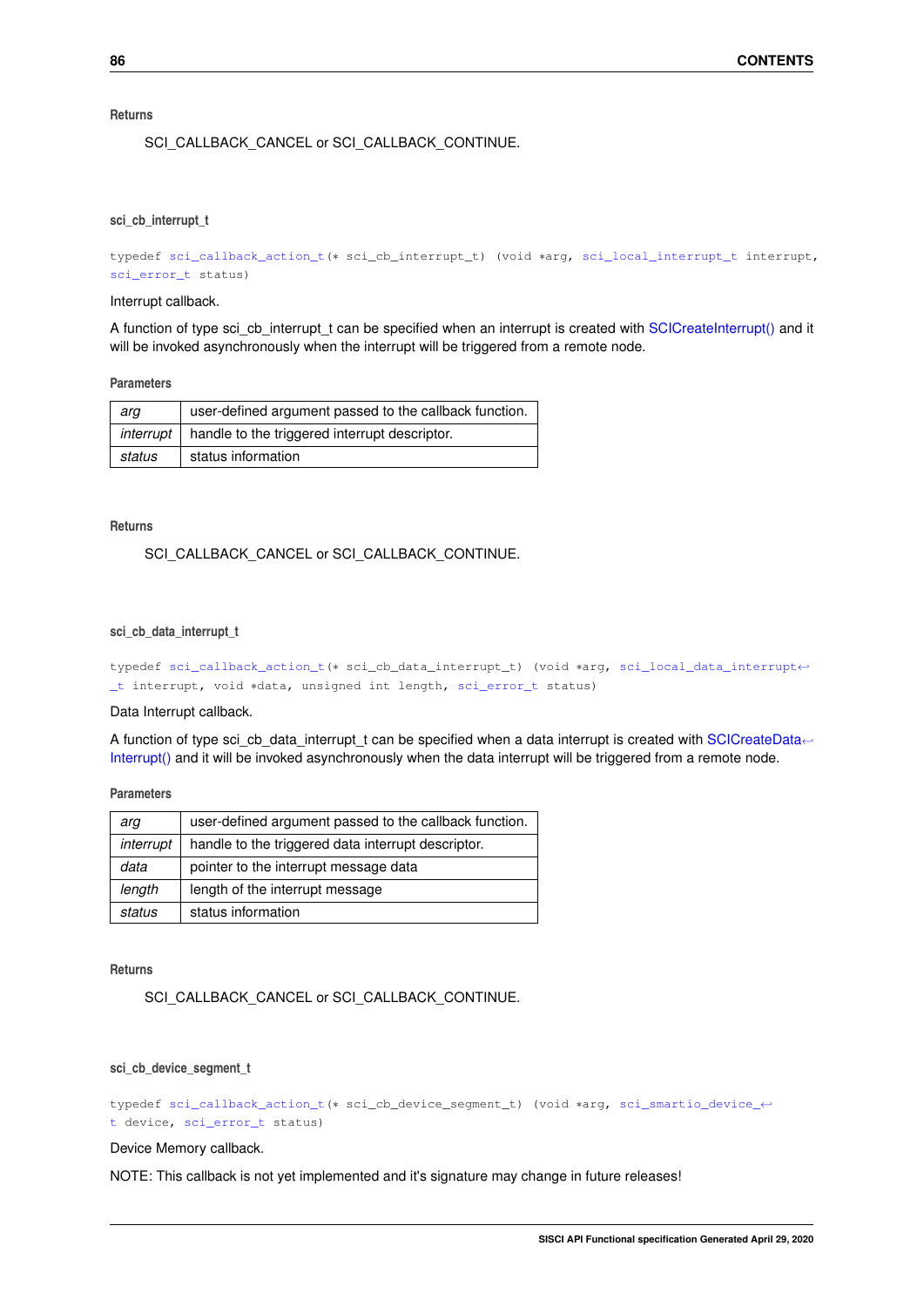# <span id="page-90-6"></span>**Parameters**

| arq    | user-defined argument passed to the callback function. |
|--------|--------------------------------------------------------|
| device | the device this callback relates to.                   |
| status | status information.                                    |

# **Returns**

SCI\_CALLBACK\_CANCEL or SCI\_CALLBACK\_CONTINUE.

# <span id="page-90-0"></span>**sci\_cb\_device\_mapping\_t**

typedef [sci\\_callback\\_action\\_t\(](#page-91-0)∗ sci\_cb\_device\_mapping\_t) (void ∗arg, [sci\\_smartio\\_device\\_](#page-87-0)← [t](#page-87-0) device, [sci\\_error\\_t](#page-83-0) status)

# Device Mapping callback.

NOTE: This callback is not yet implemented and it's signature may change in future releases!

#### **Parameters**

| arq    | user-defined argument passed to the callback function. |
|--------|--------------------------------------------------------|
|        | $\frac{d}{dx}$ the device this callback relates to.    |
| status | status information.                                    |

# **Returns**

SCI\_CALLBACK\_CANCEL or SCI\_CALLBACK\_CONTINUE.

# <span id="page-90-1"></span>**3.4.3 Enumeration Type Documentation**

# **sci\_segment\_cb\_reason\_t**

## enum [sci\\_segment\\_cb\\_reason\\_t](#page-90-1)

# Reasons for segment callbacks.

It can either be used in local segment callback function or remote segment callback function to indicate the reasons for the segment callback.

# **Enumerator**

<span id="page-90-5"></span><span id="page-90-4"></span><span id="page-90-3"></span><span id="page-90-2"></span>

| <b>SCI CB CONNECT</b>    | Used in local segment callback function, it indicates that a remote segment<br>has connected to the local segment. Used in remote segment callback<br>function, it is currently not implemented.                                                                                       |
|--------------------------|----------------------------------------------------------------------------------------------------------------------------------------------------------------------------------------------------------------------------------------------------------------------------------------|
| <b>SCI CB DISCONNECT</b> | Used in local segment callback function, it indicates that a previously<br>connected segment has disconnected with the local segment. Used in<br>remote segment callback function, it indicates that the local segment has<br>disconnected with a previously connected remote segment. |
| SCI CB NOT OPERATIONAL   | Indicates that the PCI Express link is no longer operational. Typical<br>problems: cable unplugged, remote node or switch power cycled etc.<br>Normally followed by a SCI_CB_OPERATIONAL or SCI_CB_LOST.                                                                               |
| SCI CB OPERATIONAL       | Indicates that the PCI Express link is operational again.                                                                                                                                                                                                                              |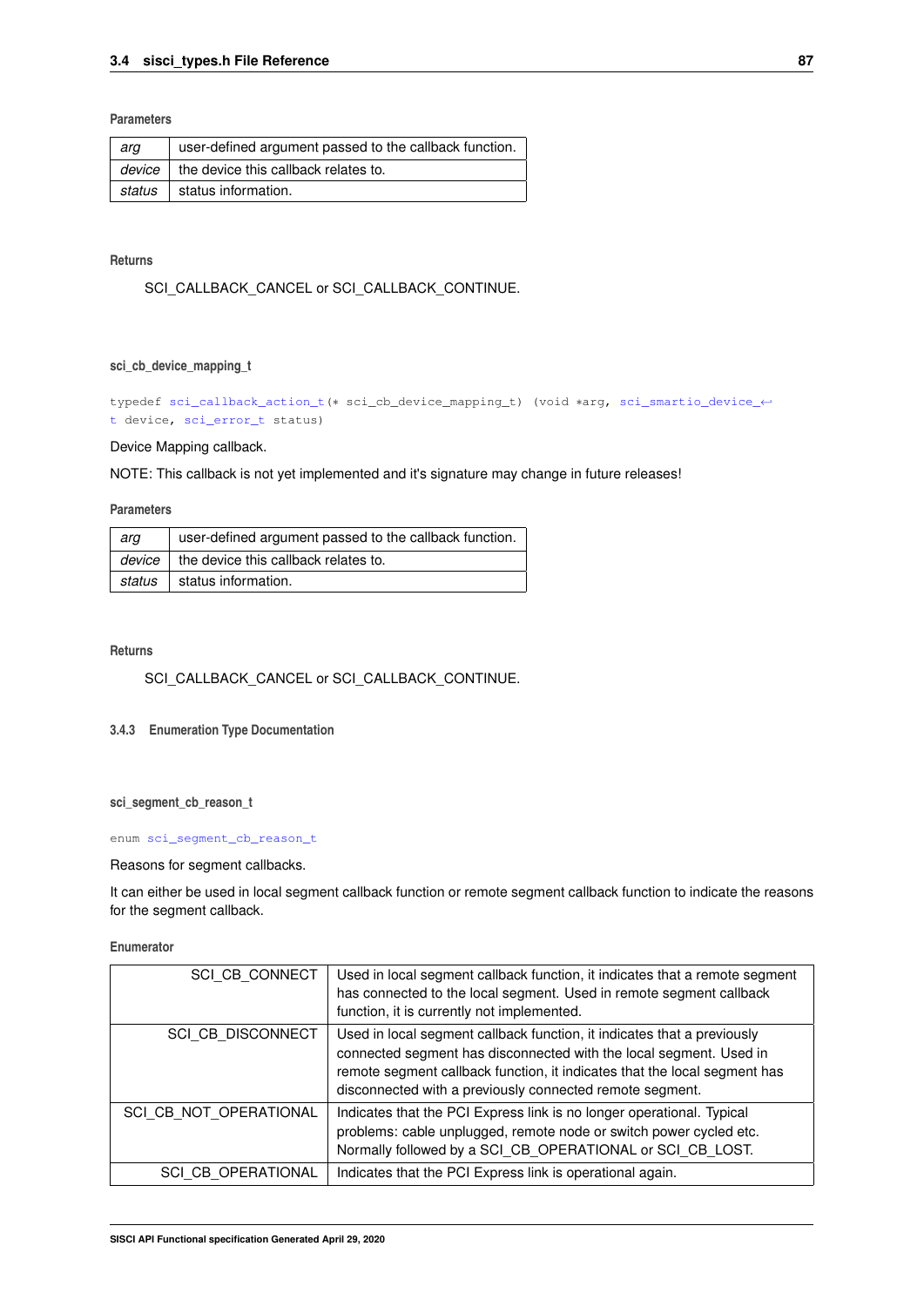<span id="page-91-11"></span>**Enumerator**

<span id="page-91-2"></span><span id="page-91-1"></span>

| SCI CB LOST         | Indicates the session to a remote node has been lost - normally caused by<br>a remote node reboot or reloading of the driver. All mappings, connections<br>to a remote node should be removed and a full reconnect/remmap of<br>remote resources should be attempted. |
|---------------------|-----------------------------------------------------------------------------------------------------------------------------------------------------------------------------------------------------------------------------------------------------------------------|
| <b>SCI CB FATAL</b> | Indicates an uncorrectable error on the adapter PCIe slot (edge connector).                                                                                                                                                                                           |

<span id="page-91-3"></span>**sci\_dma\_queue\_state\_t**

enum [sci\\_dma\\_queue\\_state\\_t](#page-91-3)

# DMA queue status.

<span id="page-91-4"></span>Precise description needed.

# **sci\_sequence\_status\_t**

enum [sci\\_sequence\\_status\\_t](#page-91-4)

# Sequence status.

The type sci\_sequence\_status\_t enumerates the values returned by [SCIStartSequence\(\)](#page-36-0) and [SCICheck](#page-36-1)← [Sequence\(\).](#page-36-1) [SCIStartSequence\(\)](#page-36-0) can only return SCI\_SEQ\_OK or SCI\_SEQ\_PENDING.

# **Enumerator**

<span id="page-91-8"></span><span id="page-91-7"></span><span id="page-91-6"></span><span id="page-91-5"></span>

| SCI SEQ OK               | no errors: the sequence of reads and writes can continue.                                                                |
|--------------------------|--------------------------------------------------------------------------------------------------------------------------|
| <b>SCI SEQ RETRIABLE</b> | non-fatal error: the failed operation can be immediately retried.                                                        |
| SCI SEQ NOT RETRIABLE    | fatal error (probably notified also via a callback to the segment): need to wait<br>until the situation is normal again. |
| SCI SEQ PENDING          | an error is pending, SCIStartSequence() should be called until it returns<br>SCI SEQ OK.                                 |

# <span id="page-91-0"></span>**sci\_callback\_action\_t**

# enum [sci\\_callback\\_action\\_t](#page-91-0)

# Callback return values.

# **Enumerator**

<span id="page-91-10"></span><span id="page-91-9"></span>

| SCI CALLBACK CANCEL   A SCI CALLBACK CANCEL return value represents that after the callback |
|---------------------------------------------------------------------------------------------|
| function has been excuted it will be cancelled.                                             |
|                                                                                             |
| SCI CALLBACK CONTINUE   A SCI CALLBACK CONTINUE return value represents that after the      |
| callback function has been excuted it will continue exsit, when the expecated               |
| condition is satisfied next time, the callback function will be invoked again.              |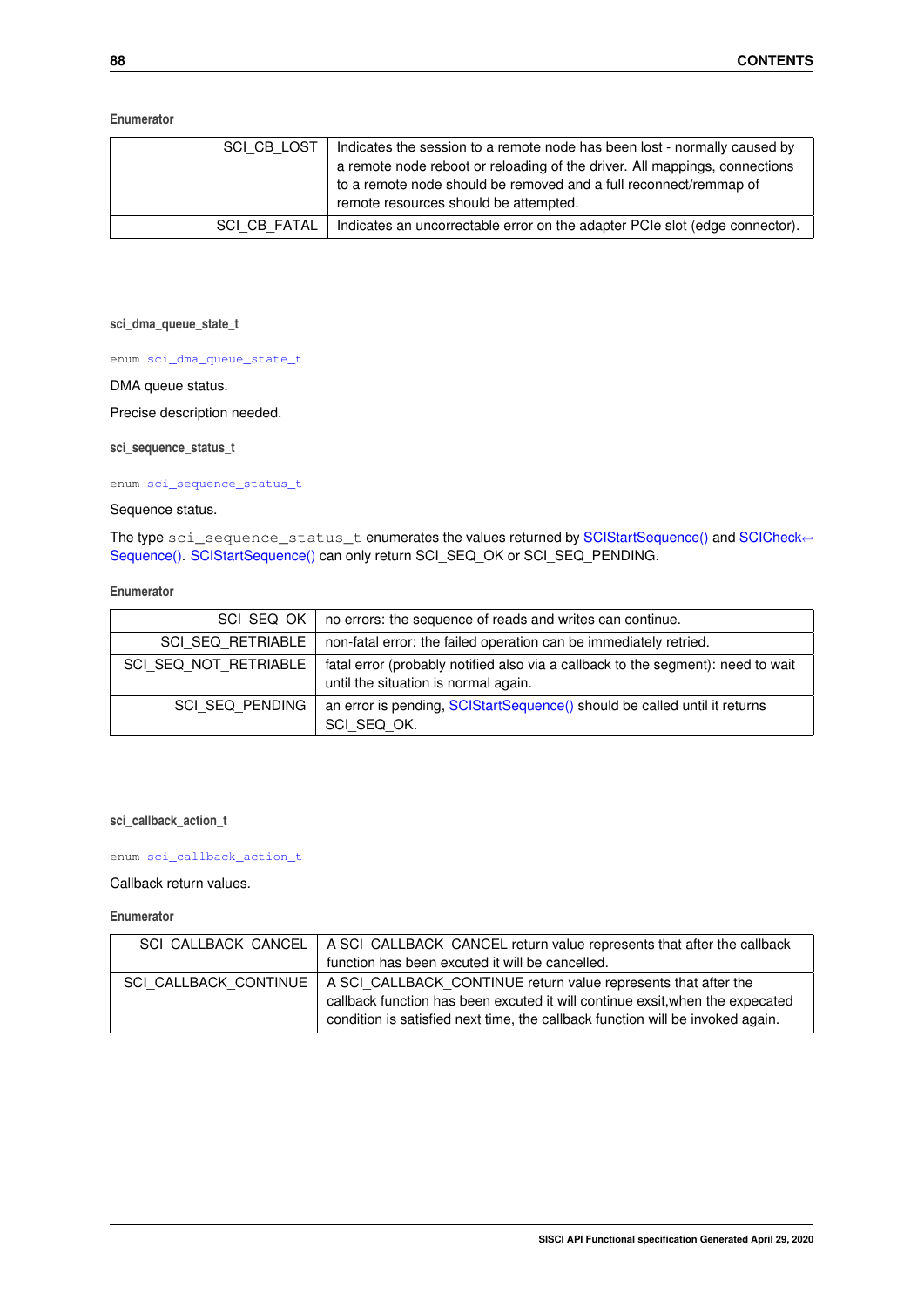# **Index**

dis\_dma\_vec\_t, [11](#page-14-1)

local offset, [12](#page-15-1) remote\_offset, [12](#page-15-1) size, [12](#page-15-1) local\_offset dis dma\_vec\_t, [12](#page-15-1) remote\_offset dis dma\_vec\_t, [12](#page-15-1) SCI FLAG BROADCAST sisci\_api.h, [78](#page-81-0) SCI\_FLAG\_LOCK\_USER\_MEM sisci api.h, [79](#page-82-0) SCIAbortDMAQueue sisci\_api.h, [42](#page-45-0) **SCIAssignDMAChannel** sisci api.h, [62](#page-65-0) SCIAttachLocalSegment sisci\_api.h, [54](#page-57-0) SCIAttachPhysicalMemory sisci api.h, [35](#page-38-0) **SCIBorrowDevice** sisci api.h, [68](#page-71-1) **SCICacheSync** sisci api.h, [65](#page-68-0) **SCICheckSequence** sisci\_api.h, [33](#page-36-2) **SCIClose** sisci api.h, [19](#page-22-1) SCIConnectDataInterrupt sisci api.h, [49](#page-52-1) SCIConnectDeviceSegment sisci api.h, [70](#page-73-1) SCIConnectDeviceSegmentPath sisci api.h, [71](#page-74-0) **SCIConnectInterrupt** sisci api.h, [45](#page-48-1) **SCIConnectSegment** sisci api.h, [20](#page-23-1) SCICreateDMAQueue sisci api.h, [41](#page-44-1) SCICreateDataInterrupt sisci\_api.h, [47](#page-50-1) SCICreateDeviceSegment sisci\_api.h, [72](#page-75-0) **SCICreateInterrupt** sisci api.h, [43](#page-46-1) SCICreateMapSequence sisci\_api.h, [32](#page-35-1) **SCICreateSegment** sisci api.h, [26](#page-29-2) **SCIDMAQueueState** sisci\_api.h, [42](#page-45-0) SCIDisconnectDataInterrupt

sisci\_api.h, [50](#page-53-0) SCIDisconnectInterrupt sisci api.h, [46](#page-49-0) SCIDisconnectSegment sisci api.h, [21](#page-24-1) **SCIFlush** sisci api.h, [55](#page-58-0) SCIGetDMAChannelType sisci\_api.h, [62](#page-65-0) **SCIGetDeviceList** sisci api.h, [77](#page-80-0) **SCIGetErrorString** sisci\_api.h, [40](#page-43-0) SCIGetFabricDeviceId sisci\_api.h, [78](#page-81-0) **SCIGetLocalNodeId** sisci\_api.h, [39](#page-42-0) SCIGetLocalSegmentId sisci api.h, [30](#page-33-0) SCIGetLocalSegmentSize sisci api.h, [30](#page-33-0) SCIGetMapPhysAddr sisci api.h, [23](#page-26-0) **SCIGetMapPointer** sisci api.h, [23](#page-26-0) SCIGetNodeIdByAdapterName sisci api.h, [39](#page-42-0) SCIGetNodeInfoByAdapterName sisci\_api.h, [40](#page-43-0) SCIGetRemoteSegmentId sisci api.h, [22](#page-25-0) SCIGetRemoteSegmentNodeId sisci api.h, [22](#page-25-0) SCIGetRemoteSegmentSize sisci\_api.h, [22](#page-25-0) **SCIInitialize** sisci api.h, [18](#page-21-0) SCIMapLocalSegment sisci\_api.h, [25](#page-28-1) SCIMapLocalSegmentForDevice sisci\_api.h, [74](#page-77-1) SCIMapRemoteSegment sisci api.h, [24](#page-27-1) SCIMapRemoteSegmentForDevice sisci api.h, [76](#page-79-1) **SCIMemCpy** sisci\_api.h, [52](#page-55-0) **SCIMemWrite** sisci api.h, [51](#page-54-0) **SCIOpen** sisci api.h, [19](#page-22-1) SCIPrepareLocalSegmentForDMA sisci api.h, [62](#page-65-0) SCIPrepareRemoteSegmentForDMA sisci api.h, [64](#page-67-0)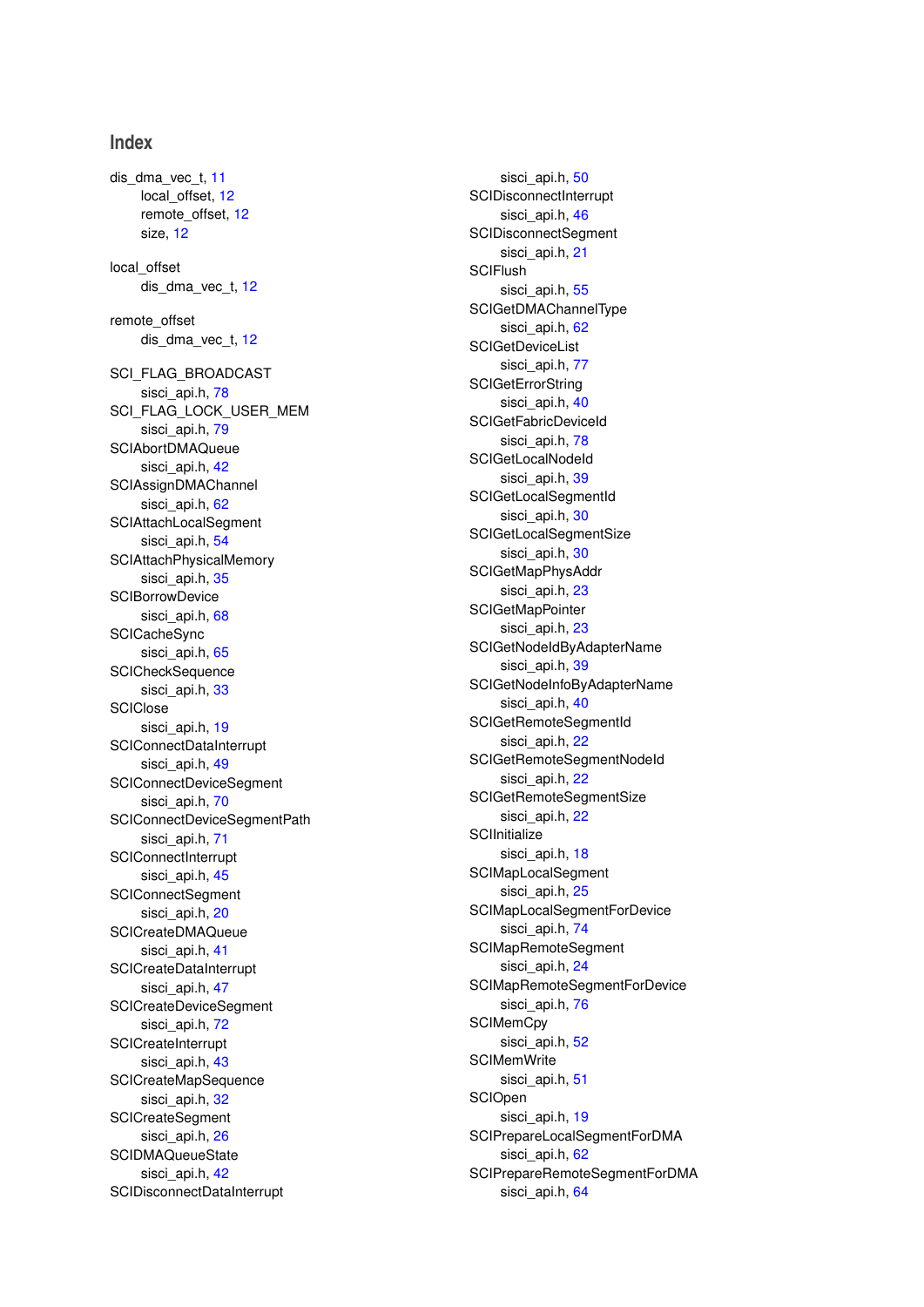**SCIPrepareSegment** sisci api.h, [29](#page-32-1) **SCIProbeNode** sisci api.h, [35](#page-38-0) **SCIQuery** sisci api.h, [36](#page-39-1) SCIRegisterPCIeRequester sisci api.h, [66](#page-69-0) SCIRegisterSegmentMemory sisci api.h, [53](#page-56-0) SCIReleaseExclusiveBorrow sisci api.h, [69](#page-72-1) SCIRemoveDMAQueue sisci api.h, [41](#page-44-1) SCIRemoveDataInterrupt sisci\_api.h, [48](#page-51-0) **SCIRemoveInterrupt** sisci\_api.h, [44](#page-47-0) SCIRemoveSegment sisci\_api.h, [29](#page-32-1) **SCIRemoveSequence** sisci api.h, [32](#page-35-1) SCIRequestDMAChannel sisci api.h, [60](#page-63-1) SCIReturnDMAChannel sisci api.h, [61](#page-64-0) **SCIReturnDevice** sisci api.h, [69](#page-72-1) SCISetSegmentAvailable sisci\_api.h, [31](#page-34-1) SCISetSegmentUnavailable sisci\_api.h, [31](#page-34-1) **SCIShareSegment** sisci api.h, [55](#page-58-0) SCIStartDmaTransfer sisci api.h, [56](#page-59-0) SCIStartDmaTransferMem sisci api.h, [57](#page-60-0) SCIStartDmaTransferVec sisci api.h, [59](#page-62-1) **SCIStartSequence** sisci\_api.h, [33](#page-36-2) **SCIStoreBarrier** sisci\_api.h, [34](#page-37-0) **SCITerminate** sisci api.h, [18](#page-21-0) **SCITriggerDataInterrupt** sisci api.h, [51](#page-54-0) **SCITriggerInterrupt** sisci api.h, [47](#page-50-1) SCIUnmapLocalSegmentForDevice sisci api.h, [75](#page-78-0) SCIUnmapRemoteSegmentForDevice sisci api.h, [77](#page-80-0) SCIUnmapSegment sisci api.h, [26](#page-29-2) SCIUnprepareLocalSegmentForDMA sisci api.h, [63](#page-66-0)

SCIUnprepareRemoteSegmentForDMA sisci api.h, [65](#page-68-0) SCIUnregisterPCIeRequester sisci api.h, [67](#page-70-0) SCIWaitForDMAQueue sisci\_api.h, [43](#page-46-1) SCIWaitForDataInterrupt sisci api.h, [49](#page-52-1) **SCIWaitForInterrupt** sisci api.h, [45](#page-48-1) SCIWaitForLocalSegmentEvent sisci api.h, [28](#page-31-0) SCIWaitForRemoteSegmentEvent sisci api.h, [23](#page-26-0) sci\_callback\_action\_t sisci types.h, [88](#page-91-11) sci cb data interrupt t sisci\_types.h, [86](#page-89-3) sci\_cb\_device\_mapping\_t sisci\_types.h, [87](#page-90-6) sci cb device segment t sisci\_types.h, [86](#page-89-3) sci\_cb\_dma\_t sisci types.h, [85](#page-88-2) sci\_cb\_interrupt\_t sisci\_types.h, [86](#page-89-3) sci\_cb\_local\_segment\_t sisci types.h, [84](#page-87-6) sci cb\_remote\_segment\_t sisci\_types.h, [85](#page-88-2) sci\_desc\_t sisci\_types.h, [83](#page-86-7) sci\_dma\_channel\_t sisci\_types.h, [83](#page-86-7) sci dma queue state t sisci types.h, [88](#page-91-11) sci dma queue t sisci\_types.h, [83](#page-86-7) sci\_error\_t sisci\_error.h, [80](#page-83-28) sci\_local\_data\_interrupt\_t sisci\_types.h, [84](#page-87-6) sci\_local\_interrupt\_t sisci\_types.h, [84](#page-87-6) sci\_local\_segment\_t sisci\_types.h, [83](#page-86-7) sci map t sisci types.h, [83](#page-86-7) sci remote data interrupt t sisci types.h, [84](#page-87-6) sci\_remote\_interrupt\_t sisci\_types.h, [84](#page-87-6) sci\_remote\_segment\_t sisci types.h, [83](#page-86-7) sci\_segment\_cb\_reason\_t sisci\_types.h, [87](#page-90-6) sci sequence status t sisci\_types.h, [88](#page-91-11)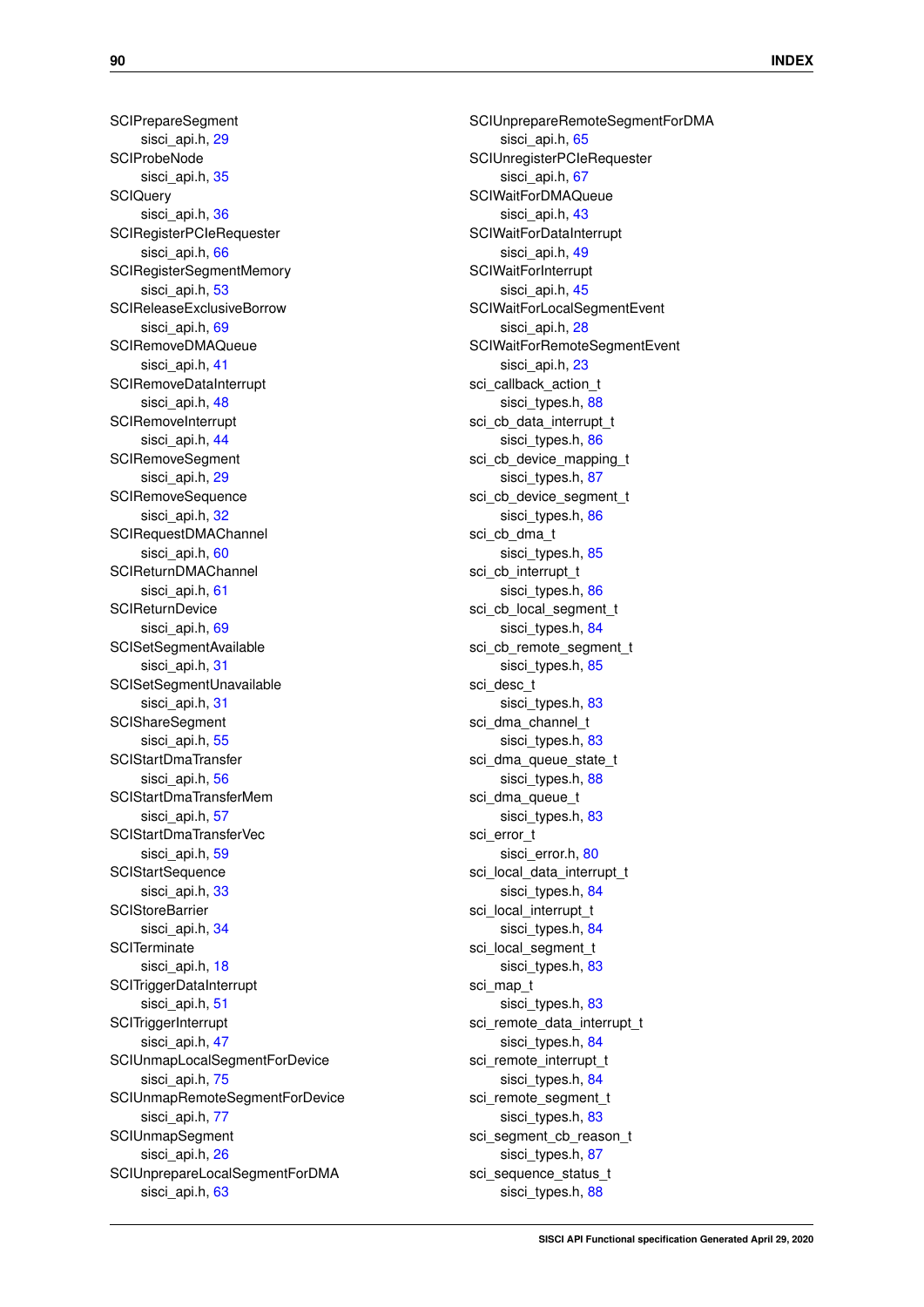sci\_sequence\_t sisci\_types.h, [83](#page-86-7) sci\_smartio\_device\_info\_t, [12](#page-15-1) sci\_smartio\_device\_t sisci types.h, [84](#page-87-6) sisci\_api.h, [12](#page-15-1) SCI\_FLAG\_BROADCAST, [78](#page-81-0) SCI FLAG LOCK USER MEM, [79](#page-82-0) SCIAbortDMAQueue, [42](#page-45-0) SCIAssignDMAChannel, [62](#page-65-0) SCIAttachLocalSegment, [54](#page-57-0) SCIAttachPhysicalMemory, [35](#page-38-0) SCIBorrowDevice, [68](#page-71-1) SCICacheSync, [65](#page-68-0) SCICheckSequence, [33](#page-36-2) SCIClose, [19](#page-22-1) SCIConnectDataInterrupt, [49](#page-52-1) SCIConnectDeviceSegment, [70](#page-73-1) SCIConnectDeviceSegmentPath, [71](#page-74-0) SCIConnectInterrupt, [45](#page-48-1) SCIConnectSegment, [20](#page-23-1) SCICreateDMAQueue, [41](#page-44-1) SCICreateDataInterrupt, [47](#page-50-1) SCICreateDeviceSegment, [72](#page-75-0) SCICreateInterrupt, [43](#page-46-1) SCICreateMapSequence, [32](#page-35-1) SCICreateSegment, [26](#page-29-2) SCIDMAQueueState, [42](#page-45-0) SCIDisconnectDataInterrupt, [50](#page-53-0) SCIDisconnectInterrupt, [46](#page-49-0) SCIDisconnectSegment, [21](#page-24-1) SCIFlush, [55](#page-58-0) SCIGetDMAChannelType, [62](#page-65-0) SCIGetDeviceList, [77](#page-80-0) SCIGetErrorString, [40](#page-43-0) SCIGetFabricDeviceId, [78](#page-81-0) SCIGetLocalNodeId, [39](#page-42-0) SCIGetLocalSegmentId, [30](#page-33-0) SCIGetLocalSegmentSize, [30](#page-33-0) SCIGetMapPhysAddr, [23](#page-26-0) SCIGetMapPointer, [23](#page-26-0) SCIGetNodeIdByAdapterName, [39](#page-42-0) SCIGetNodeInfoByAdapterName, [40](#page-43-0) SCIGetRemoteSegmentId, [22](#page-25-0) SCIGetRemoteSegmentNodeId, [22](#page-25-0) SCIGetRemoteSegmentSize, [22](#page-25-0) SCIInitialize, [18](#page-21-0) SCIMapLocalSegment, [25](#page-28-1) SCIMapLocalSegmentForDevice, [74](#page-77-1) SCIMapRemoteSegment, [24](#page-27-1) SCIMapRemoteSegmentForDevice, [76](#page-79-1) SCIMemCpy, [52](#page-55-0) SCIMemWrite, [51](#page-54-0) SCIOpen, [19](#page-22-1) SCIPrepareLocalSegmentForDMA, [62](#page-65-0) SCIPrepareRemoteSegmentForDMA, [64](#page-67-0) SCIPrepareSegment, [29](#page-32-1) SCIProbeNode, [35](#page-38-0)

# SCIQuery, [36](#page-39-1)